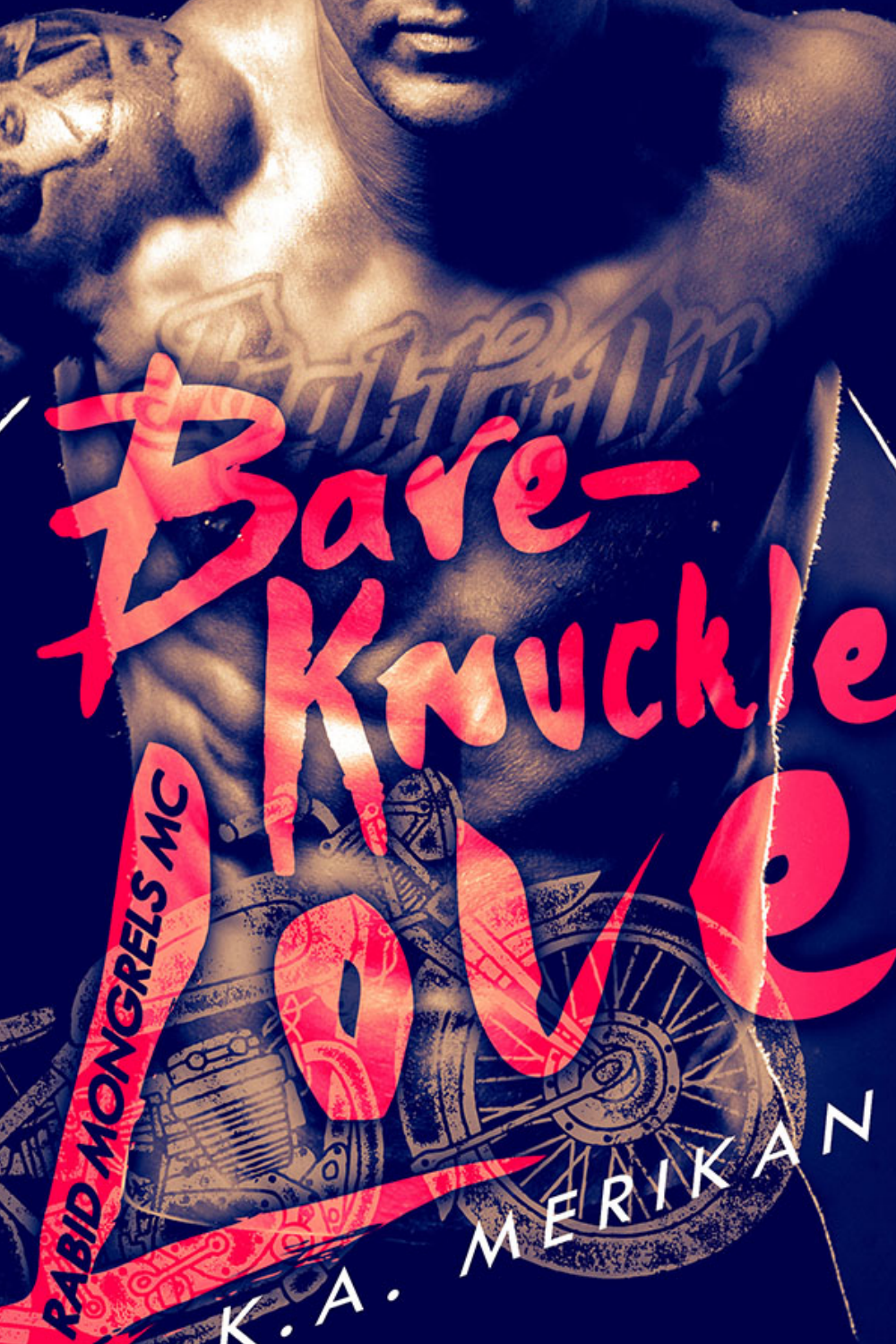## <span id="page-1-0"></span>**BARE-KNUCKLE LOVE**

#### **— Fight to the death. Love to the bone. —**

Jason is back in his home town and trying to make money the only way he knows—in an illegal MMA fight. Bare knuckles. Hardly any rules. All he needs to do is... lose.

The Rabid Mongrels Motorcycle Club bet against him, and they are set to make a killing, but when Jason spots his high school crush in the audience, he can't bear to lose. All he wants is to have Hyde notice him. He gets more than he bargained for when Hyde turns out to be the president of the MC, now out for his blood.

To survive, Jason will have to make a deal with the blond devil. No matter how manipulative and vicious Hyde can be, he is a dark wet dream come to life, and Jason can't keep his hands to himself. Soon enough, the self-destructive lust he has for Hyde becomes a dangerous obsession that takes Jason to the most forgotten corners of his soul.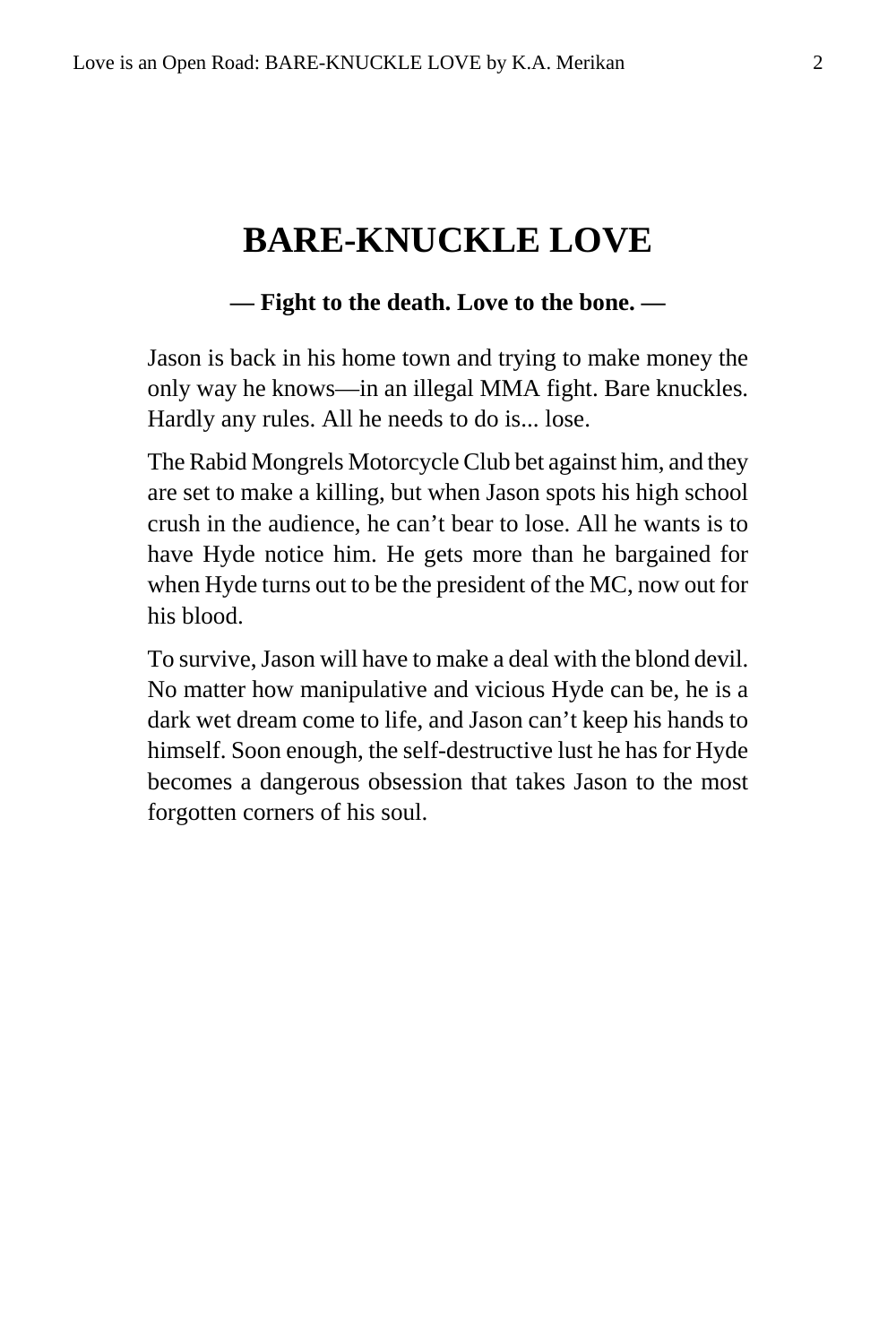### **Table of Contents**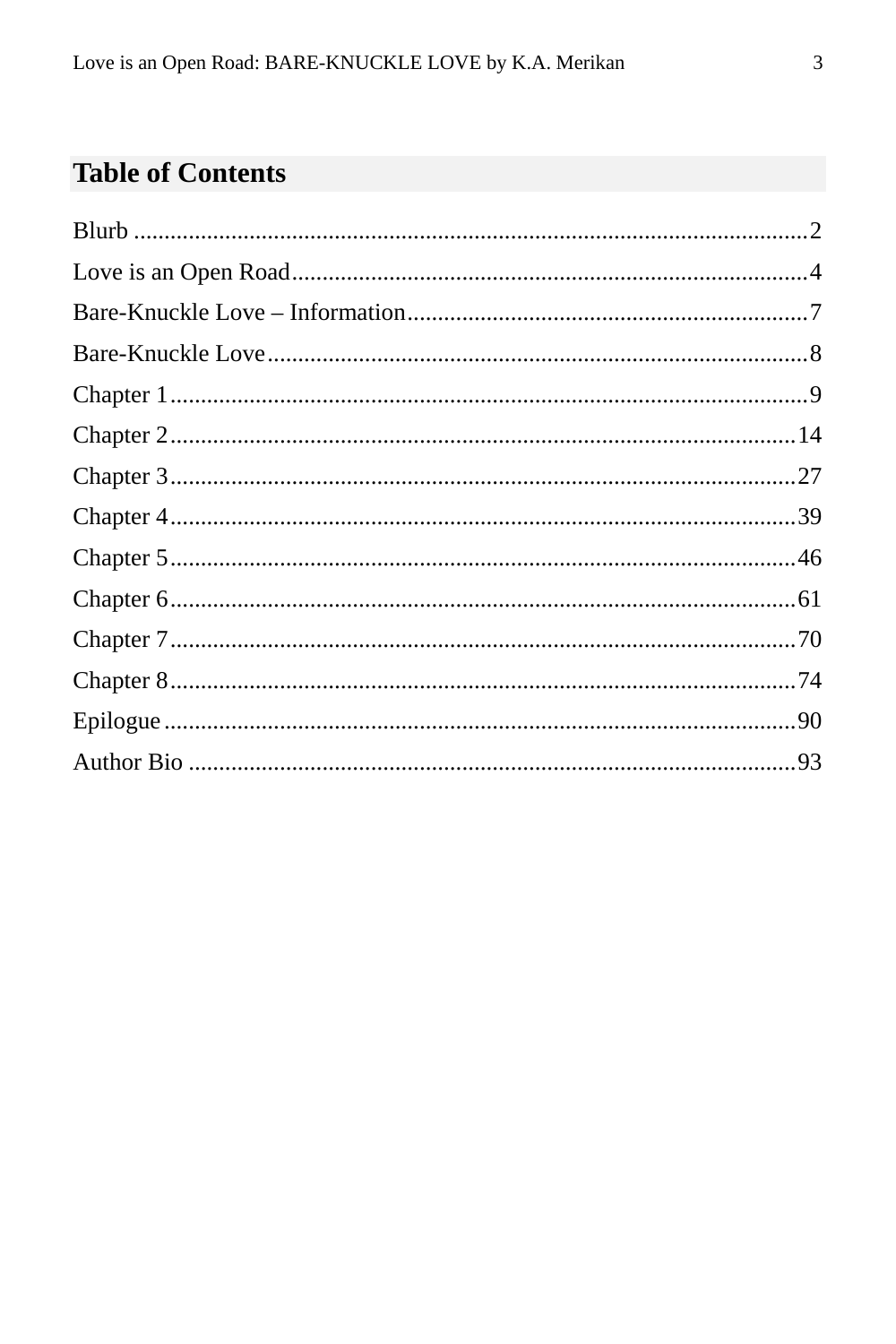# <span id="page-3-0"></span>**Love is an Open Road**

*An M/M Romance series*

## **BARE-KNUCKLE LOVE**

### **By K.A. Merikan**

### **Introduction**

The story you are about to read celebrates love, sex and romance between men. It is a product of the *Love is an Open Road* promotion sponsored by the *Goodreads M/M Romance Group* and is published as a gift to you.

### **What Is Love is an Open Road?**

The *Goodreads M/M Romance Group* invited members to choose a photo and pen a letter asking for a short M/M romance story inspired by the image; authors from the group were encouraged to select a letter and write an original tale. The result was an outpouring of creativity that shone a spotlight on the special bond between M/M romance writers and the people who love what these authors do.

A written description of the image that inspired this story is provided along with the original request letter. If you'd like to view the photo, please feel free to join the [Goodreads M/M Romance Group](http://www.goodreads.com/group/show/20149-m-m-romance) and visit the discussion section: *Love is an Open Road*.

No matter if you are a long-time devotee to M/M Romance, just new to the genre or fall somewhere in between, you are in for a delicious treat.

### **Words of Caution**

This story may contain sexually explicit content and is **intended for adult readers.** It may contain content that is disagreeable or distressing to some readers. The *M/M Romance Group* strongly recommends that each reader review the General Information section before each story for story tags as well as for content warnings.

Each year, a dedicated group of Volunteers from the M/M Romance Group work hard behind the scenes to bring these stories to you. Our Editors, Formatters, Proofreaders, and those working on Quality Assurance, spend many long hours over a course of several months so that each Event is a success. As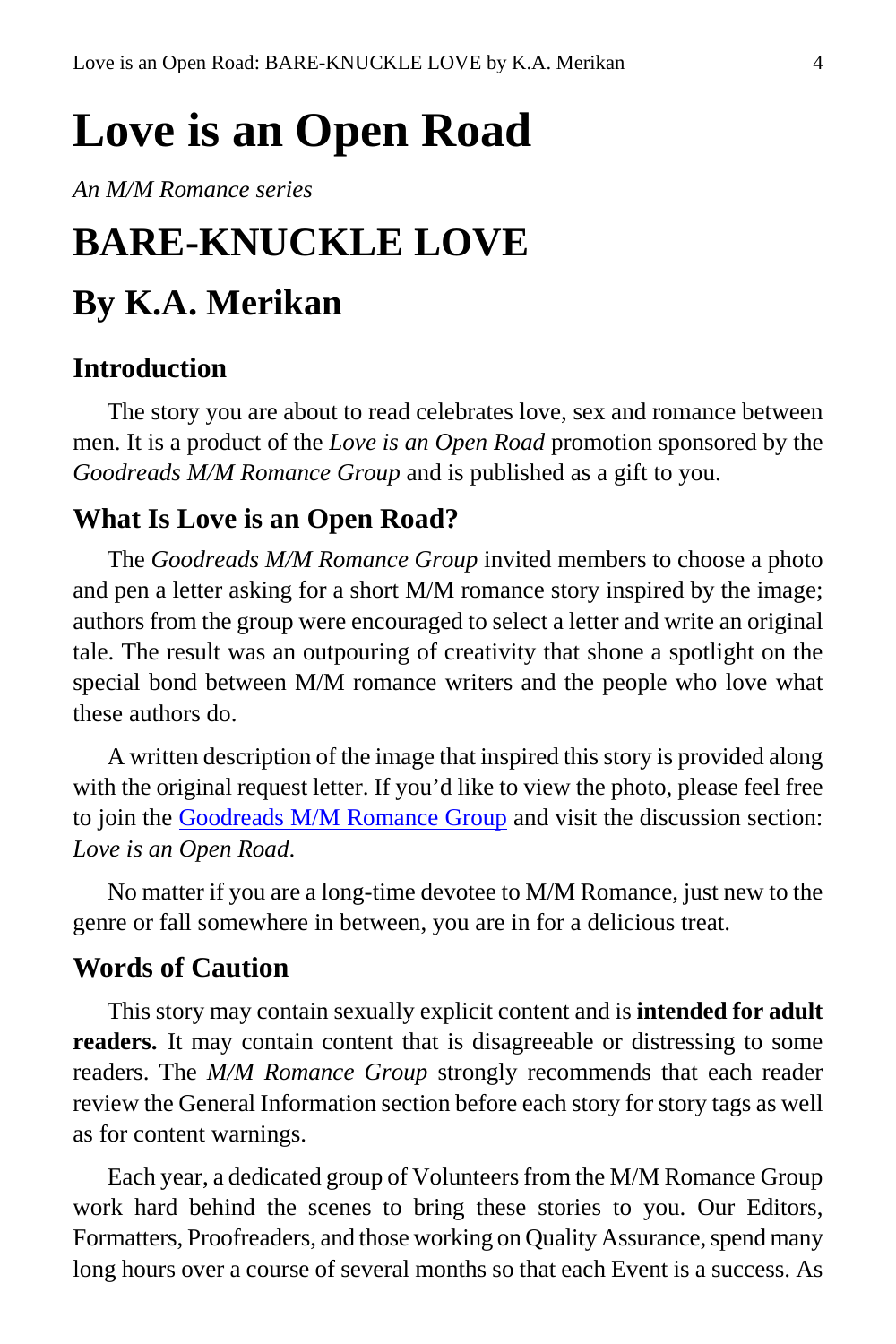each and every author also gives freely of their time and talent, it was decided that all edits suggested may be accepted or rejected by the author at any given time. For this reason, some stories will appear to be more tightly edited than others, depending on the choice of the author.

This story is a work of fiction. Names, characters, places and incidents are the products of the author's imagination or are used fictitiously. Any resemblance to actual events, locales, or persons, living or dead, is entirely coincidental.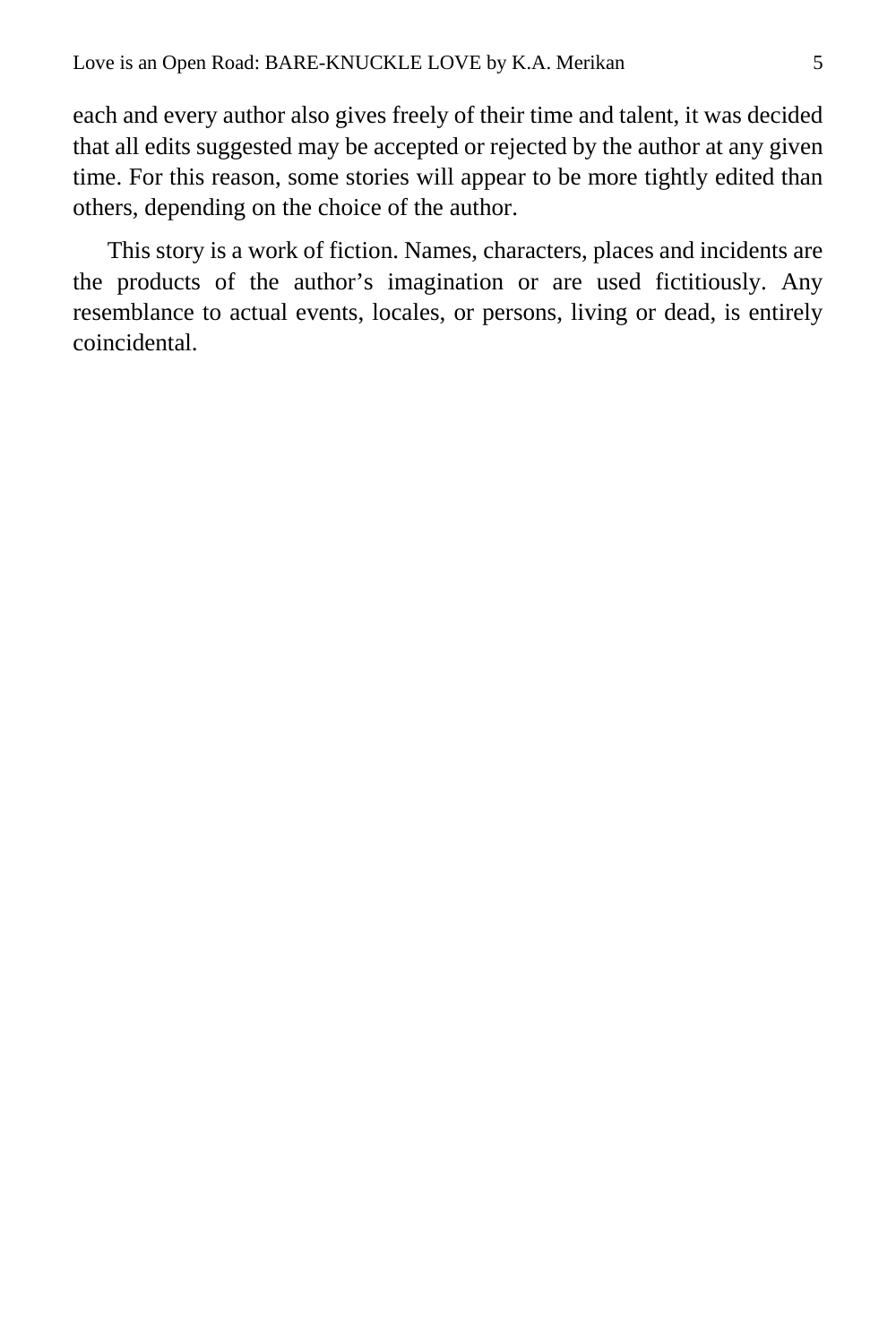All rights reserved worldwide.

This eBook may be distributed freely in its entirety courtesy of the Goodreads M/M Romance Group. This eBook may not be sold, manipulated or reproduced in any format without the express written permission of the author.

Bare-Knuckle Love, Copyright © 2015 K.A. Merikan

Cover Art by Natasha Snow

This ebook is published by the *M/M Romance Group* and is not directly endorsed by or affiliated with Goodreads Inc.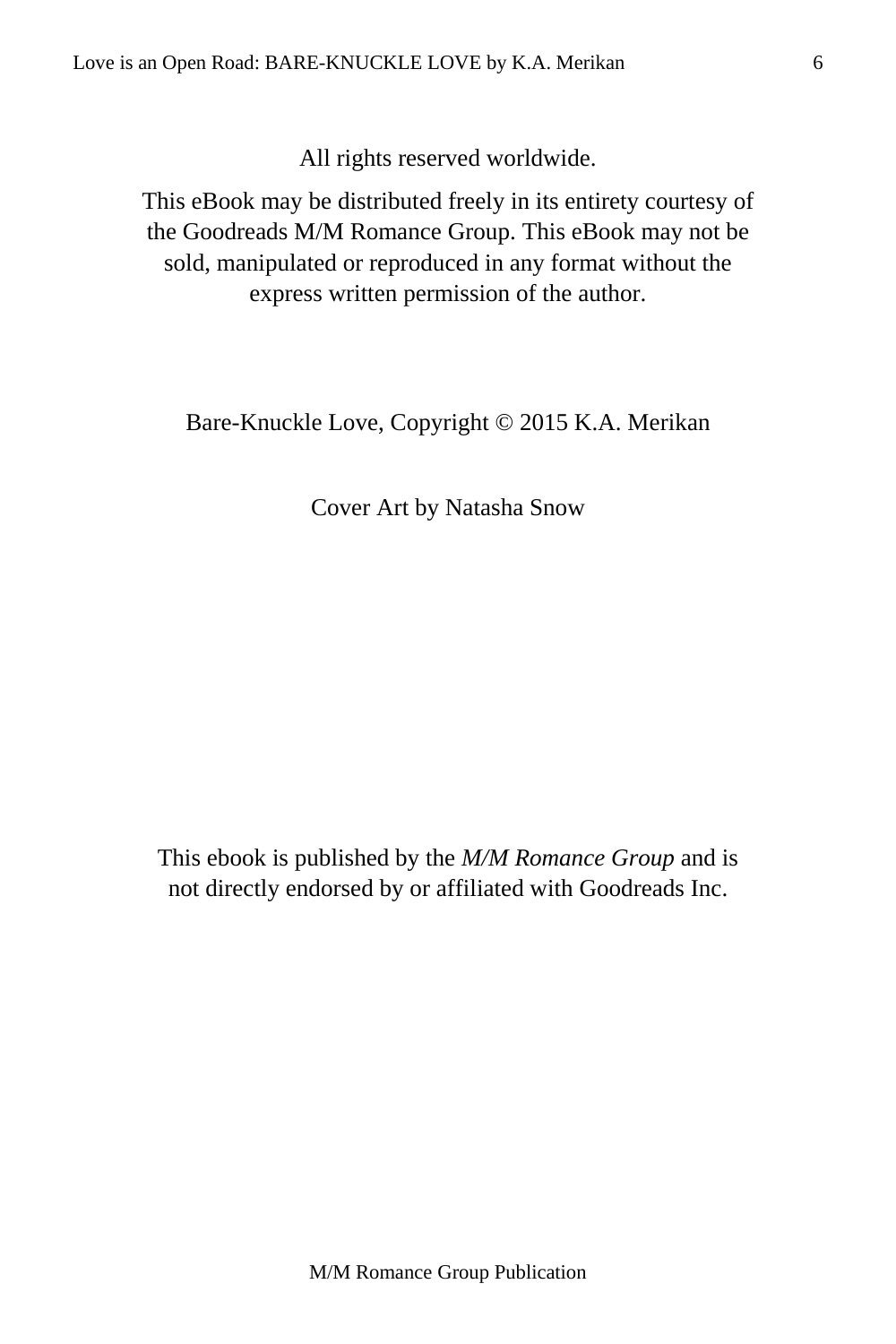## <span id="page-6-0"></span>**BARE-KNUCKLE LOVE**

## **By K.A. Merikan**

### **Photo Description**

A muscled, handsome man stands in a seedy backstreet, with nowhere to run. He'sshirtless, with bandaged knuckles and blood dripping down his chest from a cut on his face. They backed him into a corner, but he won't go without a fight.

### **Story Letter**

*Dear Author,*

*I know they're coming. Someone's coming. And what they have in store for me will make that last bout look like a romp at the playground. They won't let me get away, not after what I've done… not now that they know I found out the truth.*

*I hear heavy footfalls everywhere. I'm outnumbered. Outgunned. All I have are two fists—and those are broken and bloody… but maybe, just maybe, with a little luck (or a goddamned miracle) I'll make it out of this… out of here.*

*The footsteps are closer now… slowing down. They found me. I see a shadow coming from around the corner. I don't know who or what is on the other side of that wall… if it's one guy or twenty. I guess it really doesn't matter. I close my eyes and take a deep breath before I growl, "Hey, asshole…" I take two steps and let my fists fly.*

\*\*Please no BDSM. I'm looking for something gritty, rough, and raw… the rest is up to you.

*Thanks!*

*Sincerely,*

*Ali*

### **Story Info**

**Genre:** contemporary

**Tags:** dark, enemies to lovers, dubious consent, biker, first time, in the closet, men with pets, HFN

**Content Warnings**: graphic violence, past animal abuse (not by MC), past child abuse

**Word Count:** 34,879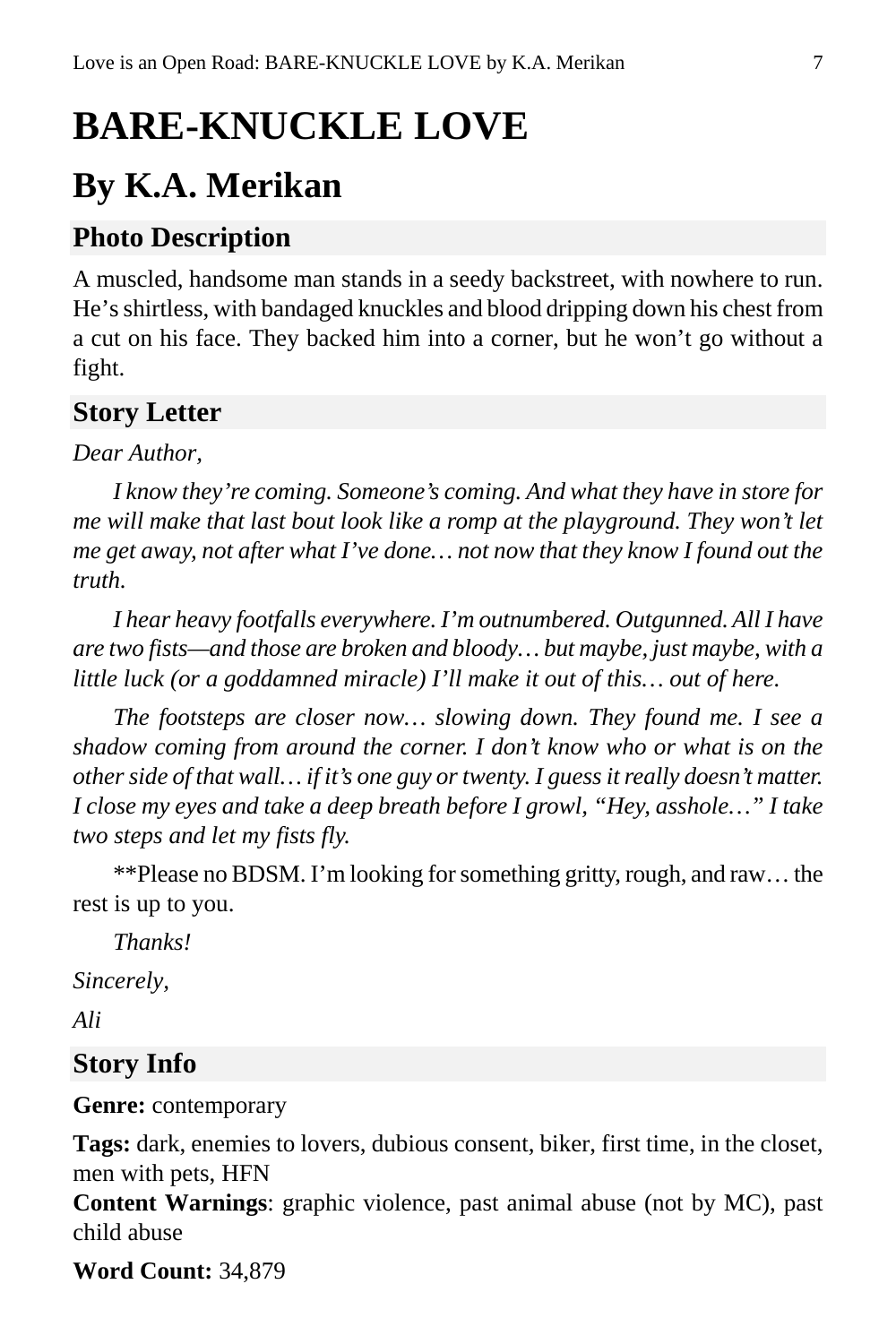# <span id="page-7-0"></span>**BARE-KNUCKLE LOVE By K.A. Merikan**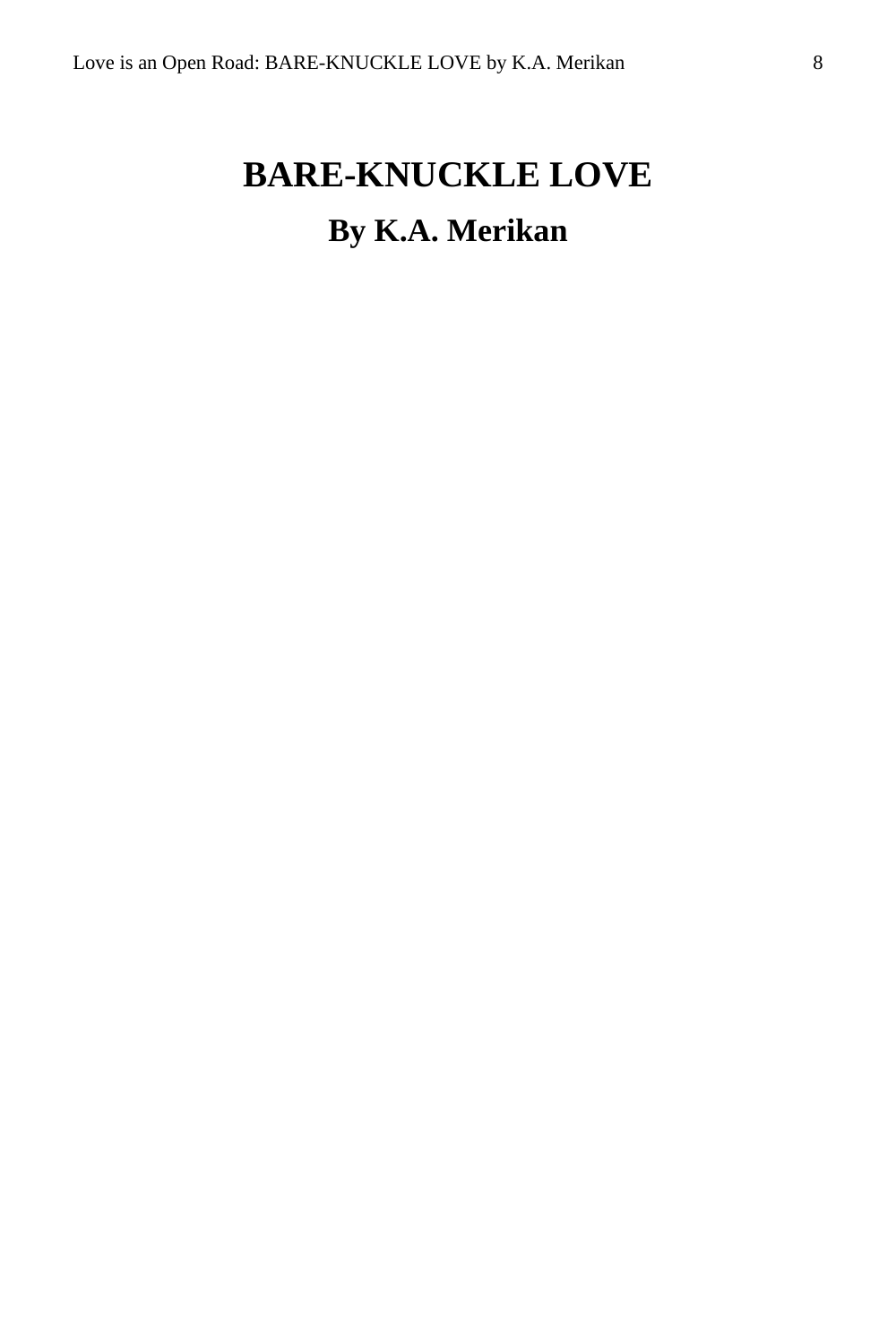### **Chapter 1**

<span id="page-8-0"></span>Fight or die. It was what his father taught him. But only the winners counted in his father's eyes, and Jason wouldn't be winning tonight. Tonight was all about money. Something his father loved almost as much as power.

Blood pulsed in Jason's ears as he drank coppery-tasting water from a bottle. The crowd around him roared battle cries of bloodthirsty cannibals, but their voices were only background noise in the cramped space of a downtown basement. Jason breathed in deep, clenching and unclenching his fists as he watched his opponent across the cage. Though he wasn't sure whether "opponent" was the right word in a situation where the match had been rigged.

Titan was what they called him, the nickname very fitting to someone so huge and ugly, but in a real fight, the guy wouldn't be that much of a challenge. Mass and strength alone weren't enough, and if Jason were trying to win, Titan would have been sweating blood like a pig in an abattoir by this point. But life demanded money for rent, food, and the occasional beer, and it wasn't like an underground fight could affect Jason's future job prospects. If he had any in the first place. All he wanted right now was to settle back in his hometown of Southport, Washington, which happened to be the county's center for illegal activity thanks to its harbor and lenient police force. The local motorcycle club, the Rabid Mongrels, organized the fight, and it seemed they had a very good relationship with the police to pull off such stunts.

As Titan approached him, there was some satisfaction to be had from breaking a law his father had enforced. Jason was on his own, and he would do as he pleased, even if the voice at the back of his mind was waiting to scream at him for not playing by a real man's rules. Titan's scent crawled toward Jason inch by inch, and the man's acne-scarred face tensed up, but when Jason glanced over Titan's shoulder, ready to take the last few punches, his mind went completely blank.

The pale shape of a familiar face emerging from the dark background was like a beacon shining through the fuzz of the fight, through the pain in Jason's bloodied knuckles, from a time much darker than now. Hyde stared at him from across the cramped room, his longish blond hair in disarray, brows low over his eyes, luscious mouth sucking in cigarette smoke. He was even more handsome than he used to be in high school; the past ten years had added definition to his features.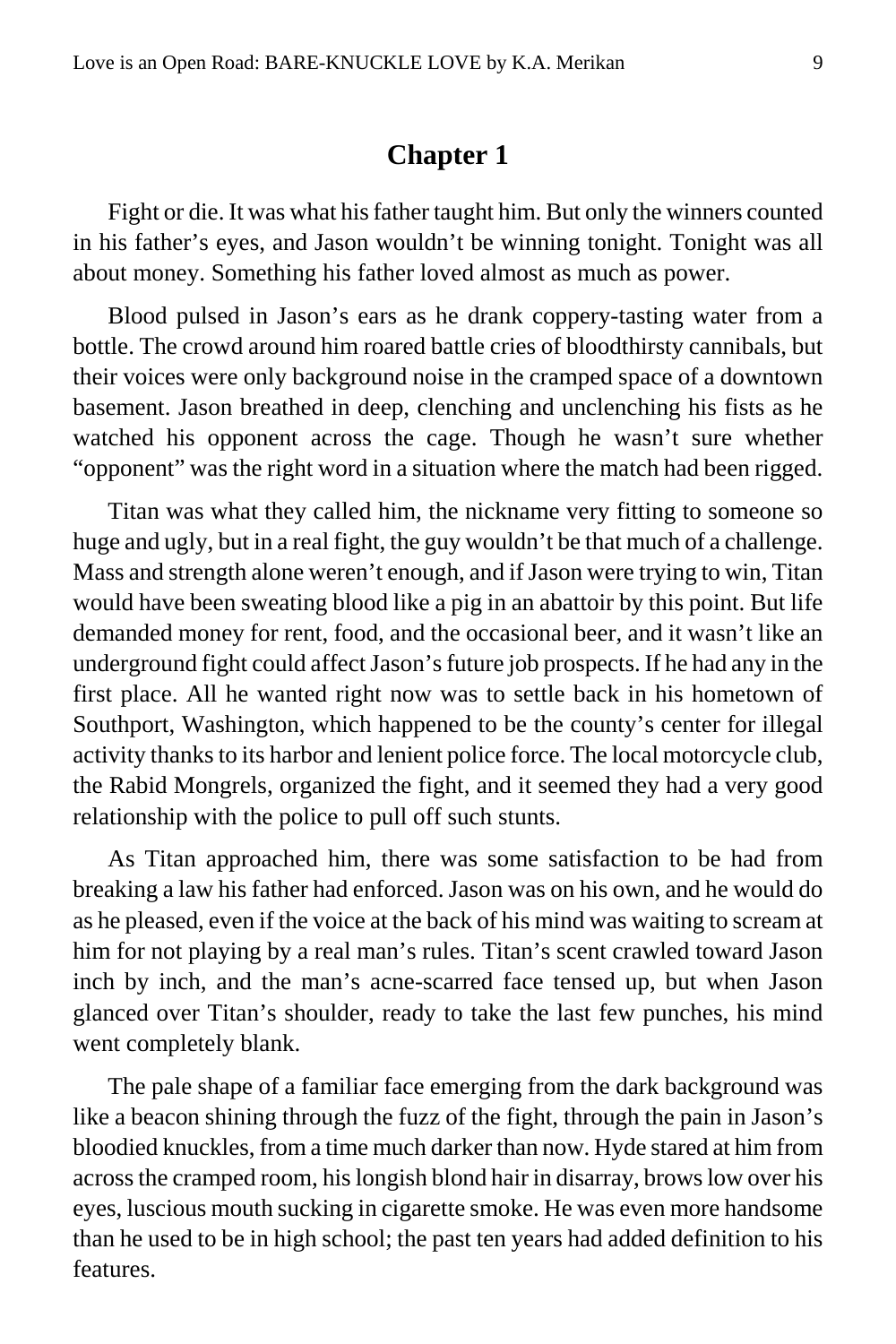The punch to Jason's face completely threw him off-balance and made his jaw crackle. It was as if someone pushed Play on an MP3 player that had stopped. The world was loud and vicious again. Sure, Jason was back in his hometown, but the last thing he expected was to see the guy who made him realize his sexuality all too clearly. Not that he'd ever done anything about it, but he was *not* about to lose in front of Hyde.

"Fuck the money," he muttered to himself through the mouthguard and pirouetted back to Titan. He struck the side of the guy's jaw, the punch sending a tremble all the way down his elbow.

The crowd roared all around him, tuning in with the stampede of blood pumping through Jason's brain. Titan tried to hook him, but Jason stepped away, only to deliver a punishing blow to the side of Titan's jaw and send him on the mesh.

"Motherfucker," mumbled Titan, with bloody spit spilling out of his mouth as he charged at Jason again. But with Titan's movements slow and unfocused, it was clear the power of Jason's last punch still gave him seconds of advantage.

All Jason could think of was the shame of Hyde seeing him lose. Maybe Jason's life turned out shit, but there was one thing he was good at, and that was fighting. One skill that he could show off to the object of his wild teenage fantasies. But with another glimpse of Hyde's handsome face behind Titan, all of Jason's senses scattered, leaving a blind spot for Titan's fist on his ribs.

With air forcefully knocked out of his lungs, he stumbled backward, squeezing his fists tighter. The bandages on his hands and wrists were already soaked through, but even with his mind hazed by pain, he sensed the thumping of a giant approaching from across the mat.

Jason put his fists up. Fight or die. He was *not* losing, no matter what it took. He tensed his muscles and dodged a few more blows, managing to deliver a punch to Titan's side. The fight was going nowhere fast, so he decided to risk it all. He didn't block the next powerful punch, but when it left Titan open, Jason was ready and put all his strength into a kick to the fucker's shin. Titan fell to the floor with a choked scream, but the plan went sideways when Titan grabbed Jason's leg and flipped him over to his back with a loud *thud*.

Jason's muscles tensed reflexively under the beast of a man who pushed him to the floor. Titan's sweat was sharp and penetrated Jason's nose like it was fucking menthol, but at least it gave him enough of a clear mind to move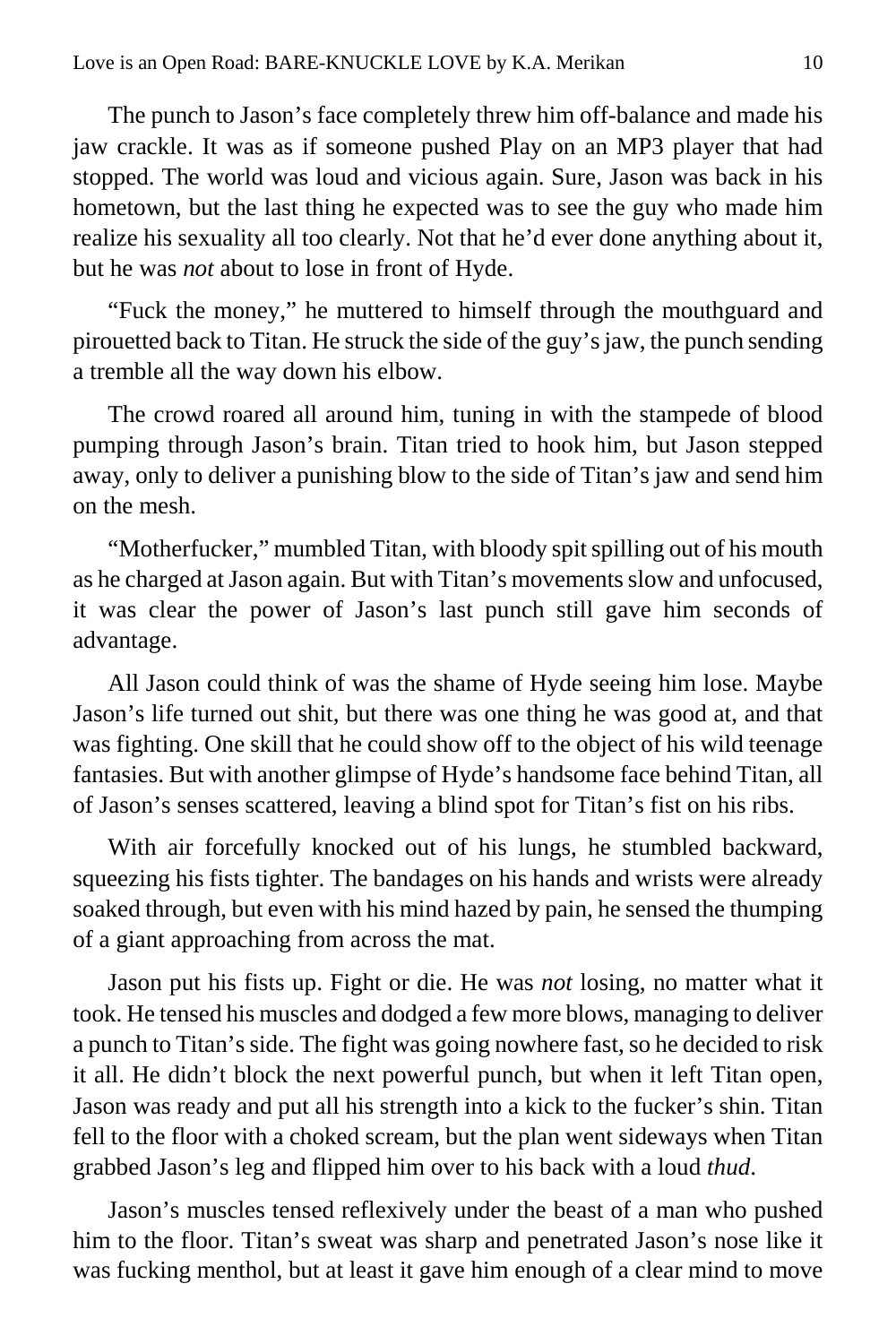his head away when that giant fist smashed into the mat right where his nose would have been. Titan's eyes burned with fury as he clearly realized the earlier agreement was off.

Jason would not be the one tapping out. He'd win or die. Hyde used to watch him at the gym sometimes, so maybe he'd be impressed by how Jason's skills had developed. Rage filled his bloodstream when he realized Titan had pinned him down with his whole weight, but the bastard still managed to sneak in another hit to Jason's face.

His nose was right above Jason's, the mouthguard sticking out from between his beaten lips, and the wetness Jason felt on his chin just had to be spit. A spasm of revulsion went through his body. He would not be fucked by this ugly mongrel. His body took over, leaving his brain buzzing with silent rage. He spat out the mouthguard and bit into the raw flesh above. Titan's muffled scream blew into his ear, almost busting Jason's eardrums, but he chewed on, his jaw locked like he was a pit bull fighting for its life. Each time his victim tried to pull away, his mouth was flooded by more of the sharp, salty flavor, spiced up with the stubble trailing over his tongue.

Screams around them were so loud Jason couldn't even hear his own thoughts. It was all about the flesh, blood, and bone now, as his jaw closed over a fragment of Titan's cheek. Titan was distracted, too busy screaming. As much as the fucker tried to get away, Jason locked him in with his legs and began punching his face into a pulp.

He wasn't sure when Titan stopped struggling, but eventually Jason realized the fight was over. Lights shone bright on him from above, and he was down on the mat, with another guy between his legs, their pulses synchronized and powerful, with nothing to rival its sound.

Jason pushed Titan off, and the surrounding crowd was strangely quiet as he got up. Only now he remembered to spit out a piece of Titan's cheek. He desperately looked around for Hyde. Did he see Jason win? Did he?

Maybe he lost it during the fight and somehow couldn't get the direction right, but he didn't see the familiar face anywhere. The judge stared at him from his spot in one of the corners of the cage, along with his female assistant, whose bright eyes shone with lust, as if the animalistic finale of the match switched on a new program inside her brain. She breathed fast, playing with a thick string of beads that was the only covering for her breasts. She nudged the judge, who immediately went forward, as if her touch broke a spell. The small man took Jason's hand and raised it without locking eyes with him.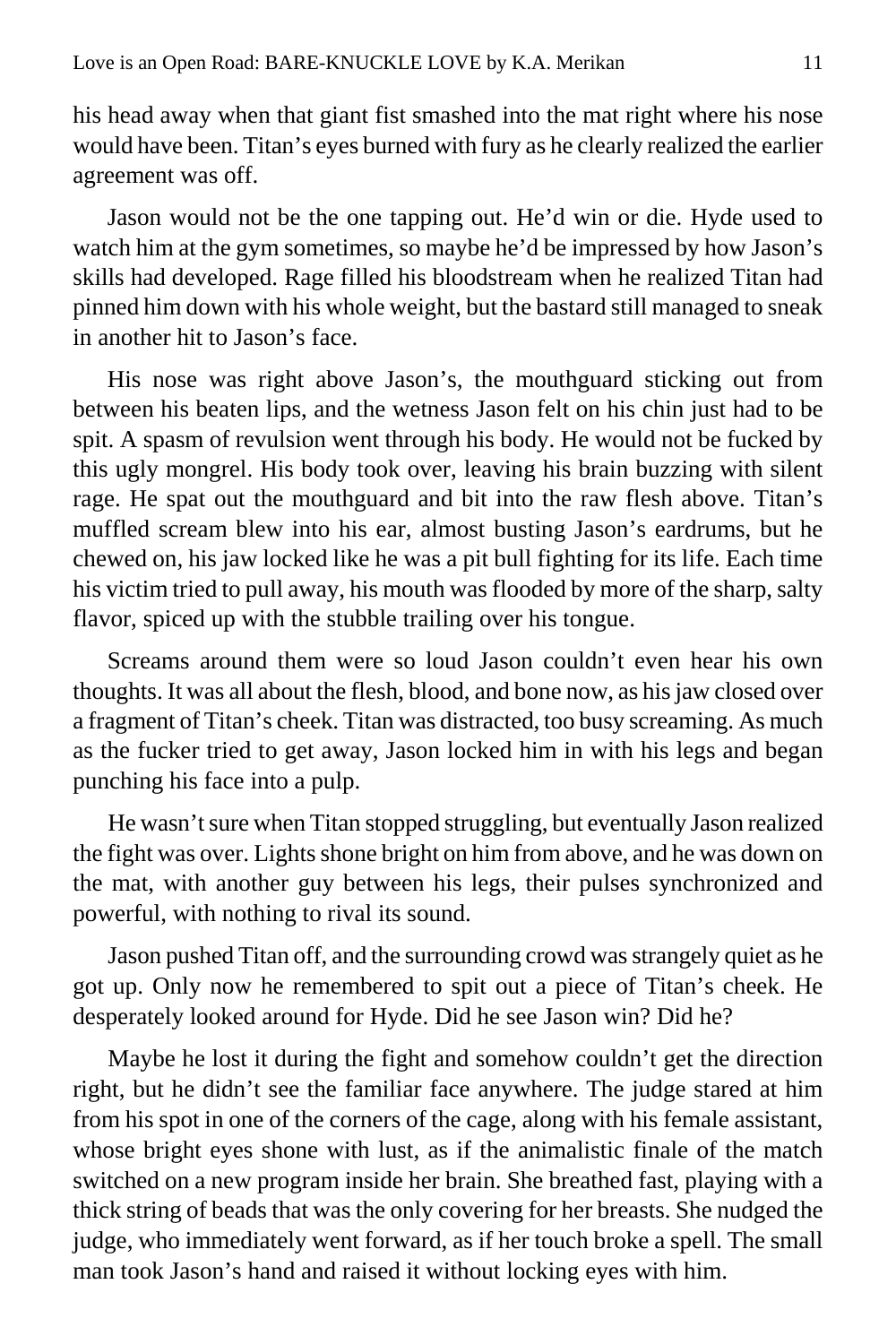"Today's winner!"

Jason dared a smile, but barely anyone cheered, so he wiped it off his face along with Titan's blood. When his gaze fell to the edge of the ring, to the man he'd made the arrangement with, reality dawned on him, and it was as sharp as the taste on his tongue.

The dark beard couldn't hide the murderous expression behind the man's steel-gray eyes. He mouthed something, and cold sweat spilled down Jason's spine when he realized it was "You're dead."

Without taking another second to think, he darted for the other side of the cage and rushed outside. The crowd parted in front of him, leaving safe passage for the man-eating madman.

A scantily clad woman stumbled over her monster stilettos. With no one to grab her, she rolled into a ball and screamed out as Jason jumped over her and rushed through the double doors, only to stampede up the metal staircase, his only way to freedom. Suddenly, being two floors underground wasn't that much fun anymore. He needed air. Needed it now. How could he have lost his mind like that? Hyde wasn't even available—he got fucking married in the last year of high school and already had a kid by graduation.

Jason swore beneath his breath as he sprinted up the first flight of stairs, followed by someone's screams. The staircase rumbled with noise as the chase closed in on him, a mass of black and gray ready to tear him apart if they got the chance. Did he actually kill Titan? Fuck, maybe he did.

Forcing his muscles to work at their top power after five rounds of an exhausting fight seemed like an impossible feat, and yet he managed to speed up and soon burst into the kitchen of the Greek restaurant serving as cover for the business downstairs. He dove past one of the cooks, who dropped a pan with a shriek, but all Jason felt was hot droplets on his forearm.

He sped for the emergency exit, not looking back. The dark, salt-scented night swallowed him into a narrow alleyway between buildings with no windows.

"Get back here, motherfucker!" someone yelled behind him, but Jason was not about to follow the order. Maybe he really was crazy and just hadn't realized it before? He'd lived on the fringe of society for far too long to be sure.

Jason ran through the narrow alleyway, blindly passing trash containers. He could hear the sounds of the traffic, the meowing of stray cats, but nothing was as vivid as the men ready to hunt him down like a wild boar in some stupid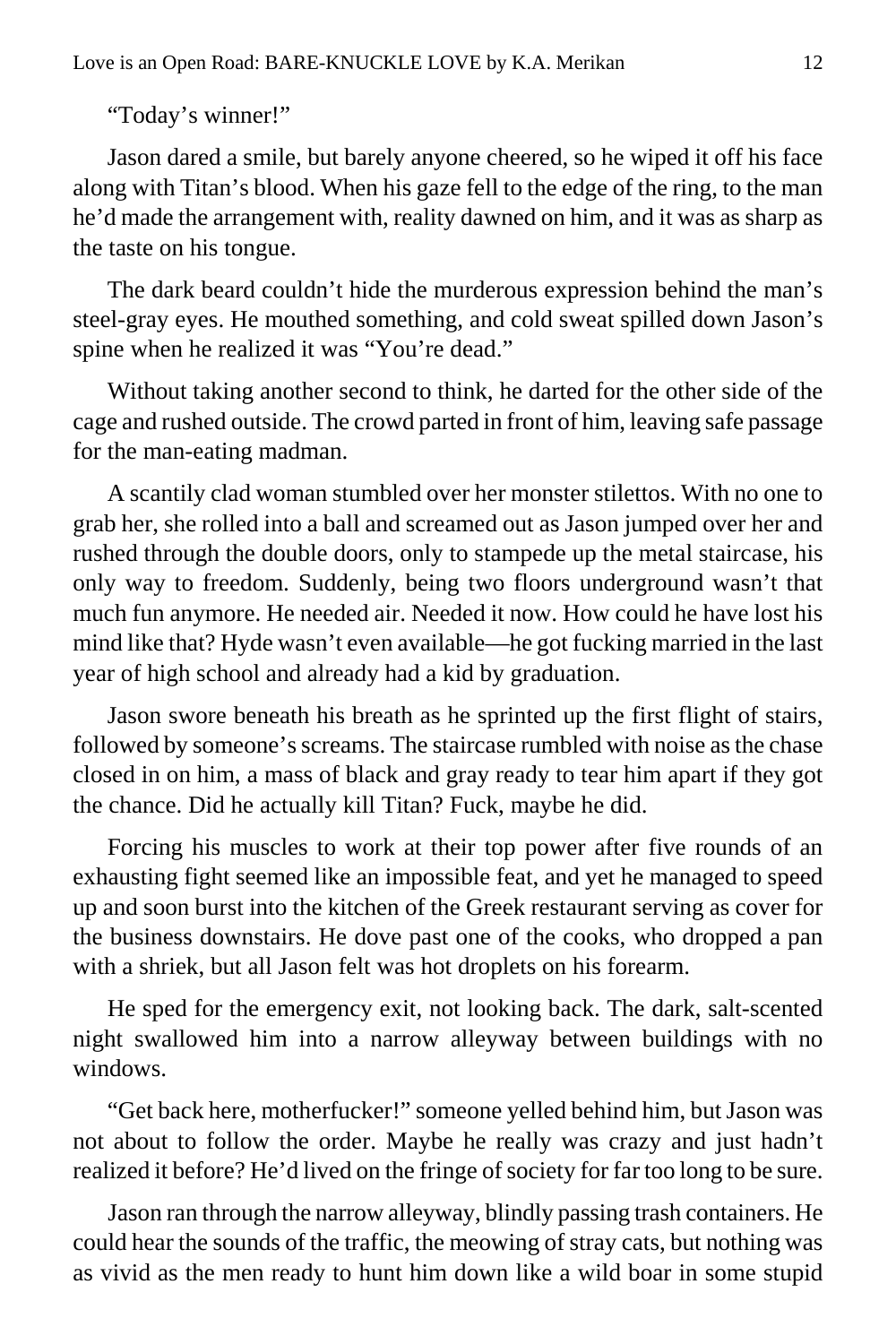fantasy movie. He stumbled over something and ran further with his foot stuck in a plastic bag, trash rolling around with his every move.

"Fuck, fuck, fuck," he mewled to himself when he hit a dead end. He slammed his palms against the wall. It was a good thirteen feet tall. This was it. Sink or swim. Fight or die.

Jason turned around and pulled his fists to his face. He was not going down without at least giving it his best shot.

With his eyes now used to the dark, he clearly recognized that he was up against three men. His heart beat furiously against his ribcage, but he refused to back down.

"You're coming with us!" growled one of them, but the whole group kept their distance.

Jason assessed them one by one. Three men. All wearing leather vests with patches, which could only mean one thing—they were members of the motorcycle club responsible for the fight. Maybe he could play up the crazy and scare them off that way? Win some time to leave town?

"Yeah? You gonna take me on?" he asked and took two steps their way. He knew to show no fear. People always look for your weakness, ready to eat you alive if you make a mistake.

He smiled when every single one of his opponents made at least the tiniest shift back. None of them wanted to be bitten by a rabid pit bull like him. They'd all seen what he'd done to a man with a crowd watching on, and none of them wanted to find out what he was capable of when cornered.

"You broke our agreement, fucker!"

"You wanna try me? See how fucked in the head I really am?" he hissed and took another step forward with his fists up high. He bared his undoubtedly bloodied teeth at them. He could still taste the tang of Titan's blood, and it made his skin crawl with thirst for more. Maybe he couldn't take them on all at once, but he was prepared not to sell his flesh cheap.

A loud *thump* made Jason's mind hit reverse when he realized there was someone behind him. But before he could even think of punching the guy's nose in, his jaw clenched, and every muscle in his body turned into wood. He believed he screamed when he inevitably fell face-first to the ground, but he could be sure of nothing after endless heat tore into his flesh like burning tongs.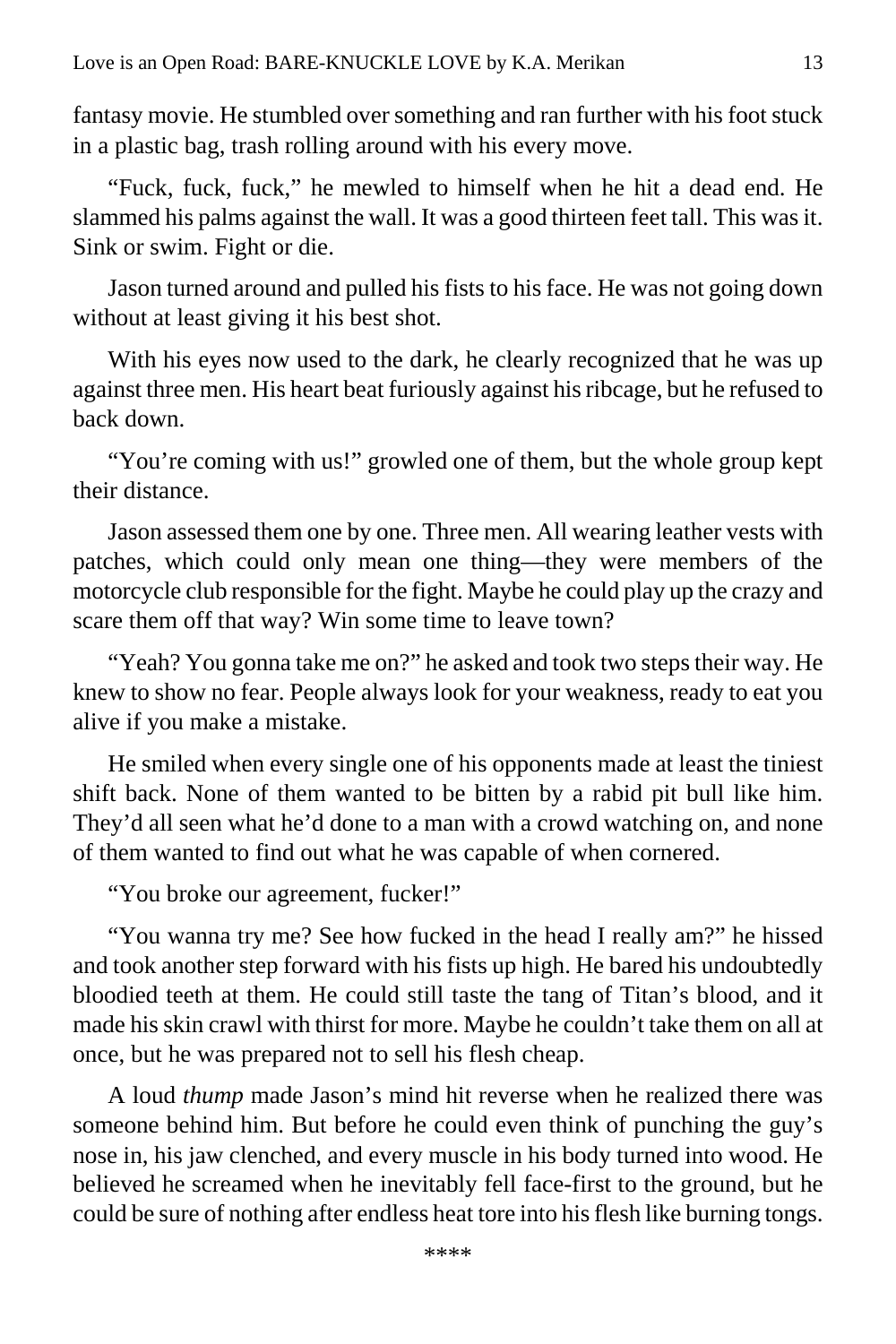### **Chapter 2**

<span id="page-13-0"></span>Jason woke up dizzy and aching all over, with an orchestra playing out of tune in his head. When he tried to reach for his forehead, he realized his hands were cuffed to the back of the chair, and the chair itself wouldn't budge at all, as if someone screwed it to the floor.

Jason's mind was still a bit fuzzy, but he was pretty sure he'd been Tasered. Like a fucking dog. He tried to pull on the chair a few more times before resigning to sit in his place.

He was lucky to still be alive, considering how much money he cost the guy who hired him. He let his body vaguely relax and looked around, frowning when he noticed stands with free weights and other gym equipment all over the small unfurnished room. The walls were a sickly green color, and the lamp above his head looked like it belonged in someone's living room—it was a metal fixture with only two lightbulbs out of six working.

No windows, only one door. This was a fucking trap. Did they want to torture him first? He was a strong guy, but no matter how much he strained his muscles and pulled on the handcuffs, all his efforts seemed pointless. Sweat beaded on his neck and trailed down his chest as the heat of the closed space got to him, though all he was wearing were the knee-length shorts he had worn during the fight. The aftertaste of Titan's blood was still there as well, and at the moment, he longed for more of it to soothe his thirst. At least that gave Jason a bit of satisfaction in the otherwise dreary situation.

He wasn't sure how much time had passed, but when he finally heard sounds of footsteps behind the door, every tendon in his body tensed with the need to fight. Two pairs of footsteps. Two low, masculine voices. What they were saying, he couldn't tell, but while one was clearly agitated, the other had the monotone, relaxed melody Jason learned to associate with stoners.

Jason had his ankles tied to the legs of the chair, so kicking his interrogator was out of the question as well. What was he to say anyway? That he lost his mind because he noticed his high school crush? That wouldn't fly, even if he lied and said it was a woman. He needed to think of something better. Only now he realized he left his phone at the venue. All blood drained from his face just in time for the door to open. Jason blanked.

Hyde looked down at him, leaning against the doorframe just like Jason remembered him doing back in high school. With his hands in the pockets of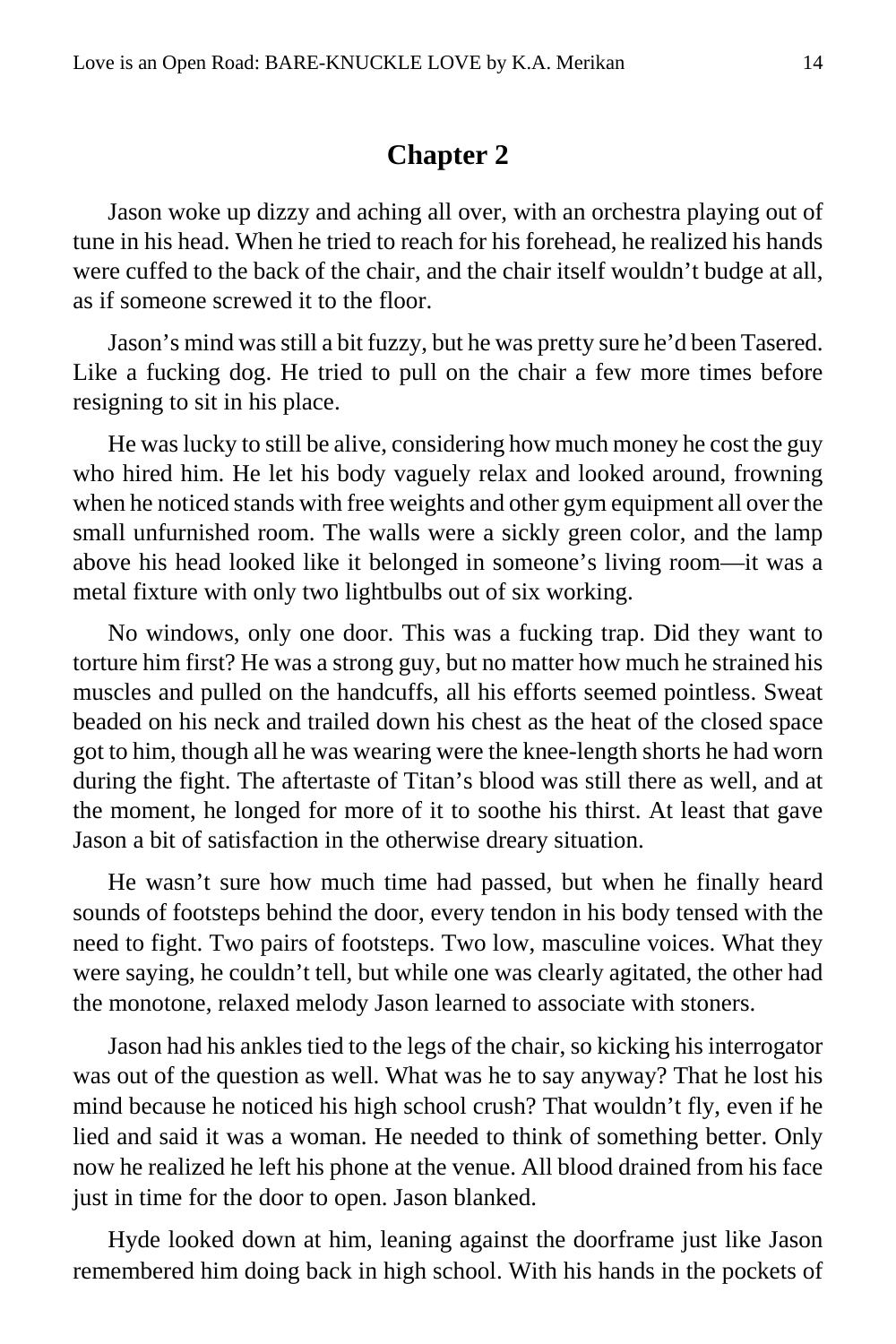loose-fitting jeans that still managed to show off all the delicious lines of Hyde's hips, he looked masculine and hot without trying. His black tank top revealed toned shoulders, and the arms that used to be just tan skin were now covered by full-sleeve tattoos. Jason's gaze was drawn to the old-school eagle Hyde got inked on his arm way back, but now, it was woven into a colorful jungle of wild animals shown in the midst of a fight to the death. Hyde had always been handsome, and he still wore his dirty blond hair in the same style—pulled back into a short ponytail—but his features were now so much more masculine. The cleft in his chin was deeper. His hazel eyes brighter. The broad, perfect nose and luscious lips seemed almost obscenely beautiful with the short stubble as a frame. A big pink balloon of bubblegum leaving Hyde's lips yanked Jason out of his stupor.

The balloon popped, and Jason still didn't know what to say. Hyde didn't seem surprised or bothered by the position Jason was in, and Jason's heart sunk more with each second. His eyes strayed to the fair hair covering the colorful ink on Hyde's forearms. He'd lick each one. Unfulfilled fantasies were the last thing that should be on his mind, though, and Jason clenched his teeth tighter.

"You smoke?" asked Hyde, entering the room casually, as if dealing with imprisoned men was something he did every day. He locked the door behind himself and grinned, chewing the gum loudly. His voice had an underlying rasp that tickled each cell in Jason's body.

Jason's thighs clenched on their own accord. "No."

Hyde clapped his hands. "Good. I thought you wouldn't. Someone like you must take care of themselves, huh?" he asked, leaning against the door. "I changed my clothes just for you. I don't know if smelling it on someone can give you cancer as well, and we need to take good care of your health now."

Jason frowned. Was this a veiled threat? A way to cleverly say *We can keep you alive for days and days of torment*? The hairs on Jason's forearms bristled as he followed Hyde with his gaze. He doubted Hyde remembered him from school, so those potential points were lost. He used to be a nobody back then. Not that he was much of a celebrity now, but at least he wasn't scrawny anymore.

Jason couldn't help his eyes wandering to the hole in the jeans on Hyde's knee. Just that glimpse of skin gave him goose bumps.

Hyde squinted as the silence became too long. "You not grateful?"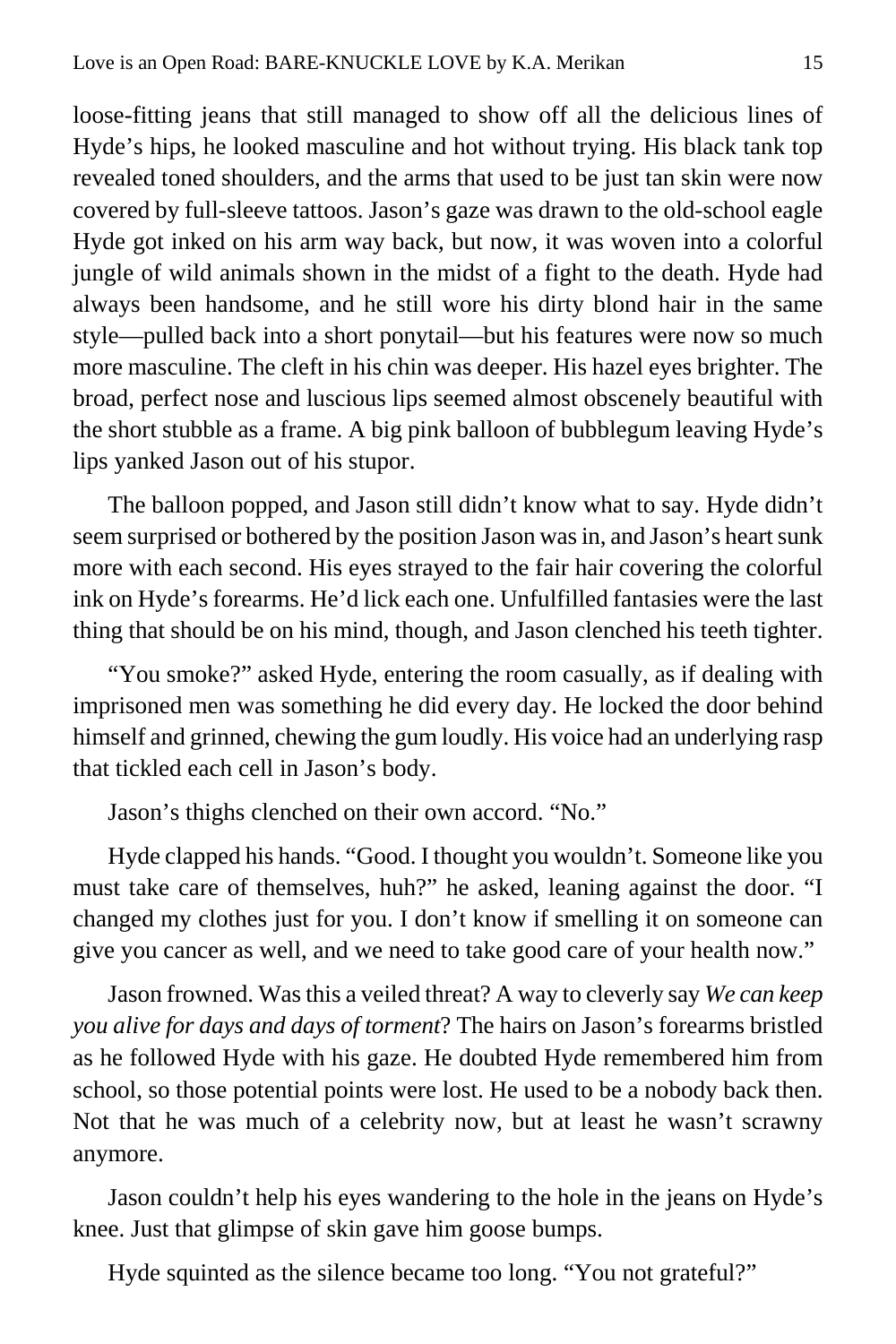Jason curled his shoulders. "I suppose," he mumbled, daring to look Hyde up and down. He supposed it didn't matter what clothes were on a man set to interrogate, torture, or kill him. Then again, if he were to die, he'd like Hyde to be naked. A silly smile forced its way to his lips.

Hyde's pale eyebrows shot up. "I like jokes. Would you like to share?"

Jason licked his lips. "You wouldn't find it funny."

Hyde stepped closer, and his jeans brushed over Jason's bare knee. "Try me."

The flush crawling up Jason's neck wasn't doing him any good as he tried to come up with something to say. "Why am I here?" A change of topic would be a better option, just like distractions were in the cage.

The low, honest laugh that left Hyde's lips made Jason start in his chair.

"Good! That's very good!" Hyde chuckled before blowing yet another bubblegum balloon. He leaned forward and gave Jason's shoulder a playful pat.

Jason groaned. "Okay, okay. Why are *you* here?" Oh, God, he could smell that bubblegum, and instantly imagined that Hyde's lips would taste of it. A thought appropriate for the loser/pervert that he was.

Laughter died on Hyde's lips, and his face became dead serious. A chill went all the way down Jason's spine. He remembered very well where Hyde's nickname came from. Back in high school, he was a popular guy, everyone's friend, only he could smile one minute and beat someone into a bloody pulp under the bleachers the next. Like a modern day Dr. Jekyll and Mr. Hyde.

"I'm a guy who lost a lot of money tonight," hissed Hyde.

Jason stilled and licked his dry lips. "I made a deal with someone else…"

"That was an associate. And now all plans for a new car for my wife are fucked."

Jason swallowed, the anticipation of a hit becoming worse than actual pain would be. Worse still, a part of him hated that he disappointed Hyde. It wasn't logical in any way, since the guy didn't know him and had a wife on top of that, but Jason still wanted to please him. Like when Hyde asked him to get a beer at a high school party, but by the time Jason came back with it, Hyde had already gone off somewhere.

"Um… Sorry?"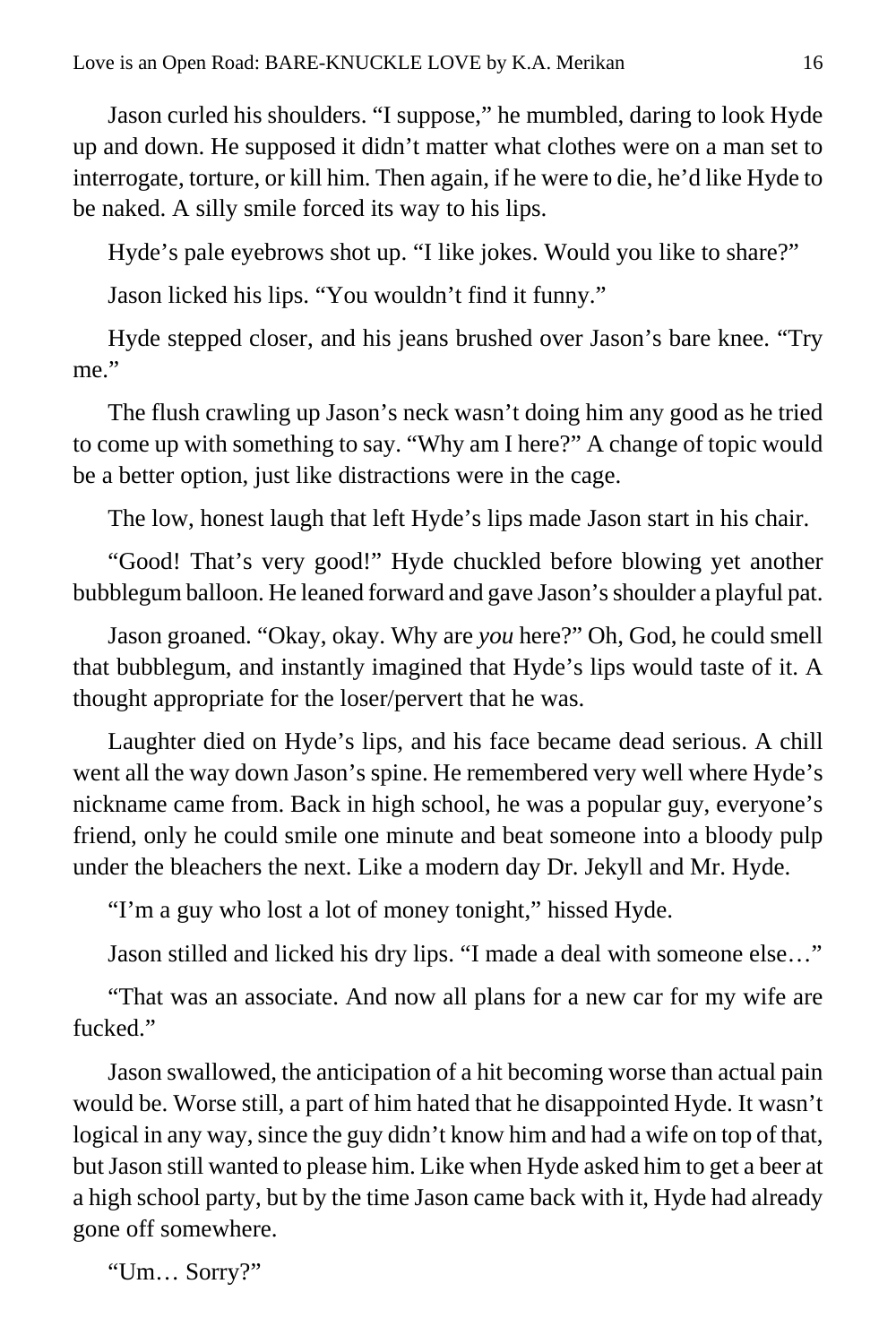Hyde snorted. "Come on, you can do better than that. You just sucked my fucking bones clean, my friend."

"Shit happens." Jason looked down to that tiny bit of skin visible through the hole in Hyde's jeans.

Hyde laughed, stepping closer and now standing over Jason's knees. "Yeah, I'm pretty sure Titan shit himself out there." He cleared his throat. "Don't tell him I said that."

Jason's eyes went wide at the closeness, and he stared straight at Hyde's crotch. This wasn't happening. He glued his back to the chair. "Is he alive?" Breath got trapped in Jason's chest. He couldn't care less if Titan was alive. All he cared about was Hyde's dick so close to his face. Father had always called him a cocksucker in anger, but the old bastard had never known just how right he had been about Jason.

Hyde shrugged. "Yeah, but he's not getting married anytime soon. Who'd want him now, right?" he asked with a wide smile. "Unless you would. From what I could see, you found him quite *delectable*."

Embarrassment swamped Jason like a typhoon. He'd actually bitten a guy's cheek off. He was some kind of monster, completely disconnected from real life. All he thought of back then was winning. He wanted a chance to show how amazing he could be to a guy who didn't care about it. To a guy who'd actually bet *against* him. "I don't usually eat people," he growled, his face pulsing with heat.

"Are you a comedian?"

Jason scowled and stayed silent, settling on giving Hyde's crotch a discreet sniff. Smelling guys was one of the reasons he liked hanging out at the gym. A little secret his family didn't know anything about.

"I saw that," said a voice from above.

Jason's muscles stiffened, and he looked up to avoid staring at Hyde's crotch. "Saw what?" he snarled, getting agitated all too quickly. He was so far out of his comfort zone it wasn't even funny anymore. The broad, mean smile on Hyde's face told him exactly what he was talking about, but Jason would not admit to it. Ever.

But just when he thought his situation couldn't get any worse, Hyde reached into his pocket and pulled out Jason's phone. "There's lots of interesting stuff on here."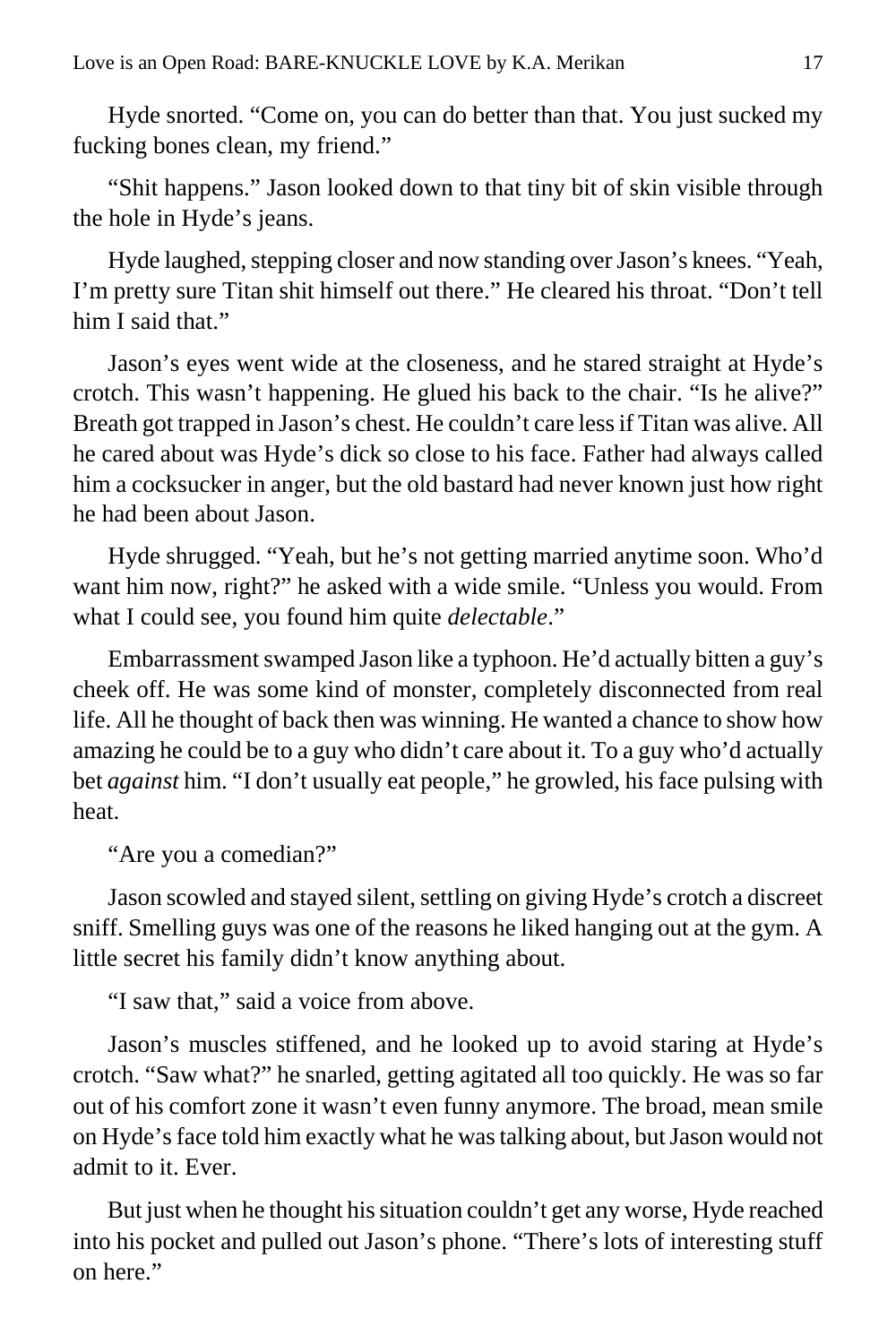*No. No. No. No. No.*

Jason's life was *over*. He would die out of embarrassment. "Is there? I just got it off some guy. Didn't format it yet." Such a blatant fucking lie. Jason was already wheezing.

Hyde waved his hand dismissively. "I found all that naked combat footage, and I thought *Wow, this guy's dedicated!* Then, those sneak pics of guys training might come off as a bit creepy, but I suppose a man needs to know who he's up against. But my favorite's this one," said Hyde before turning the screen toward Jason, and it was almost as if he spat in his face.

Hyde turned up the volume as far as it would go. It was a porn clip Jason had bookmarked. A hot young wrestler getting fucked by his opponent, with his outfit torn on the backside. And soon enough, their coach joined in to plow the guy's mouth as well.

Even in this horrible situation, with his life on the line, Jason felt a tingle of excitement stir in his balls. He'd jerked off to that video a dozen times at least. Having Hyde's scent so close wasn't helping either.

"I said it's not mine," Jason hissed through gritted teeth.

Hyde grinned, and no matter how hard Jason tried, his eyes were back on the zipper in front of him when he heard it open. All the hairs on Jason's body bristled, and this time it was arousal that Tasered his whole body. What was happening? He dared to look up at Hyde with the question in his eyes.

"I think it's time to talk man-to-man," said Hyde, switching off the video, and putting the phone on a training bench close by. The navy cotton of his underwear was peeking through the open zipper. "I won't let you go until you get my money back. And the club's. This time, you have to honestly promise me to lose."

"Why would you trust me?" Jason looked from Hyde's handsome face to the zipper and back up again. This was surreal. Was this supposed to be like a treat for him? After all he'd done? Or was it some twisted punishment in a straight guy's mind—making the fag suck dick?

"I *don't* trust you. I just think you'll know what's good for you," said Hyde, hooking his thumbs through the belt loops of his jeans and pulling them slightly lower.

"Are you trying to threaten me with your dick?" Jason let out a laugh that sounded fake even to him. He was so nervous his stomach clenched to the size of a nut. His erection, on the other hand, would not listen to reason.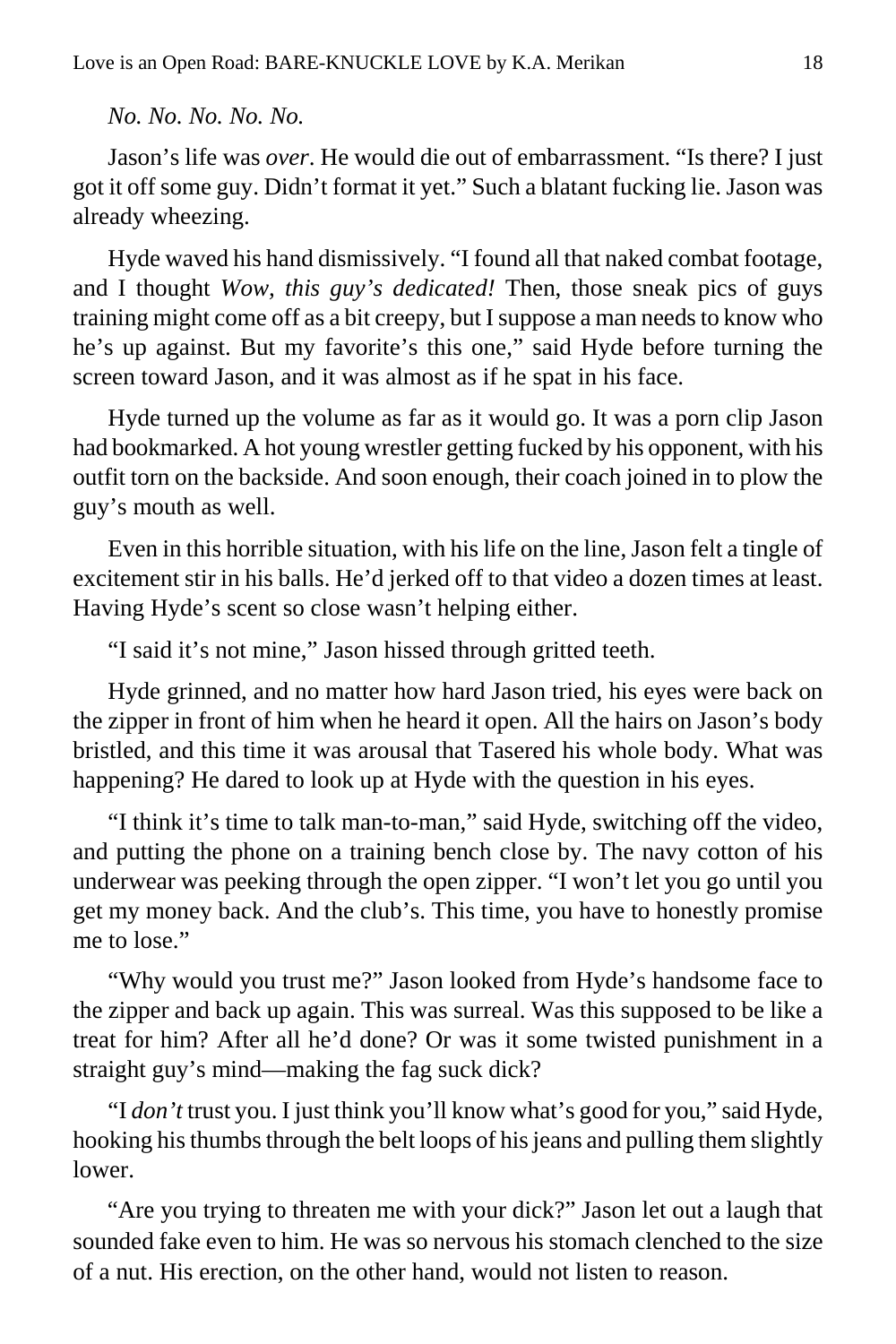"Why would a nice, long dick be a threat?" asked Hyde, and Jason went into tunnel-vision mode when that tan hand dove into the navy boxer shorts, only to reappear holding a beautiful specimen of a cock. Already half-hard, it was a good size, thick and on the longer side. Just looking at it had Jason's shorts becoming that much more uncomfortable.

"Are you t-trying to… befriend me with it?" Jason whispered. His face was burning, but he wouldn't dare blink. He'd never been this close to sucking another guy's dick, and the prospect of giving head to Hyde was making him sweat. His insides fluttered, and his own cock saluted. He'd fantasized about Hyde's dick many times, but the reality of it, the full, glorious 3-D was incomparable with his imagination. The musky yet clean smell of it pulled him in like a leash.

Hyde chuckled above Jason, and he gave his beautiful tool a slow, loving pump.

"You could say that. I'm feeling generous."

Jason swallowed, not minding the handcuffs anymore. "Not afraid I'll bite it off?" As soon as he'd said that, he realized it wasn't the smoothest of jokes after he'd actually bitten a guy's cheek a few hours ago. "I mean…" He took a deep breath, unsure what he meant anymore, too absorbed with that meaty, glistening cockhead in front of him. He didn't expect the warm hand cupping the top of his head.

Hyde petted him gently while quickly readying his tool for work. "I know. You wouldn't want to hurt a dick like that, would you, Jason?"

Jason loved the way Hyde said his name. Acknowledged him. He shook his head slowly, and his lips parted on their own. His body wouldn't say no to Hyde's cock no matter how much his mind tried to alert him of potential danger. All the years spent struggling with his desires, only to have them disperse here and now. A cock handed over on the silver platter of Hyde's hand.

Hyde grunted and stepped closer, until the cockhead brushed over Jason's lips, gently painting them with salty wetness. "How about a first taste?"

Jason could try and lie about his phone, but there was no way to lie about the way he opened his mouth in invitation. His cock was painfully hard, and he stirred in the uncomfortable seat he wouldn't change for any other. Jason had expected torture and pain, yet instead, was getting his wet dreams coming to life. Maybe he actually died and went to heaven?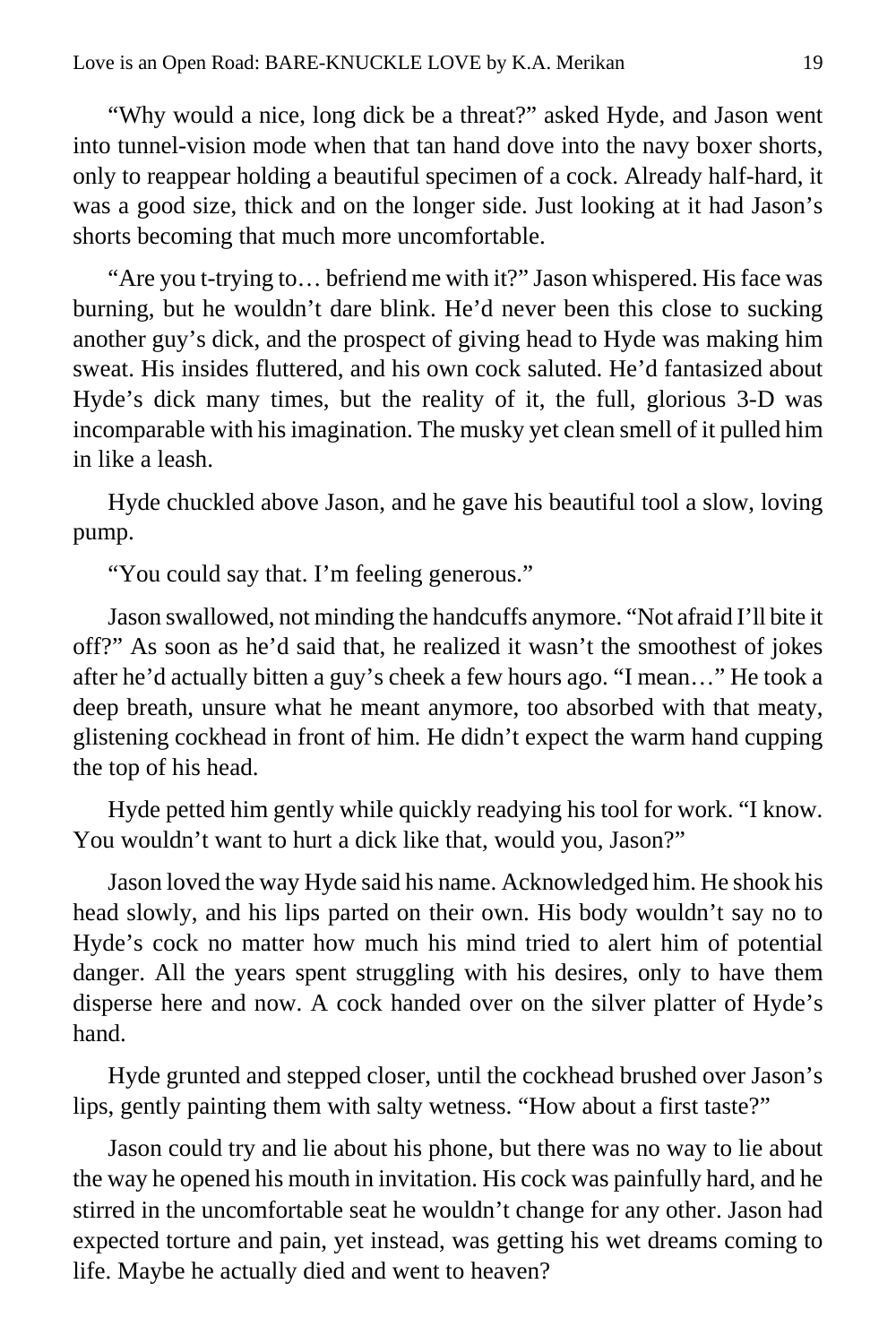When Hyde's hand slid under his jaw and caressed him there, he was ready to roll over and show his soft underbelly. "You want that? You want to taste my cock?" whispered Hyde, with his eyes locked on Jason's. His handsome face was as flushed as Jason's felt.

Jason took a deep breath, hardly believing he'd be saying the words. "Yes, please…" He dared touch the cockhead with the tip of his tongue. His body went wild with arousal at the salty taste of skin. He wanted to hump the chair he was sitting on, but he'd get no relief with both his hands and legs immobilized.

When the smooth, lovely cockhead pushed into his mouth, he uttered a moan he could hardly believe left his own lips. Deep. Throaty. Completely wanton. And yet he couldn't deny himself more of the sweet slide over his tongue. He leaned forward to take more in, exploring the throbbing veins. Hyde was so hard it was unreal that it could be Jason's doing. Father always told him he was good for nothing. Looked like he'd just found himself a new calling. All he needed was a lot of practice.

There had to be a first time for everything, and all Jason could hope for was that he wouldn't turn out to give lousy head. As much as he hated his brain for it, he was already fantasizing about the next blow job he'd give. He'd watched a lot of porn, though, and it couldn't be that hard. In some ways, it was like being back in the ring. He'd completely lost sense of reality, trapped in one moment in time, focused on only one goal: sucking cock until it drowned his mouth in cum.

Hyde's dick was wonderfully meaty, salty, and Jason was already getting addicted to his smell. His thrusts were slow, easy for Jason to handle, even when they gradually deepened and Hyde steadied Jason's head with both his hands. "That's good," he uttered, smothering Jason's mouth with attention. "You're doing great. Suck me harder."

Jason curled his toes and fulfilled the request. His insides melted when he dared to look up, and his eyes met Hyde's. He was being looked at. With a cock in his mouth, he was now the center of Hyde's attention. Not anyone else. Him. He could purr against those hands.

Every time the hot dick slid over his tongue, a part of him went to heaven. He couldn't help sliding his ass over the seat, too horny to care about dignity. And despite not being able to put much pressure on his own dick, the movement of fabric against it was starting to give him deep shivers.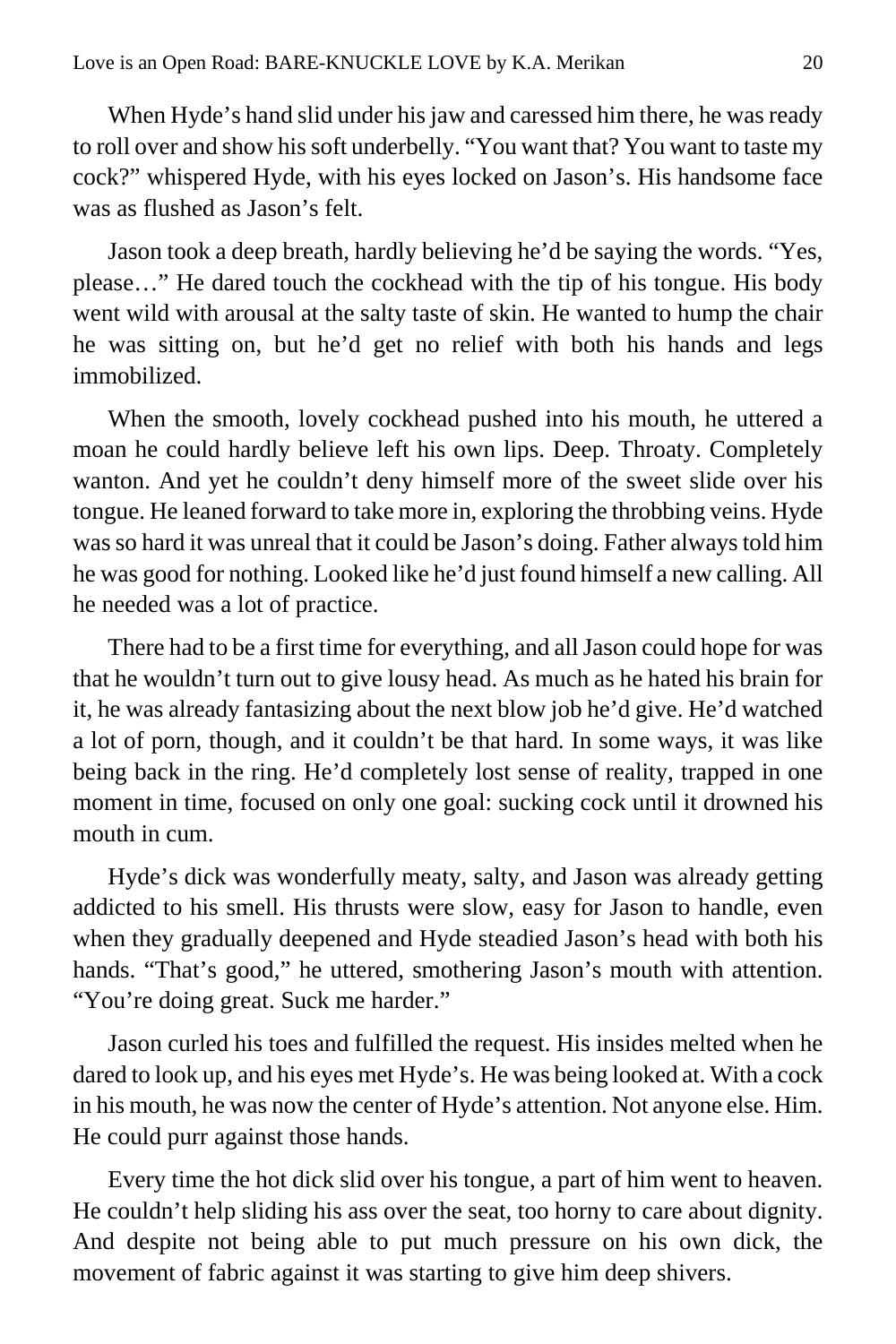"You like it? You hungry for more of that cock?" whispered Hyde, and Jason was surprised to feel the warm prick leave his mouth. He followed it with a low moan, but Hyde just grinned and pulled it out of reach, masturbating, as if just to tease Jason.

"Yes, yes…" Jason said eagerly and leaned forward, ready to have Hyde fuck his mouth. He no longer had the mental energy to ponder Hyde's sexuality. Jason didn't give a shit as long as he'd get to suck on that throbbing cock. Even back at school, Hyde had this glow of charisma about him that made everyone want to warm themselves in his light. Jason craved that, too, in his friendless life.

Hyde smiled and pushed two fingers deep into Jason's mouth, gently pressing on the back of his tongue. Jason moaned when the cock slapped against his cheek, warm and slightly wet from his own saliva.

"I'm gonna come down your throat, and you're gonna swallow it all like a good boy, isn't that right?" rasped Hyde, patting Jason's cheek with his cock over and over again.

Jason mewled and sucked on the fingers for a moment as he nodded, rubbing his face against that hot flesh. His mind was long gone, giving way for his body to express itself. His balls tensed up every now and then, as he couldn't sit still in the chair. He was so fucking ready for Hyde's cum. Ready like never before in his life.

"I will," he whispered, looking up at Hyde in adoration of his every feature, from the tattoos to the long blond hair, the stubble he wanted to lick all over, to the plump lips made for kissing.

"Yeah? You're my little cocksucker?" rasped Hyde, jerking off right in front of Jason's face. It was almost physically painful to think it could have been Jason's mouth moving over that wonderful cock instead.

"I'll swallow it all…" Jason lived for the slight friction he managed to get from rocking his hips in the chair. His cock twitched, rock hard, desperate for release, and made his lust palpable.

Hyde pushed deep into his mouth, and despite Jason's best efforts not to gag, he started coughing around that delicious dick every time it slid into his throat. Hyde cursed beneath his breath and pulled back, only to push in again, holding on to Jason's head and slowly enforcing a rhythm.

The fast movement of Hyde's hips, pushing the dick in, fucking Jason's mouth in earnest, was too much to bear. When a vision of Hyde lying on top of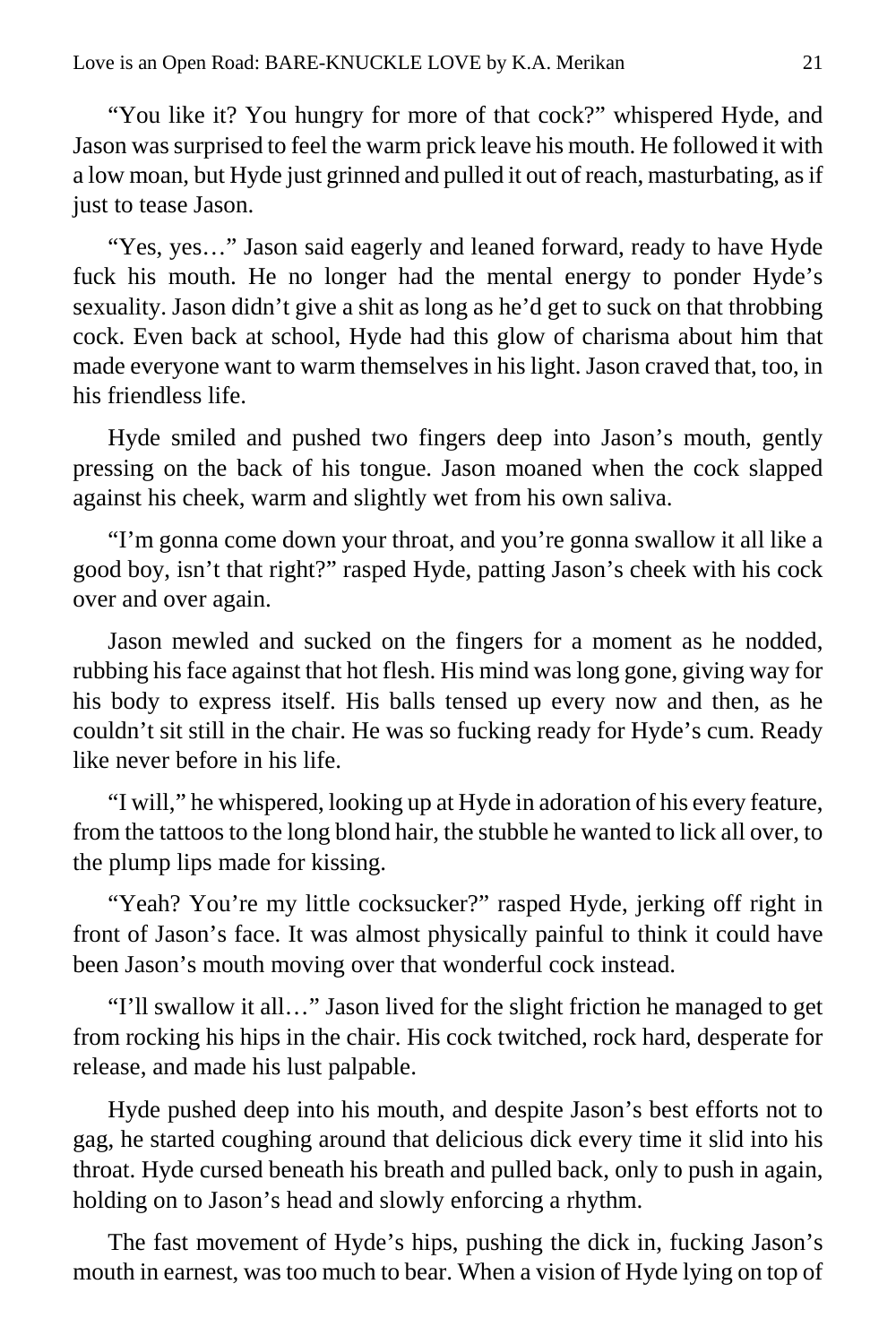him and fucking his ass in that same rhythm flooded his mind, Jason came in his pants, humping the air and sucking the thick cock that demanded all the attention Jason could give and more.

Hyde gave a muffled groan, and moments later, when his thrusting became a bit shallower again, Jason sensed bitter wetness at the back of his tongue. He swallowed, eager to take it all, to make Hyde happy with his performance, sucking and lapping at the pulsing cock to milk it dry.

Hyde stilled against him, not yet pulling away, and Jason didn't want to shower ever again. Unless Hyde would promise to jerk off on him. *Oh, fuck,* Jason would like that. His heart was still hammering in his chest when he came down from the ultimate high. Never before had he been so close to another person. Jason bowed slightly to rub his forehead against Hyde's pubes as the softening cock slipped out of his mouth with a wet smack.

Hyde chuckled and scratched the back of Jason's head before stepping back and casually putting his cock back into his pants. "Someone likes a good throat fuck," he said, nodding at the wet spot at the front of Jason's shorts.

Jason squeezed his thighs together as reality kicked in. He just blew a guy. And loved every second of it. He could still feel the slight strain at the back of his throat. "I… I…"

Hyde's mouth twisted into a toothy grin. "Up there in the ring, you're all about power, but out of the limelight, you get down on your knees. Happy to take a load or two."

"N-no," Jason uttered, his chest tightening. He just couldn't say no to that hard cock in front of him. What did that make him? And what did Hyde think of him now?

Hyde stepped back and grabbed Jason's cell phone from the bench. "I think you are a nasty little cocksucker. You just came in your pants from my dick ramming down your throat."

There was no denying that. The stain on Jason's pants was proof of his lust for cock. His breath was becoming raspy with all the things he wanted to say but didn't know how. He could hardly breathe. His father had been right all along. He was weak and soft, ready to roll over for another guy. Jason bit the inside of his lips so hard it hurt, yet the aftertaste of Hyde's cum sent a pleasant shiver down his spine.

Hyde pointed the phone at Jason's face. "Say 'cheese'," he said with a selfsatisfied grin. "No? Okay." He took a photo. "I thought it would make a good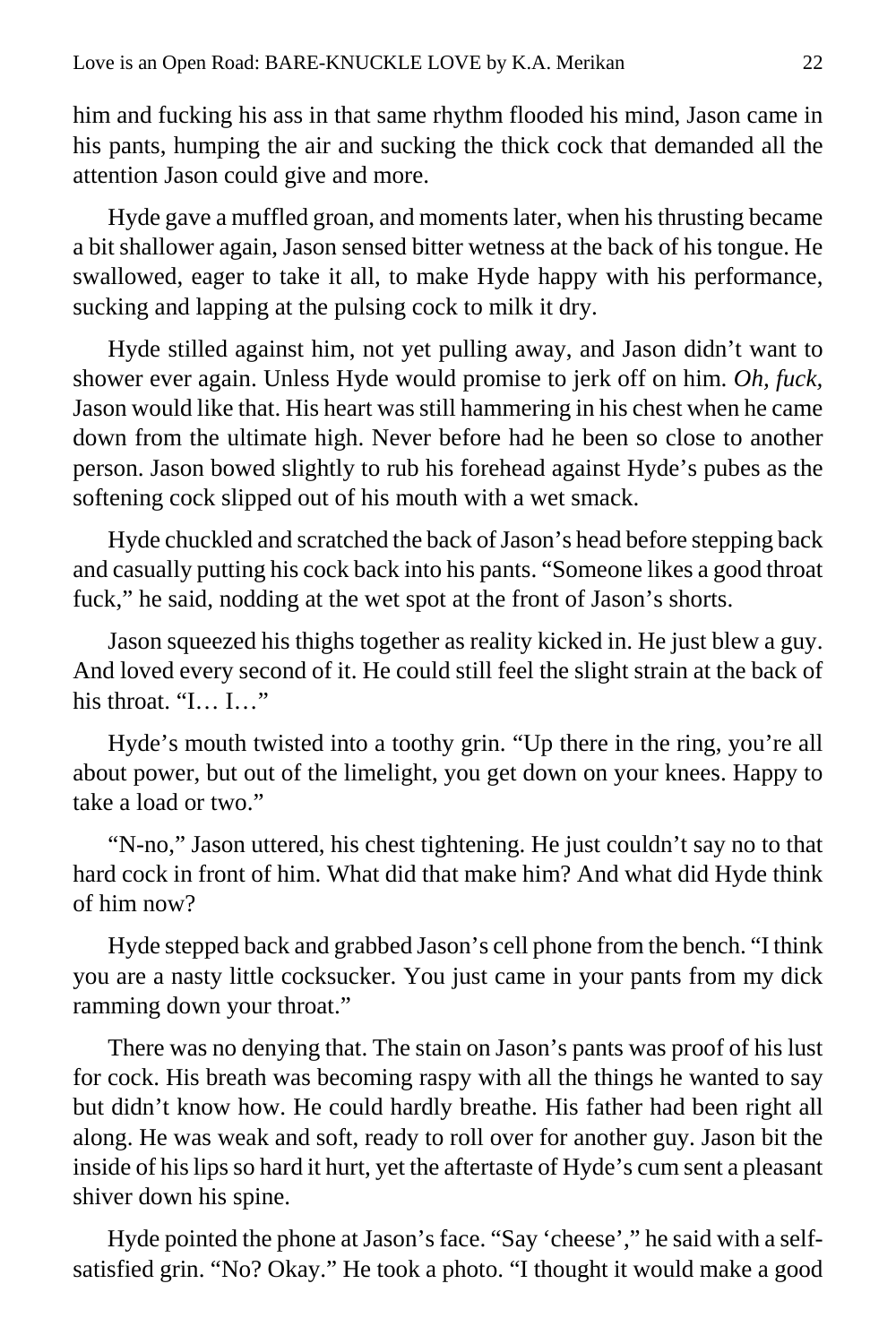last frame for the video, but whatever you like. I should have went for the money shot. Wouldn't you like that? All that hot cum on your face?"

Jason went completely still when Hyde turned the phone around to show him the screen with a video of what they'd just done. He fucking filmed it. Jason let out an incoherent scream and lunged at Hyde, but the handcuffs allowed him little movement. Jason wanted to tear the beautiful bastard apart and feast on his fucking carcass for this betrayal.

"I thought you liked videos where big, strong men get their tonsils oiled up. Was I wrong?" asked Hyde casually, while the alien person who looked like Jason opened his mouth for a cock on the screen. The guy was panting and asking for more. All red-faced and excited. He wasn't like Jason at all.

"I was just—I…" Jason was at loss, yet a dark, lusty part of him wanted to see that dick all over again.

Hyde nodded, his face dead serious. "I get it. You needed your protein after tonight's fight really, really bad."

"Shut the fuck up!" Jason clenched his fists, wishing the video away. His vision was getting blurry. All the years spent working hard—looking for a purpose and trying not to dream of a guy handling his body like a sex toy—all for fucking nothing the moment a stiff dick hypnotized him into sucking.

Hyde made a face and switched the video to full volume. Each slap of skin, each suckle, each moan resonated down Jason's skin as the stranger who looked just like him took it like a porn star, without any shame, looking up at the man rewarding him with the privilege of sucking his cock. He remembered all too vividly how that hard meat twitched on his tongue.

Jason hung his head to avoid looking. "Make it stop," he said, annoyed by the tremble in his voice. What if his brother saw that video? What would anyone think of him if word got out about this? He was getting nauseated and couldn't help the slow trail of tears down his face. He'd fucked up so bad.

The lewd sounds stopped, and Jason stirred, all tense when warm, masculine hands cupped his face and pulled it up. He bit into his bottom lip to stop its trembling. Great, not only did he suck cock, he also cried like a baby. Jason's life hit a new low. He tried to pull away, but Hyde's hands held him all too firmly.

Hyde's eyes were bright and attentive, and it felt like Jason was being pulled apart with that stare.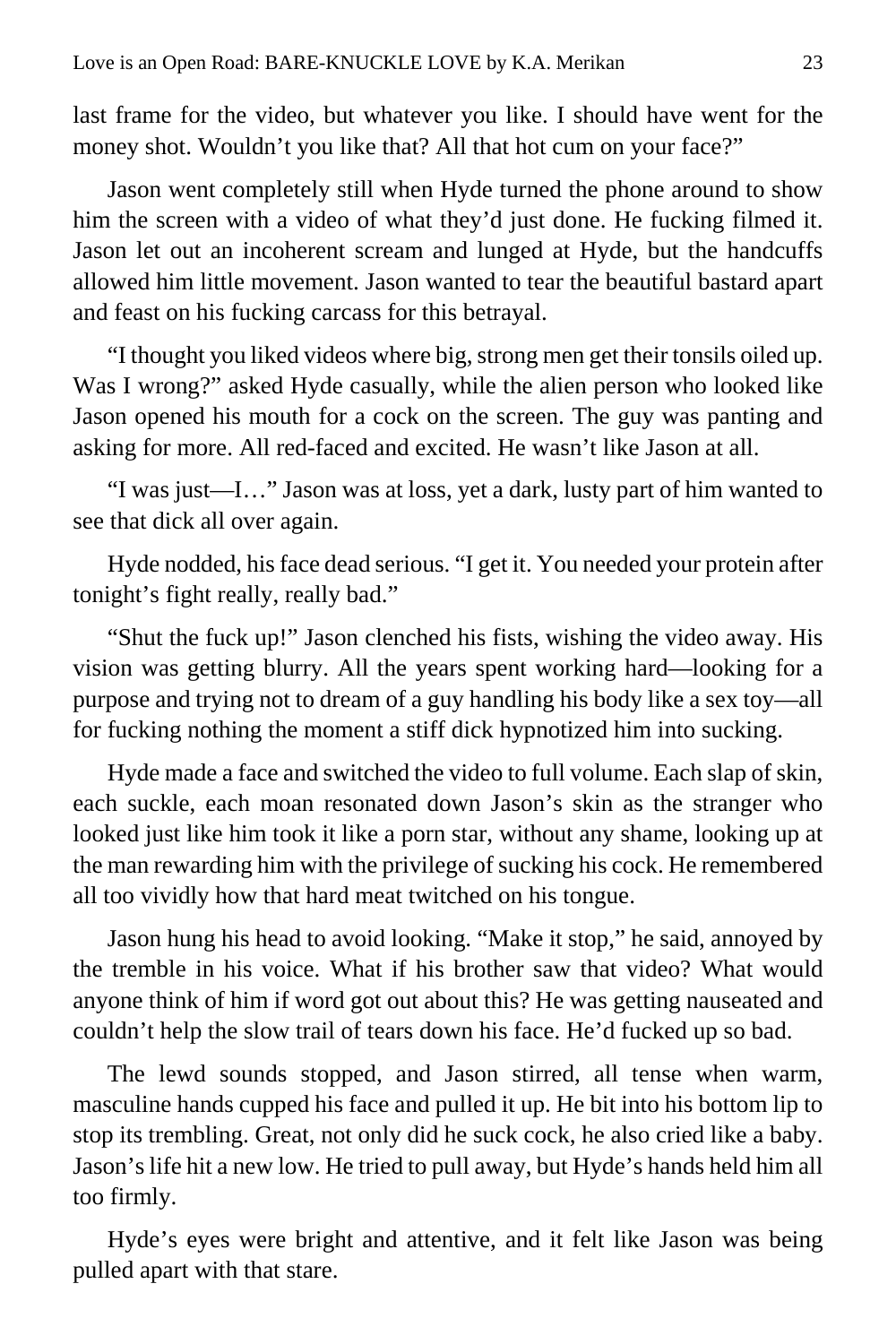"Shh, you're a good boy, aren't you?" whispered Hyde and slowly sat across Jason's lap.

Those words were like a soothing balm on Jason's nerves. Hyde's body so close only reminded Jason that he couldn't remember the last time he got hugged, when he was actually close to another human being he wasn't fighting against. Jason sniffed and nodded, too choked up to actually say the words.

Hyde was warm, less heavy than most of Jason's opponents, and yet he achieved what they could not—he brought Jason all the way down to his knees.

"I just want to make sure you earn that money back for me next week. You'll get the phone back, and you can delete that video if you want. I'm not gonna show it to anyone."

Jason was hyperaware of each move Hyde made on top of him, of the closeness of his ass and thighs, of the heat of his fingers, and the masculine scent he exuded, combined with the smell of sweet, minty bubblegum. Most of all, though, he was painfully aware of yet another tear sliding down his cheek. Last time he cried was when his dog died years ago.

"I'll do what you need."

Hyde pulled the gum out of his mouth and tossed it to the floor. He leaned in, close enough for Jason to sense his breath on his mouth. He could bite those pretty lips off if he wanted now, but he couldn't bring himself to move.

"You know I'm just messing with you?" whispered Hyde. "It got me horny when you did those nasty, nasty things. Took my dick like a bitch in heat."

Jason looked into the beautiful hazel eyes so close to his, so focused on him. He'd never gotten this much attention from Hyde, and was now sure Hyde didn't remember him, because he'd have used that to his advantage otherwise. The very thought that Jason was the one to get Hyde horny was so overwhelming it ached somewhere inside. A guy like Hyde could have anyone. Man or woman. Yet he noticed Jason and gave him more than he could ever wish for. Then again, he also blackmailed him and called him a bitch, which was both maddening and confusingly arousing. "Little bitch" was yet another invective often thrown Jason's way by his father, but on Hyde's lips it sounded almost like a compliment.

"It did?" Jason asked, embarrassed not only by the tears, but that Hyde got to see them as well.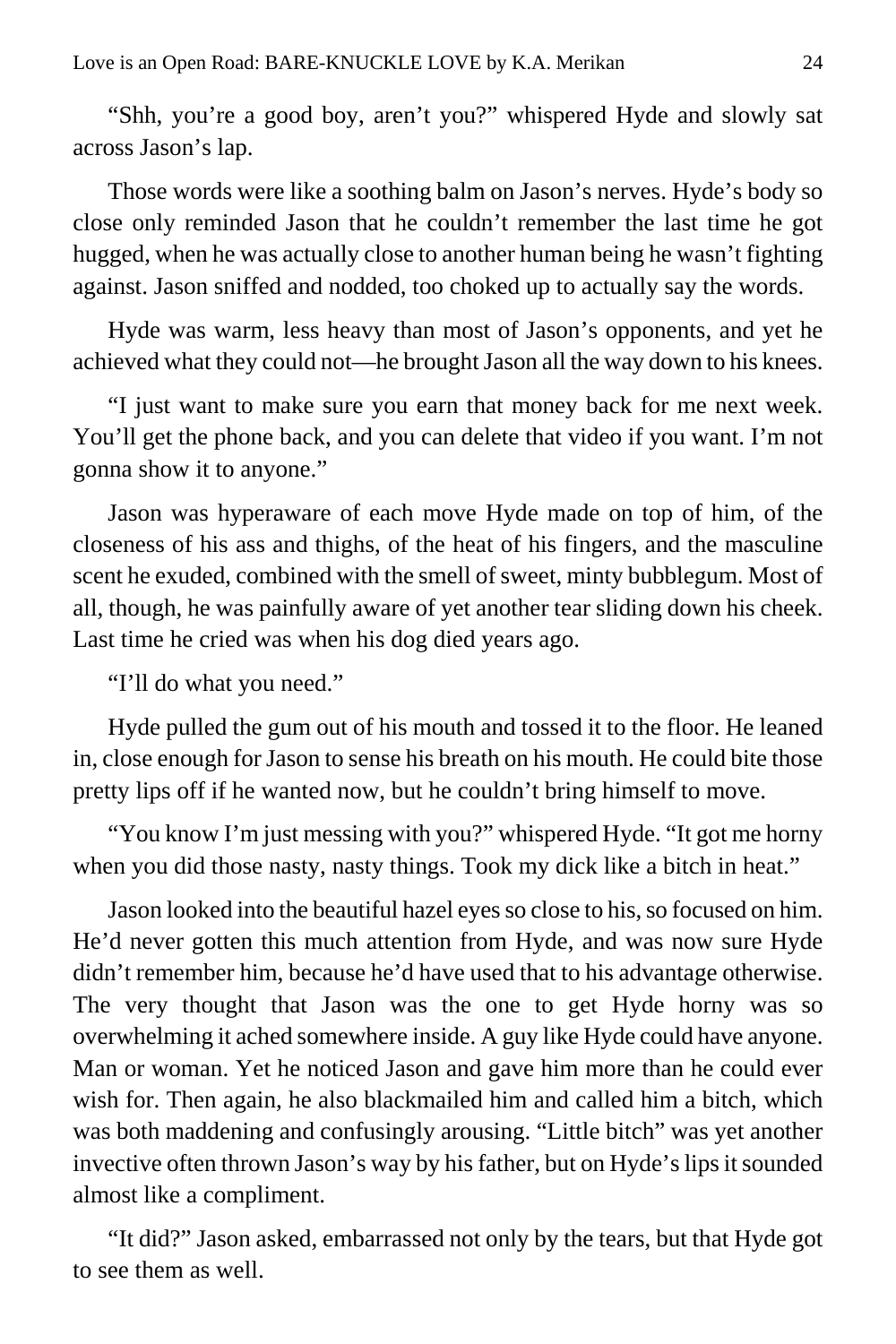Hyde smiled and crossed the minimal distance between them, unlocking Jason's lips with his soft tongue. Jason melted into the chair, too scared to move a muscle. He could understand Hyde wanting to fuck his face, degrade him, but... kiss?

Hyde groaned, massaging Jason's arms as he deepened the kiss, sucking Jason right into it, leading the way. He smelled sweet and fresh, with a hint of cigarette bitterness. "I like a man with lean meat on him," he whispered.

Jason arched into the kiss, out of his depth, unsure what he was doing yet desperate to do well, not to embarrass himself any further with his lack of experience. His toes curled on their own accord, and he closed his eyes, imagining more pleasant surroundings than being tied to a chair in a storage room.

"We'll set you up for the fight next week, and you're gonna lose this time, right? You'll do that for Hyde?"

Jason took a deep breath, light-headed over his first kiss. But through the haze, he could see where this was going. Hyde had always been a smooth talker who had gotten what he wanted no matter what he'd had to say to get it. What was a stupid kiss to him? What was getting his dick sucked by a guy, if he could get a good deal out of it?

Jason nodded and licked his own lips, which still tasted of Hyde's unique flavor. He'd get played by Hyde any time if that was what he'd receive in return.

Hyde grinned and sucked on Jason's bottom lip. "Sweet. You'll move in with me for the week. Do I hear a 'Wow, thanks, Hyde'?"

Jason blinked in panic. "Move in with you? Into your house?" His heart began hammering, and reality crashed into his dream. "Doesn't your wife live there?"

Hyde frowned. "So? She's got her own room."

"I've got a place to stay." Jason was being pulled into some scheme, and he didn't like it one bit. He was sure it was a trap.

"Yeah, a motel room. You can do better than that," said Hyde, sliding off Jason's lap.

Jason looked to the wall with a sigh. Obviously, Hyde's "associate" must had told him all about the conditions in Jason's filthy impromptu home. "I doubt it, but fine. I guess I can stay on your sofa, or something."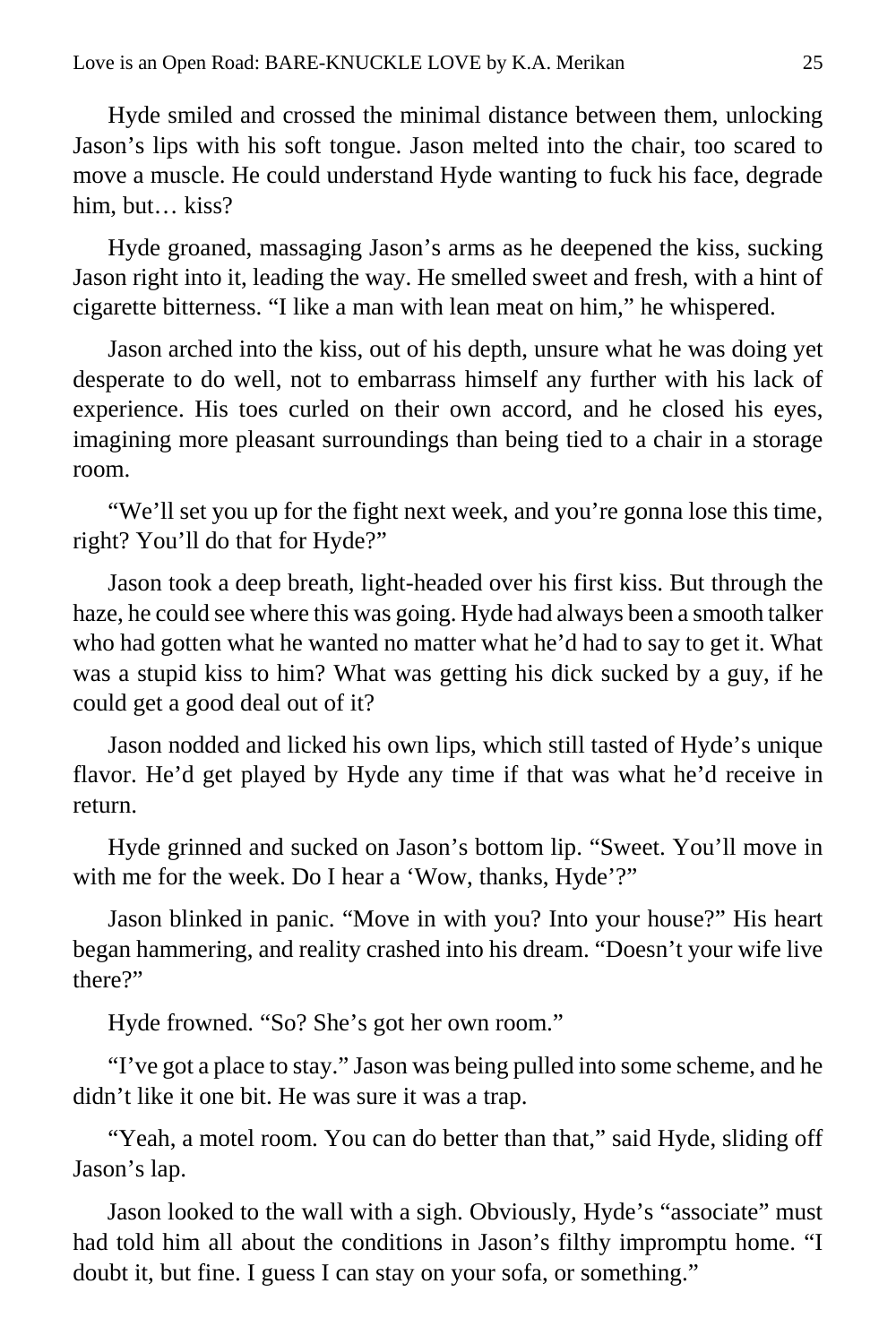"Good boy," said Hyde, slowly walking to stand behind Jason. The sound of the key unlocking the handcuffs made Jason tingle. He was free to fight back now.

But instead of launching himself at his tormentor, he pulled his hands to the front and rubbed his wrists. He hadn't noticed when he cut his skin on the cuffs. He could try and fight Hyde for the phone now, but he didn't even know where he was. Jason needed to pace himself, find a good moment. Not to mention that he didn't want to hurt Hyde. He'd probably not be able to bring himself to hit that handsome face. Ever.

Jason shuddered when a switchblade opened right by his cheek.

"Do your legs," said Hyde, strolling back to the door.

"You're not afraid to give me a knife?" Jason squinted at Hyde and cut the tape on his ankles.

Hyde shook his head with a smug smile. "My guys will turn you into Swiss cheese before you even walk out of this building."

Jason groaned and gave Hyde the knife back, but as he stood up, his knees gave out, and he had to hold onto the chair. Had to be an aftereffect of the fucking Taser. Hyde used to be much taller than him back in high school, and that was still the case, though it was now more like two inches instead of five.

"You own this place?" Jason asked as his gaze drifted to Hyde's mouth.

Hyde put his arm around Jason's shoulders. "Why, yeah. Handsome, charming, and with his own business. That's me."

Jason rolled his eyes. "Too bad polygamy's illegal, because that sounds like marriage material to me." He couldn't force himself to pull away, though. The touch of the hot, heavy arm was way too pleasant.

Hyde chuckled and pushed Jason out the door. "Everyone's dying to meet you. Especially Titan."

\*\*\*\*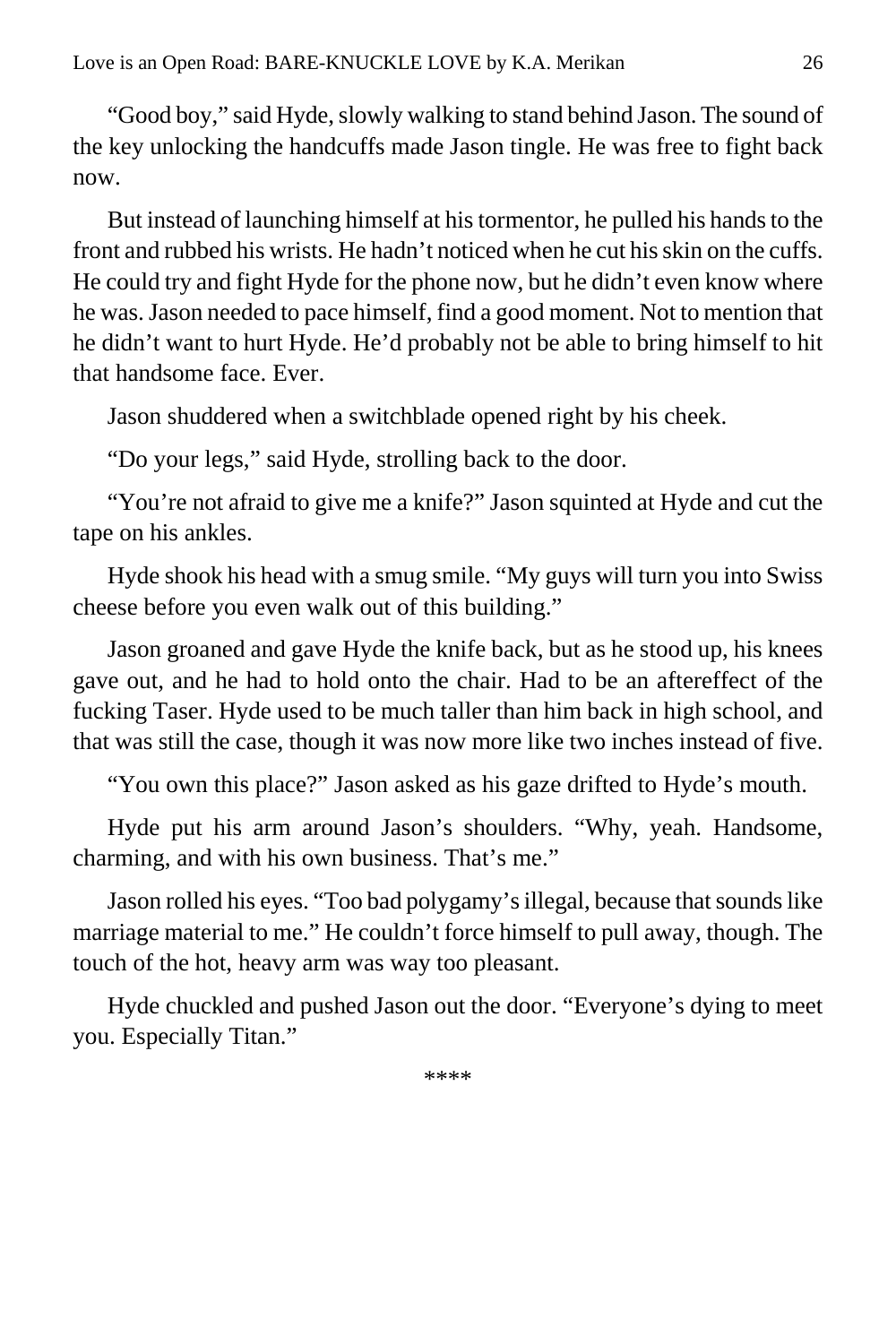#### **Chapter 3**

<span id="page-26-0"></span>Hyde had no fear in him. First, he gave Jason a knife after having openly played him, now he was walking through the narrow corridor first, seemingly unconcerned whether his life was in danger. But as much of an asshole as he was, God, was Hyde a fine-looking man. There was a relaxed softness to his gait as he moved, gently swaying to the sides. Some of the soft hair escaped the ponytail, and Jason felt his skin getting hot when he realized it must have happened when Hyde fucked his mouth with the ferocity of a madman. The discomfort of the forced entry felt so good that just thinking about it gave Jason a kick.

They say that people who are popular in high school don't necessarily end up successful in life, but Hyde? He hadn't lost even the slightest bit of his natural charm. Trim and broad-shouldered, with beautiful arms and smooth skin, he had it all, just as he did ten years prior. At school, Hyde was the guy everyone wanted to either be or date—handsome and smart enough to get good grades despite not spending much time with his homework, and with a father who tended to be extremely lenient. Hyde had had a good car and cool clothes that most parents would not accept on their teenage kid. He didn't have a curfew and threw the most epic parties—all that while being a badass whom no one wanted to cross.

Jason had been to one of those parties. Shy and friendless, he got excited as if Hyde invited him to the prom, and spent all his money on a new pair of cool sneakers, not realizing that literally everyone at school was expected to be there, so there was nothing special about it. But when Hyde spoke about it at the gym where Jason had been hanging out after school, it had been the first time Hyde spoke to him. Or toward him. At that point in time, Jason didn't have much of a concept of gayness, as it was definitely not something spoken about at his home other than as an insult. What he did know was that Hyde's voice had his insides fluttering and his skin erupting in goose bumps.

At the party itself, Hyde had asked Jason to get him a beer and put a hand on his shoulder as he did so. Jason still remembered it so vividly as if it were yesterday. Unfortunately, when he returned from the kitchen with a perfectly chilled beer, Hyde was gone, off with his friends somewhere. Jason agonized over his failure for several days after. That maybe if he had taken less time, Hyde would have still been there, they'd have hung out, and who knew what could have happened. But it never did. Most probably never would have, as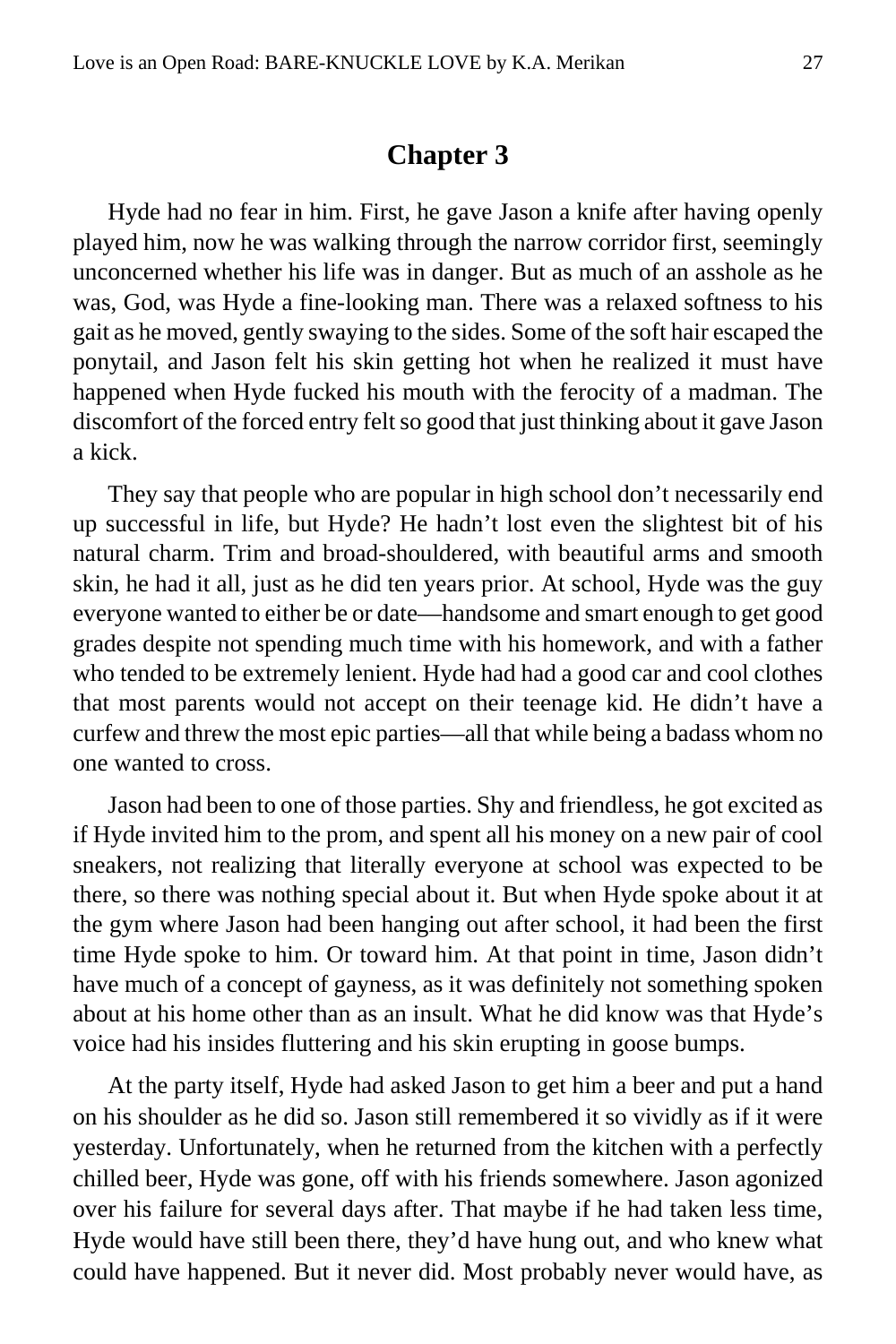Jason wouldn't have dared to make a move on Hyde even if the guy had been completely drunk. After all, he hadn't dared to make a move on anyone. Ever.

Hyde opened a door to the right and walked Jason into a large communal shower room, with open stalls and toilets right across from them. The place was incredibly old school, with cream-colored tiles, some of which were broken or missing like gaps in an old man's smile.

"Right," said Hyde, casually turning around in front of Jason. "Hop under the water."

"H-huh?" Jason swallowed and glanced between Hyde and the showers. "Now?" He knew the answer to his own stupid question, but was still delaying the anxiety of undressing in front of the guy.

Hyde raised his brows. "Should I do it for you?"

Jason's eyes went wide. "No!" he said louder than he would have wished. He walked into a shower stall and pulled down his shorts after a deep breath. The chill immediately made his scrotum pull up closer to his body, but it was a loud whistle that made his skin crawl.

"You don't shave anywhere. I like that," said Hyde, pulling close a metal stool. He sat on it and leaned against the wall behind him, ready for a makeshift peep show.

"Why the fuck would I shave? I'm not even hairy anyway," Jason groaned and dared a peek at Hyde before turning on the water. He would miss Hyde's smell on him, but after the blackmail, the fucker had another thing coming if he thought he'd get a blow job ever again.

"It's more common than you think. When I hook up, it's like a lottery of pubes. You never know what you're gonna get."

"Like dick sizes, I suppose," Jason muttered and got some soap as the water warmed up. He didn't want to have any blood left on his face when he met Titan again.

"Yes, exactly like that!" said Hyde with a broad smile that Jason really tried not to look at. That man was a treacherous beast. "Only I don't care much about that. I'm more interested in the back than the front."

Jason clenched his buttocks and turned around, but that wasn't optimal either, so he settled on standing sideways and washing faster. "I don't care at all. I just watch some porn. Any guy can get curious."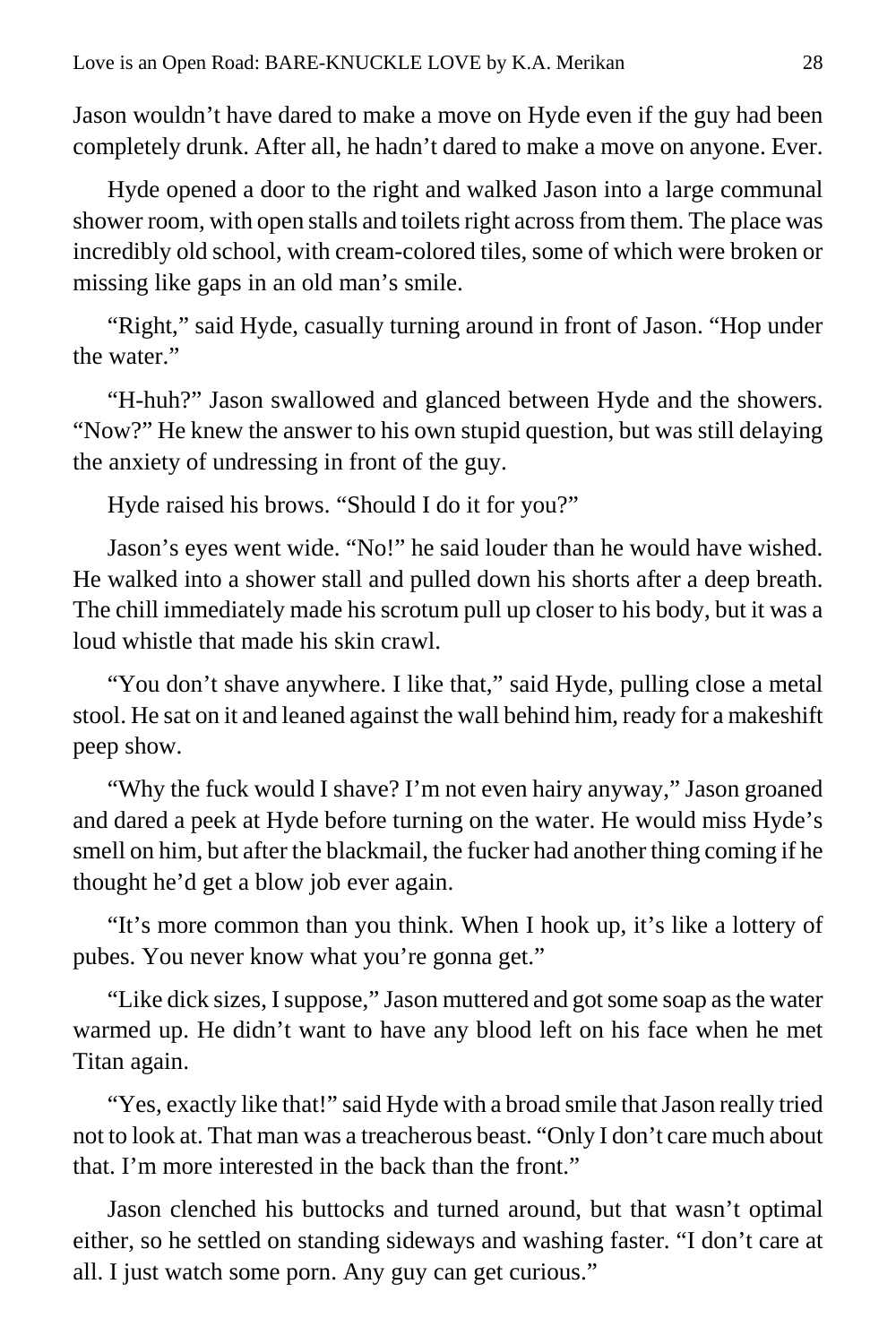"Tell me more. I love closeted types. They're the most dedicated at worshipping my dick," said Hyde, slowly getting up from the seat.

"Ah, fuck you. You know shit about me." Jason watched Hyde, already wishing to stroke the stubble on his face. Wishing him naked under the shower as well.

"Seven inches? It's a wild guess," said Hyde, walking up to the stall.

Jason's mind instantly drifted off to Hyde's thick dick, and his lips parted slightly. "Stop staring, creep."

"What else am I supposed to do? Wash it for you? I think you're old enough to do that."

"You can get me a towel." Jason just snarled at Hyde and finished washing with a quick soap-up of his short hair.

Hyde made a low cat-like purr and moments later, fabric slapped Jason's ass.

"Here you go, tiger."

Jason grabbed the towel and gave himself a quick rub before tying it around his hips. He made sure to make a show of it when he toweled his hair, as Hyde had mentioned he liked Jason's muscles. Jason worked hard to have pronounced abs, and showcasing them paid off, as Hyde's cool gaze definitely left a sticky trail down Jason's freshly cleaned six-pack.

They left the showers and entered an equally ancient locker room. It was depressing to look at, yet on the other hand, Jason had been to worse places. Hyde tossed him some stale-smelling clothes from one of the lockers and leaned against the wall.

"Is this getting you off?" Jason asked as he pulled on a pair of sweatpants over his naked body.

"Your lips did a decent job at doing that."

Jason pushed Hyde's chest without a second thought. "What the fuck? Don't ever fucking say that again!" He pushed Hyde once more, all the way to the wall.

Those hazel eyes opened wider, and Hyde laughed. "What? Perfect it wasn't!"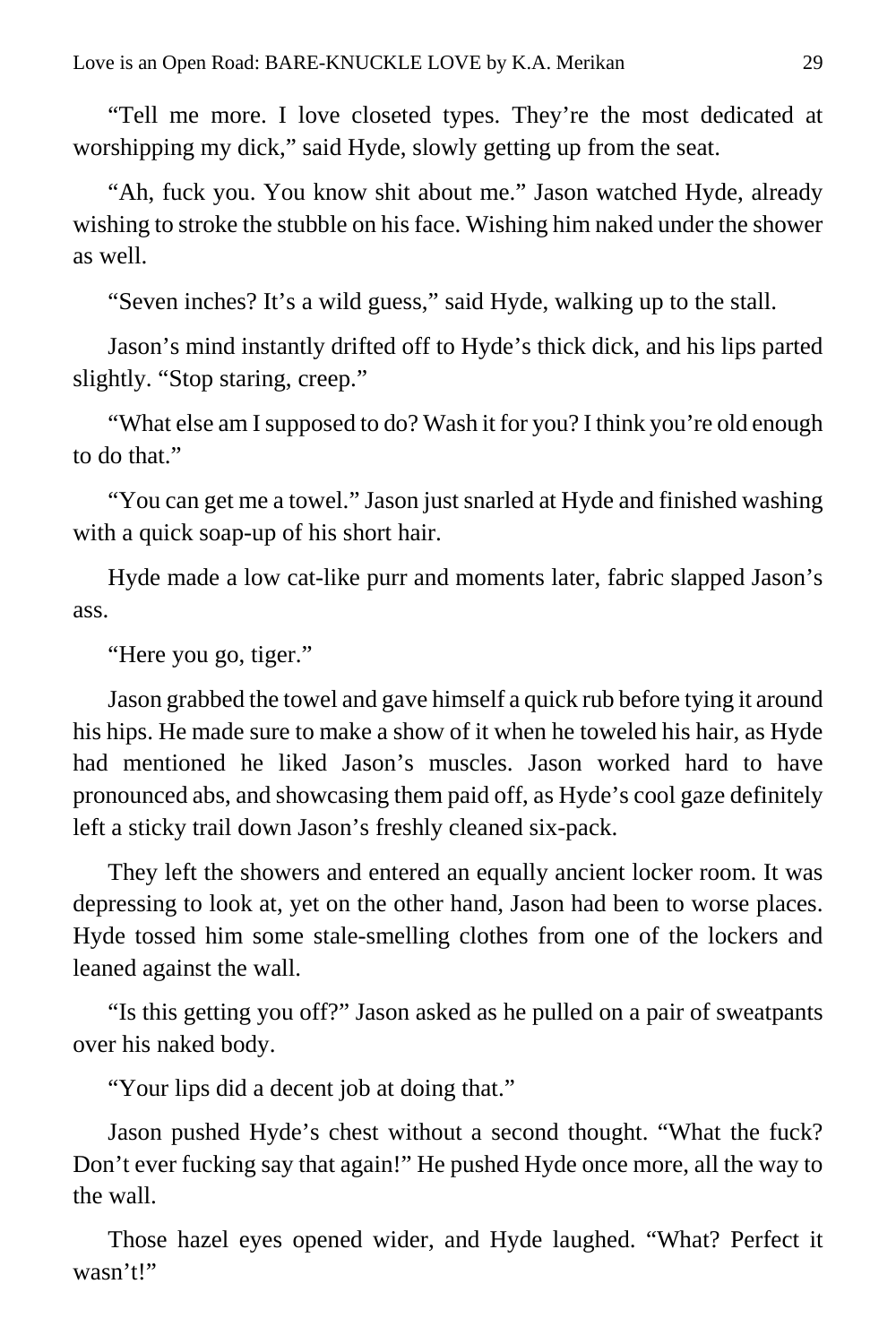"I've never done it before, so what the fuck do you expect, huh?" Jason grabbed Hyde's top. Heat was creeping up his neck. He wasn't good enough even for sucking cock?

Hyde grimaced and grabbed the back of his head. "What the fuck? Your mouth is like a freaking vacuum."

Was that supposed to be some fucked-up compliment? Jason's fist went up on its own accord, but he stilled when Hyde opened his palm to protect his face.

"You want to knock my teeth out? Where's your sense of decorum?"

Jason imagined that pretty mouth without teeth and stilled. How was he supposed to fight Hyde? Before he could come up with an answer to that question, something smashed into the underside of his jaw so hard he bit his own tongue, stumbling backwards.

"You obviously have none if you bite people's cheeks off," hissed Hyde.

"You're the one who Tasered me, aren't you?" Jason asked with a bit of a lisp, massaging his numb jaw. Looked like hitting *his* face was perfectly appropriate. It made sense.

Hyde spread his hands. "It's able to put a grown man to sleep. And by the way, did you just say I took your cherry?"

"There is no fucking 'cherry' in the throat, you dumbass!" Jason curled his shoulders and pulled on a T-shirt with the gym logo, a blue bird with muscular arms. He stilled, realizing this was the very gym he, Hyde, and the other guys from Hyde's circles frequented after school. It hadn't looked nearly as bad back then. It was far from Jason's old home, but he used to rather spend over an hour walking than miss a chance of smelling the faintest hint of Hyde's sweat.

"Right. It's in the ass, I forgot," said Hyde, watching Jason with a deep frown that wasn't making him any less handsome.

"And you're not getting it, so fuck off, and let's just get on with it." Whatever "it" was.

"You're lying."

"Why would I lie? I'm telling you I've never been with a guy."

Hyde sighed. "Ridiculous. You're one hot piece of ass."

Jason spread his arms, not sure what to say. He never considered himself much of a hot guy. "How does anyone even meet anyone? I don't know. I'm not good at this shit. I don't know any gay guys."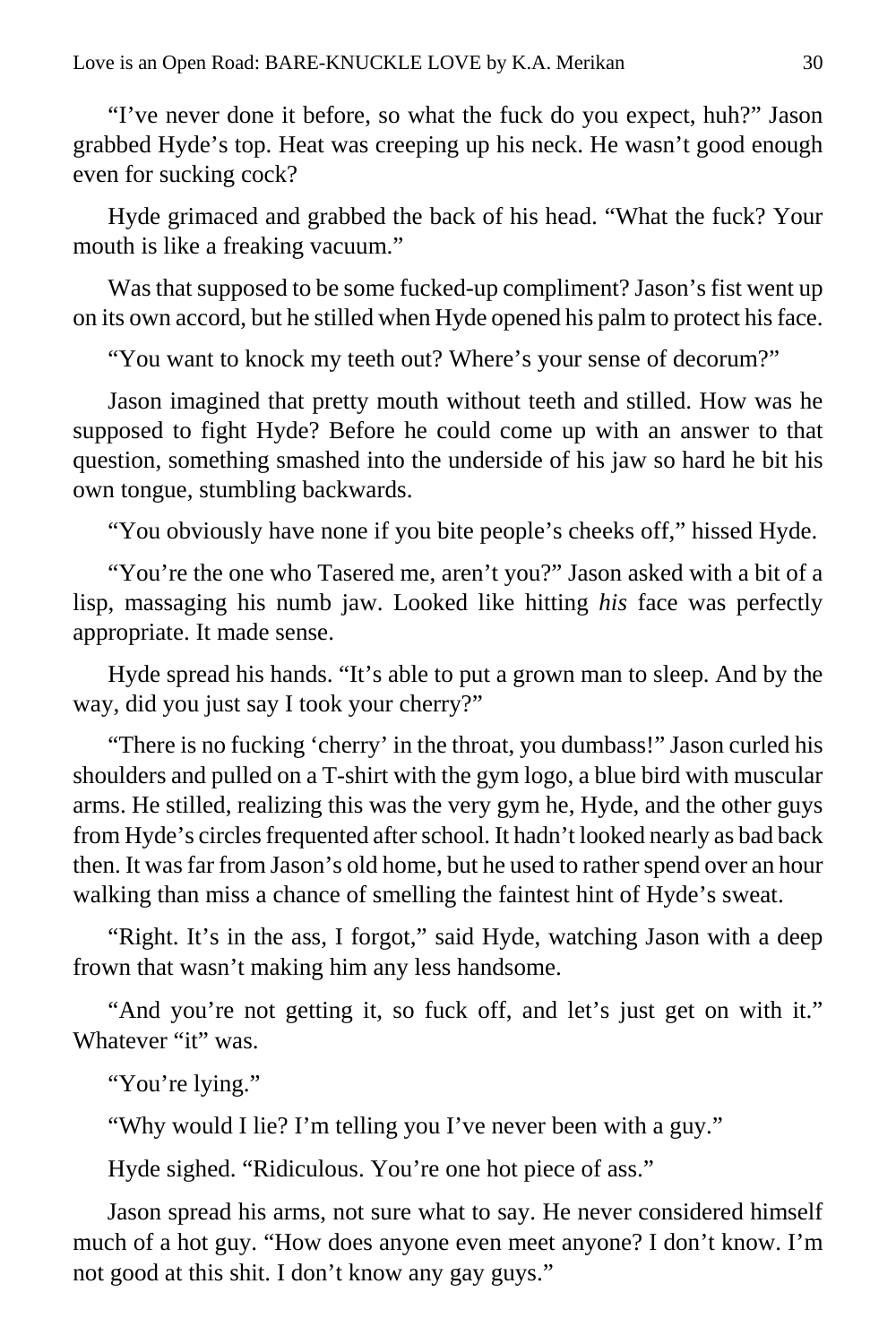Hyde grinned and opened his arms for a hug. "Poor you!"

"It's not funny!" Jason hugged himself instead. "I'm not good with people."

Hyde's arms dropped. "If that's any consolation, you're pretty talented with cock. It was damn impressive for a first-timer. So there's that."

It wasn't a talent Jason wanted to have. "I got carried away," he muttered, wanting to hide.

Hyde stared at him with those piercing eyes.

"Just let it go, I'll do what you asked for." Jason broke the silence, too tense to bear it. Hyde wouldn't understand. He was always the life of the party. "It was a one-time thing, and I'm done with that now."

Hyde pulled out a pack of cigarettes and put one into his mouth. "You need to meet my guys."

Good. The message must have gotten through to Hyde's brain, because he finally changed the topic from dick-and-ass talk. Jason was ready to get back to his miserable, loveless life full of unresolved sexual tension first thing next week. He nodded.

"Come," said Hyde, leading him through two more rooms and into a windowless weight room. Now they could hear voices and some music ahead, and Jason wasn't sure what to anticipate.

He rolled his eyes at the way Hyde ordered him around. He took a deep breath and focused on the width of Hyde's shoulders, on his own aching jaw, and the little scratch in his throat, all to avoid making eye contact with whoever was there ahead.

They walked through a door and into a well-lit room. The voices died down, only to erupt again.

"Motherfucker! I'll bite your nose off!" shouted one, and when Jason looked up, he was shocked to see a mass of gauze and bandages over Titan's face. The guy was wearing a leather cut with lots of patches sewn on at the front. One of them read "Sgt at Arms."

Jason swallowed. What was he to say? That he's sorry? That wouldn't be good enough. He crossed his arms over his chest. Four other men got to their feet, but none of them tried to stop Titan as he charged straight at Jason.

Hyde gave a theatrical sigh. "Come on, it's not like you were pretty before. Remember when you got drunk and complained about your acne scars? Isn't the one big, badass scar you'll have now more of a chick magnet?"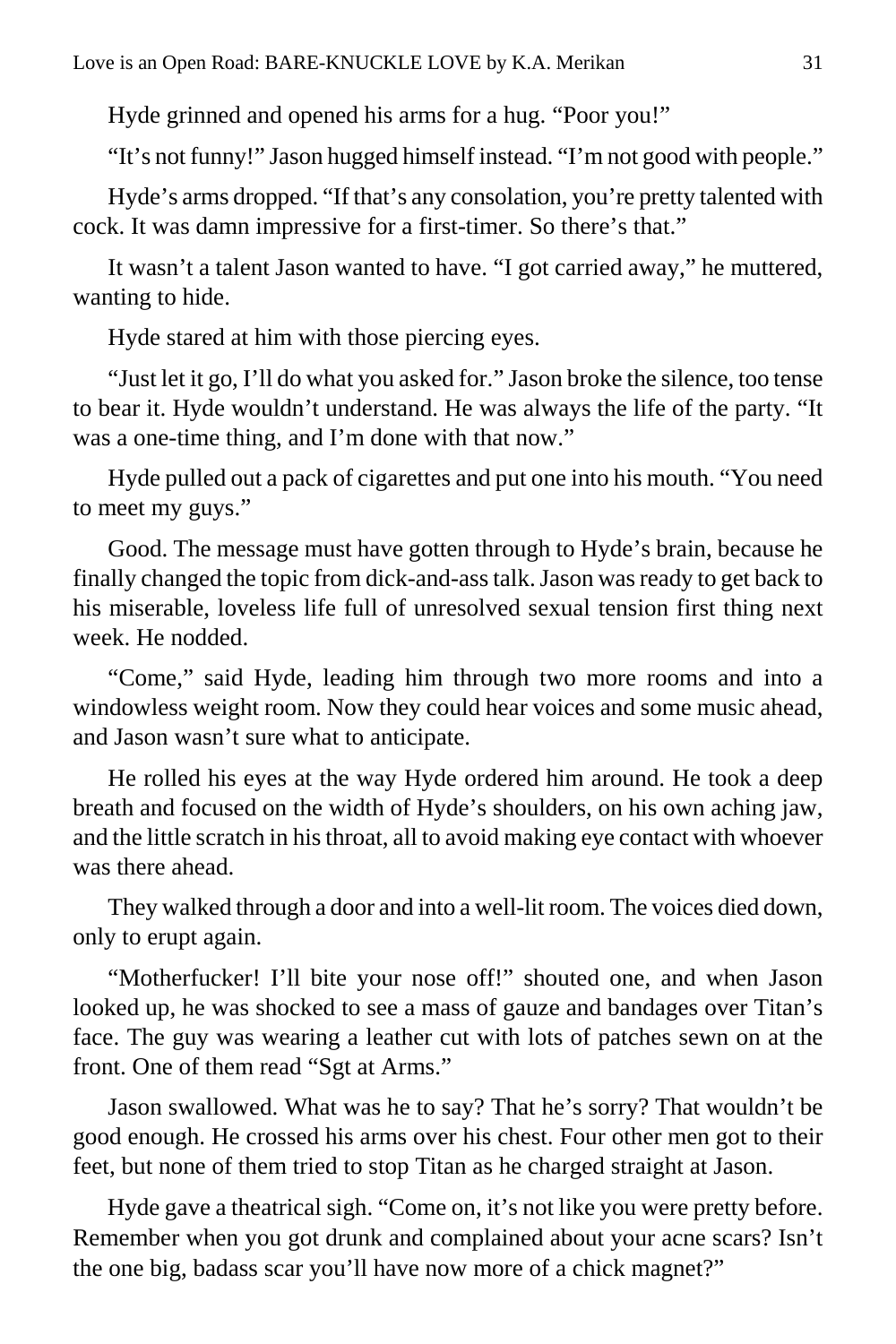"You claim you have any control over this rabid motherfucker?" a bearded young guy asked, but Jason was too busy dodging Titan's fist to listen.

"Titan, for fuck's sake! You want the money back or not?" growled Hyde, grabbing the giant from behind.

"How is his head in one piece gonna help with that? You better put a shock collar on the fucker!" Titan yelled, spitting all over Jason's face.

Hyde snorted, and with a strong push, he got Titan to back off. "Deal. Now can you not mess up our investment?"

"He's right, Titan. Chill," said a tan man with a buzz cut and a plumcolored birthmark spread over half his cheek.

Jason frowned at Hyde. *Deal*? He couldn't be for real.

Titan groaned. "But you're putting it on that crazed mutt. He's fucked in the head. Should get fucking isolated." He walked over to the wall and got a collar from under a large flag of the Rabid Mongrels MC, along with its logo, a redeyed dog laying on a pile of guns and human skulls. It was the club that organized that night's fight, and he now realized they were also the ones to make the contract with him. All of the men but Hyde wore identical leather vests, with the same symbol on the back.

Jason swallowed. Would these guys really let him go with a slap on the wrist if he won back the money? Somehow he didn't think that would be the case.

"He's gonna get the fucking collar," hissed Hyde, as if Jason wasn't there at all. Typical. Hyde looked at the guy with the birthmark. "Spotty, help me the fuck out?"

Jason took a few steps back, his eyes wide. "I'm not wearing a fucking shock collar! You outta your fucking mind? This is some first-class bullshit!"

Hyde gritted his teeth and sent him the glare of death. "You will wear it if you don't want to be the new accidental celebrity."

Jason scowled and shut his mouth, but still took another step back. This was so out of his comfort zone he wanted to howl. The last thing he needed, though, was to end up on Xtube for everyone to see him moan around a cock and swallow the load. But if Hyde thought that after this threat and the collar, he'd ever get a blow job again, he had another thing coming. Though Hyde probably wouldn't want one from a guy and only did it for the blackmail video. Jason couldn't help but look around. Did the others know what Hyde had done?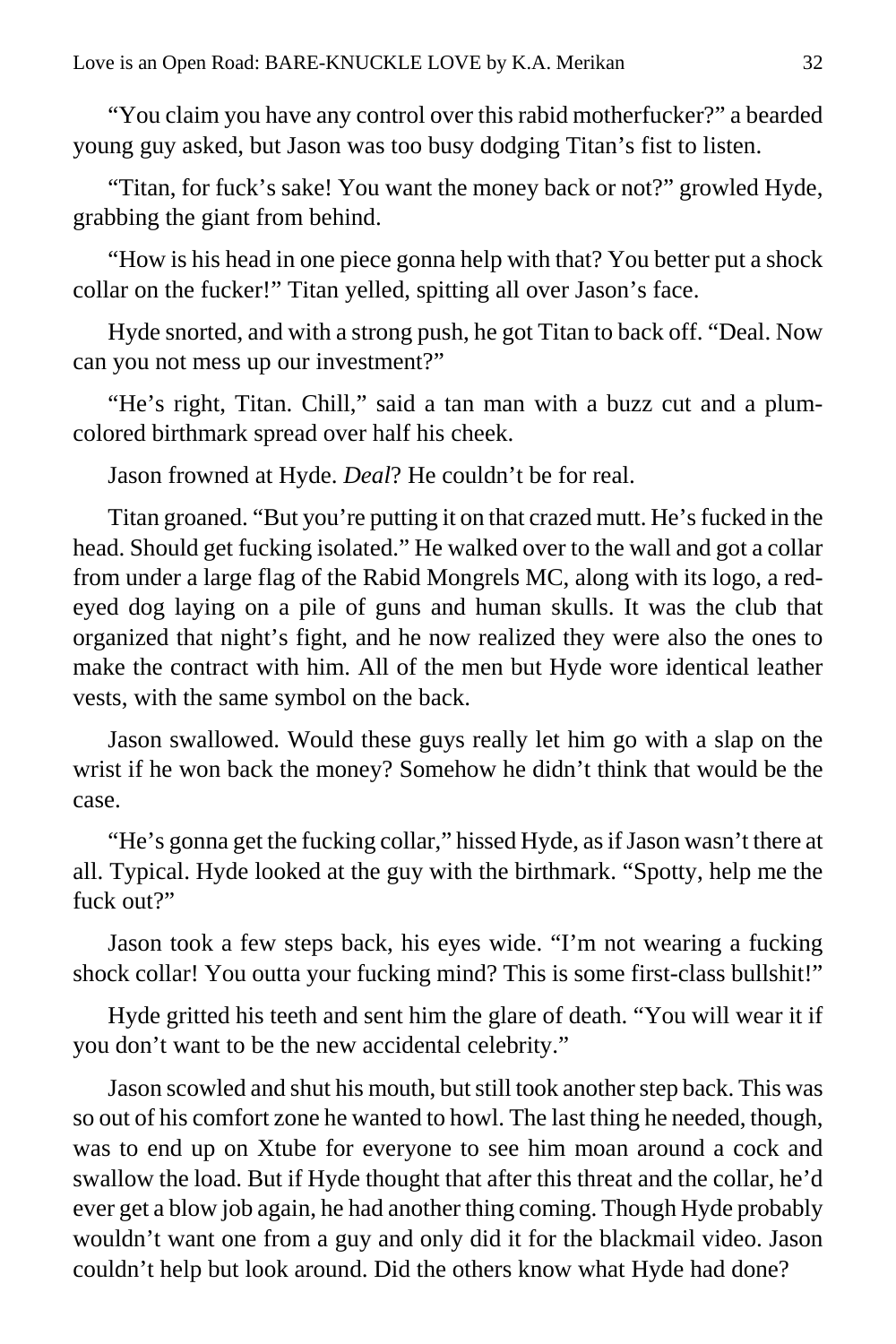Spotty came over, his thin lips pressed into a pale line. "Kindergarten's over. We're having beer now. Right?" he asked Titan, with a mean slap to his bruised arm.

Hyde walked up to Jason with a low growl, holding up the freaking collar. "Let's get this over with, shall we?"

"You ever use it and you're dead," Jason whispered, looking into Hyde's eyes as the guy locked it around his neck, standing all too close.

Hyde pursed his lips, sending him a silent kiss the moment he locked the collar with a metal bolt. The four men behind his back roared with equal amount of laughter and angry babble, and Jason wasn't sure which came from where. He wanted to lock himself in his motel room and just sleep forever. Not have to deal with his sexuality, going mental on Titan, or having a crush on an obnoxious, manipulative prick.

Jason put his hand over the thick collar, and an unpleasant chill went to his stomach at the memory of getting Tasered. He could probably somehow remove it, but what would be the point of it if he wanted to settle accounts with the club anyway?

Titan spat on the floor, and Hyde scowled at him but said nothing.

Spotty shook his head before raising his eyes at Jason. "Fetch us some beers." He pointed to the fridge in the corner of the room.

Jason shifted uncomfortably, but Titan pushed him forward. "You deaf, motherfucker?"

The young guy with a beard, whom Jason already noticed was called Jack, snarled at him. "You cost us a fuckton of money tonight, so you might wanna get creative with your apologies."

"Just don't bring in any human jerky," chuckled Spotty, holding on to Titan, who showed off his teeth again. Jason was pretty sure the guy would gladly return the favor to Jason.

"I could flay his ass," Titan snarled. "It's not like anyone's gonna see that at the next fight."

Jason didn't blink, but cold sweat broke out under his T-shirt. He was sure the guy would be more than capable of doing as he said if given the chance. He got the beers in silence, trying to come up with scenarios of what he would do depending on the type of torture the Rabid Mongrels wanted to indulge in. He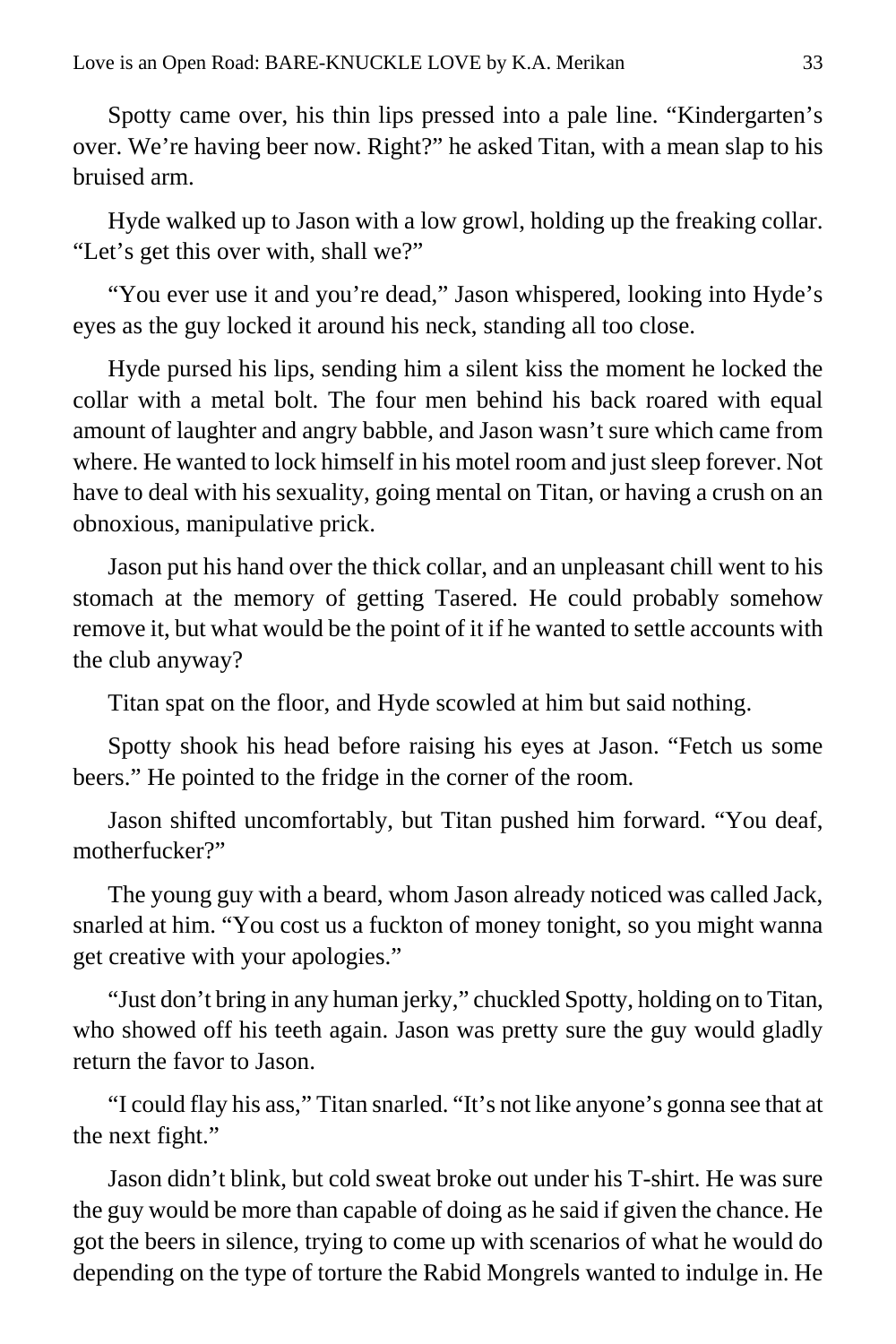was resigned to his fate at this point, knowing there was no way he could just run from five armed men with a shock collar around his neck.

Babyface, a guy with round, oddly ageless features, grinned and pulled out a crooked knife asJason slowly approached the set of leather sofas and armchairs where the bikers sat. "We do have the right tools. You could make a belt out of his skin"

Hyde snorted. "Come on, guys, you really want to fondle another man's ass? How about we each grab a beer and chill out with a game of darts?" he asked, leaning back on the leather sofa.

Spotty rolled his eyes. "Seriously? Darts?"

"Or we could make a belt buckle out of his teeth," said Babyface.

Jason watched them, wishing his face were made out of stone, but his insides were the softest pudding, and his stomach clenched in anticipation of pain. Looked like getting humiliated and blackmailed would be the "fun bit" in comparison to what was about to happen.

Jack drank half his beer in one go and looked back to Jason. "That kind of shit should be up your street, right? Since you're the cannibal and all that?"

Jason's gaze slid over Hyde but quickly fell to his bare feet when their eyes locked for a split second. "I'm not insane. It was an accident," he mumbled.

"Guys, hear me out, yeah?" asked Hyde, slowly getting up from the couch. He walked up to Jason and took one of the beers before pushing him to face the fridge again. Despite Jason's best intentions, the fleeting touch of Hyde's hand burned him through the shirt. "I thought his back would make a great target."

The laugher and howls of satisfaction made Jason's skin crawl. *Fuck.* Sure, why not? Why not stab him to death with those darts in an attempt to make his death the most pathetic way to go?

"I'll drink to that!" Jack said, and a gulping noise followed.

"I'm gonna turn him into a fucking pin cushion!" Titan cheered. "Get some markers, Spotty."

"The one who wins gets a bigger share of the money next week," announced Hyde, much to his friends' enthusiasm, but each word that left his mouth made Jason number. He supposed being shot at was better than being exposed as a cocksucker.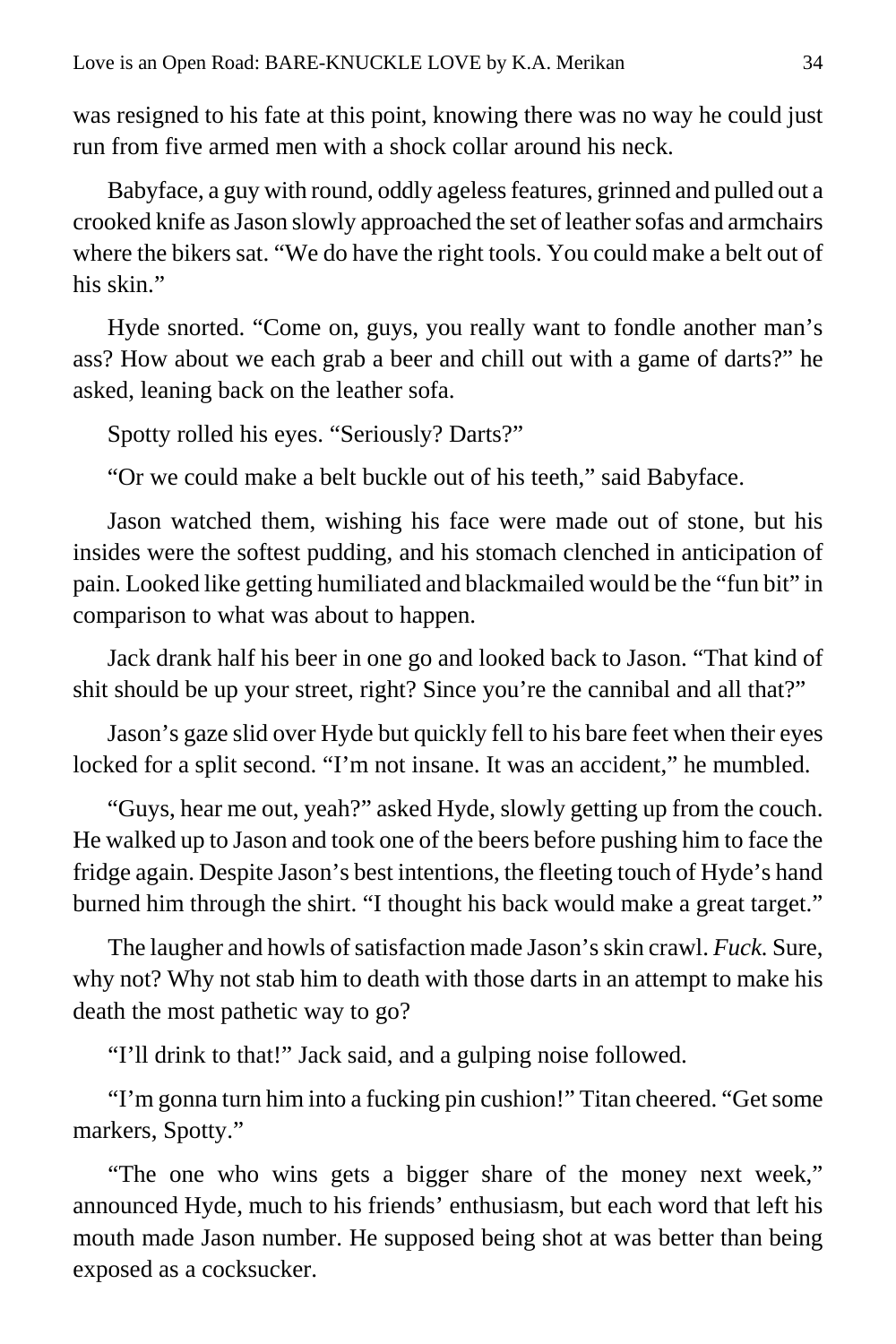As Hyde grabbed the remaining beers, Babyface took his place next to Jason and put a hand on his neck, squeezing it, with a dark grin.

"We'll see if he's as tough as he made everyone believe. Can you stay still during the game, Cannibal?"

Jason gave the fucker a hard stare. "Try me," he said through gritted teeth, and someone behind him whistled. He had stayed still when his brother and his friends had shot real ammo at him, so he could bear with this. So typical that he'd be the target, though. Always on the outside.

The bikers laughed, Hyde joined Babyface and gestured for Jason to pull his hands up. "So far, so good. Impress us and maybe we'll patch you up afterwards."

"As if. I won't be pouring good vodka over his back," snarled Jack, but Titan had other ideas.

"We can make do with gasoline. My backyard could use a torch."

Jason held his arms up. For a moment, he wanted to take off the T-shirt himself, but then he thought that it was a nice opportunity to get more of Hyde's touch. He looked over his shoulder at Titan. "Your *face* could use a *cheek*." Jason knew he shouldn't be tempting fate, but he couldn't just listen to that bullshit.

Spotty laughed, pushing his battered friend back to the armchair as soon as Titan got up with murderous intent.

"Relax. You just need to aim right, and maybe we'll vote on making him a torch for your backyard next week."

Titan growled but stuffed his mouth with the beer bottle. Hyde pulled the shirt off Jason and tossed it to the sofa. He briefly looked into Jason's eyes, with the same calm interest as before.

"Stand by the wall."

Jason clenched his teeth and followed the order, as Hyde attached a leash to his collar and tied it to a hook in the wall.

Spotty couldn't stop laughing behind Jason. "Is that so the pup doesn't run away with its tail between its legs?"

"Why, you interested in looking at his tail?" asked Hyde, and his hand skirted under Jason's navel, making him climb up to his toes. No one else could have seen the gesture, but it had Jason on pins and needles.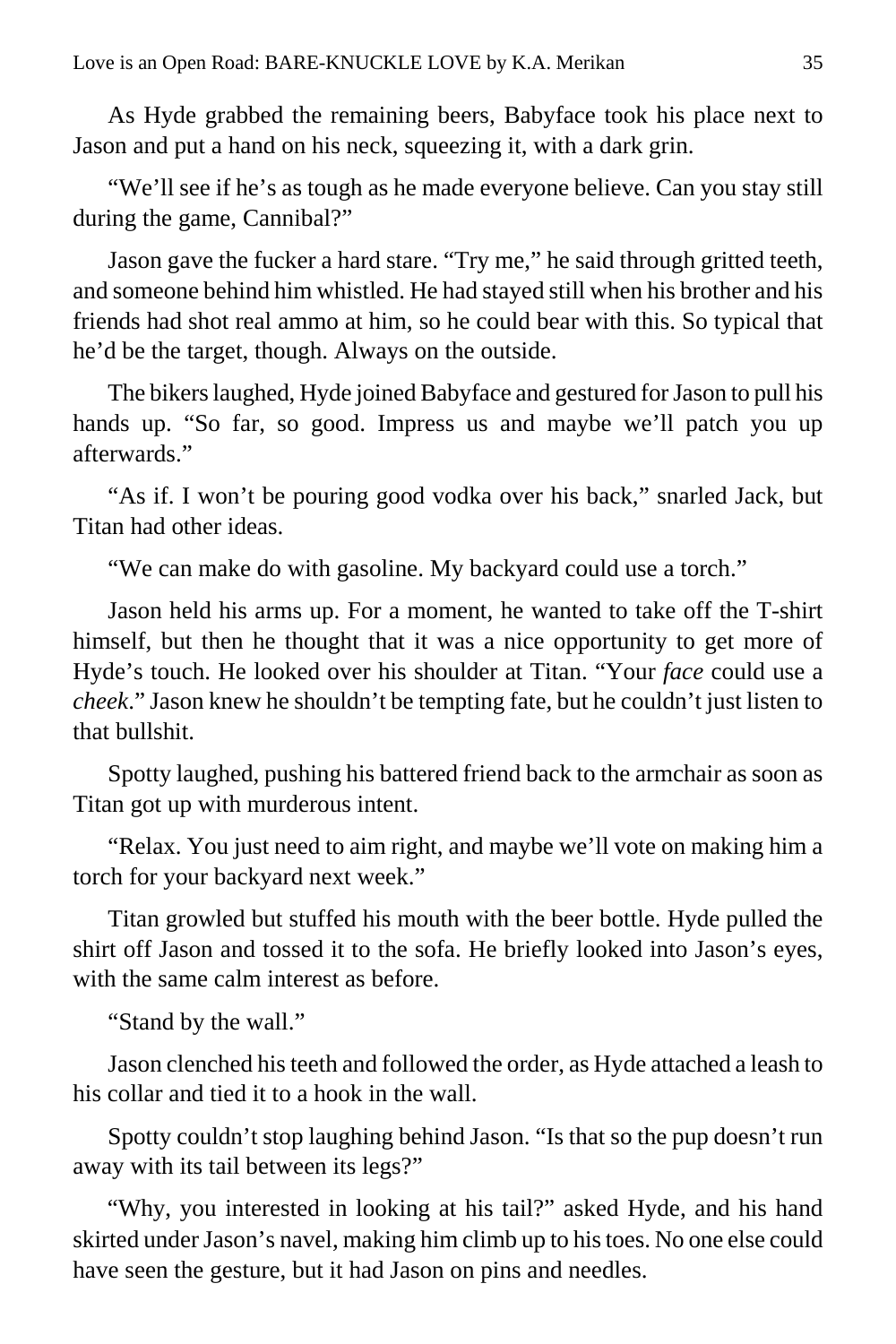"Oh, fuck you," said Spotty good-naturedly.

"Who wants to draw the target?" called out Hyde, and soon, there was someone new approaching Jason.

"Make it art," said Spotty.

As the marker began trailing all over his back, the laughter and chatting commenced; Jason's mind drifted off to another place in space and time. What he wanted was to not hear the slurs thrown at him, to detach himself, but all it got him was the memory of the time when he had been in a similar situation. Never a part of his brother's group, always the subject of nasty fun. Fourteen, with a bucket of water on his head, serving as target practice. His teeth had clattered, his heart hammered in his chest like mad, but he hadn't moved a muscle, only prayed that the game would end sooner than later. When Jason peed himself, Rick and his friends laughed so hard they couldn't shoot anymore.

"There," said Babyface, finishing the drawing with a few dots. "Which hole should be the bull's-eye?"

The other bikers debated this for a second, and from the scraps of conversation he heard, Jason realized he had a woman's crotch and legs drawn all over his back, complete with a heart-shaped bush and dollar bills sticking out from underneath her garter. The men eventually settled on the rules, and he was left standing there, with a collar on his neck, leashed and humiliated. He never thought he'd be in this kind of situation as an adult man.

"Brace yourself," shouted Titan from behind Jason's back. "Don't you dare cry when I drive this into you!"

Jason sneered at the sound of those words, since no one could see his face. He'd done enough crying tonight to last him a few years. Father never approved of tears, and when Jason was a kid, Father showed him exactly what he thought about them. Jason couldn't sit for days after that.

A dart slammed into the wooden wall in front of Jason, and as the guys behind him laughed at Titan's aim, Jason couldn't help a little smirk as well. The smile was wiped off instantly, though, once the next dart pierced his skin and made him bite his lips. It hurt like a motherfucker.

"Yeah! Right in the cunt!" Jack yelled, cheered on by his friends.

"Try to get her in the ass next time," laughed Hyde, and it triggered an unwanted stir in Jason's groin. Now that he'd seen Hyde's cock, he had a hard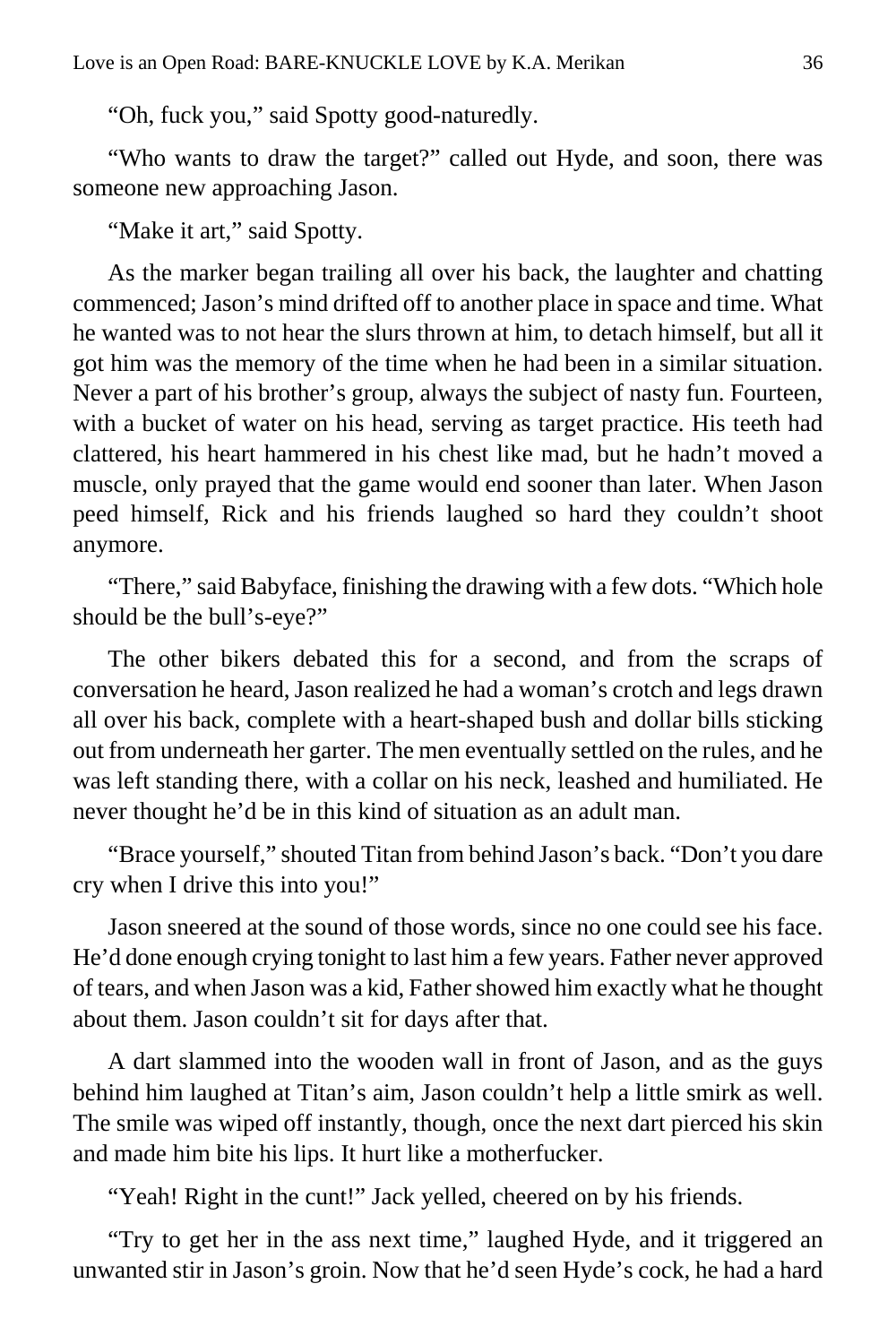time keeping it out of his mind, which made the whole situation even worse, since Hyde was clearly not on his side, yet another tormentor out for blood and humiliation. Like getting Jason to suck his cock on camera wasn't enough for the night. No, he had to also comment on the sleazy picture on Jason's back and throw darts at him, as if it were their fucking night out in a bar.

"That ass is mine!" shouted Babyface, but when the dart stung Jason, he knew Babyface missed before the thing dropped to the floor.

Jason tried not to think too much, but the longer the game lasted, the more his back throbbed, screaming at him to get away. He must have nearly switched off his mind, because the touch on his arm that brought him back to reality came out of nowhere.

Hyde nodded, taking the leash off the hook. "Not too bad."

Despite his body being tense and aching, Jason stood strong, pretending he didn't care about the blood trickling down his back from a few spots. "I bet none of you managed to hit the pussy." He forced a smirk and turned around.

He expected a slur, but before Titan could say anything, Jack laughed out loud. "Fucker's got a mouth on him."

Hyde's eyes lit up. "They did, but it wouldn't stick."

"That's because the spikes on our darts aren't long enough to stay in the flesh," said Babyface from his spot on the sofa.

"Whatever, you wouldn't win anyway," said Jack, the winner of the game on Jason's back.

Hyde gave Jason the shirt. "Put that on. We're going home."

"You better keep that remote for his collar close, or you might end up with your face eaten off," Spotty advised in a serious tone.

Jason might as well have been invisible. Even though they lost money tonight, even though Titan got injured, they still found a way to have fun and chill out—at Jason's expense. When Jason was younger, he thought that he was still to meet close friends, but as the years passed and that never happened, he became increasingly alienated from how other people lived.

As odd as it was, he was happy to be included somehow, especially since it gave him the chance to make a show of his endurance. There were no more dirty comments as Hyde said good-bye to everyone else and led the way into the wet-smelling backyard of the run-down gym on the outskirts of town. A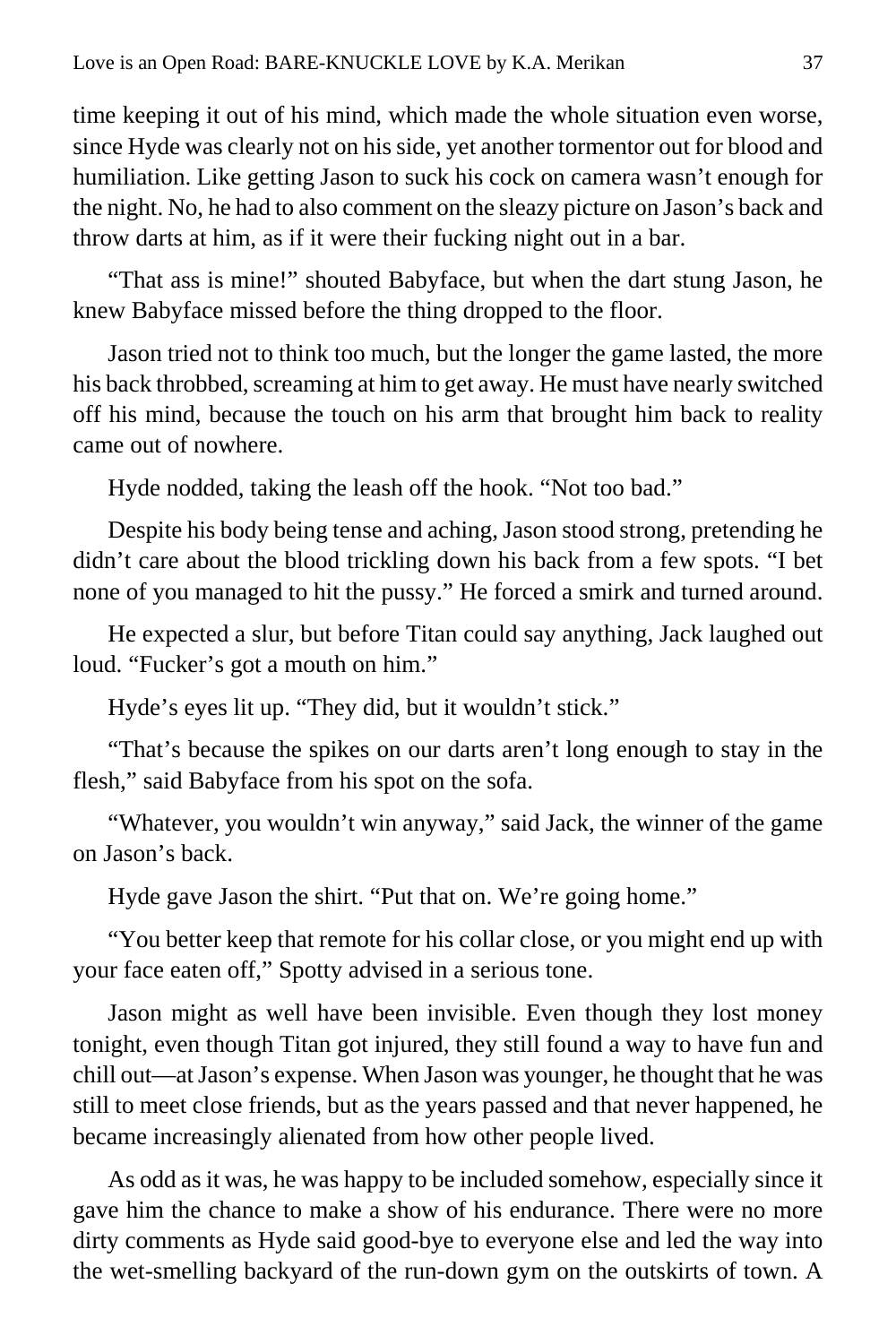light went up the moment they stepped outside, illuminating five mean-looking bikes waiting for their riders. Hyde looked back at Jason, stroking a gray cruiser with green flames painted on the sides.

"You alive?"

Jason curled his feet on the cold gravel. "I'm fine." Just another night in the life of Jason "Cannibal" Myers. Ripping a guy's cheek off, getting Tasered, sucking dick, and being used as a human bull's-eye. This was not how he planned the big comeback to his hometown.

Hyde stared at him for the longest moment, and then mounted the bike and told Jason to hop on. Jason followed on an invisible leash. The bitch seat. How appropriate. He sighed, letting out some of the tension from his aching body.

He gripped onto the metal at the back, but his crotch still touched Hyde's ass, making him more light-headed and more awake than he'd like. He wondered how many of the darts were thrown by Hyde.

It was difficult to stay straight on the bike when the machine finally started, driving into the empty street, but Jason's survival instincts kicked in as soon as Hyde increased his speed. Cool air swiped over Jason's bare arms, and in contrast with the chill, which caused them to break out in goose bumps, the helmet Hyde made him wear felt like a heated can around his head.

Jason could have managed to balance holding on to the metal bar at the back of the seat, but in the end, he slid his arms under Hyde's and held on with a deep exhale. He'd never hugged a man this way, and he could see himself falling asleep while holding on to a big, strong body like Hyde's. Who was he kidding, though? It wasn't just about any man. Those butterflies in his stomach were fluttering for Hyde.

\*\*\*\*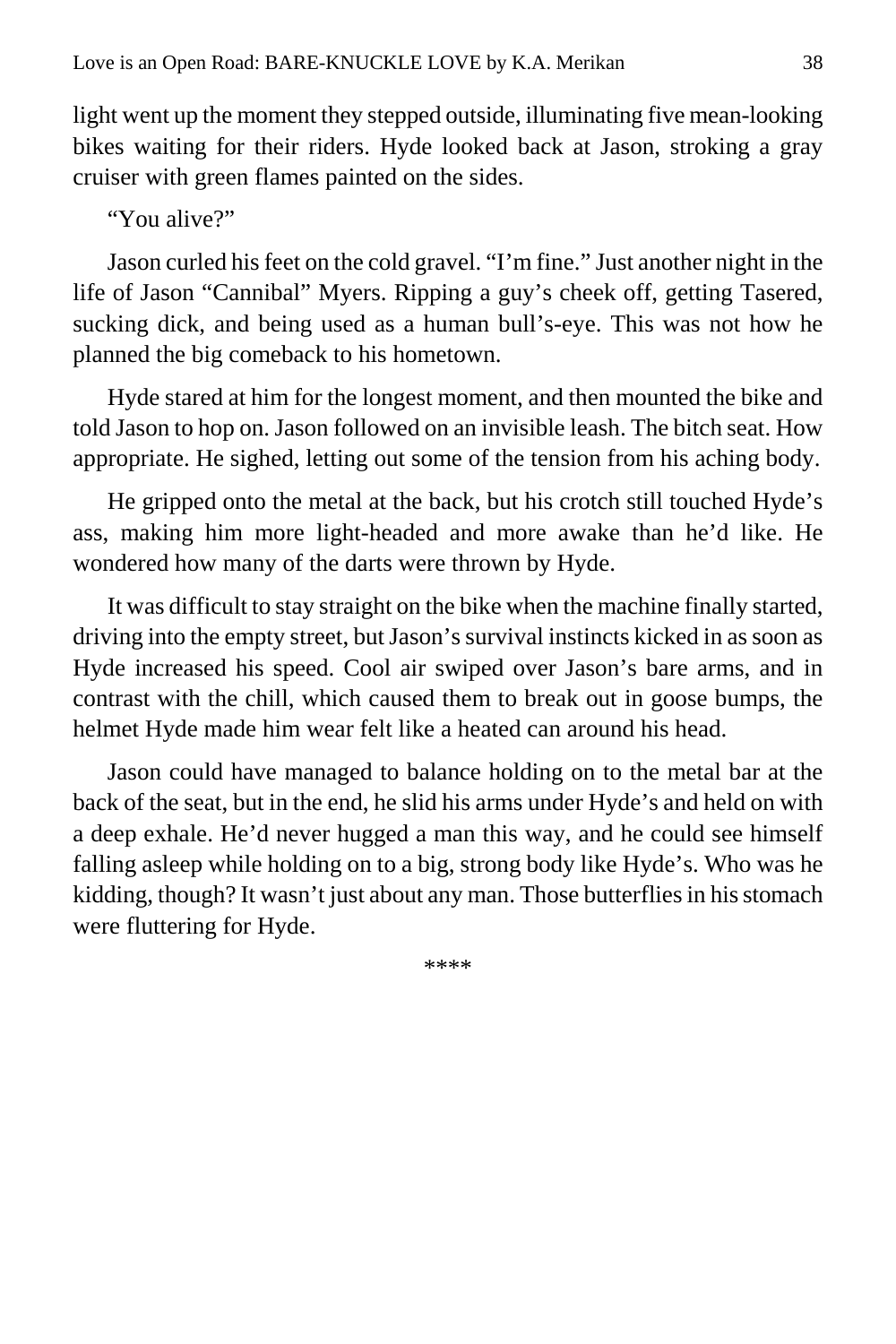### **Chapter 4**

As they left town, and the bike climbed a hill close to the seaside, Jason watched the sparse lights of his hometown. The big, yellow reflection of the moon trembled on the water. It was as if all that happened tonight had been just a dream. He knew where the fishermen's boats were, his childhood house only two blocks away from the harbor, somewhere close to the dot of light emerging from the thick darkness at the shore. Father's ghost probably sat in one of the boats, shouting orders at the other fishermen in the night, not realizing he was dead and wouldn't fish ever again.

Hyde eventually drove into the trees and away from the sea, and he slowed down as they were swallowed by darkness, with only the pale halo from the headlight illuminating the way. Jason looked back when they rode past a bus stop, but just moments later, Hyde steered the bike into a long driveway, which climbed up a small hill. When they finally reached a clearing, Jason was surprised to see a large two-story house with a small playset and a double garage.

"Here we are," said Hyde. He left the bike beneath a covered area by the garage. "Be quiet once we're inside. Everyone's already asleep." He frowned and looked at his watch. "Or still asleep. Not sure what the schedule is today."

Jason hugged himself, slightly shivering from the cold. His toes were freezing. "I've screwed up enough tonight."

Hyde gave him a sideways glance and walked up to the door, which was guarded by two small evergreens in clay pots. "Yeah, you did. Why would you change your mind anyway? No one forced you to agree to forfeit the fight."

Jason pursed his lips. Hyde would never understand. "I'm fucked in the head, if you haven't noticed."

Hyde frowned and opened the door to a dark hallway. Jason's muscles jumped into readiness when he noticed movement, but Hyde only gave a quiet laugh and patted his chest. "Come to Daddy!"

A pale shape rushed through the hallway, and before Jason knew what was going on, Hyde had a white pit bull hanging off him like a little kid.

"Good girl!" chuckled Hyde, casually walking inside while carrying the dog. He leaned against the wall, and the lights finally went on, illuminating a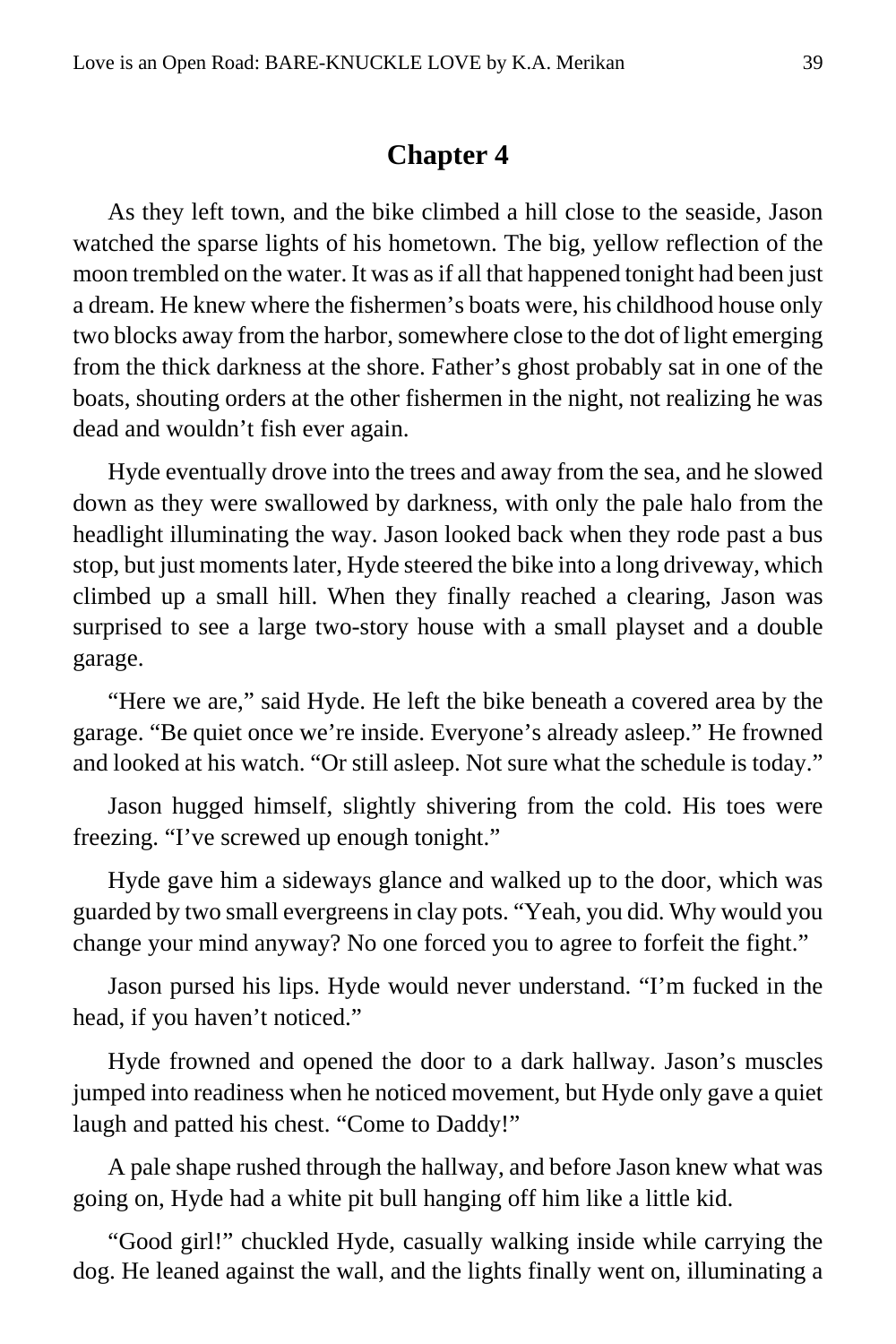minimalistic interior, with pale tiles underneath their feet and a large built-in closet on the right.

Jason's lips parted, and then spread into a small smile. The dog looked so similar to Ratso, his old pit bull. The poor thing would probably be still alive if it wasn't for Jason's father. Instead, Ratso was commemorated as a stylized tattoo on Jason's chest, along with the motto Jason learned to be true in life. *Fight or die*.

Hyde walked up to him, with the dog leaning toward Jason. Its big eyes were wide with curiosity as it loudly sniffed the newcomer. "Heidi likes you."

Jason gasped, and took a step back. He could bet this was a trick to see his vulnerable side. His hands itched to pet the cute muzzle, but the last thing he needed was a reminder of Ratso. Heidi even had the blue eyes his dog had had.

"I… I don't like dogs," Jason muttered awkwardly.

Hyde scowled at him and kissed the top of Heidi's head before gently placing her on the floor. "Good girl. Bed."

It took some convincing, but the dog eventually disappeared in one of the open rooms.

"At least you don't eat them," concluded Hyde, leading him through the pristinely clean house.

"Or do I?" Jason dared a joke, but wasn't sure if it came out funny or creepy. He didn't like the disapproving look he got from Hyde before, so he hoped to make up for the bad impression. He shouldn't care, but he still did. He loved how intensely Hyde's gaze had penetrated him when Jason blew him. In that moment in time, Hyde had been focused on him and him only.

"You don't. She'd maul you first."

At the very end of the corridor, Hyde walked through a door, entering an average-sized room with somewhat aged furniture and pictures of birds on the walls. "That's where you're gonna sleep," he said, closing the door behind them. "The bathroom is right there." He nodded toward a doorless entryway.

Jason suddenly felt tenser than when he was awaiting a dart to his ass. Hyde seemed so relaxed, yet his presence took up the whole room and swallowed Jason as well. "It's… nice."

"Thanks. Most of what you see here came from my old home," Hyde said absentmindedly before nodding at Jason. "Now take off that shirt. You're not showing my son that picture tomorrow."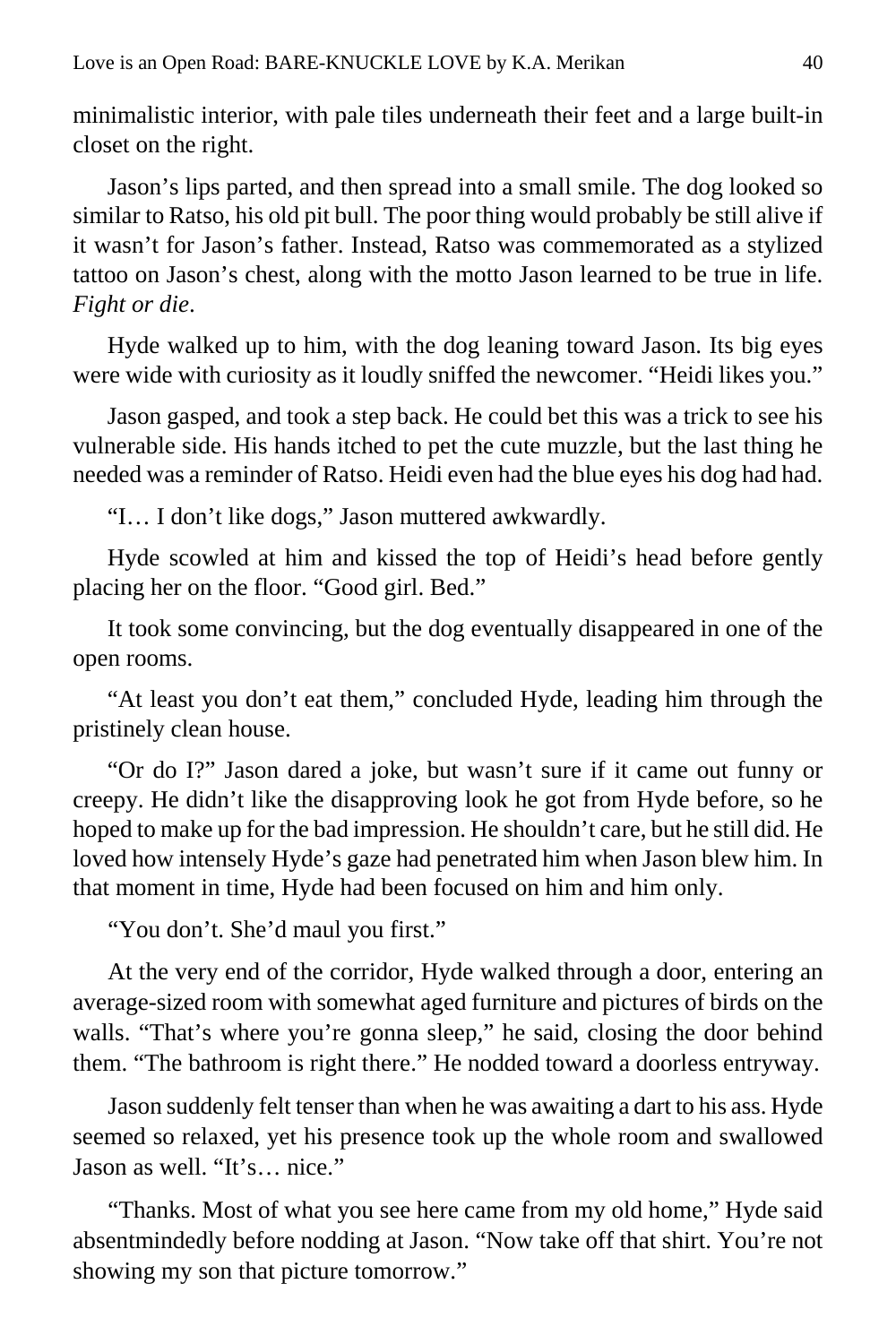Jason had almost forgotten about the crotch drawn on his back. Almost. "You wanna throw a few more before it's gone?" he grumbled as he took off his T-shirt. To think that this disastrous night began with him not wanting to get humiliated in front of Hyde. Tough luck.

"I had to give them something. Would you rather they cut you with that carving knife?" asked Hyde, switching on the light in the bathroom. "That was quite impressive, by the way. Not a single groan," he said, looking up at Jason, with a small smile curving his mouth.

Pride swelled up in Jason's chest at the thought that he managed to excite Hyde. "Maybe my nerve endings got fucked after the shock." He went into the bathroom, more out of his depth than he ever was in the ring.

"You're fucking modest. I'm not sure if I like it or not," said Hyde, following him to a white-and-blue bathroom with a small bathtub in the corner.

"And you're full of yourself, so there's balance in the room." Jason clenched his fists. He was standing in front of the hottest guy on the planet with a pussy drawn on his back. This was not an ideal scenario.

Hyde grinned and gave the tub a friendly kick. "Go on, hop in. I'll get that porn off you."

Jason hesitated for the longest moment, but took off the sweatpants. He couldn't wait to get his aching feet into warm water. Besides, Hyde had seen him naked already. "Why are you so friendly all of a sudden?" Jason sat in the tub, with his back to Hyde.

Hyde snorted and switched on the water. Jason tensed when cool droplets sprayed his skin, but moments later, Hyde showered his whole back with warm water. It still stung a bit where his skin had been pierced, but it wasn't anything he couldn't bear.

"I'm always friendly. Unlike you. Why would a man who hates dogs tattoo one on his chest?" asked Hyde.

Jason sighed, uncomfortable with the closeness. It was making him hot and cold, and utterly confused. "It was my dog. It's different."

Hyde murmured something, and Jason felt something cool spill down his back. Bodywash.

"I suppose I get it. I hate children. I mean, the ones that aren't mine," said Hyde, starting to massage the herb-scented soap into Jason's skin with a washcloth.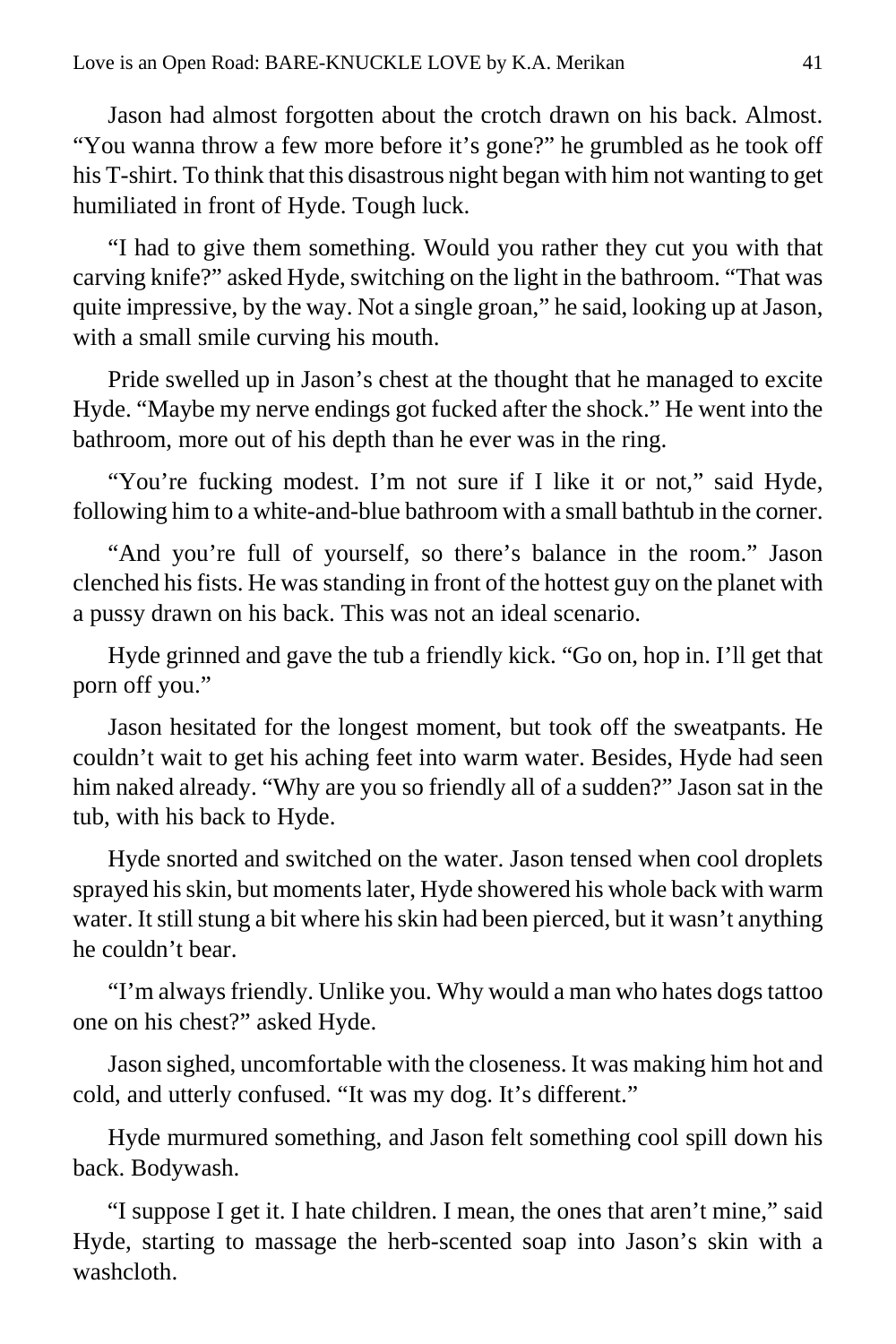The touch was weirdly relaxing, even if slightly intimidating. "How many do you have?" Jason whispered, looking into the water at his feet. It was already darkening from the marker on his back. He couldn't really see much of Hyde in this position, but there was definitely a touch of smile to his raspy voice.

"Just one. Cody. He's eleven. Had him while still in high school. How about you?"

"I don't have… anyone." Jason frowned. That sounded beyond pathetic.

"That's tough. No girlfriend?" asked Hyde, scrubbing Jason harder, which in turn made his back raw and hot. It was a weird sensation, especially coming from someone whose touch Jason craved despite his best wishes.

Jason snorted and had a better look at his bruised knuckles. "No, I'm not very good with people."

"You don't say!" Hyde chuckled and sprayed Jason's back again before reapplying soap. "Isn't working that well for you, is it?"

"I've got someone washing my back. I wouldn't say I'm doing so bad." The last thing Jason wanted was for Hyde to think he was a loser. Breath stilled in his throat when Hyde's nimble but strong hands slid down his arms and settled on Jason's biceps. The heat of another body was something Jason was familiar with, only not in this setting. He didn't know what to say.

"True. I was impressed with your performance tonight."

Jason frowned. "I attacked your friend."

"He's gonna be fine. Titan's popular with the ladies anyway," came in a whisper that warmed Jason's ear. He stiffened when Hyde swirled the tip of his nose over the shell of his ear.

Jason was a fish out of water. "What are you doing?" he mumbled.

"What do you think I'm doing?" uttered Hyde, and it wasn't just his warm mouth sending electric charges toward Jason's groin. He slid his soaped-up hands over Jason's chest and down his stomach in a slow, sensuous trail.

Jason bit down hard on his lip. "I think the guy who blackmailed me and threw darts at my back wants to fuck me as well." He gripped onto Hyde's wrist, because if that hand reached his cock, he wasn't sure if he'd be able to say no, and his resolve shrank that much further when Hyde sucked Jason's ear into his mouth and tickled it with his tongue.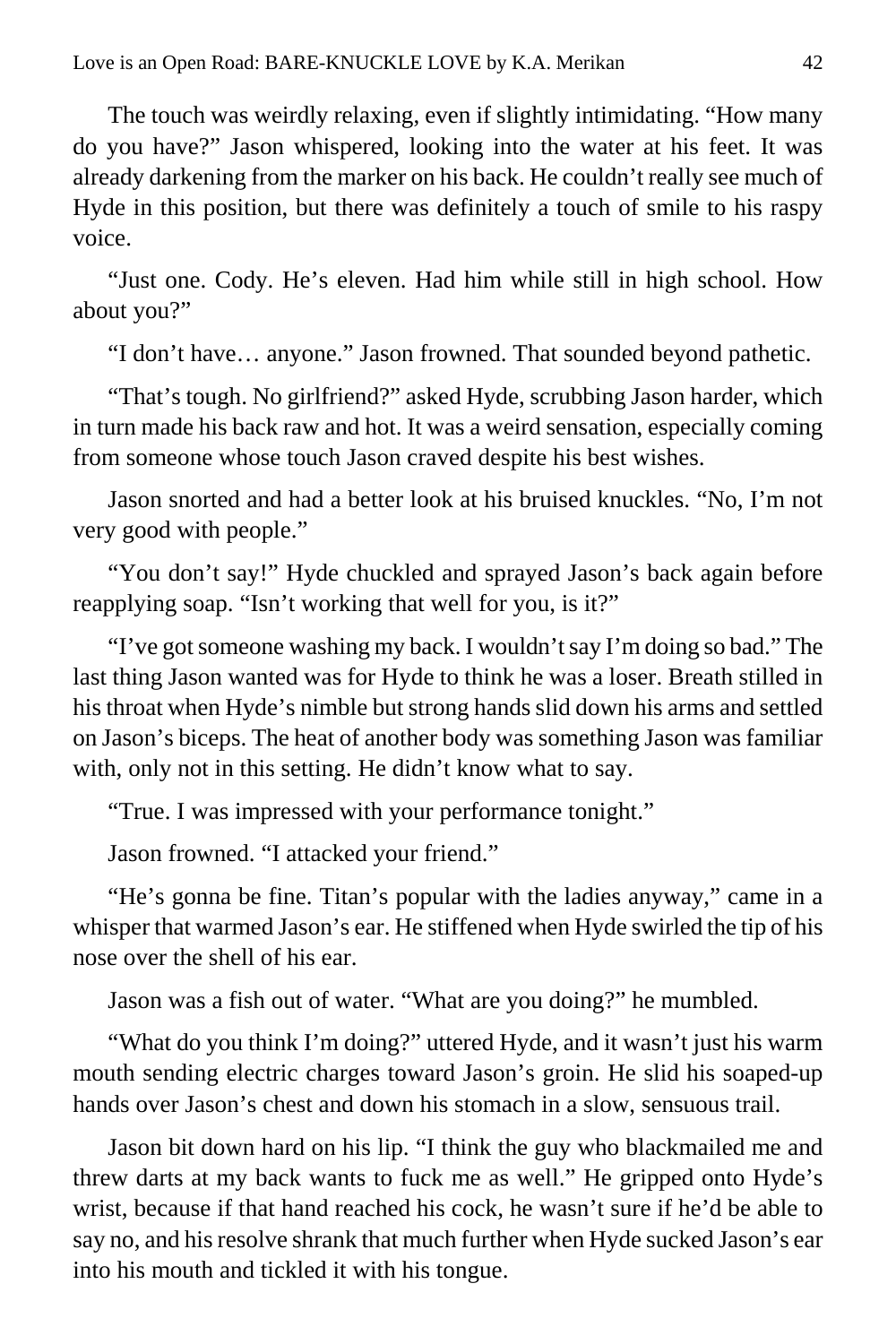"Don't be so sensitive. A man's gotta do what a man's gotta do."

"Fuck you." Jason pulled away from the touch that had his dick filling. "I'm not gonna be your bitch. You got your video already, and I'm not risking another."

Hyde wrinkled his nose and shook his head. "You see any cameras? What kind of man doesn't want his dick sucked?"

Strangely enough, Jason was more anxious about that than sucking one himself. In some ways, it felt like something that would expose him even more. "You don't remember me, do you? From school?" He glanced back at the handsome face.

The way Hyde's pupils grew confirmed Jason's assumptions. "From school?"

Jason's lips curled into a smile that carried no happiness. "Of course you don't. You invited me to your party once."

Hyde narrowed his eyes. "It's been eleven years. I'm surprised you remember *me* if we weren't friends."

Jason slouched and pushed Hyde's hand away. "Everyone remembers you. And I know you're not friendly. You just do what needs to be done to get what you want."

Hyde stared at him in silence. "Fucking expert. What's my real name then?" he asked eventually.

Jason turned around to see him better. "Pierce. And you got your nickname for your two faces. I wouldn't trust you for a second."

Hyde actually took a step back. "We're not fucking then?" he asked, as if it weren't clear yet.

"I think you fucked me over enough tonight. Stole my first kiss, you fucker. Not gonna get my cherry."

A genuinely surprised Hyde was a sight to behold, especially with that kissable mouth dropping gently.

"First kiss? Are you fucking kidding me? What's wrong with you? Because it's not your outer package," he said, moving his hand up and down in front of Jason.

Jason couldn't help his ego inflating slightly at the sort-of-compliment. "I don't know. I'm a bit shy. Whatever!"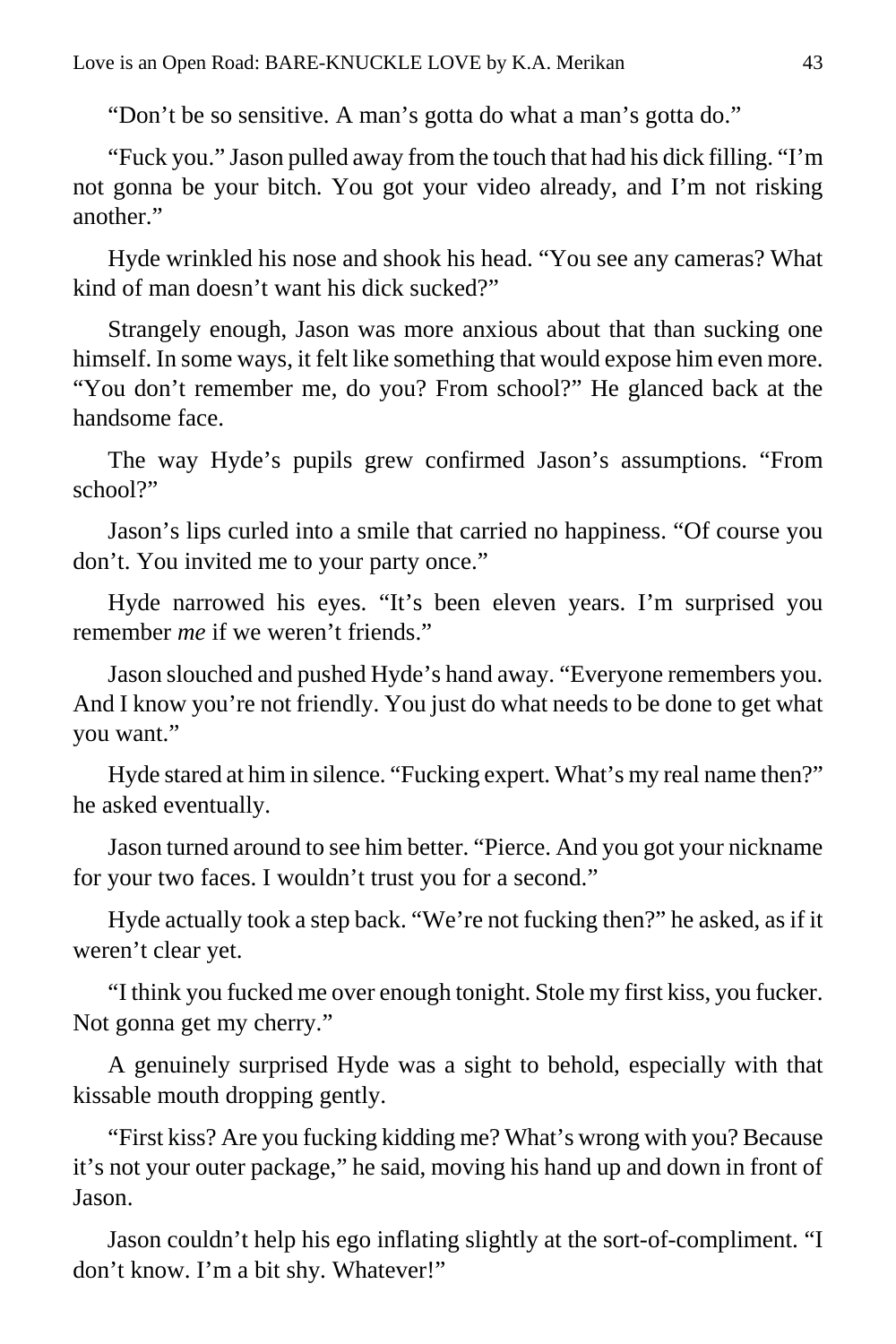"And you'd still rather I jerk off to that video than get off with me?" asked Hyde, clearly not convinced.

Jason stood right up. "You are not allowed to jerk off to that!"

Hyde chuckled and folded his arms across his chest. "Oh, really? It's the hottest porn I've made so far. You're quite the star."

"Really!" Jason got himself a towel and wrapped it around his hips. "It was a one-time thing. I'm not gay or anything."

"Dream of it, Princess. Breakfast's at seven, so be ready," grumbled Hyde, leaving the bathroom without another look at Jason.

"Don't you ever fucking call me that!" Jason didn't care whom he might wake up. He had enough on all levels tonight. Arousal was spiking in his body at random times, and the worst thing was that despite all that happened, he still wanted Hyde's gorgeous lips on his dick. If only he could ignore what was left of his pride and let the man stay with him for the night. But that could involve consequences he wasn't ready for.

Hyde didn't bother answering, and all Jason heard was the click of a door closing. Jason hadn't felt this lost for years. His mind kept drifting back to Hyde's dick, to its thickness, its pulsing veins. It was heaven on earth, and Jason hated wanting it again.

Even when he put on the pajama pants he found in the closet, he couldn't fall asleep, tossing and turning in bed for at least an hour. The moment he heard scratching at the door, his senses awoke, reminding him of every ache in his body.

It had to be Heidi, and Jason had no idea what the dog could possibly want from him. Was she hungry? In dire need of an emergency walk? After the fifth round of scratching, he gave in and stumbled out of bed. When he opened the door, Heidi was sitting at the threshold, her tail sliding over the floor behind her butt like a fan.

Jason didn't even want to pet dogs, as it always fueled painful memories, but Heidi looked so much like Ratso he couldn't help it any longer. He held out his hand for her to sniff, and then sat on the floor in front of her.

"Hey there… Hey, girl. Does your master treat you well? He seems to." Jason stroked the pit bull's head.

Heidi lapped at his hand, and without further ado, climbed into his lap, as if she didn't know how big she was. A small whine urged him on to pet her. She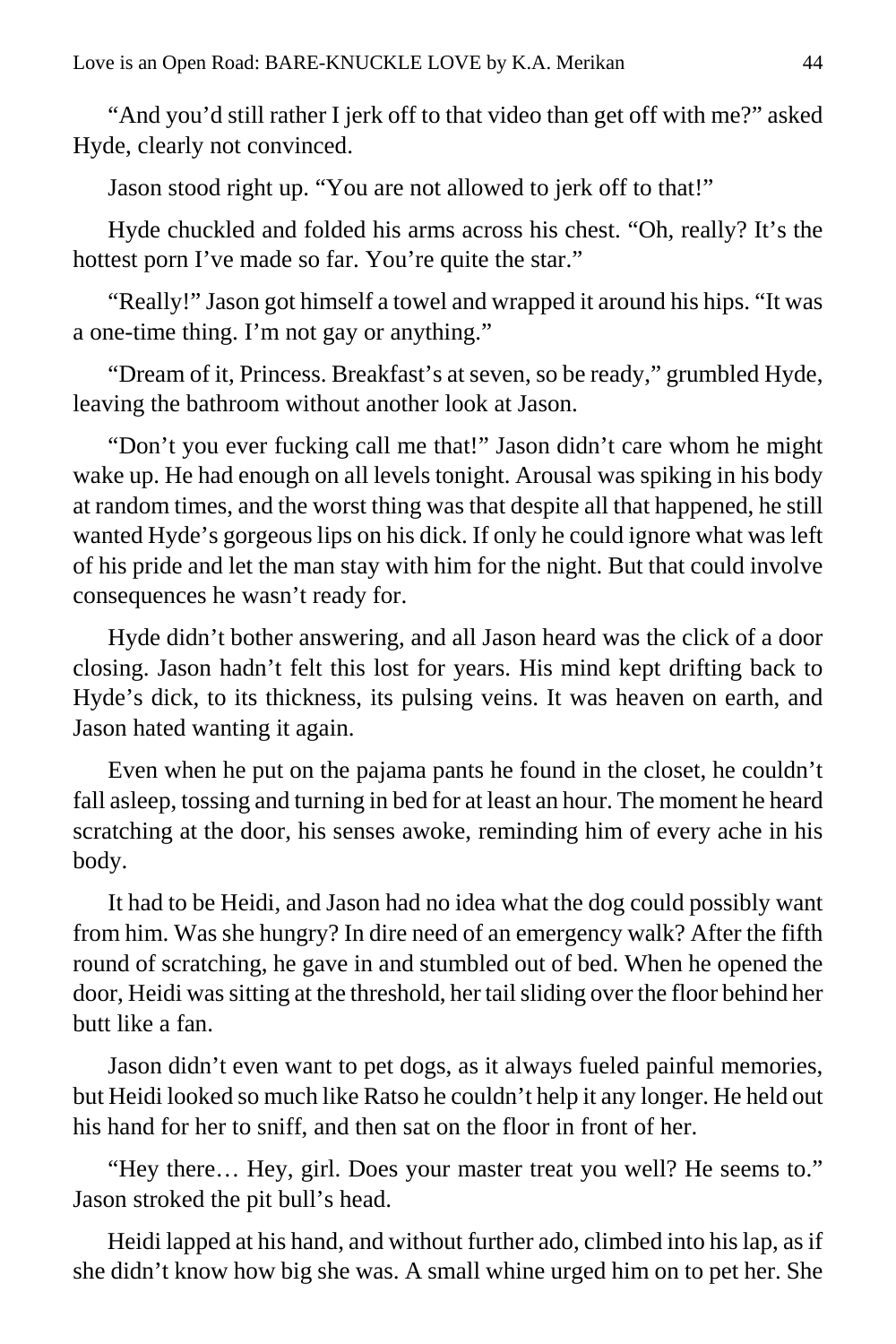was a really friendly dog, just as Ratso had been before Jason's father used him for fights.

Jason curled around Heidi, for a hug no one would see and no one would judge him for. "I've had a really tough night, sweetie. Coming home can be hard. Wanna come to bed with me? I could really use some company right now." He took a deep, slow breath to get rid of the itch in his eyes.

Heidi yawned and once more turned her brilliant blue eyes at him. Just like Ratso's. Jason kissed the top of her head.

\*\*\*\*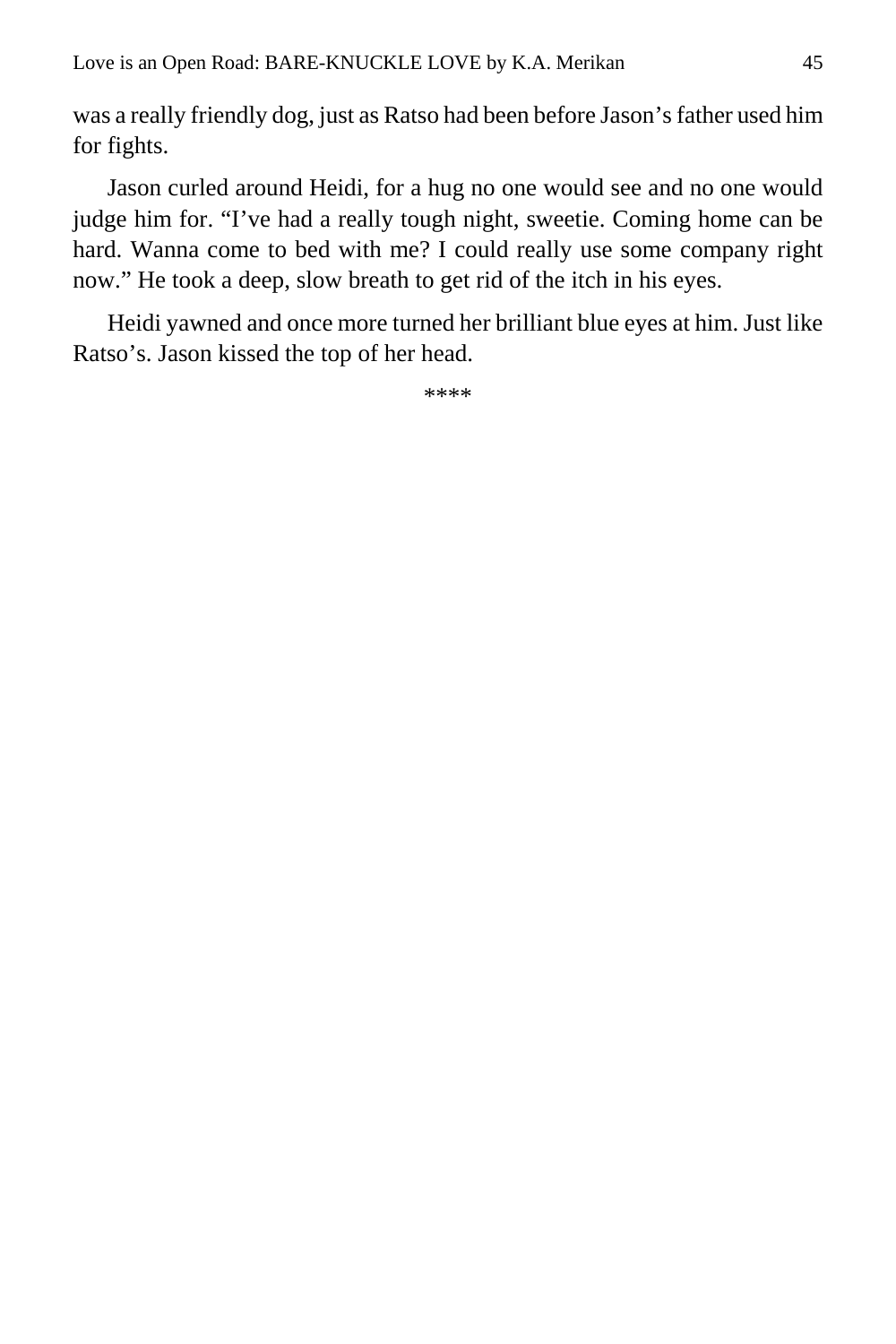# **Chapter 5**

"That explains everything," came through the haze of sleep, and Jason groaned, prying his eyes open. The bed smelled nice, and there was someone warm right next to him. "So that's your thing?" continued the voice above. "She's hairier than me."

Jason looked up at Hyde from the bed, where he was tangled up with Heidi. He didn't have the heart to just push the dog away now. She slowly picked herself up, smacking Jason's hand with her tail. Hyde leaned down and let her lick his face. Jason would happily join in.

"Good girl. Daddy doesn't normally let you get any action with them boys, right?" chirped Hyde.

Jason looked to Hyde's loose hair and crawled out of the bed. He couldn't help a tingle of affection when he saw Hyde give the dog so much love. Even in a simple pair of jeans worn with a hoodie, Hyde looked good enough to eat.

"She just… came in here at night. Wouldn't stop bothering me until I let her in," Jason mumbled and began dressing. Someone must have been here earlier as well, because a fresh change of clothes was laid out on a chair by the bed.

"She loves people, but Amanda made this rule about not letting her sleep in the bedrooms, so you're officially a rebel in this house," chuckled Hyde, sitting down and pulling Heidi closer. The dog clearly loved her master, and she climbed into his lap, just like she did into Jason's the night before.

Jason put on the clothes, which were slightly too big, and it only hit him when he zipped up the hoodie that they were likely Hyde's. Jason couldn't help but dream of Hyde hugging him as softly as the gray hoodie did.

"I don't really hate dogs." Jason sighed, watching Hyde's fingers playing with a fold of skin on Heidi's back.

Hyde shrugged. "You're a never-ending surprise, aren't you?"

Jason pursed his lips. "The secrets are oozing out through the holes in my back."

Hyde slapped his shoulder. "Come on. No hard feelings."

"I'm a big boy." Jason nodded, but when his fingers lingered on Hyde's for too long, he quickly pulled away and petted the dog's head instead. Heidi had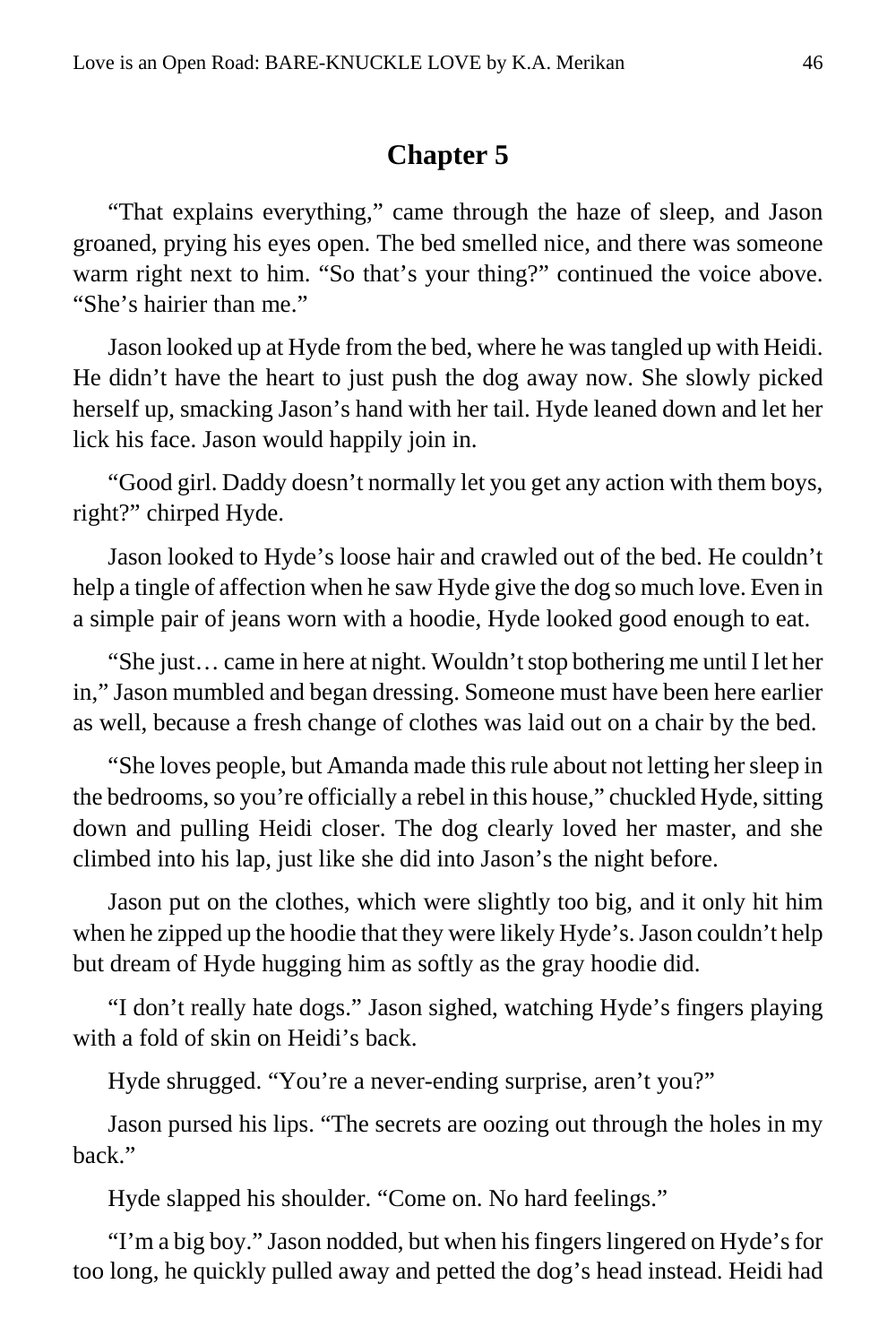such a smiley face and happy eyes. Jason was not about to become a homewrecker when such a sweet-natured dog lived here. What if Heidi loved Amanda as much as she loved Hyde?

"Good. Time to stuff your face, because you'll be sweating like a pig tonight," announced Hyde, getting to his feet. Heidi jumped off, whined, and scratched at the door. She too was hungry.

Jason stared into Hyde's wide smile. "I will?" He licked his lips and followed Hyde as they walked out of the room.

"Yeah, you need to train, so I arranged for Spotty to work on you. He's less murderous than the others and hates you a bit less," said Hyde, walking toward the front of the house.

Fresh dough and coffee made the kitchen feel homey, and the scene in the room looked like the first minutes of an apocalyptic movie, where the viewer is introduced to a middle-class family man who eats pancakes for breakfast and is always nice to his family.

The place didn't seem to suit a man like Hyde. Or maybe it did. Like the perfect Jekyll to his Hyde. The woman by the kitchen island had to be Amanda, and Jason couldn't force himself to look into her eyes after what he'd done with Hyde yesterday. His gaze drifted to the spotless tiles on the floor.

"Good morning," Jason mumbled, wondering how much she knew about Hyde's work.

She looked up, all prim and perfect in her skinny jeans and colorful shirt. And when Jason looked into her eyes, big and friendly, he realized he did know her, too. It was the same girl Hyde married in high school, and Jason felt he shouldn't be as surprised as he was.

Amanda looked Jason up and down, and he tensed under the scrutiny, suddenly realizing that maybe she had her suspicions about her husband. "And who's this?"

Hyde walked up to her and reached over, snatching a piece of fruit off the plate she was preparing. "Handsome, isn't he?" he asked, looking at Jason with a half smile.

Jason froze, as if a visceral part of him believed that if he stood really still, he'd go unnoticed. This was the third time Hyde mentioned he found Jason attractive, and it was slowly growing on Jason, even when said in front of Hyde's wife. "Sorry, I'm intruding," he muttered. "I told him I could stay in a hotel."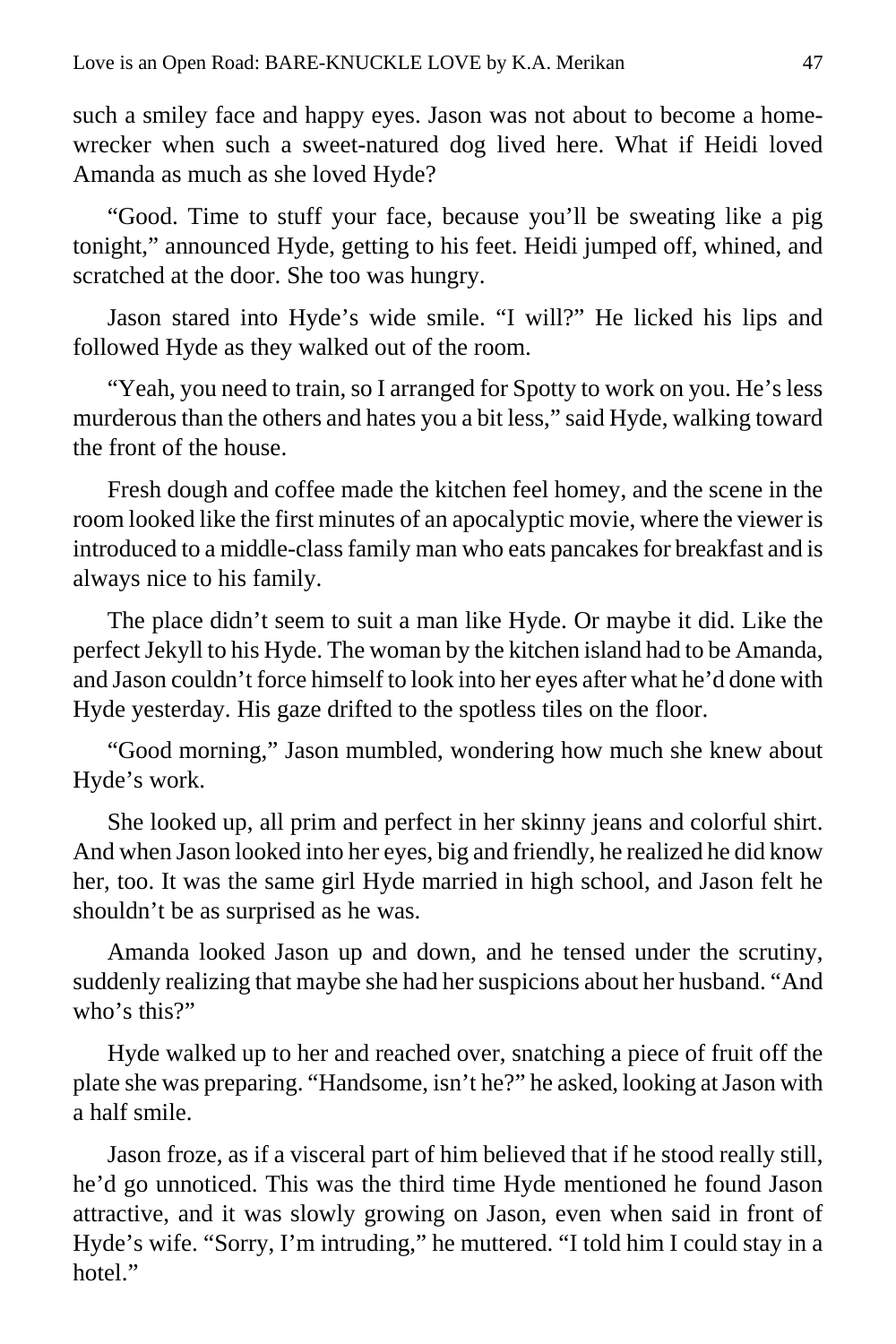There was a rumble of stampeding steps on the stairs, and a female voice called out, "Honey, did you see my cell phone? Can anyone call me?" A pretty Asian woman with twin buns on top of her head and deep purple lipstick stormed into the kitchen, slowing down when she spotted Jason. Her eyes alternated between the other people in the room, and just when Jason felt he'd die of tension, Hyde stepped in.

"Don't worry, he's gay, too."

Jason took a step back, and then another, his brain coming to a complete standstill. "What…? What?" he hissed. "The fuck?" His stomach clenched so hard it hurt.

Hyde rolled his eyes. "Relax. You're in a *very* gay house. I think only Heidi and Cody swing the other way, though you can never know," he said casually, as his wife gave the other woman a kiss.

Jason clenched his hands on his nape, which only reminded him of the fucking collar. His body flushed with heat and cold all at once. Hyde's wife had a girlfriend? "I… this is n-not on." Great, he actually began to stutter.

The Asian woman smiled at him. "Hi, I'm Beth. Are you Hyde's new boyfriend?" she asked, playfully wiggling her eyebrows.

Seeing Hyde nod made Jason close his mouth.

Amanda smiled his way. "Good for you! You want your pancakes with bacon?"

"More like prisoner," Jason said, and Beth laughed out loud.

"God! Tell me about it." She grabbed a piece of bacon and rushed out of the kitchen. "I'll get Cody."

"Boyfriend?" Jason mouthed to Hyde with a frown.

Hyde stepped close enough for their shoulders to touch. "I did bring you home," he whispered and walked off to open a can and deposit the meat in a doggie bowl. Heidi kept brushing against his legs like a cat. He put it in front of her.

"Hello?" Amanda raised her eyebrows. "How do you take your pancakes?"

Jason bit his lips, smothered with more kindness than his body could take. "With maple syrup…?" Was he being needy? Was it too much to ask? Would she hate him? He hugged his own arm. A part of him knew that this had to be a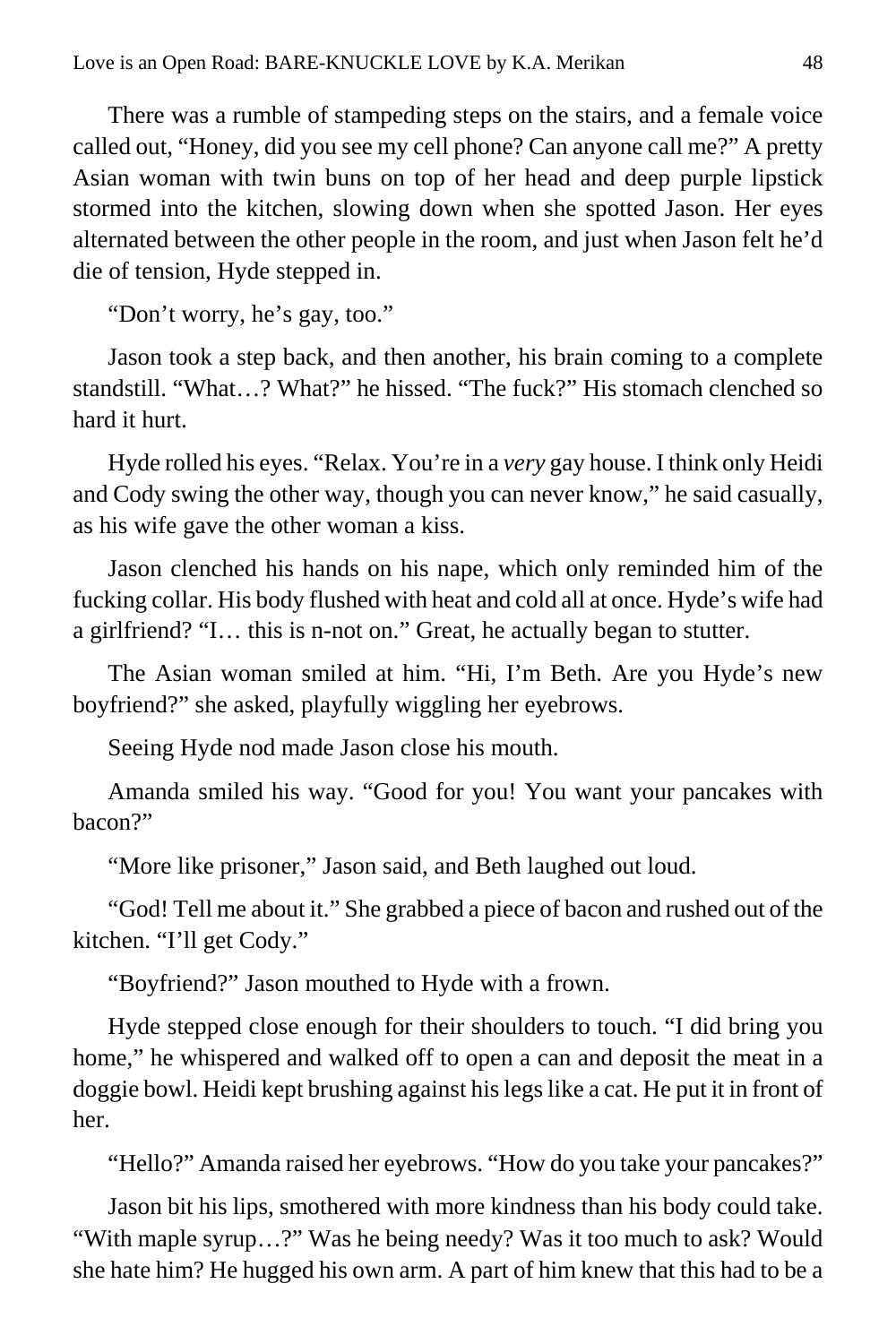trap, and the AK-47s were coming out any second. Or he would wake up. And… Hyde was gay? Like *gay* gay? Which meant that he was actually kind of available? Jason couldn't help but glance at Hyde.

Amanda smiled at him. "Why don't you set the table?" She then showed him where the plates and cutlery were, completely unbothered that her husband had a guy on the side.

Jason took extra care with setting the table, worried he'd fuck something up. Never in his life had he eaten in a house like this one. People living here seemed so… nice to each other. Somehow, it made Jason feel all the more miserable about his own life. About not getting breakfast as a kid. No one ever bothered making him lunch for school, or ironing his T-shirt. And this couldn't just be some messed-up elaborate scheme by Hyde. This was his life. Jason would cut off his own finger to be a part of it.

He was checking whether the cutlery was straight enough for this pictureperfect family when he heard Hyde laugh in the kitchen.

"You're wearing your T-shirt backwards! The dragon belongs in the front," he said to a small dark-haired boy, who looked nothing like Hyde and seemed to have taken all of his looks after his mother.

Beth poured four cups of coffee and stirred cocoa in a colorful mug, before coming over with the tray of beverages. "Made one for you as well."

"Thank you." Jason dared to smile, and they all sat down to breakfast, looking like a family-friendly cereal commercial. Hyde kept cracking jokes with his kid, Beth and Amanda talked about their upcoming day over pancakes, Heidi brushed against Jason's knees, and the sun shone bright into the spacious kitchen. Even the pancakes were perfect. Fluffy, tasty, with organic maple syrup.

Jason could never be a part of this, no matter how much he might try. In his world all little boys got in the morning was a slap to the back of the head. And he would definitely not be anyone's boyfriend if his father had a say in it. Any potential boyfriend would end up six feet under, and Jason's jaw would have a few teeth less. These people had no idea how lucky they were.

After the meal, Amanda and Beth drove off to work, each in her own car, which left Jason and Hyde to walk Cody to the school bus. The kid was charming and talkative, with a keen interest in MMA, which he kept chatting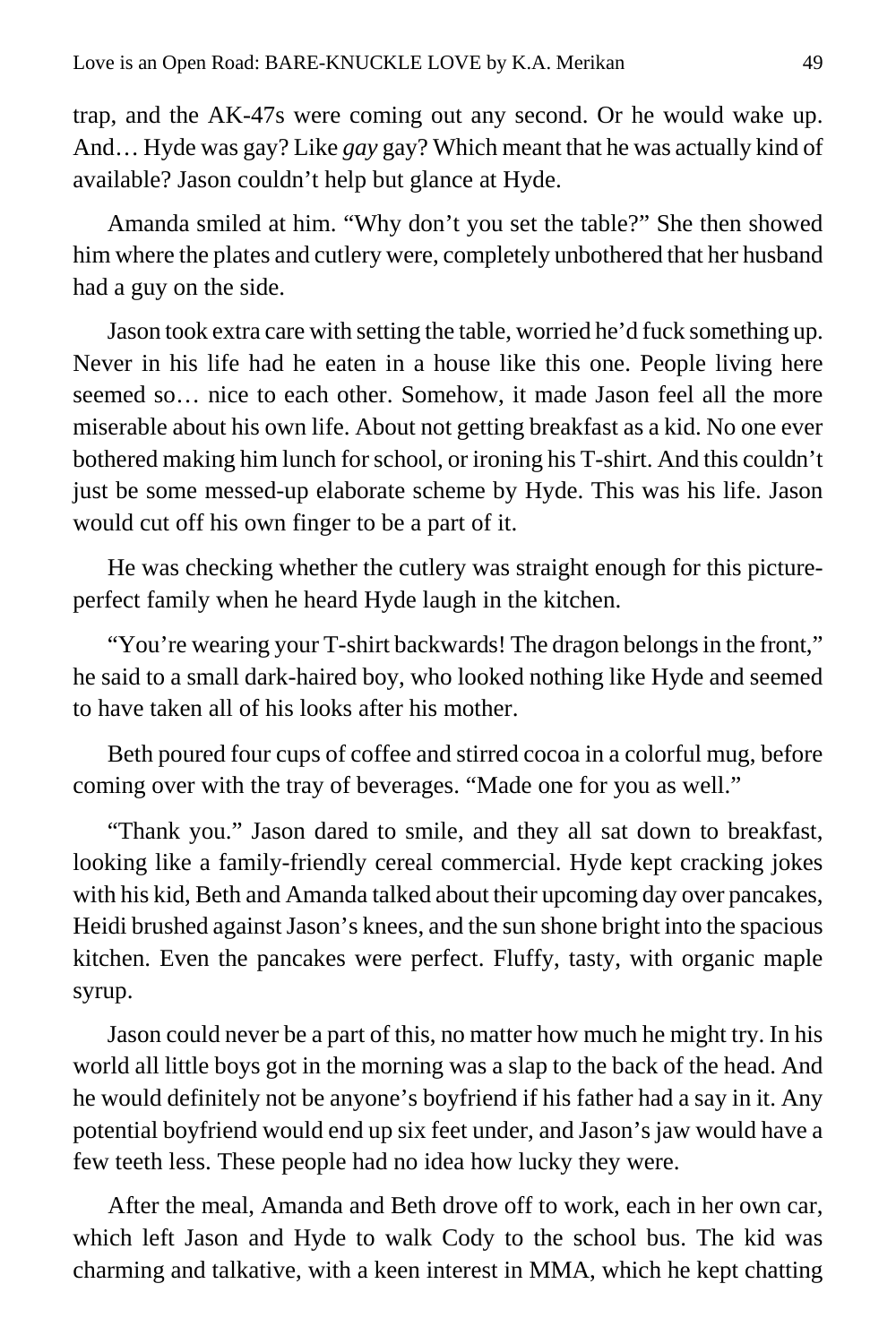about with his father. They had Heidi on a leash as they walked down the driveway, with birds singing all around. It was too good to be true.

If Cody had taken anything after his father, it was a sunny personality. In a few years, Jason could imagine him being as much of a popular kid as Hyde had been.

Jason put his hands in his pockets as he watched father and son, with his heart melting in his chest, and he walked closer to Hyde than he should have. When the boy got on the bus, and they were alone again, Jason didn't know what to say to Hyde. In a perfect world, they'd be kissing not talking.

"We could have a quickie before we go," said Hyde, his words pushing into Jason's consciousness like a sharp spike. They punched all air out of his lungs.

"So, you're gay," Jason muttered and turned back to the house as his ears heated up. His imagination was all about Hyde's weight on top of him, driving that thick dick inside with no mercy, making Jason suck on his fingers as he fucked him.

"Yeah. Worked out well for me. I just need to make sure no one knows, and it's fine."

"Aren't you… afraid to have me around your family?" Jason looked to Hyde's perfect house in the clearing ahead. He didn't expect a firm grip on his shoulder.

Hyde's face was marred by an ugly sneer as he leaned closer, looking down on Jason with malice that was hard to stand. "You try to fuck with what I have here, and you're dead. I'm gonna put that fucking video everywhere and make sure everyone knows how you look with a cock stuffing your face."

Jason pursed his lips and nodded. "I won't. I suppose it's only fair that some people have nice lives. Karma and all that shit."

Hyde snorted, composing himself. "Good. I worked hard to have this. I took care of Cody when Amanda was in college. I earned this, and nobody's taking it away. So don't joke about this."

"*You* took care of Cody?" Jason couldn't hide his surprise as they reached the house. Away from any prying eyes, the air between them became electric despite the angry outburst of moments before.

Hyde shrugged. "Yeah, she was at school all the time, and her parents didn't want to do it, so it was me and Dad. What's so surprising about it? Wouldn't you take care of your own kid?"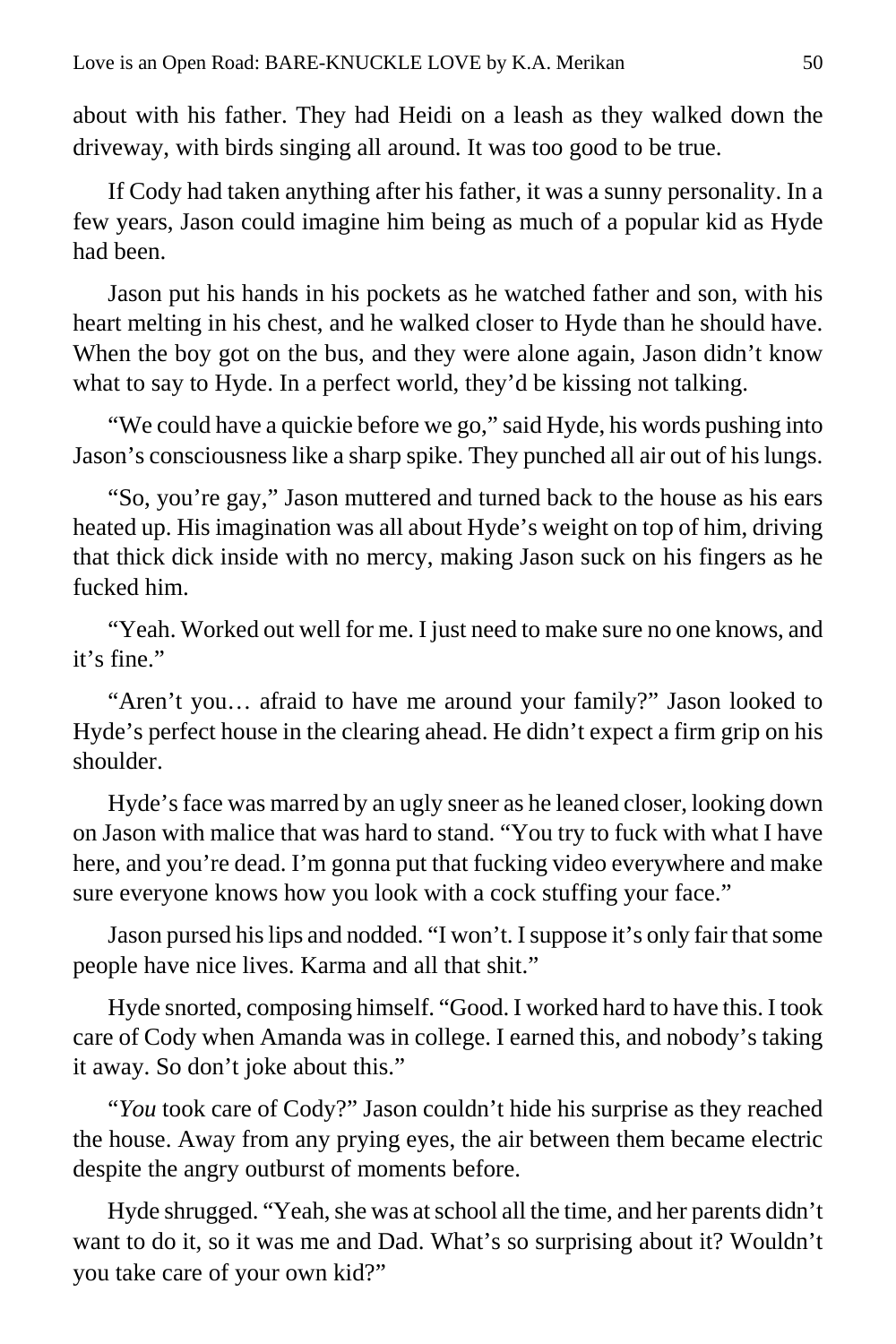Jason just watched him for a long moment. "*My* dad killed my dog." The words were hollow. They didn't contain a fraction of the anguish and pain Jason's father poured into his life.

Hyde stopped, frowning at Jason, his eyes bright, searching for signs of lying, but they wouldn't find any. "Damn. What for?"

Jason crouched by Heidi and petted her head. "He was too weak. My father said he would fight or die. But he didn't die. He was mauled so bad from a dogfight, but still lived. He whined so horribly, and I couldn't help him, couldn't make him quiet, so my dad hung my dog from a tree." Jason took a deep breath, but saying it out loud was too much, and in the end, he sat on the floor in the corridor.

Hyde growled and kicked the wall. "Fucker. How can anyone do that to an animal? He probably got off lightly, didn't he?"

Jason shrugged. "No one found out about it." He opened his arms to Heidi, who came for a hug more than willingly and started licking his hands. He'd never shared this story with anyone before, and he couldn't pinpoint what made him tell it now. Maybe it was the fact that Hyde was gay, so Jason hoped the guy wouldn't judge his weakness as harshly?

Hyde slowly sank down into a crouch and looked at Jason. "Look, maybe he should get a taste of his own medicine? He still around?" he asked casually.

Jason dared to look up into Hyde's eyes. "No, he got murdered."

Hyde pulled on Heidi's ear. "He didn't get mauled and hung by any chance?"

Jason trailed his middle finger over Hyde's knuckles. "No, he got his head smashed in by a metal pipe."

Hyde's fingers curled around Jason's hand, slowly massaging his flesh. "You think that's enough? Seems like a quick death."

Jason hugged the dog closer, haunted by the sight of his poor Ratso with a broken paw, with his ear ripped off, muzzle bloodied "You don't choose these things." Hyde's thumb trailed over Jason's hand. While watching porn, he never imagined just touching this way would feel so good. It sent electric charges up and down his hand, to his chest, his stomach, his face, his groin.

"Fucker got off light, I told you. That's how it always is. They get a fucking fine, maybe a short sentence, and that's it."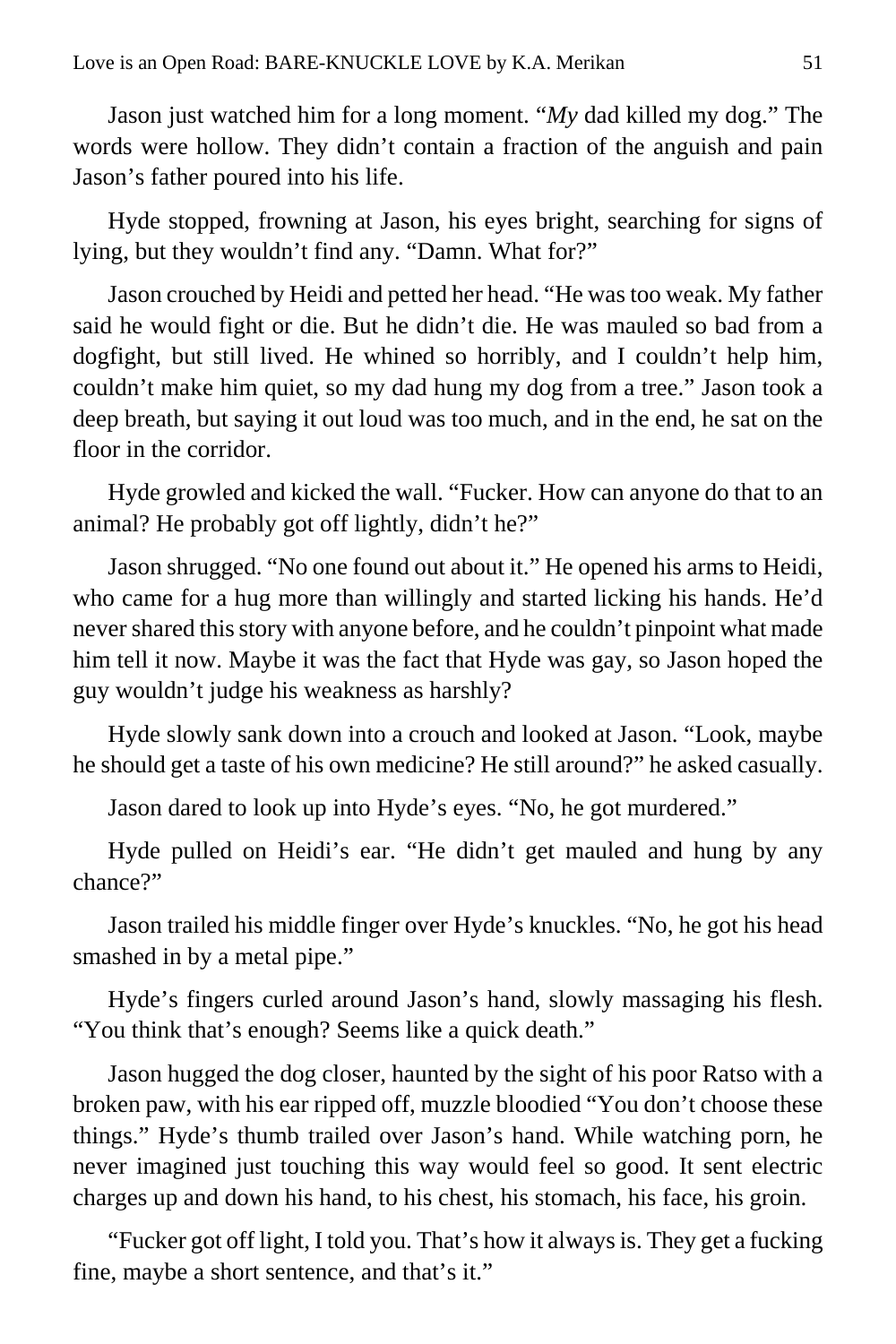"He ran dogfights with my brother. I hated it. But that one dog was mine. They had no right to him. He wasn't trained for violence. He was as friendly as Heidi."

Hyde dropped to his ass and shifted closer, touching his knee to Jason's thigh. In the shadow of the quiet home, it felt oddly intimate.

"You still in touch with the other bastard?"

"Nah, don't wanna know him. I moved out a year after high school." Jason frowned and let Heidi go when she started whining. Everything was so fucking shitty in his life. No money, no friends, no home, and he was a fucking virgin on top of that. He wasn't even in touch with being gay, because he'd always pushed it away and put all that energy into fighting.

Hyde shifted closer, pushing the front of his thigh against Jason. "Why did you come back here then?" He sighed, tickling the inside of Jason's palm. Having a man touch him like that was so unbelievable that it took Jason a second to wrap his head around it.

"I didn't feel at home anywhere. I needed to stop running from all the shit that went down here."

"And you can either live at a motel or at my place. That right?" whispered Hyde, crossing the distance between them. Jason's stomach turned into goo when their noses touched.

For once in his life, he was actually wanted somewhere. Maybe it wouldn't last forever, but Hyde said Jason was hot, invited him to his family home. Jason still needed to get rid of the incriminating video, but who cared if the guy threw darts at you, when he opened his lips so eagerly? Jason slid his arm to Hyde's side and leaned in for a kiss.

Hyde groaned and pulled on the front of Jason's shirt, urging him closer.

"I jerked off to you so many times back at school," Jason whispered into Hyde's perfect lips.

Hyde's breath trembled between their mouths. "Yeah? What did you think about?" he whispered, and Jason stirred when he felt Hyde's hand climb up his thigh.

"That you'd notice me," Jason said quietly, nervous about what he was saying, but getting touched by a man was getting him high. He slid his hands over Hyde's nape and into his hair.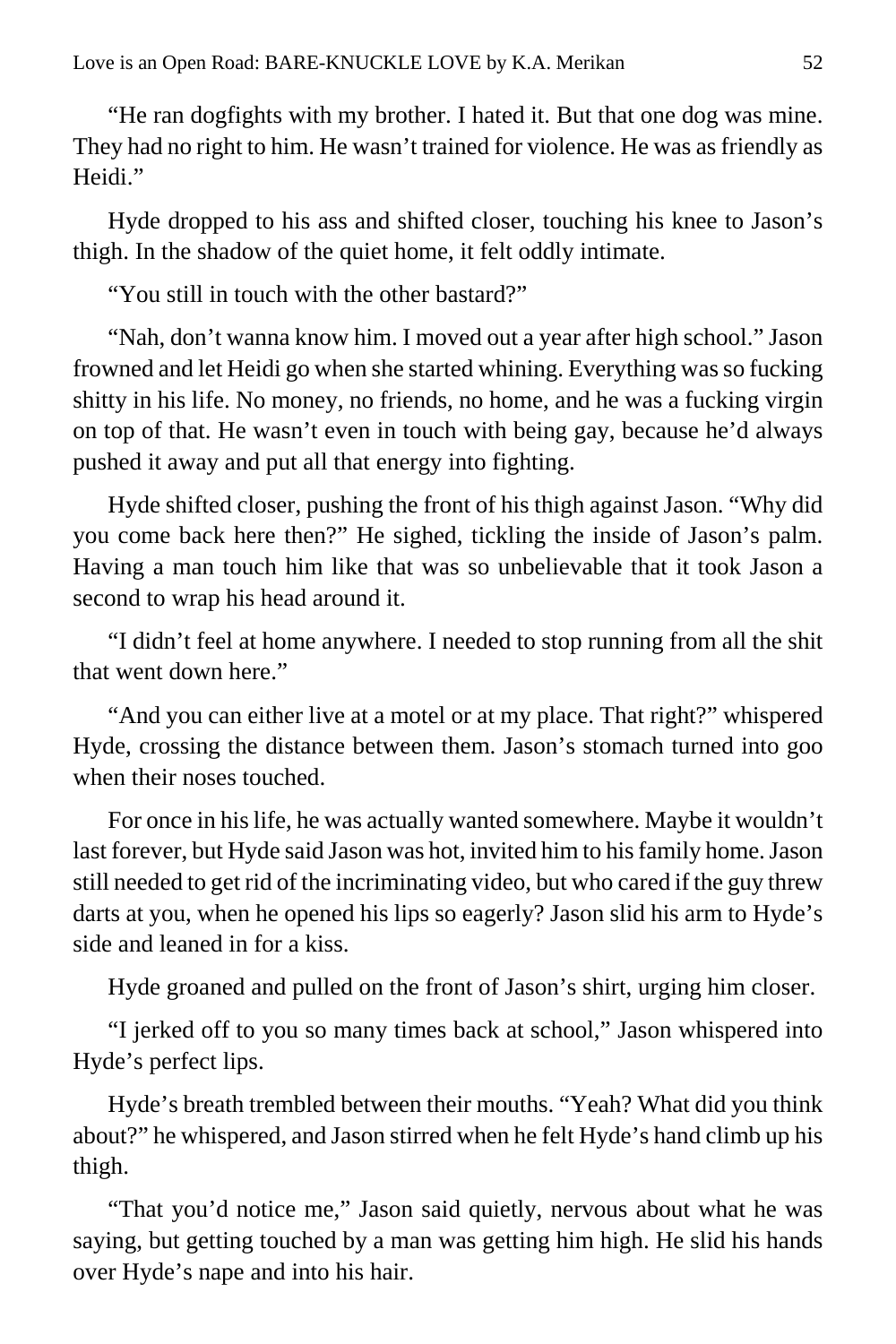"I notice you now," rasped Hyde, slowly pushing Jason to the carpet. His gestures were relaxed but firm, showing experience.

Was this what Jason wanted? Did he really *want* to be gay? He sure wanted that dick inside of him, even if it hurt. The thought pushed him into action, and he crashed his lips into Hyde's. Jason needed to learn how to kiss and fast.

Hyde's teeth sank into his lips as Jason lay on the floor, with Hyde on top of him. He gasped when their groins met in a quick, rocking motion. "I'm gonna fuck you so many times I'm gonna taste my cum when we kiss."

Jason's eyes went wide, but he didn't pull away. He could hear the slurs his father and brother would throw at him if they knew he spread his legs for a guy. His face was flushed, his dick was getting hard, but he couldn't push away the shame of what he was doing. He wanted to gag on Hyde's cock, craved for Hyde to fuck him raw, come on his ass, come on his face, eat him alive and spit him out.

Hyde's tongue deep in his mouth made him quiver as the masculine, fresh scent hugged him tight and tickled his cock. But a loud banging on the door pulled him out of the dream.

"Hyde, you in there?" someone called out, and Hyde pulled away, breathing hard. His mouth glistened with Jason's saliva.

For a split second, Jason was a deer in the headlights, but another knock to the door made him throw Hyde off and crawl away. Served him right. *Crawl away like the pervert maggot you are*, whispered a voice in his head. What was he thinking? This wasn't like him at all. If anyone saw him, if anyone found out… It was enough that Hyde already told his wife and her girlfriend about him. How dare he do that anyway? Jason himself didn't know who he was, so how could Hyde just announce those things as fact?

Hyde scowled at him but swiftly jumped to his feet, shaking his head at Jason. "Coming, Spot!" he said, lazily walking up to the door at the end of the corridor. He seemed unfazed by the fact that they had nearly been discovered. The door opened, revealing Spotty's face.

"What is it?" asked Hyde.

Jason sat at the table, taking deep breaths and trying to look like he didn't just let a guy promise him a hardcore fuck.

"Hey, you told me to come round at eight? Take Jason?" Spotty raised his eyebrows. He couldn't suspect what was happening, could he?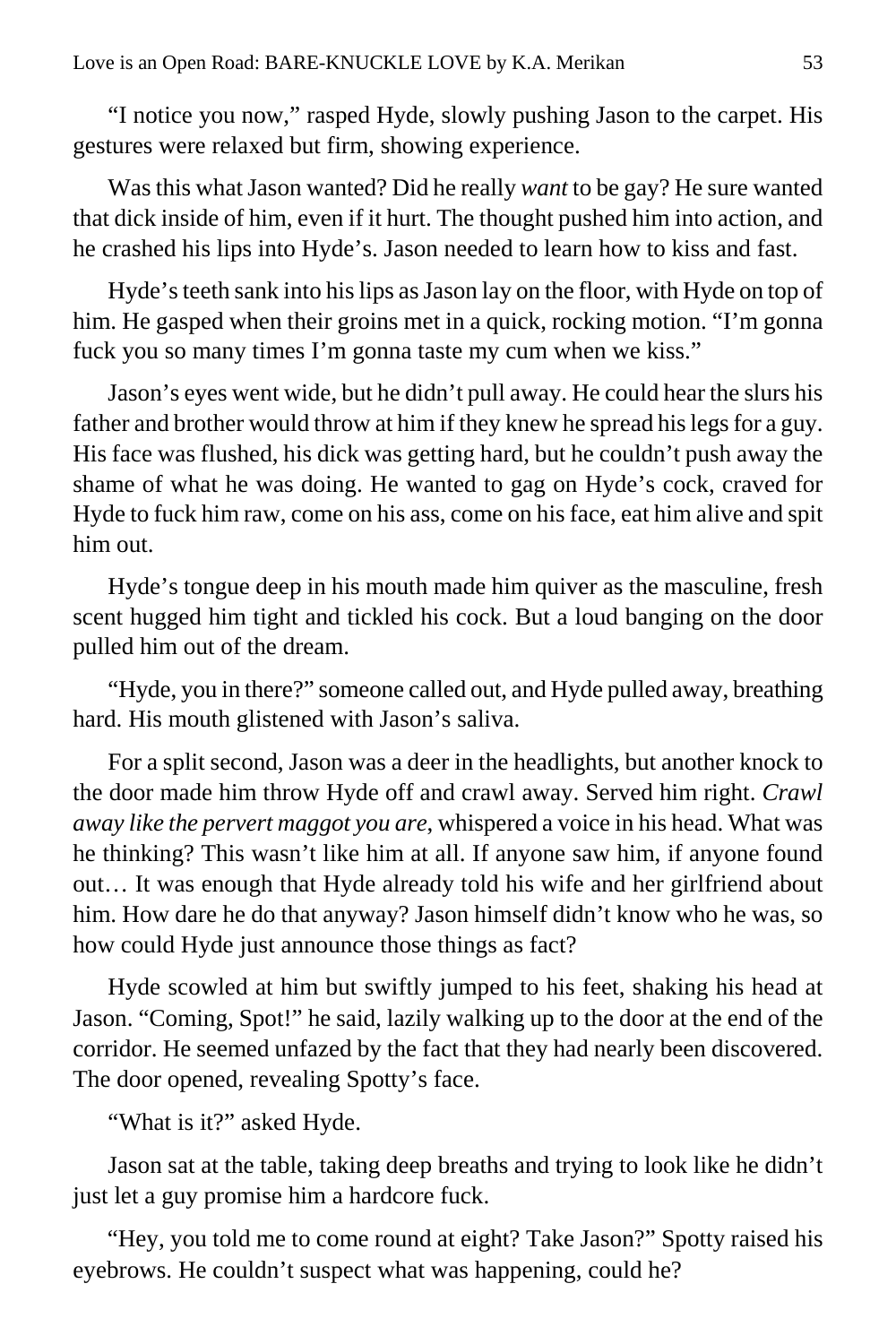Hyde hit his forehead. "Oh, fuck, yeah. You're right. But I need him for half an hour more or so. Sorry about that. I'll bring him over as soon as we're done," said Hyde, as if they hadn't been close to fucking on the floor just minutes ago.

Jason clenched his teeth. Nothing would be "done" within the next half an hour. Jason needed to keep his head cool and remember who he was, where he came from. His brother taught him all about what showing weakness earned you. Pain, tears, and slurs. When he was a kid, he was taught that it was his responsibility to make sure no one took him for a fag. The guy who molested him got his jaw broken, but Jason had been licked by the belt all over his body, a lesson he still remembered all too vividly.

Hyde closed the door behind Spotty, and when he turned around, the wolfish smile on his face told Jason he wanted to pick up exactly where they left off earlier. Slowly, he made his way to Jason and stopped right by him, with his crotch definitely too close to Jason's face. The guy didn't have a concept of personal space.

Jason got up so quickly he stumbled. "I got carried away. This isn't a good idea. I don't even know what I'm doing." The phantom strikes of the belt on his body itched much worse than the darts had last night.

Hyde pushed Jason against the table and grabbed his neck with one hand. His stare was so intense it fueled the fire inside Jason. "Open my pants."

Jason bit his lips, and pushed at Hyde's chest, though his whole body screamed for him to shut up, kneel and suck Hyde's dick at least three times a day. "I was upset and confused," he groaned, but nudged Hyde's knee with his own accidentally-on-purpose. There had to be a Dr. Jekyll and Mr. Hyde in him as well, because parts of his brain disagreed on what he was supposed to do.

"Stop talking," said Hyde, and his hand slid up from Jason's neck. He pushed two fingers into Jason's mouth and stepped closer, blowing warm air on the side of his neck.

Jason took a deep breath, and sucked on the salty fingers, his mind in a blur as he looked into Hyde's eyes. His face started to burn, and even though he told his hands not to, they still travelled down to Hyde's zipper and pulled it down. Couldn't this just be an alternate reality he'd step in and out of?

Hyde chewed on his lip and started slowly moving his fingers in and out of Jason's mouth, turning them gently as he caressed the tongue with his fingertips and pulled on the cheeks. "Good. Now pull my cock out."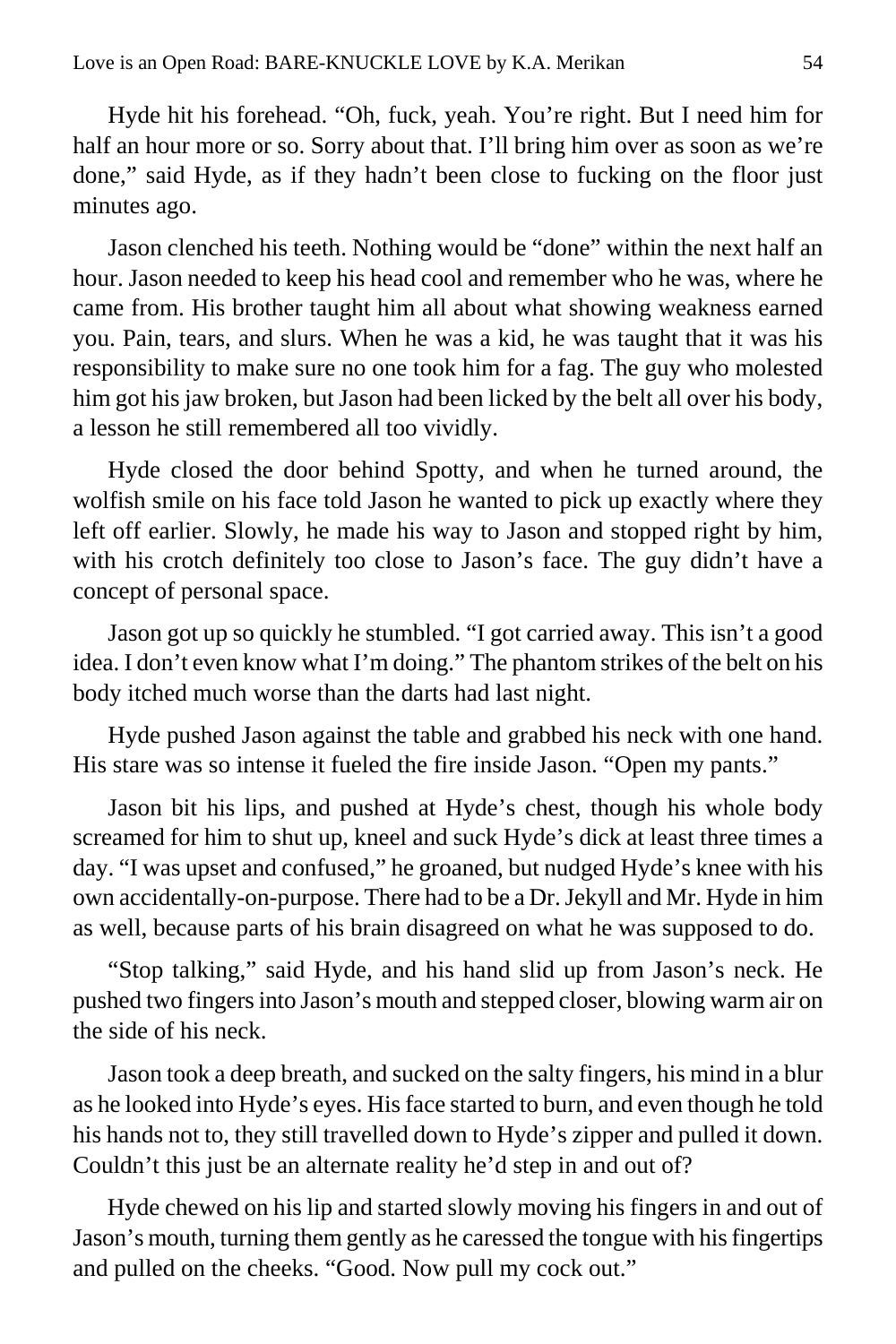Jason never even blinked, but his fingers trembled when he slid his hand into Hyde's pants, taking his time to feel the strong, tense stomach, Hyde's pubes, and the half-hard cock. For the first time in his life, Jason held another man's dick, and it only made him suck harder, bob his head on Hyde's fingers. Jason's flesh crawled with hunger that wouldn't be stifled easily.

Hyde rocked his cock against Jason's hand and pulled him closer, cradling Jason's head against his arm. His eyes were unusually dark as he leaned in and traced Jason's lips where they stretched around the long fingers. "Such a fighter. I want to fuck you so hard I break down that facade you showed us yesterday. During the game, I kept thinking about pulling your pants down, putting spit on my cock, and pushing it into your tight ass."

Jason's eyes went wider. *That* was what Hyde thought about when making casual jokes? The intensity in Hyde's eyes was so different from the way he looked at his son while sneaking him an extra pancake. Jason only realized he moaned around the fingers when he heard his own voice sounding so alien. His fist squeezed tighter over Hyde's throbbing erection, and as much as Jason wanted to look down, his gaze was locked with Hyde's.

The vision painted in Jason's imagination had his own dick straining against his pants. He saw himself biting his tongue, still with a dart in his back, Hyde's thick cock splitting his ass, everyone else watching, cheering on as Jason tried not to moan.

Hyde grunted and pushed his fingers in all the way to the knuckle. Without breaking the connection between their eyes, he started a quick, powerful rhythm, reminiscent of yesterday's face fuck. It had Jason quivering at his mercy.

"I think you should drop to your knees now," whispered Hyde.

Jason inhaled quick, short breaths through his nose. He did want to replace those fingers with Hyde's cock so bad his own dick throbbed. His brain was flooded with sexual imagery that made him powerless against the lewd suggestion. Jason gave the tips of Hyde's fingers a wet kiss when he pulled away to kneel. The addictive smell of Hyde's arousal already teased his nose. He opened his mouth without even being asked for it.

Hyde looked down at him with a wide grin. "You still want me in charge, don't you?" He rocked his hips forward, swaying his cock just enough so it would brush against Jason's cheek. It throbbed against Jason's flesh, beautiful and demanding all of his attention. "You want to open up wide and have me do all the work, right?"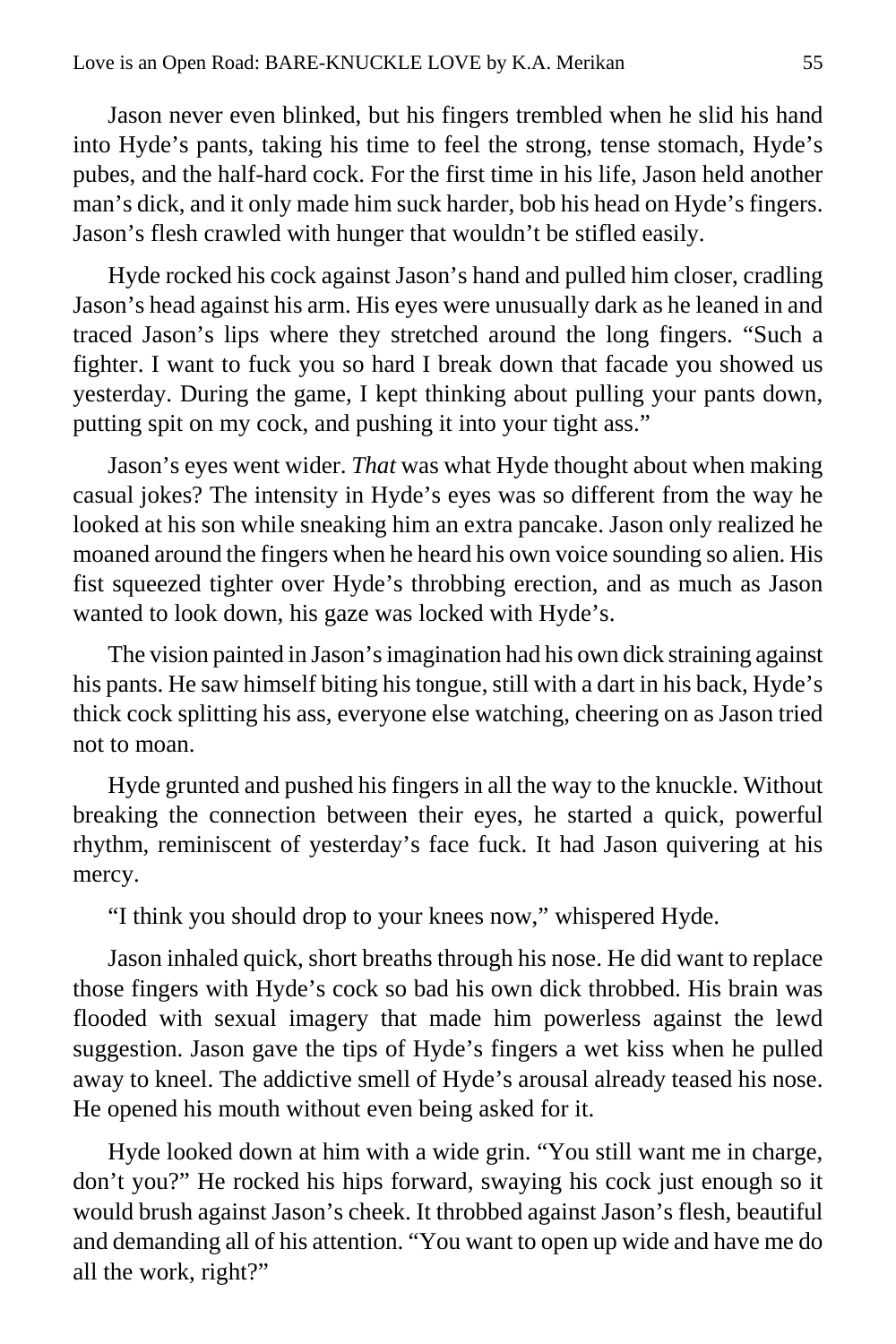Jason licked the salty tip of Hyde's cock. He'd not eat for a week if he got to taste this cock instead. "I want you to fuck my tonsils raw," he whispered, too scared to look up.

Hyde laughed, rolling his stiff, warm cock against Jason's cheek, mocking his pleas. "You don't need to speak anyway, right? I'll give you a very sexy rasp."

Jason mewled and shook his head. He didn't want to speak. Talking made it all too real. He opened his jeans and pulled them down enough to let his dick out. He knew that for Hyde it was just another fuck, but for him, there was an intimacy to touching another person skin-to-skin. Jason leaned forward to kiss the soft balls below the cock.

Hyde gasped and pulled Jason's head closer to the musky scent, to the soft skin covered by fine hair. "Yeah, that's what you're gonna be swallowing soon. It's all there, waiting for your slutty mouth."

Jason's brows drew together, but he sucked in one of the testicles. There was no use arguing. His mouth *was* hungry for Hyde's cum. Maybe *this* was his true self, not the strong, defiant fighter? Ready to take a cock down his throat and say thank you after. He teased and suckled on one of Hyde's balls before moving to the other. It was all very new to him, but what he lacked in skill, he compensated with enthusiasm. He wanted to lick all the fresh sweat off Hyde, and then some. He practically moaned in protest when Hyde pulled him back, but disappointment only lasted for a split second when he realized his dream man was ready to mount his mouth.

Jason dared to look up, with his heart pounding and opened his mouth. He craved that thick flesh in his body. He wanted to serve a cock and feel it spill. Hyde's beautiful, long hair framed his flushed face, and Jason was ready to give him everything, even if the come-down after the orgasm would make him regret that.

The weight of that glorious cock on his tongue was all it took for Jason to moan and squeeze his cock through the jeans. The taste of warm flesh exploded in his mouth as Hyde eased him in, rocking only half of his length in and out of Jason's mouth. He slipped his belt out of his pants with a small smile.

"You've waited for this."

There was no way for Jason to say no with his mouth full of cock, but he still mewled when his gaze followed the belt. Hyde wasn't going to hit him,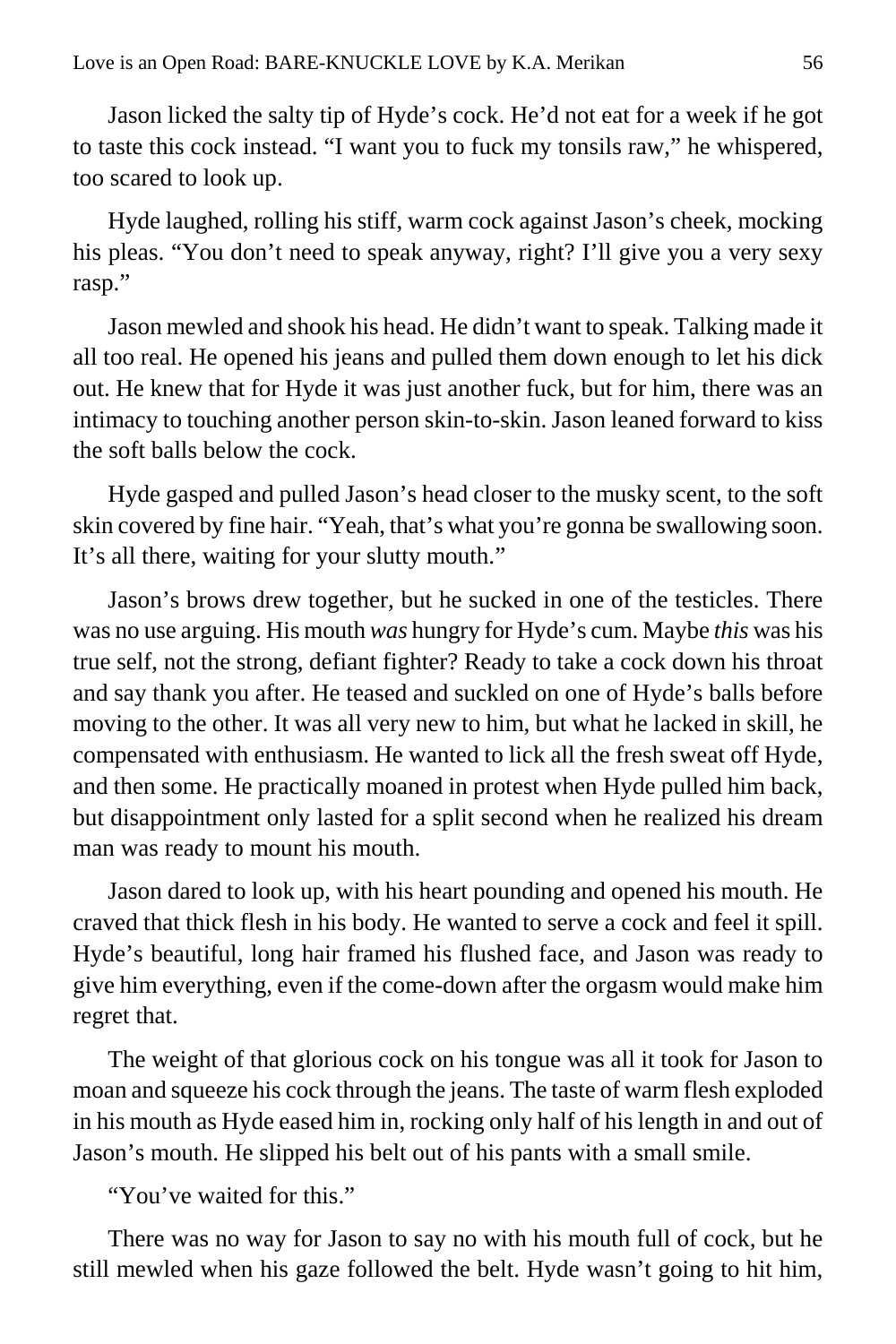was he? A shudder went down Jason's spine, and he petted the cockhead with his tongue to show how pleasing he could be. He was dying to watch Hyde orgasm, see his face tense, feel the cock twitch between his lips and flood his mouth with so much spunk it'd be dripping down his chin. The vision left him close to hyperventilating.

The scent of leather was oddly fitting to the masculine musk coming from Hyde's crotch, but the belt did Jason no harm at all. Hyde folded it in two and looped it over the back of Jason's head just before pushing his cock a bit deeper into Jason's mouth, tickling the back of his throat.

Jason moaned when the dick prodded at the back of his throat. He grabbed onto Hyde's hips, opening up to the cock while kept in place by the belt. If only he could relinquish who he was, he'd do this every day. Even as he gagged, he couldn't wait for Hyde to push his hips forward again, filling him with the delicious heat.

There hadn't ever been a man whom he wanted to serve as much, and so he endured the discomfort, trying to relax and open up, with varying success. Drool was spilling down his chin and onto his neck as Hyde penetrated him ever deeper, faster.

"You're so wet. That how much you want me to give it to you? I'm the only one who can feed that hungry mouth of yours."

Jason moaned and crawled his fingers under Hyde's hoodie to touch the tense stomach. He'd never had a chance to explore another man's body, and he didn't get distracted even as Hyde rode his mouth, his balls slapping against Jason's chin. Tears welled up in his eyes from the push on his throat, yet he sucked for all he was worth. His other hand went down to his own dick, which was already dripping with precum The belt kept his head in place for fucking, and he was in a lustful haze, arousal beading all over his body.

He shuddered violently when Hyde pulled off his hoodie, presenting Jason with a perfect view of his broad, toned chest, the tattooed arms, all that masculine strength on display for Jason's pleasure. The belt was back where it belonged, and Hyde's thrusts became ever more forceful, knocking air out of Jason each time Hyde's cock slammed home. A dark flush spread over Hyde's body, in stark contrast to his usual coloring, as he rode Jason's head hard and fast.

"Don't come yet," he said, pistoning in and out of Jason's lips. "I'm gonna beat you raw if you do!"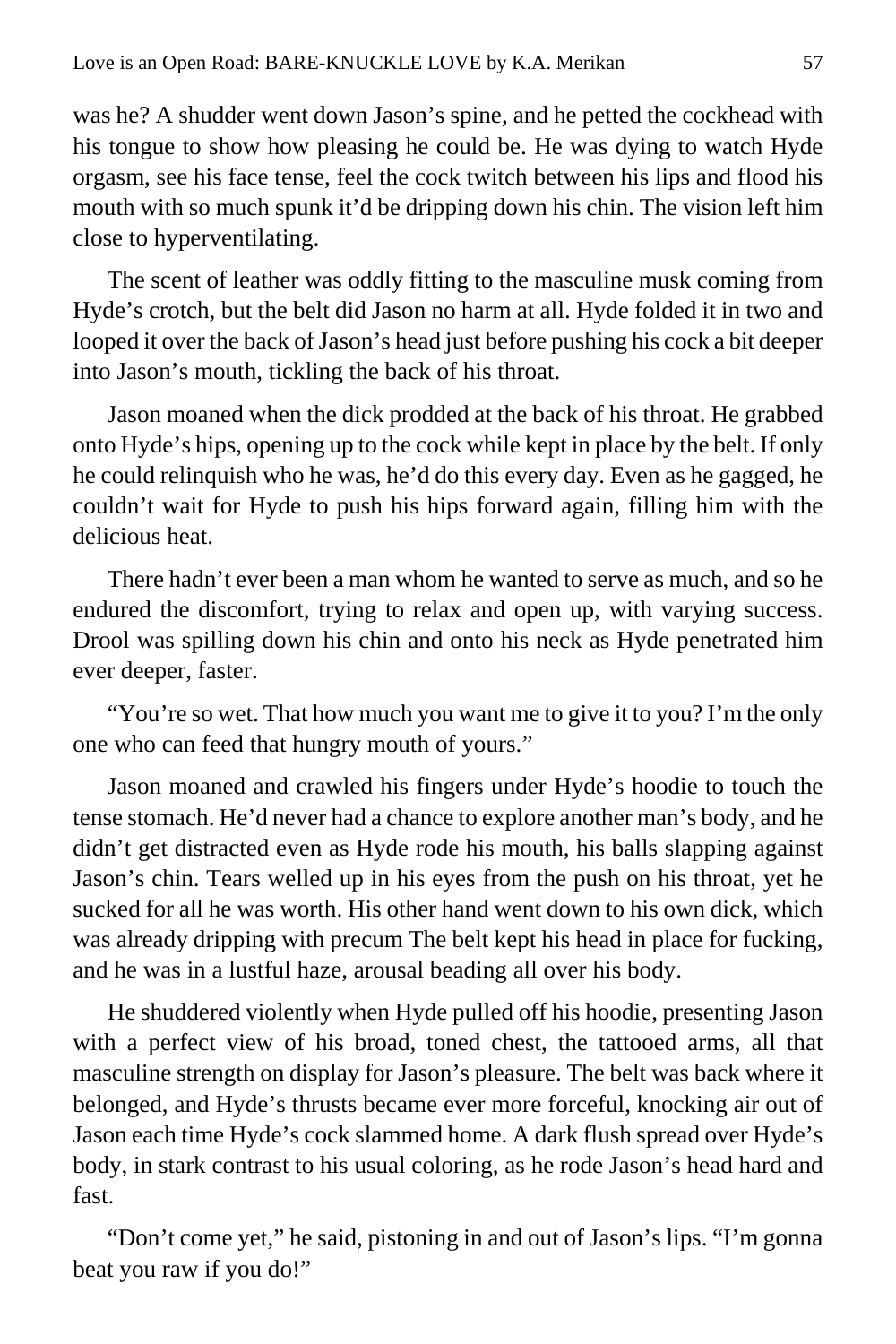Jason moaned again, but pulled his hand off his cock. It ached for release, but he would wait. His ass throbbed from the excitement, and his anus clenched every time Hyde's thick meat pushed all the way into his throat until he gagged. His focus was dispersed all over the place but kept traveling up to Hyde's wide chest, thick arms with throbbing veins, dark, hard nipples. Hyde's body was to die for, and Jason would gladly join Heidi, even living on Hyde's floor, if he could only become a true part of his picture-perfect life.

"Open wide," hissed Hyde. He pulled out his cock and frantically masturbated with only the head resting on Jason's lips. "You're gonna taste all of it, and you're gonna tell me how good my cum is, do you understand?"

Jason stirred his hips back and forth with a high-pitched moan. He nodded as he opened his mouth wider, ready to comply as if his life depended on it. Hyde's thick fist moved over the stiff cock, pumping it until he came, his cum spilling too quickly for Jason to catch it. Some landed on his tongue, some on his cheek and chin. The excitement was too much to bear, and his whole body trembled when he watched the beautiful man above him orgasm. Hyde hissed, his face tensed, the moves of his fist became slower as he shook the last salty droplets of cum into Jason's mouth. Jason was so ecstatic he could cry. The spunk sliding down his cheek was the stuff of his wildest, darkest sexual fantasies.

Hyde shuddered and brushed the remainder of his cum on the bridge of Jason's nose before massaging his own chest as he tried to catch his breath with a bit of fuzz to his gaze. "You're such a slut. You'd take more if I could continue, right?"

Jason's lips trembled, and he couldn't help but lick them, just to taste more of Hyde's spunk. "It was so good," he said in a trembling voice, stroking Hyde's stomach, as if the man was some pagan idol. "I'd only take it from you," he added in a weak attempt to save face, but there was most likely no way for that when he kneeled on the floor, with lust making his body tremble and cum drying on his face. He would, he'd take it all.

Hyde smiled at him and traced the side of his face with the back of his hand. "Push your pants down."

Jason followed the order more than willingly, pushing them down all the way to his knees. The smell of sex in the air was driving him mad. He brushed cum off his cheek and licked his hand, already greedy for more of Hyde's taste.

Hyde pushed him down like a hungry wolf, spinning Jason around and throwing him to the floor. Jason gasped as his wet, hot face pressed against the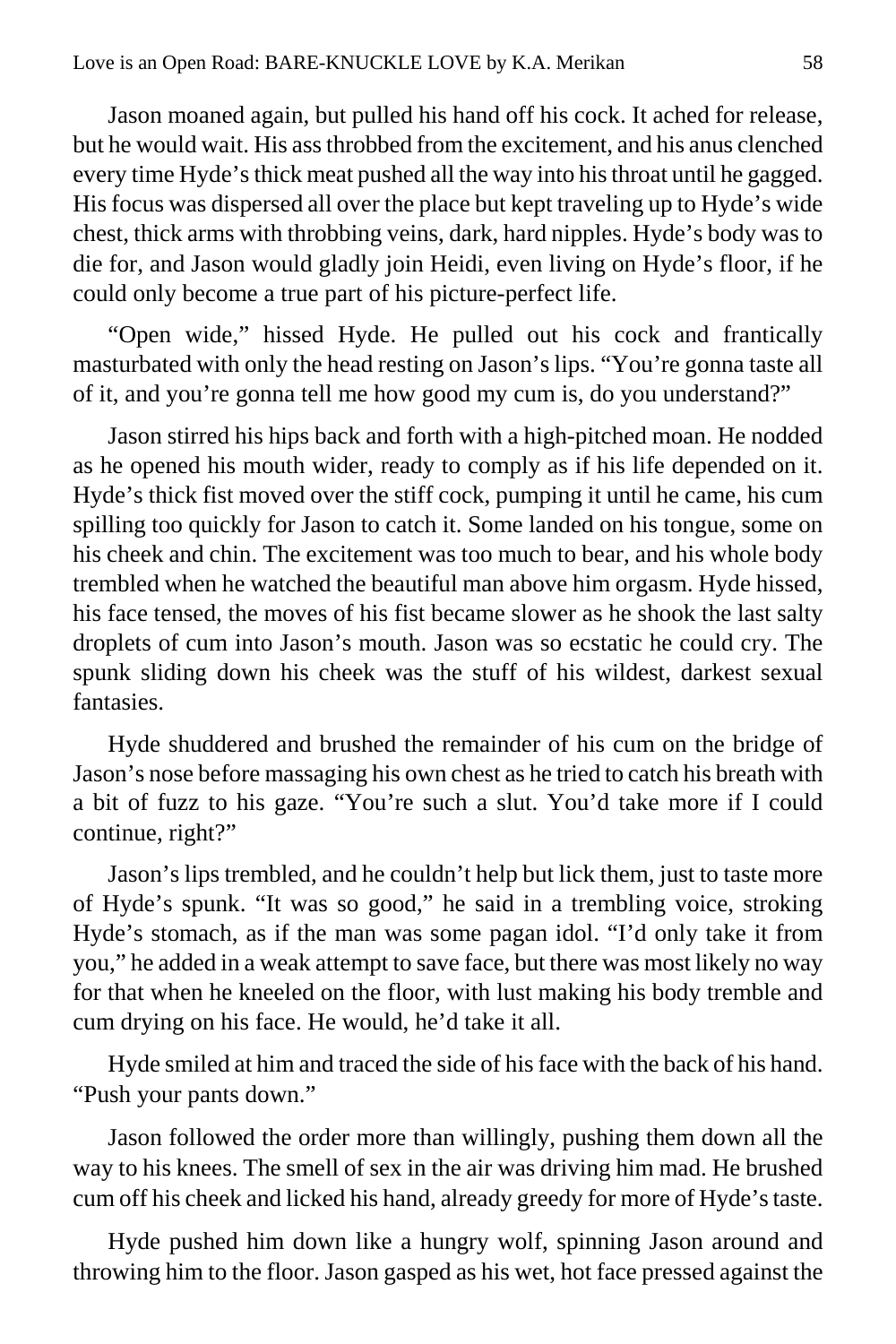cool tiles. His ass was bare, completely at Hyde's mercy as he kneaded it with one hand, grunting with pleasure. "I would fuck you now if I could. That ass looks so fucking tight."

Jason moaned, panic giving his arousal an edge that could bring him to orgasm if it was strong enough. He writhed in no particular direction, not trying to escape, not trying to push against the hand, just sliding his dick against the tiles. He was trapped under the most amazing of weights and could barely breathe as Hyde pinched the sensitive inner side of Jason's buttock. For a split second, Jason thought he'd come but the teasing wasn't enough.

And there they were, two wet fingers pressing against Jason's anus, slipping between his buttocks like it was Hyde's God-given right to touch him there.

"You wanna come?" whispered Hyde. "Push back."

Jason panted, and shut his eyes, all sweaty and ready to finish any second. The tightness in his balls was becoming unbearable, but he pushed his ass up, rubbing against the fingers like a bitch in heat.

Hyde put his hand on Jason's back, and it was an unbreakable hold, though there wasn't much physical force behind it. The fingers started gently rocking, and despite the strangeness of the sensation and slight discomfort, Jason couldn't deny his body becoming increasingly agitated.

"Take them all in, or you're gonna leave here with blue balls. You know you want it. You want all the dick and cum you can get."

He fucking *wanted* it, but was his body actually ready for it? "I don't know…" Jason whispered into the tiles, but stirred his ass against the hand, forgetting himself in pleasure.

Hyde laughed and pushed harder on Jason's back, forcing his face to flatten on the tiles. "You can stand darts in your back, you can stand my fingers up your ass. Don't be a coward."

Jason groaned and spread his legs wider. Hyde was right. What was the worst that could happen? Oh, God, he didn't even care anymore, he just wanted to come so bad it hurt, and he'd hump the floor to get there. He held his hands flat against the tiles. He was a good boy.

Jason screamed when Hyde shoved his fingers in, a dull, odd ache at the entrance of his body, but still, it made his cock twitch at the thought of what this could possibly lead to. Hyde didn't let him rest and started moving the digits in and out, creating a burning friction inside him.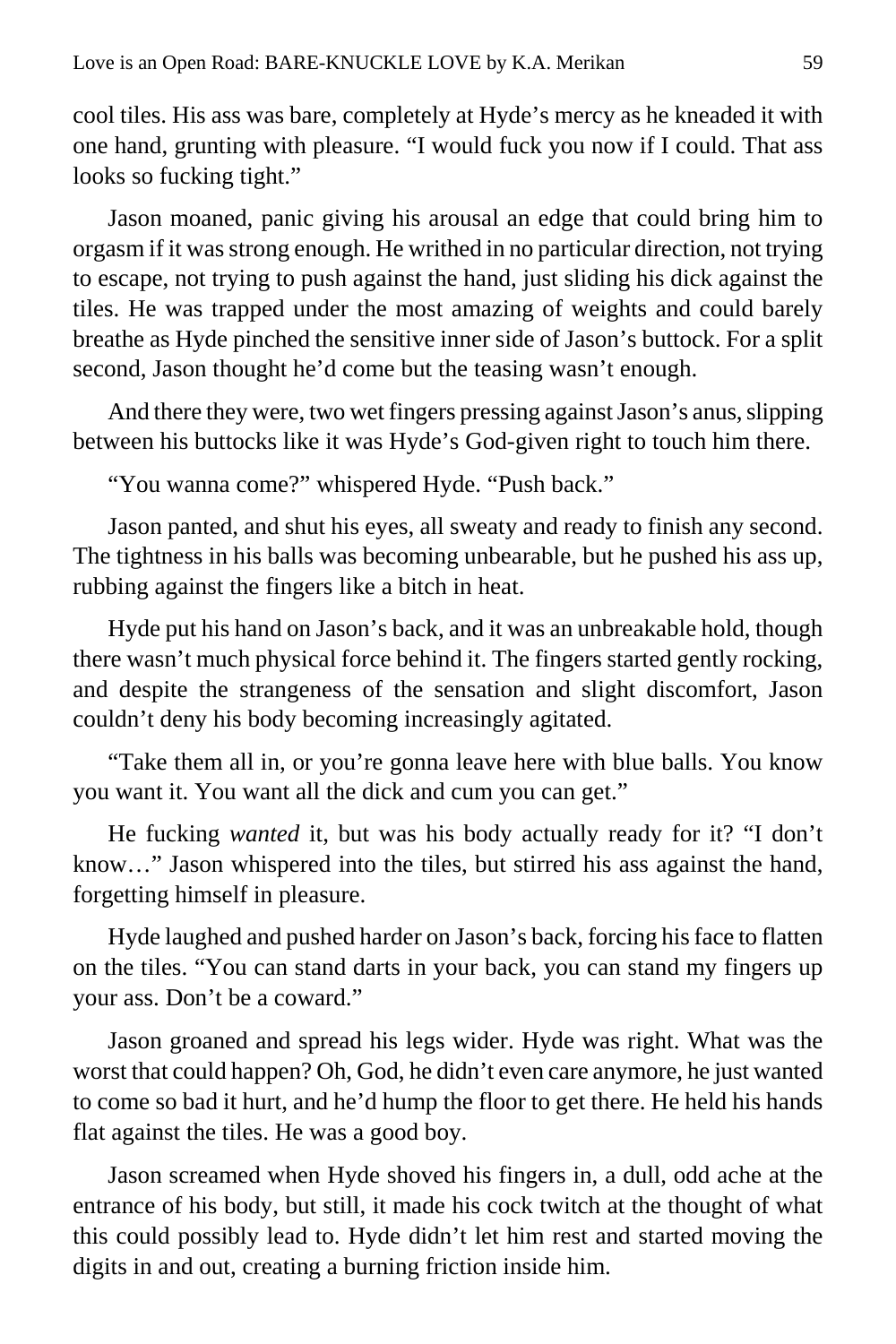"Come on, jerk off," hissed Hyde, all but lying on top of him as he spread Jason's hole with his thick fingers. "You're gonna come with my fingers up your ass, but what you really want is a cock, isn't it? A thick dick to spread you in two."

Jason arched his ass up to reach his cock, and bit on the knuckles of his other hand. All the sensations were too much, and he came after just a few pumps to his dick. The push and pull on his sphincter was relentless, and it choked a desperate cry out of him. As soon as the orgasm flooded his body, his ass clenched and throbbed around the blunt fingers. Everything was too intense. Hyde's breath on his ear, the tickle of his long hair on Jason's cheek, the glorious weight of his body pinning Jason down, and Hyde's hand holding him in place by force, so he practically humped the fingers as he came. Nothing mattered but the sensations of the flesh. Every droplet of sweat, every goose bump, made him hyperaware of his body.

Spent, used, and as happy as ever.

He'd get Tasered again for this.

\*\*\*\*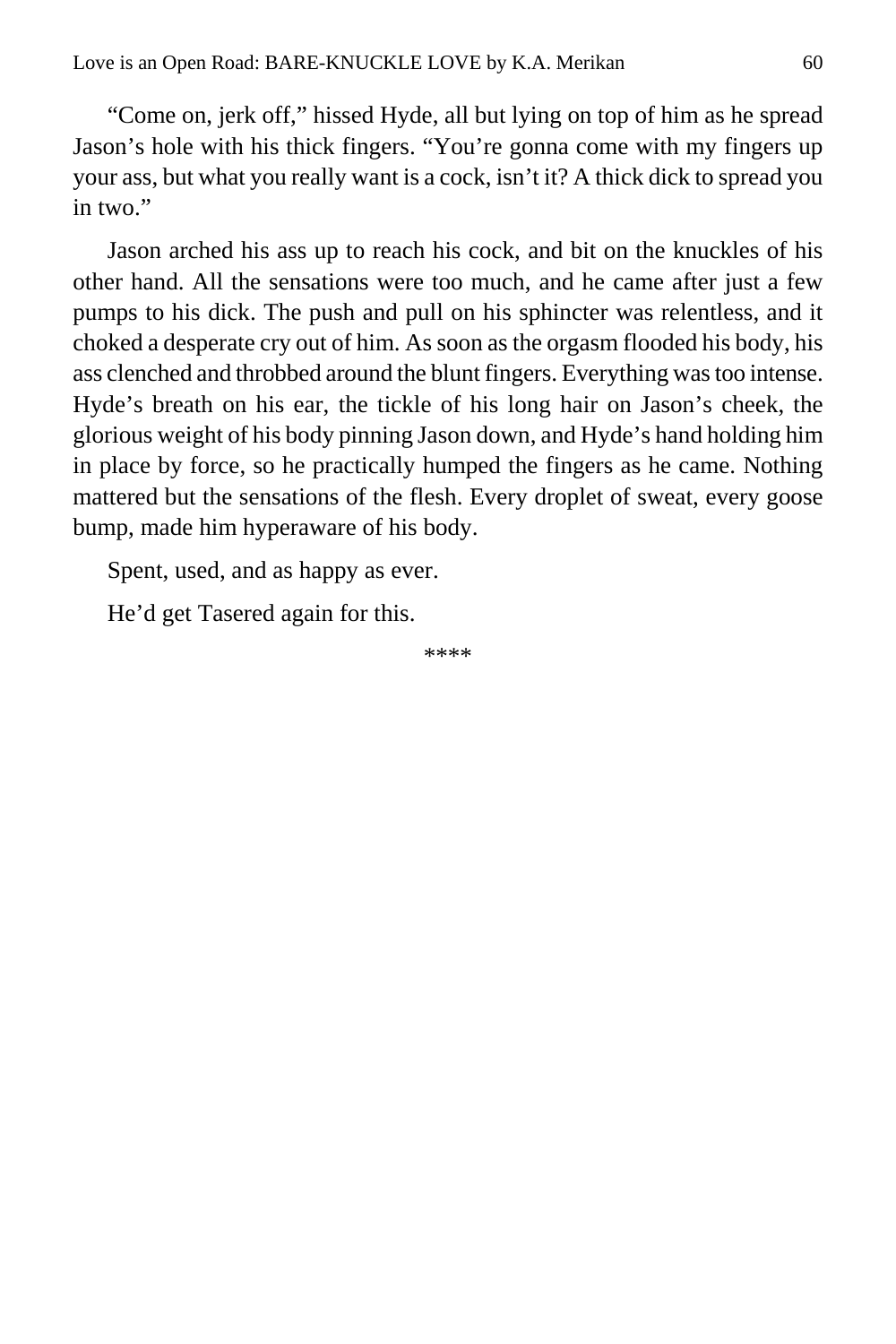### **Chapter 6**

The next few days set up a routine for Jason. He'd get up and eat breakfast with Hyde's family. They would then walk Cody to the school bus, walk Heidi, and ride to the clubhouse/gym, where Hyde would stay busy for most of the day, and Jason would train with Spotty, who turned out to be a decent coach.

The club members didn't try to hide their resentment at first, but Jason was surprised to see they gradually warmed up to him in a very no-nonsense way. Even Titan seemed to get over the fact that Jason had ripped off a piece of his flesh. It probably helped that Hyde got the guy a date, and considering the sounds they made in the room next door, the chick dug battle scars.

Jason wasn't all that surprised when he realized Hyde was the boss here, as he'd always had a talent for gathering people around him. But a motorcycle club? Those Jason associated with hierarchy and old men with long beards being in charge. Here? Not so much. Then again, it wasn't a big club, with only the five fully patched members and one prospect.

From what he gathered, the five guys, including Hyde, bought the gym a few years ago and made it their second home. They supplemented their income through illegal fights, so they could all live comfy, if a little rowdy, lives. Titan usually represented the club in the ring, and the next fight would be no different, but the bets would be on Jason losing, or rather on his opponent winning, whoever that would be this time. Apparently, after Jason's wild outburst, no one wanted to fight him just yet.

Jason practiced anyway. He was in the ring with Titan, Spotty watching and giving them both tips. Jason wouldn't say he found fights "relaxing," as they always fueled a surge of adrenaline, but it was satisfying to be good at something, to know he hadn't screwed up his life completely.

Hyde spent a great deal of time in the open office next to the ring. The gym wasn't very popular, and it seemed that it was more of a private club for local bodybuilders. Most women or modern health freaks wouldn't feel too comfortable in the dark, somewhat stuffy corridors. But that suited Jason well enough. After a daily strength routine, he and Titan were practicing their tactics for the upcoming fights, and even Babyface, who still didn't accept Jason around, stopped by to watch.

It was when Hyde came out of the office with a beer in one hand and a cigarette in the other that the stakes got higher. At least for Jason. A few days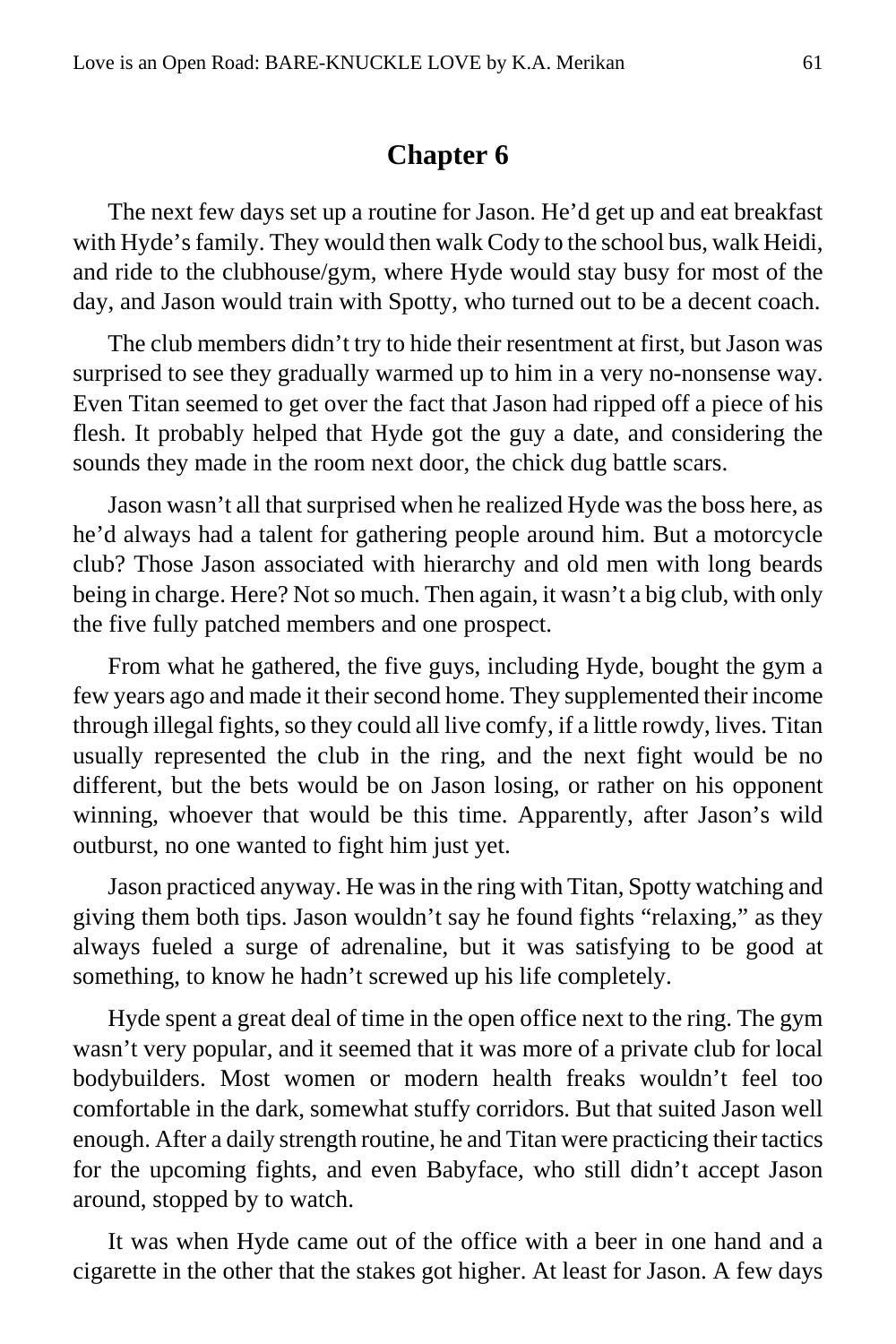had passed, and Jason still desperately wanted to impress his high school crush. At times he wasn't sure if Hyde actually thought little of him or just got off on the dirty talk, so he worked extra hard to make sure Hyde knew what Jason was worth.

Titan dodged another one of Jason's punches and withstood a kick to his ankle, which was supposed to make him trip. He was better than Jason initially believed, very focused and adept at using his body to his best advantage. But Titan's size, while providing him with certain perks, could also be inconvenient in a fight with someone as agile as Jason. Kicks were quicker when you had shorter limbs, and this time, Titan fell to the mat. Jason moved as quickly as he could, his vision turning red as he sensed Hyde's eyes burning through his skin. Titan hit himself in the jaw, and Jason climbed on top of him, keeping him in a tight hold, which was almost impossible to break.

Babyface forgot himself, and for the first time, Jason heard the guy cheer him on. Spotty yelled advice, and a few female voices joined in as well. Titan elbowed Jason's stomach, but Jason managed to pack a punch as well. Body against body, they pushed at each other. Jason couldn't help but take a sniff of Titan's sweat. Masculine, slightly bitter, much less appetizing than Hyde's.

This one time two days ago, Jason completely forgot himself and lapped all the delicious salt off Hyde's skin, caressing him right into a second orgasm that day. They lay half-naked in the grass after that, watching the waves crash on rocks that grew out of the water. The local children were usually told those were the teeth of a dragon, and Hyde and Jason had a prolonged conversation about it over a meal of prepackaged sandwiches and Cokes. Hyde told Jason he was planning to bring Cody there for his birthday. When Jason told Hyde that he never had a birthday party, Hyde vowed to buy him a cake.

Jason blocked yet another of Titan's attempts to hit his ribs, and when he briefly looked away from the strong body beneath his own, his eyes met Hyde's dark, intense gaze. He was standing right by the ring, his mouth kissing the bottle, chest working up and down. Hyde was turned on.

Their gazes locked for a split second too long, and Jason got a slap over the head so strong that he lost focus just long enough for Titan to shove him down to his back. It was hard to fight when images of Hyde's cock straining over Jason's face muddled his thoughts. The unexpected consequence of finally having a sex life was that Jason was on pins and needles all the time. Just days ago, the only touch he could count on was by his own hand, and now that he had options, a sexy man who was actually available, his mind was too preoccupied with fucking.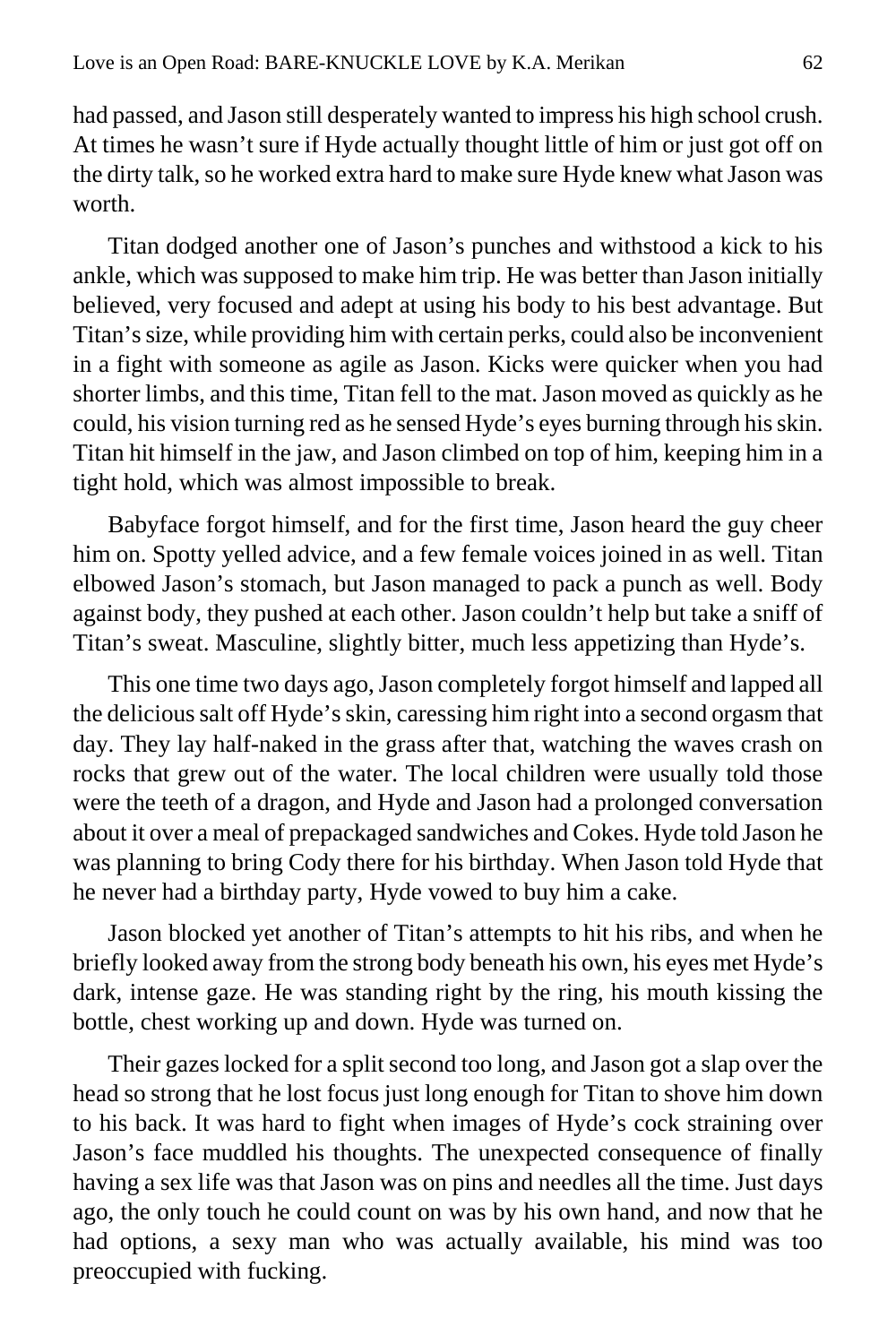One of the girls laughed on the sidelines. "Mount me like that, Titan!"

"Will do!" Titan roared, delivering a harsh punch to Jason's side. "Just. Let. Me. Finish. With. This. One," he rasped, punctuating each word with a hit.

Jason patted the mat with a grunt. All he could think of was crawling out of the ring and sucking Hyde off then and there. They hadn't moved past oral sex, but it was good enough for Jason. Still more than he'd ever got in his life. Truth was that he found it a bit daunting to go all the way, even if the fingers penetrating his ass felt oddly good.

"Break!" announced Spotty, slapping Titan's ass as the giant jumped out of the ring, straight into the arms of his chosen lady.

"I know what I'm having for lunch," he said before throwing her over his shoulder. She laughed, pretending to struggle, but it was clear she was just as much into this as Titan was.

"Could have done better," commented Babyface, stepping back with a snarl.

Hyde shrugged, slowly drinking his beer, but his eyes never left Jason's. Would there be a reward at the end of the day, or would Hyde be disappointed with Jason's performance?

Jason gave Babyface the side eye. "Fuck off and do something useful." He sat on the steps to the ring and held out his hand for Hyde's beer. At least he'd get to taste something Hyde's lips had touched.

Hyde approached him, moving like the sexiest beast on the planet, completely relaxed. There was a slight smile on his lips as he passed Jason the bottle. "You got distracted," he said, and Jason felt his ears heat up when he realized Hyde knew very well why Jason lost.

"Yeah, one of the girls flashed me her boob," he said for other people's ears, but his eyes never looked away from Hyde's.

"Must have been the best one out there," said Hyde in a lowered voice. He moved his foot forward, and it brushed against Jason's, unnoticed by anyone but them. The touch sent an electric charge all the way up Jason's spine.

"Yeah, can't fight well when I'm horny."

"But you can't just fuck whenever you want. Gotta earn it."

Jason took a swig of beer. "I know. Just because she flashed her boob doesn't mean she's gonna put out. You think I should woo her somehow?" He wondered if he wasn't getting too comfortable with Hyde. After all, the guy still had the video. Throughout the last few days, Jason had seen Hyde playing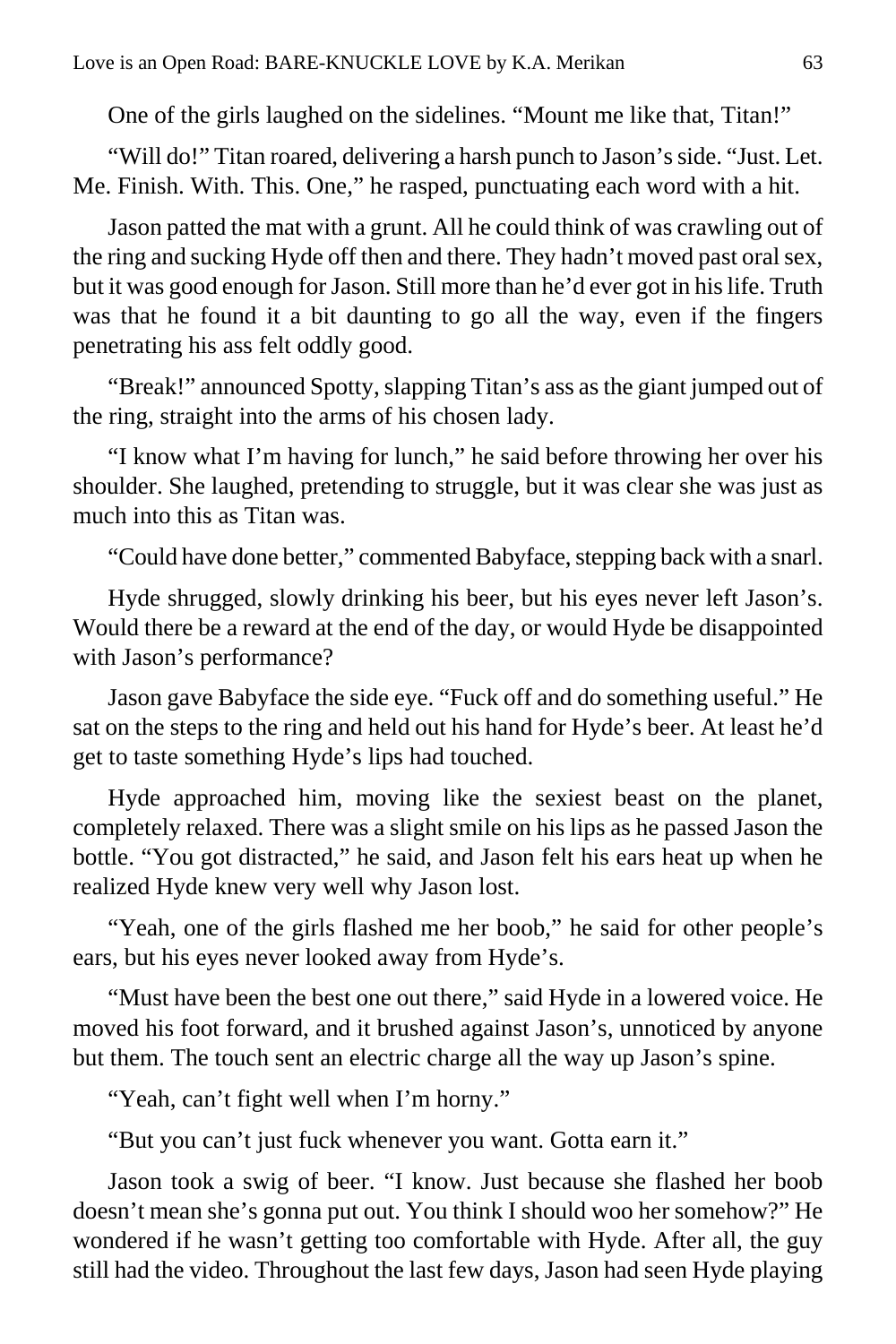with the phone every now and then, undoubtedly enjoying a recap of the humiliating clip. All Jason needed to even out the playing field was to get rid of that bullshit.

"She might need to release some steam later. Why not try?" asked Hyde, taking the beer and finishing his drink. He let his lips sink slightly lower over the glass mouth, flooding Jason's mind with images of Hyde slobbering around his cock. It only happened three times so far, and Hyde hadn't been any less commanding when a sucker. The bastard had this aura of authority that kept Jason in line every single time.

"You sayin' she's a slut?" Jason looked away with a little smirk. He'd learned this week that years of his libido being neglected had backfired and made his sex drive strike back with a vengeance.

"A perfect match to your manwhoring ways," chuckled Hyde, leaning against the ring by Jason's side.

"Not marriage material, though." Jason rubbed his face to hide his smile. Nothing good ever came from showing his true feelings.

Hyde laughed and kicked Jason in the shin. "Who? Her or you?"

"I'm broke and homeless, so I guess me."

Hyde leaned in, and Jason stiffened when that warm hand playfully patted his cheek. "Good boy," Hyde said before walking off, unbothered. It was all getting to Jason's head. Was it actual flirting, or was it just banter? The fuck was that? It wasn't like Jason wanted a relationship with a guy anyway. That would be weird, but he couldn't help the craving for sex eating at his gut. And it was just so easy with Hyde taking charge of the situation and unleashing it upon Jason.

Spotty was busy talking to Babyface, and with Titan still out for his sex lunch, there wasn't much to do for Jason. He immediately looked up when someone walked through the door. It was Coke, the man who sealed the initial deal with Jason and a prospect at the MC. He raised his hand in greeting, and Jason reciprocated, surprised not to see the other members come up with chores for the guy. In a club with as little manpower as the Rabid Mongrels, there was plenty to do for each member. Instead, Jason noticed both Babyface and Spotty gazing after Coke as he walked past them toward the office.

When he'd first seen Coke around, he wondered why anyone would allow others to order them around the way he did, but the longer Jason watched the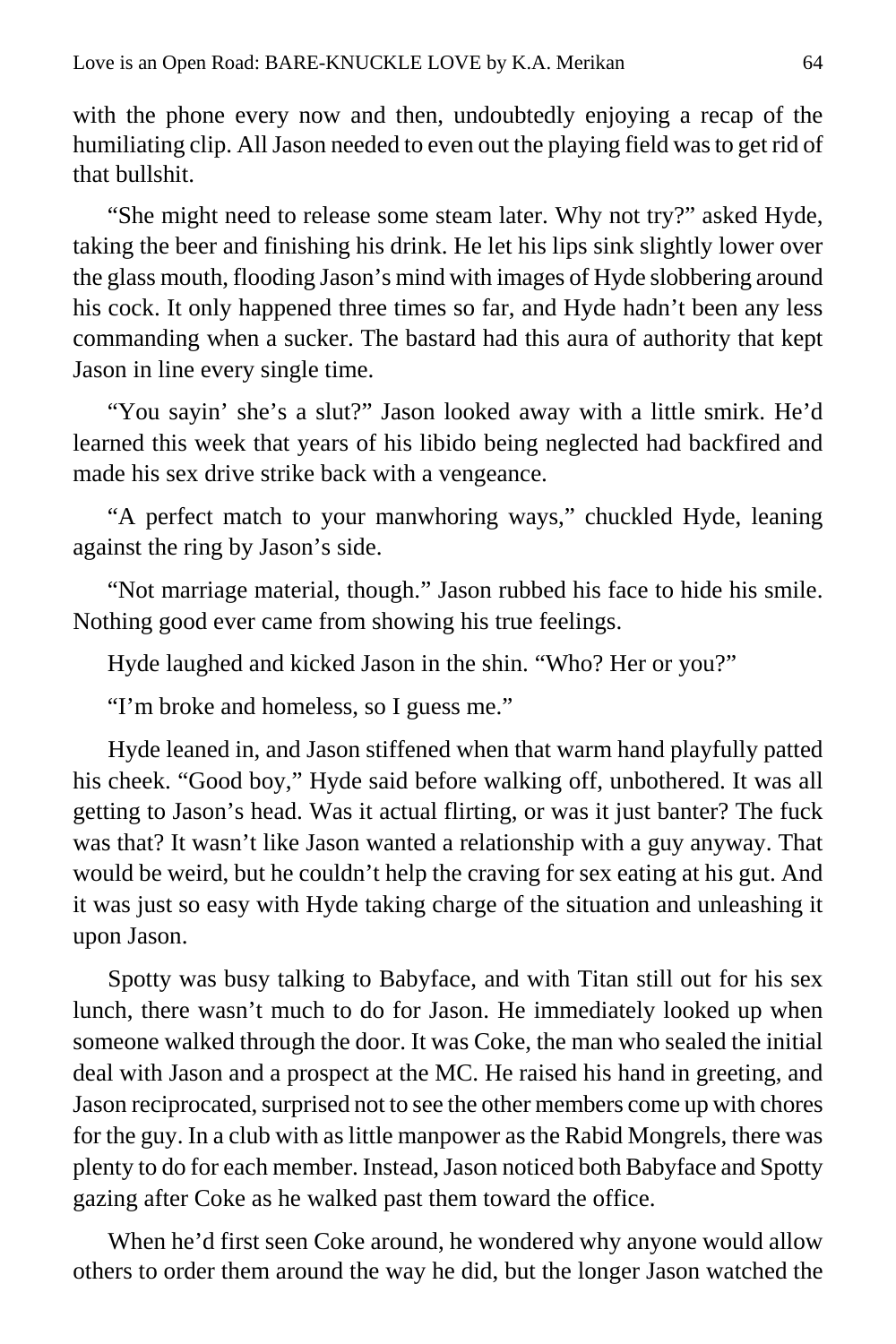camaraderie the Mongrels shared, the more he understood Coke's desire to be a part of this. There was loyalty between the guys, even when one of them fucked up, or got into a fight. It reminded Jason of the relationship his brother had with his friends. As much as Jason hated their guts, he had always been jealous of having a pack of friends who stood up for one another, no matter what. No one ever wanted Jason to join any group.

Hyde appeared in the doorway of the office before Coke could walk in. He grabbed him by the shirt, pushed him back, pulled him close, and sent him to the floor with a powerful headbutt.

Jason's eyes went wide. So much for camaraderie.

"There you are, we fucking missed you!" Hyde roared, delivering a harsh kick to the lying man. Jason couldn't see what exactly happened, but from the high pitch of Coke's scream, he figured Hyde must have gotten him in the balls.

Babyface laughed and clapped his hands, rushing over like a kid eager to spend his allowance on sweets.

Jason looked around the gym, shocked that Hyde would act like this in public, but he realized Spotty stood by the closed door, and only the Mongrels and him were inside. As horrible as the next kick to Coke's ribs was, Jason felt a little giddy to be included in whatever was happening.

"What the fuck, Hyde?" Coke moaned from the floor.

Hyde snarled and gestured toward the body on the floor. Babyface was quick to get Coke to his feet. He pulled his arms back hard, just in time for Hyde to deliver a punch to Coke's stomach.

"I heard you had some interesting conversations last night!"

The way Coke went white as a sheet told Jason more than his lips. "No! I just said I lost money on the last fight. I was just talking about *me*!"

"Sure you did," Hyde said with a smile that made Jason both aroused and cold with fear. Babyface let Coke drop to the floor, and Hyde dove after him like a vulture. "You think this is a game, huh? Who's gonna come to the fights if they think they're rigged? Ever thought of that?" Hyde asked and delivered another punch to Coke's face, and the guy cried out, bleeding all over his beard.

Jason had his nose broken before, and he was pretty sure that was what just happened.

"I didn't think—" Coke tried, but Babyface cut in.

"That's the fucking problem!"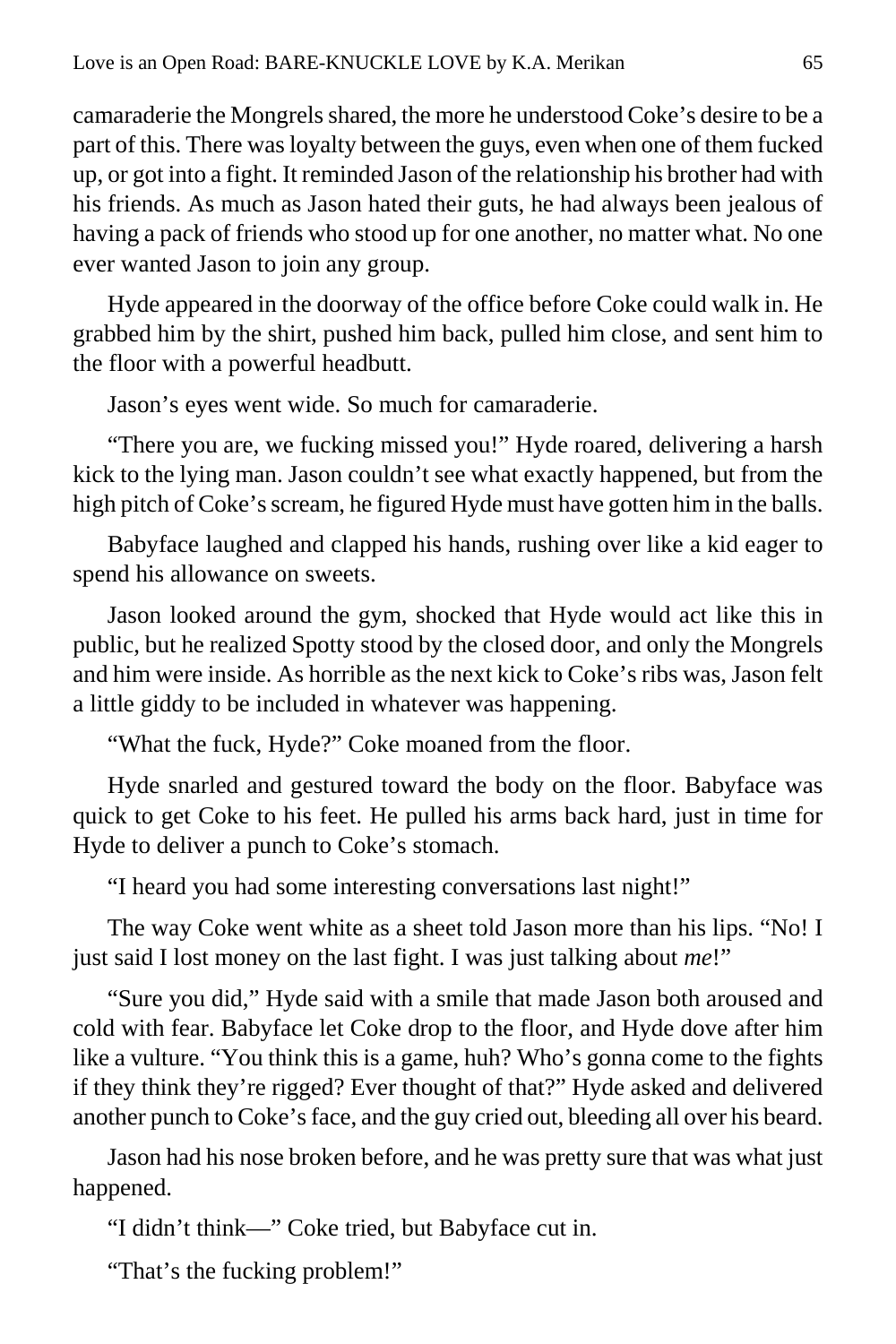Spotty snorted, walking over with a scowl on his face. "We don't need men who don't think."

Coke coughed, with blood dribbling down his chin. "Wait… you need to have a vote about this... Titan and Jack aren't—"

"We already voted," hissed Spotty.

Hyde shook his head. "Get this fuck-up out of my sight. Take Titan, and have his little blonde piggie leave. I've got too much on my plate to babysit her."

Jason licked his lips and stood up. This would be his moment. Hyde seemed distracted enough with the drama, so the phone that was a noose around Jason's neck would be the last thing on his mind.

Jason walked past Babyface, who didn't hesitate to gag Coke with some kind of rag. Jason ignored it and continued to the office, his skin crawling with nervous anticipation. He could hear Titan's voice in the background, and the general commotion gave Jason even more confidence as he entered the small, bleak office with pinups layered on the walls. There were old metal filing cabinets and two desks, one of which—the one with a red laptop—was Hyde's. In the background, he could hear everyone leaving, their voices ever quieter.

Jason opened the cabinet where Hyde stored extra cups and snacks. "I think you need another drink. What was that all about?" he asked and filled a large souvenir mug with beer from the cooler by the door.

Hyde didn't respond right away, but his sheer presence in the room made Jason's skin tingle as he stood there and wordlessly begged for attention. After a while, the door to the office closed, and Hyde approached in soft footsteps.

"You're feeling at home already."

"Nice question dodging." Jason's lip curled. He was pretty sure Hyde kept the phone in the right pocket of his jeans. He let his gaze discreetly wander, and he couldn't stop himself from admiring the bulge at the front of Hyde's pants.

Hyde's palm spread over Jason's back, and his warm body soon molded to Jason's side. "Why do you want to know?"

"Does it affect the fight? I'm in it after all. It's about my rep." Jason took a swig of beer to cool down his nerves.

The hand trailed up his spine, only to settle on his nape. It was almost as if Hyde were putting an arm over his shoulders, at least until Hyde gently pulled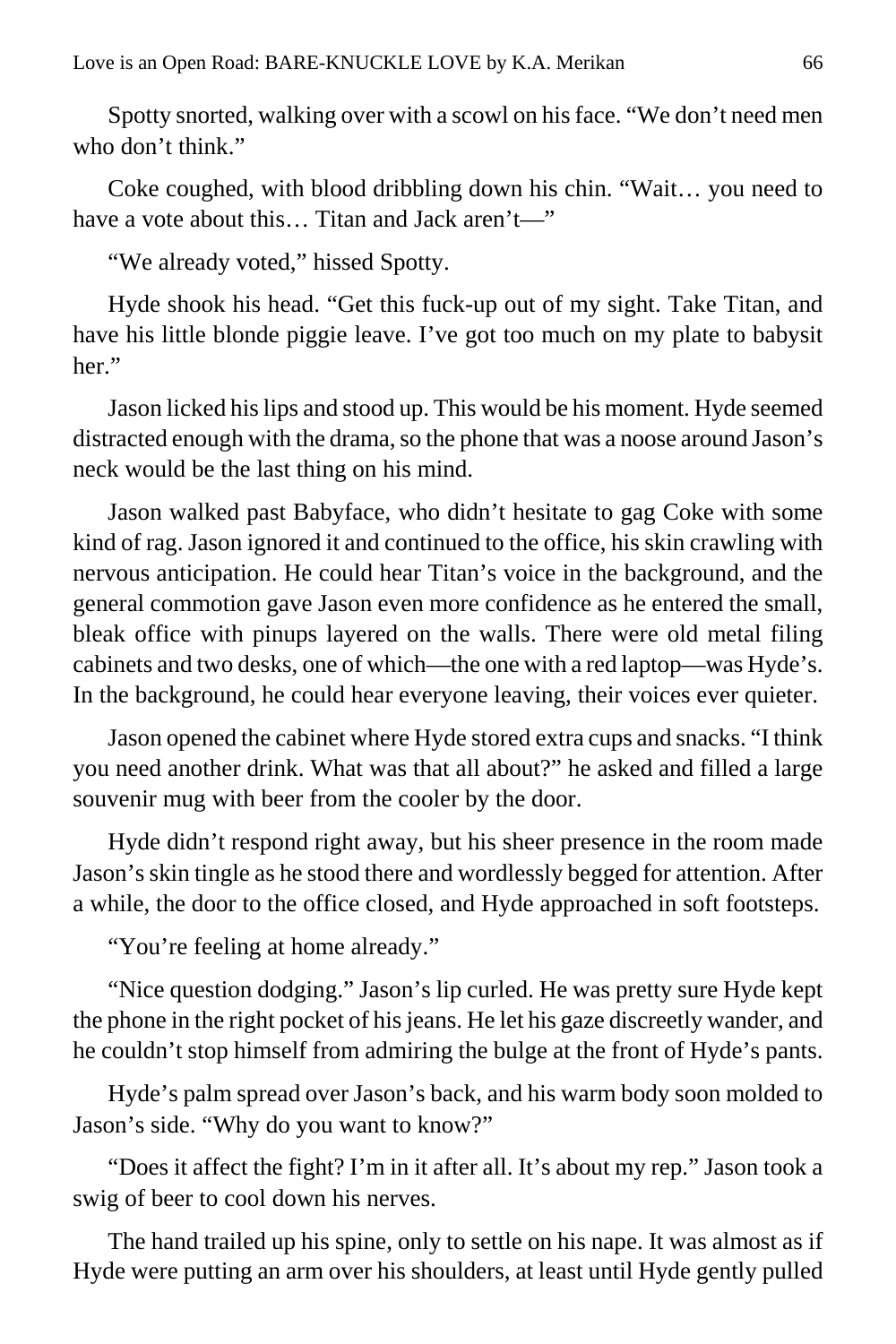on the collar, sliding his fingers between the strap and Jason's skin. "He got drunk and told someone you were paid for complying with our bets."

"Only I didn't, because you lost." Jason took a deep breath. He needed to refocus. Phone. Not Hyde's dick. Phone.

Hyde snorted and massaged Jason's neck as they both looked at the old cupboard. "That's one thing saving the day. But I'm not gonna let some idiot ruin what we've been working for. No one's forcing him to be here. I used to prospect at another club, and I left because it was shit. I thought if I ran one, it would be better. You familiar with Russian roulette?"

"Yeah, what about it?" Jason frowned at the memory of his brother playing a drunk version of Russian roulette against dogs. He molded his back against Hyde's slightly bigger body.

Hyde's nose brushed the back of Jason's head. "They had me play it to get out of the club. You can see it went well for me. And I took some hangarounds with me. That's how the Rabid Mongrels started. On our own rules. I won't let a dipshit like Coke ruin what we have."

That was just such a Hyde thing to do that Jason smiled. Only Hyde's own rules mattered. Couldn't stand teachers, couldn't stand bosses, only made sense that he'd not last somewhere as a prospect. "So you were club president from the start?" Jason pulled his hands back and ran them over Hyde's hips, ready to dip them into Hyde's pockets.

Hyde spun Jason around and propped him against the cupboard, spilling some of the beer in the process. He wore a devilish smile as he leaned down to run the tip of his nose over Jason's. "We had a vote, and turned out they wanted me as their leader."

"No surprise there, right?" Jason took a deep whiff of Hyde's glorious, cigarette-tinged smell.

"Not really," whispered Hyde, slowly grinding his hips against Jason's. He tightened his hold on the collar and lapped at Jason's lips. "Fuck. If I'd known you at school, I'd have fucked you under the bleachers. You're just the type…"

"What type?" Jason's face went aflame, and as much as he needed to go for the phone, the thought of an eighteen-year-old Hyde fucking his scrawny fifteen-year-old self blurred his mind.

Hyde smiled into the kiss and grabbed Jason's jaw, holding him in place. "You're not a guy who wants dates and chocolates. You want to be fucked hard and then have a beer."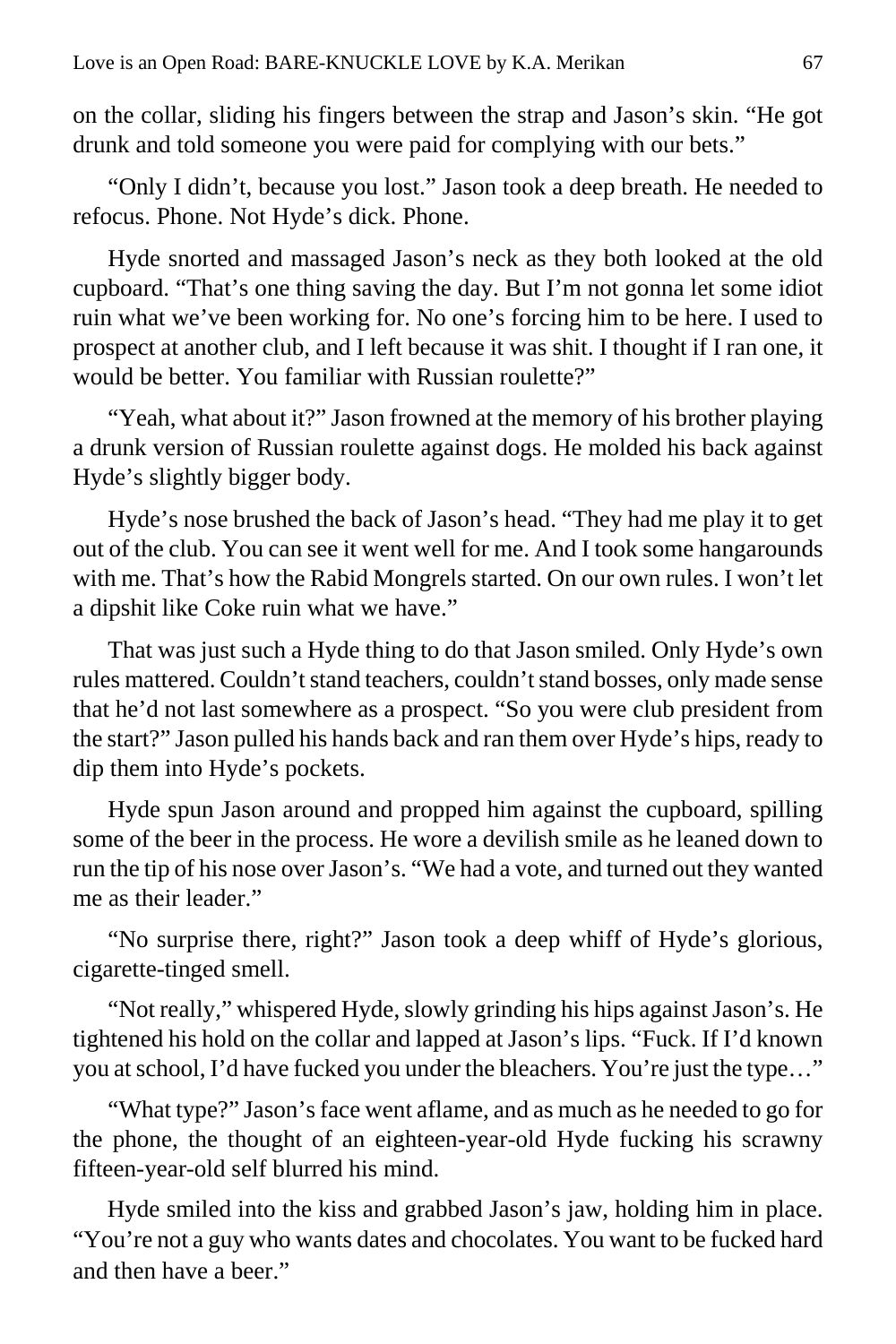Jason gave a short nod. So true. He was in no way ready to consider a relationship with a guy, but the sex? That he could probably handle. Seemed straightforward enough. "You read me so well." He decided to go for flattery as his fingers reached into Hyde's pocket.

Hyde groaned, turning Jason's head to the side and biting his ear. "We're alone. I could fuck you right now. I fucking need it after today…"

"Here?" For a moment Jason wanted to just let go of the phone, find out what it was like to be actually fucked by Hyde, feel his cock deep in his ass, but the shame of that video was too much. He couldn't risk it for anything. In one swift move, he pulled out his old phone out of Hyde's pocket and dropped it into the beer-filled mug. The *plop* resonated in the silence, and Hyde stepped back, staring at the container before knocking it to the floor. The phone flooded out of it and slid all the way to the desk on a yellow wave.

Hyde came at Jason, grabbing his head to his chest and pressing his forearm hard against Jason's throat, choking him with so much force Jason's adrenaline levels skyrocketed, putting him onto a world of desperation. He grabbed the muscular arm and pulled, trying to slip out if the hold. To distract Hyde, he pushed back, crashing them both into the desk. The memory of Hyde's cruelty against Coke was fresh in Jason's mind, and he wasn't willing to experience those kinds of punches himself.

But Hyde didn't spare him any and kicked Jason right in the knee, sending him to the floor with a punch to the top of the head. It made Jason's teeth crackle. "You bitch!"

Jason growled like a mad dog and swooped Hyde's legs into an embrace, only to pull on them with all his strength. Despite Hyde's weight, he managed to send him to the ground.

Hyde roared, his handsome face twisted into a mask of anger. It was the last thing Jason saw before searing pain bit into his flesh like a hot metal rod, repeatedly penetrating his neck and shoulders.

He screamed out and grabbed onto the shock collar with trembling fingers, but another explosion of pain had him wheezing. Jason's vision became a blur, and he inched away on all fours.

"Stop!" he cried and fell when another pulse of electricity attacked his neck and chest with the ferocity of a rabid dog.

"I gave you my word that I'd delete it after the fight," roared Hyde, and he must have pressed the button again, because Jason was once more gripped by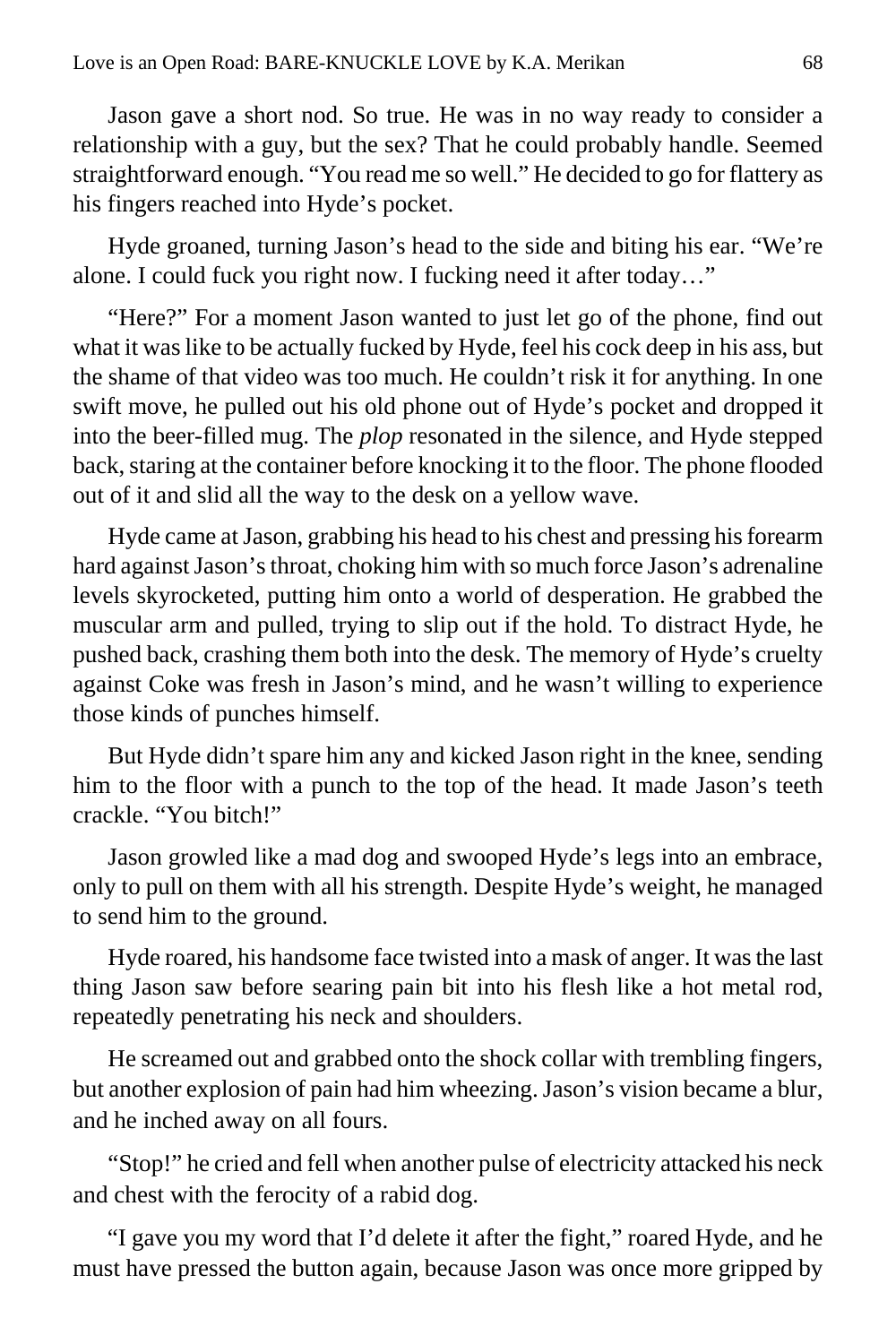the throes of pain as his throat constricted. The metallic taste in his mouth didn't predict anything good.

"I can't… have it out there," Jason rasped, barely recognizing his own voice. He put his forehead against the cold, wet floor.

"You're dead to me! I'm not gonna ever have my cock near you again, you stupid fuck!" roared Hyde. He kicked Jason over and placed his foot on Jason's naked chest, watching him with so much spite that it made Jason want to crawl into the smallest hole and die of hunger without anyone ever seeing him again.

Jason's whole body shivered from the pain. "I don't care," he said to save face, though that case was long gone. He tried to push off Hyde's foot, but his arms felt too heavy.

Hyde kicked him in the ribs and spat on the floor. "You bitch. Can't believe you did that," he growled, pulling on Jason's feet. The floor scraped against Jason's skin as he was dragged through the office like a dead body ready to be dumped into cement. The doorway flew over him, and soon he felt the salty odor of the training room as Hyde dragged him out of the office. The dirt and cobwebs on the ceiling were mocking him.

Jason spat out some blood, but didn't have enough energy to look back at Hyde, who sure as fuck wasn't Dr. Jekyll anymore. "We're even now…" he tried despite his better judgment, and right away he was hit with a sharp stab of electricity.

"Not even close," said Hyde, looming over him like a vulture. "If you ever want me to touch you again, you *will* lose this fight."

Jason let his lips spread into a wide smile, "Yeah, right. Like you can keep your hands off me." He clenched his fists, readying for another shock, but it didn't come.

Hyde snorted and walked into the office. "Do the weights while Spotty's out," he said before shutting the door. His laughter was worse than a kick in the teeth.

Had Jason overestimated himself? That thought chilled him to the core of his aching flesh.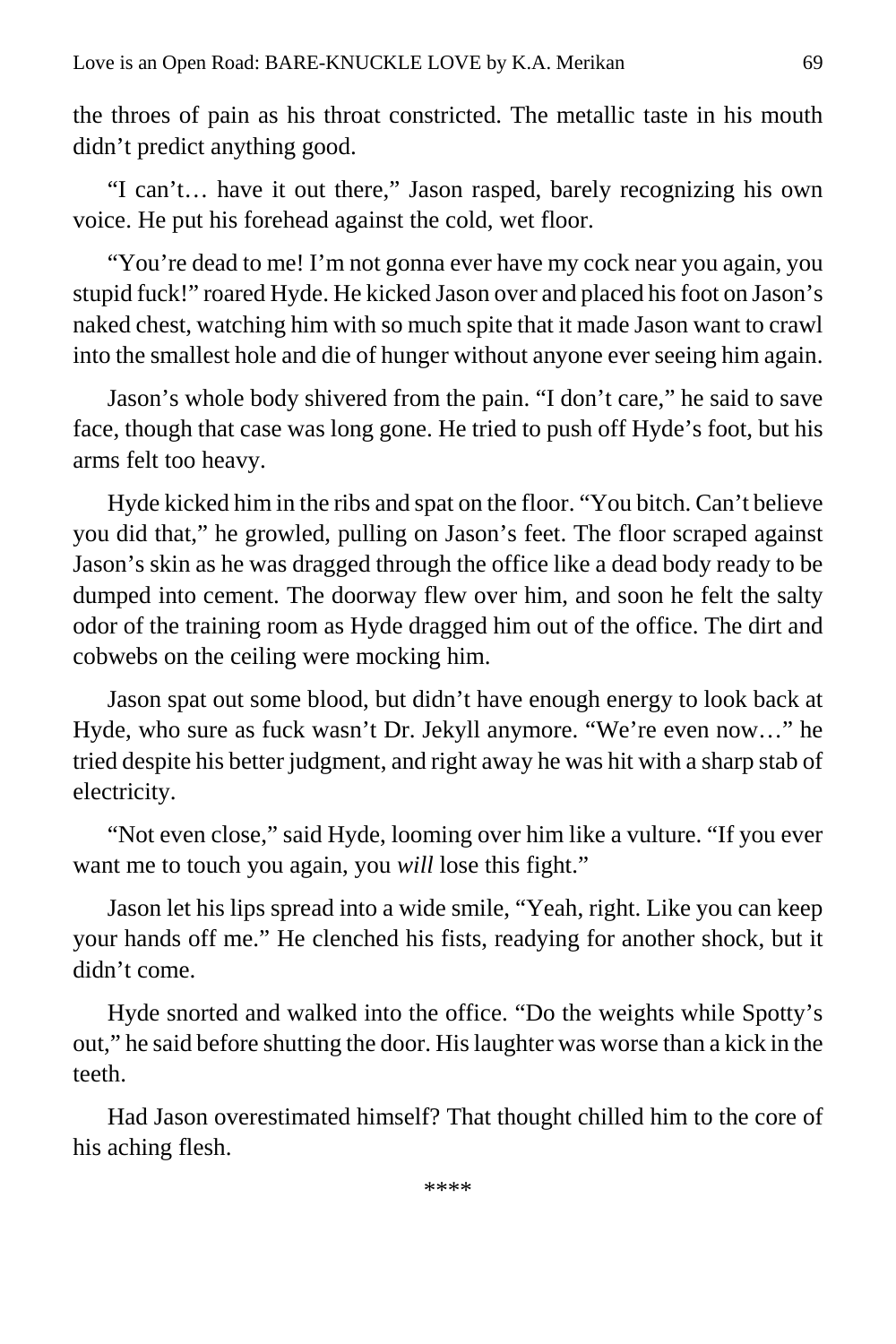## **Chapter 7**

Jason was alone in the kitchen, washing all the dishes that were left after dinner. Hyde wouldn't talk to him other than through a few slurs, so Jason retreated to the safety of not speaking, not connecting, not even making eye contact. At least Heidi was there for him with her pretty white muzzle and blue eyes. She followed him around the house, as if sensing his distress in a way no human could.

Had he really done so wrong with that phone? Wasn't it only fair for him to want to get rid of blackmail material? Jason tried to make up for his presence in Hyde's home with doing any chores that he could come up with, but that didn't seem to be enough. Nothing he'd do would ever be enough payment to become a part of this pretty suburban life. Jason didn't fit into the picture.

Someone tapped on his shoulder, and he almost dropped the plate he was holding before he realized it was just Beth. She smiled at him. "You don't need to do that. We have a dishwasher," she said, switching off the water.

"Oh, uh… yeah, I kinda… wanted to make myself useful." Jason took a deep breath and put away the cleaned plate. He probably looked like a thug with the black eye and bruise-stained lips.

Beth patted him on the back. "If we don't use it daily, it stinks. Just toss everything in there."

"Sorry, I didn't know how to use it, so I thought I'd just wash up in the sink."

She waved her hand. "That's fine. I'll do that after I read the book to Cody."

This was another thing Jason couldn't comprehend. The adults in the house took turns to read *Peter Pan* to Cody, and that included Hyde as well. It was unheard of where Jason was from.

"Is there anything else I can do?" Jason so desperately wanted to be useful in this house, which was so perfectly organized without him.

Beth sighed, leaning against the counter as she looked him up and down. "Talk to Hyde? You two are acting weird."

Jason didn't notice when he leaned in, his heart leaping. "Is he? What do you mean?"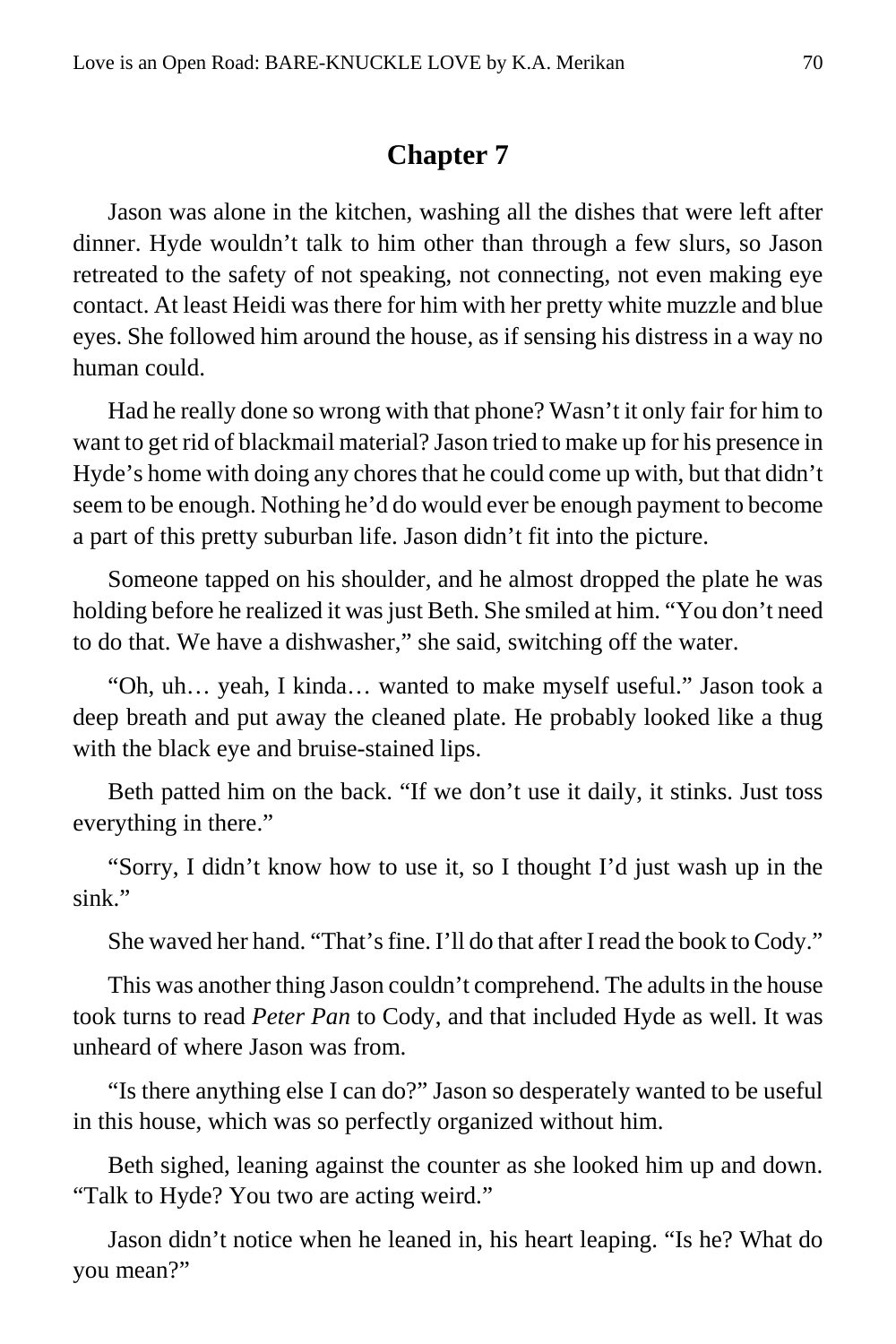Beth shrugged. "Dunno. I guess he seems quieter than usual. And he didn't watch yesterday's game. That doesn't happen."

"Sorry to make it all weird here. I'll probably be off in a week or two." *Or right after the fight*.

Beth frowned. "Will you?"

Jason played with his fingers, more nervous by the second. "I guess so. I just need to sort out a place for myself. I don't know what Hyde's told you about me, but I doubt he'd want me to stick around."

She pressed her lips together, slowly walking away. "Uh-huh. You two really need to talk."

But for Hyde, Jason was a "stupid fuck." It was hard to argue with that.

Jason fed the dog more treats than he should have and played with her for a while, pushing away the time to decide whether he actually wanted to talk to Hyde or not. Jason was a hopeless pup, wishing for Hyde's attention, even after getting the shock collar treatment. Instead of being angry about that, his first thoughts had been that it was a lot better than getting Tasered.

Now, with the video off the table, he didn't even know what to do about the fight anymore. He spent a good half an hour in the shower, pondering what course of action to take. Would it impress Hyde if despite all the threats, Jason still won? Or would he consider that another slap in the face and *kill* him this time? Jason knew what his father would say. It was all about winning and winning only in his book. A dog that lost was a dog that died. Hence the tattoo on Jason's chest.

#### *Fight or die.*

He took a deep breath, standing in front of Hyde's bedroom door in the middle of the night. He wasn't good at talking, but maybe he could work things out with body language?

There was still time to back away, but Jason wouldn't fail again. This was one of the times he had to fight for what he believed in, so he put his hand on the door handle and gently pressed it down. He stilled, listening to the sounds coming from the darkness, and when nothing happened, he opened the door, trying to make the motion as smooth as possible.

Hyde's room was big and airy, with a built-in closet that covered the entire wall and a huge bed under the window. The moment Jason stepped in, his nose picked up the scent of Hyde—fresh linen with a hint of tobacco and lime.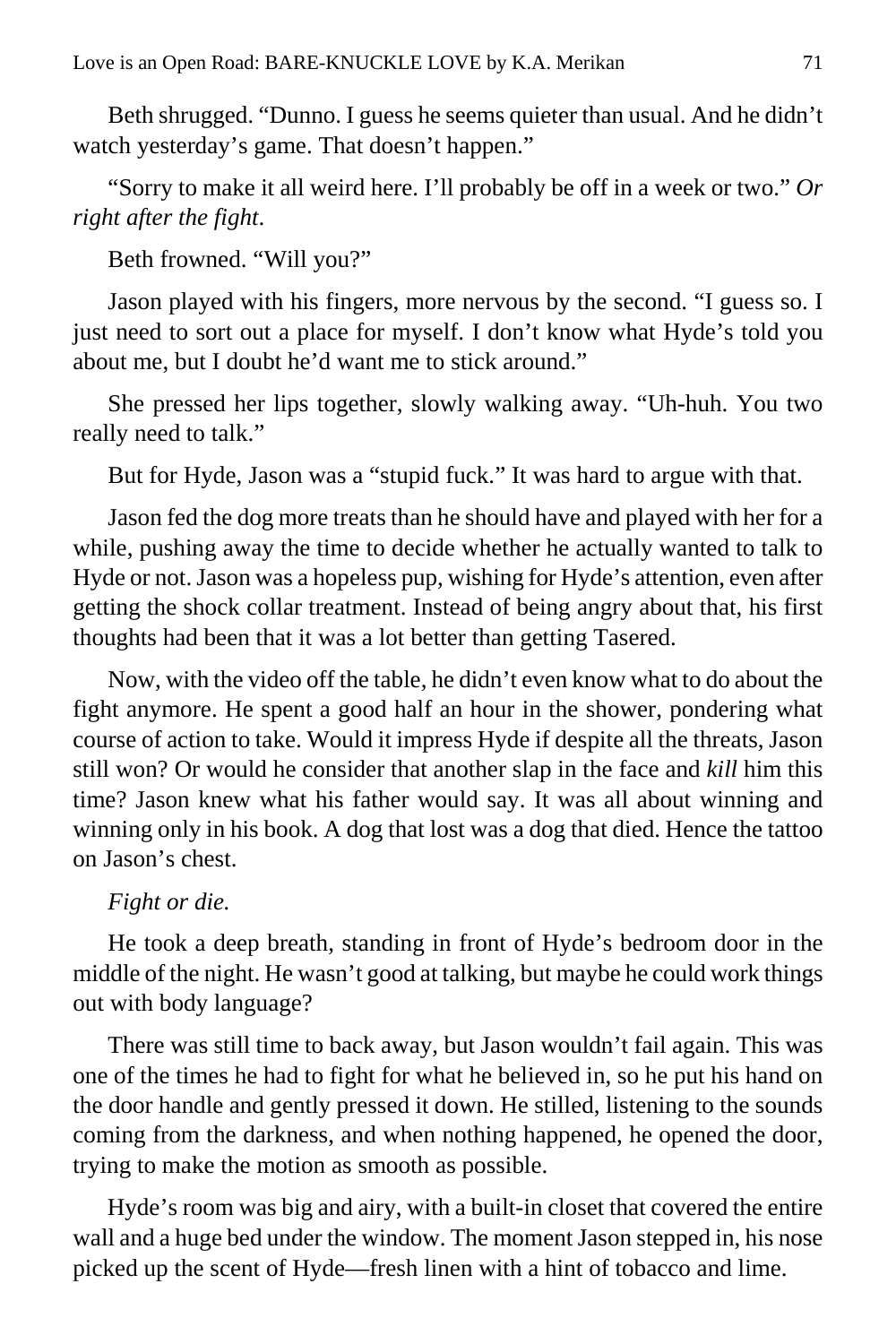Jason took a deep breath and pushed down his pajama pants. He was ready to let his body do the talking. His stomach was twisting and knotting at the idea of going for full-on sex, but he'd never be more ready than now. He swallowed and slid under the covers to the deafening roar of blood pulsing in his ears.

Hyde let out a groan and pulled his pillow closer, completely peaceful in the bluish light coming through the blinds. Such a fucking handsome specimen of a man, with his long hair in disarray and lips slightly parted. Jason ran his fingertips over Hyde's forearms. They hadn't really touched much other than in sex, and as much as Jason craved the contact, he was too scared to actually sleep with a guy in the same bed. That would mean other things than lust.

Hyde sighed and pressed his eyes tightly shut. "The hell?" he mumbled. "Who let you in here?"

Jason bit on his lip. "It wasn't locked." He moved his hand to Hyde's stomach, and a shiver went down his spine. A body to die for. And Jason would do a lot to stay in Hyde's good graces, but what was he to say? *I'll do whatever you want*? That would not put him in a good position.

Hyde's stomach moved under Jason's touch, so warm, with soft hair creating a path down from his navel. Jason would love to just dive under the comforter and follow that trail.

"I never invited you," rasped Hyde.

The blade of those words was sinking into Jason's chest, but he still impaled himself on it by moving closer. "I thought you'd like me here anyway...?"

Hyde laughed, rolling to his back. The sparse light showed off his wide, sheepish grin. "Told you. If you want me to fuck you, lose the fucking game tomorrow."

"Come on," Jason hissed, happy about the darkness, because he could feel his face heat up. "It's not just about that, is it...? You said you think I'm hot." Now he was starting to disbelieve it himself. Could it be that this had been all just some twisted ploy to make him cooperate?

"As many of them are. You think you're special or something?" whispered Hyde, gently kicking Jason under the comforter. It felt like a blow to the stomach. "You betrayed my trust two times now, and I'm not gonna reward you with my cock."

Jason pulled away, painfully aware that hurt had to be painted all over his face. He should have never sucked Hyde's dick in the first place. He really was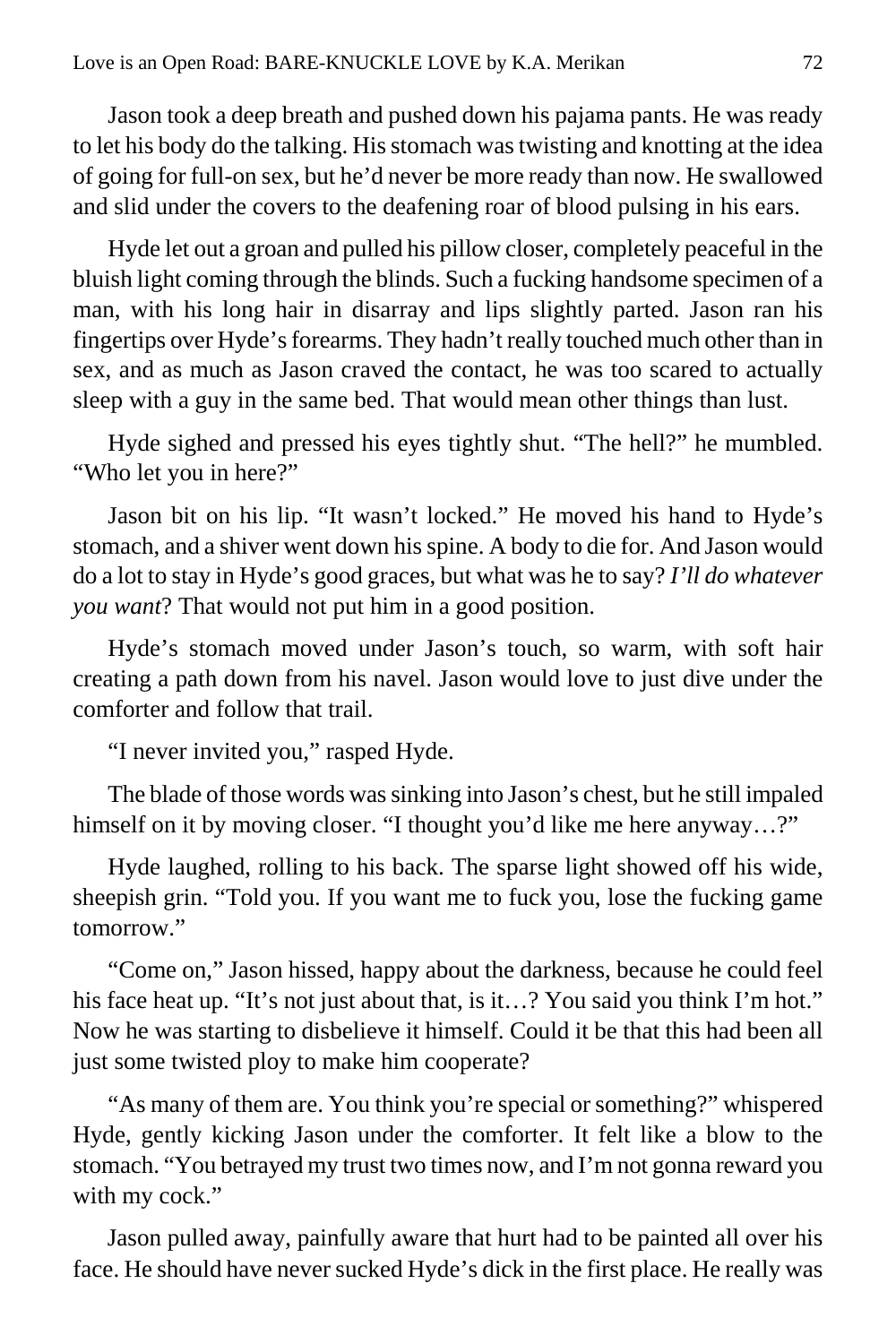a stupid fuck. "I just wanted a quick fuck before bed, so don't make it a big deal." Jason retreated out of the bed, desperate to stop embarrassing himself. Where did he drop his fucking pants?

"I hope you didn't masturbate while watching me sleep," growled Hyde, rolling over to face away from Jason. It was humiliating beyond belief.

"Fuck off, asshole. This experiment is over," Jason snarled in return and pulled on his pajamas. He hurt all over from rejection twisting the knife inside of him. For the first time in his life, he decided to go for it, and he got the finger. How appropriate for a loser fuck-up like him. His father had been right. He was worth as little as his dog, and his father *hung* poor Ratso from a tree.

He stumbled out of the room, with the voice in the back of his head getting louder and louder. Telling him to die already.

\*\*\*\*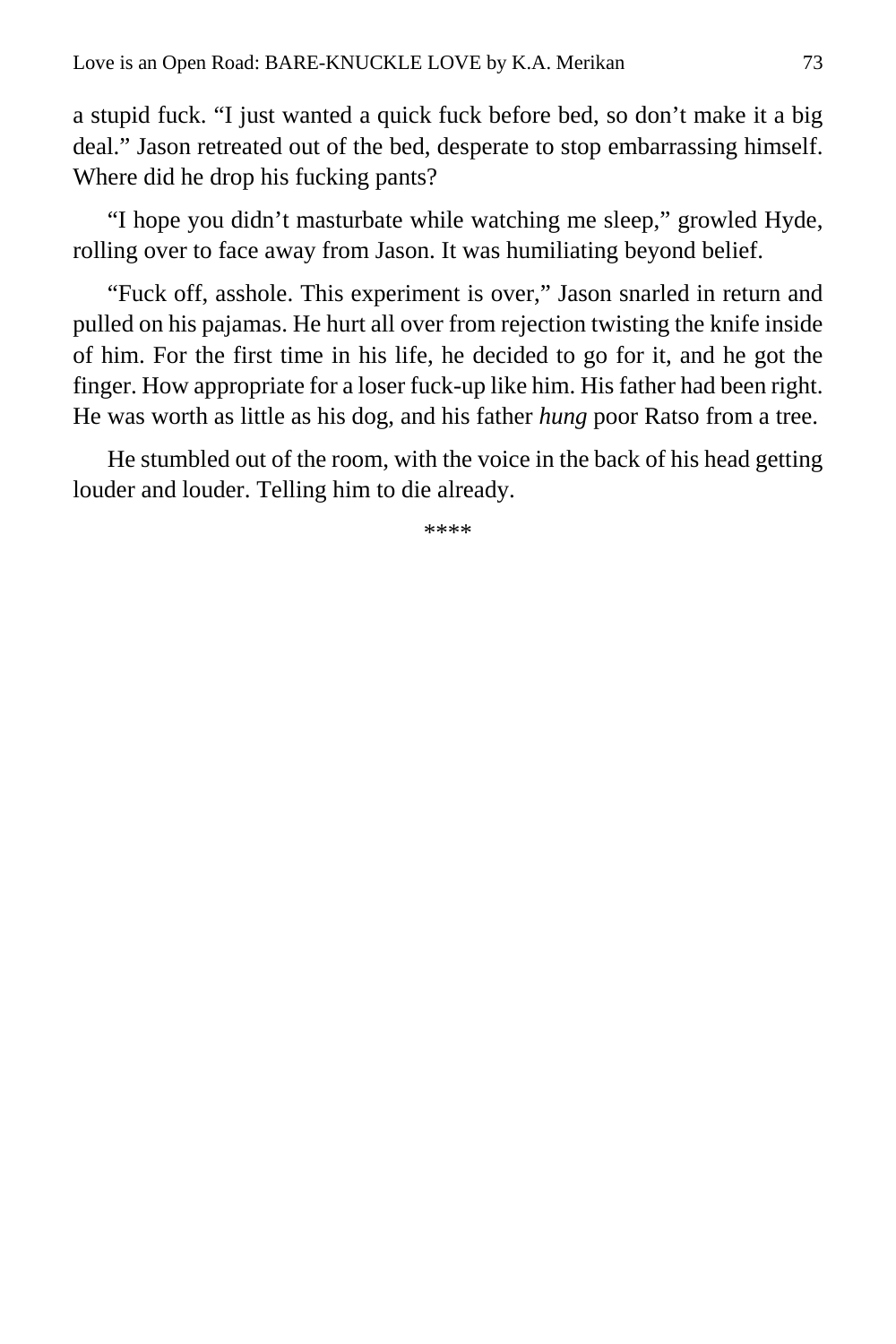#### **Chapter 8**

The people outside were ready to rip Jason's heart out and chew through it, at least that was what Spotty told him as they arrived at the venue. It was an old bowling alley this time, with the cage erected in the basement, just like the week before. Titan won his fight and was now happily celebrating with two chicks on his arms and a big black eye peeking out from underneath the bandages.

Jason's fight was to be the finale of the evening, and with his opponent being the Freak, he was up for a challenge. The guy was famous for not pulling any punches, and according to the legend he surrounded himself with, he'd been born in an institution for the criminally insane and never met the parents who conceived him within the hospital walls. He reportedly lived in the woods somewhere, and instead of drinking what everyone else did, drank chia seeds in water before each sparring match.

Voices roared outside the makeshift locker room, and Jason already knew the match before his own was over. His skin tingled with the excitement he always experienced before a planned fight. His chest was hot, yet his mind was slowing down, prepared for the rapid thinking required in the cage.

Spotty put a hand on Jason's shoulder. "He might be the Freak, but you're the Cannibal, right? You just need to stay up there for long enough so that the fight doesn't look rigged."

Jason didn't even know if he was going to go through with it or not. Hyde had been a complete shit since yesterday. Sure, he was still hot as hell, but the way he acted made Jason wonder if he wanted to fuck Hyde anymore. Maybe he'd be better off winning the fight, showing Hyde the finger, and running off?

The door opened, and Hyde marched in, as if called over by an unexplainable power.

"Five minutes," he said, circling Jason, with his hands down his pockets.

The tension between them was like a living, breathing thing, ready to attack any second.

"I know," Jason snarled in reply, refusing to look up. He was so done with Hyde. He was so done with *men*.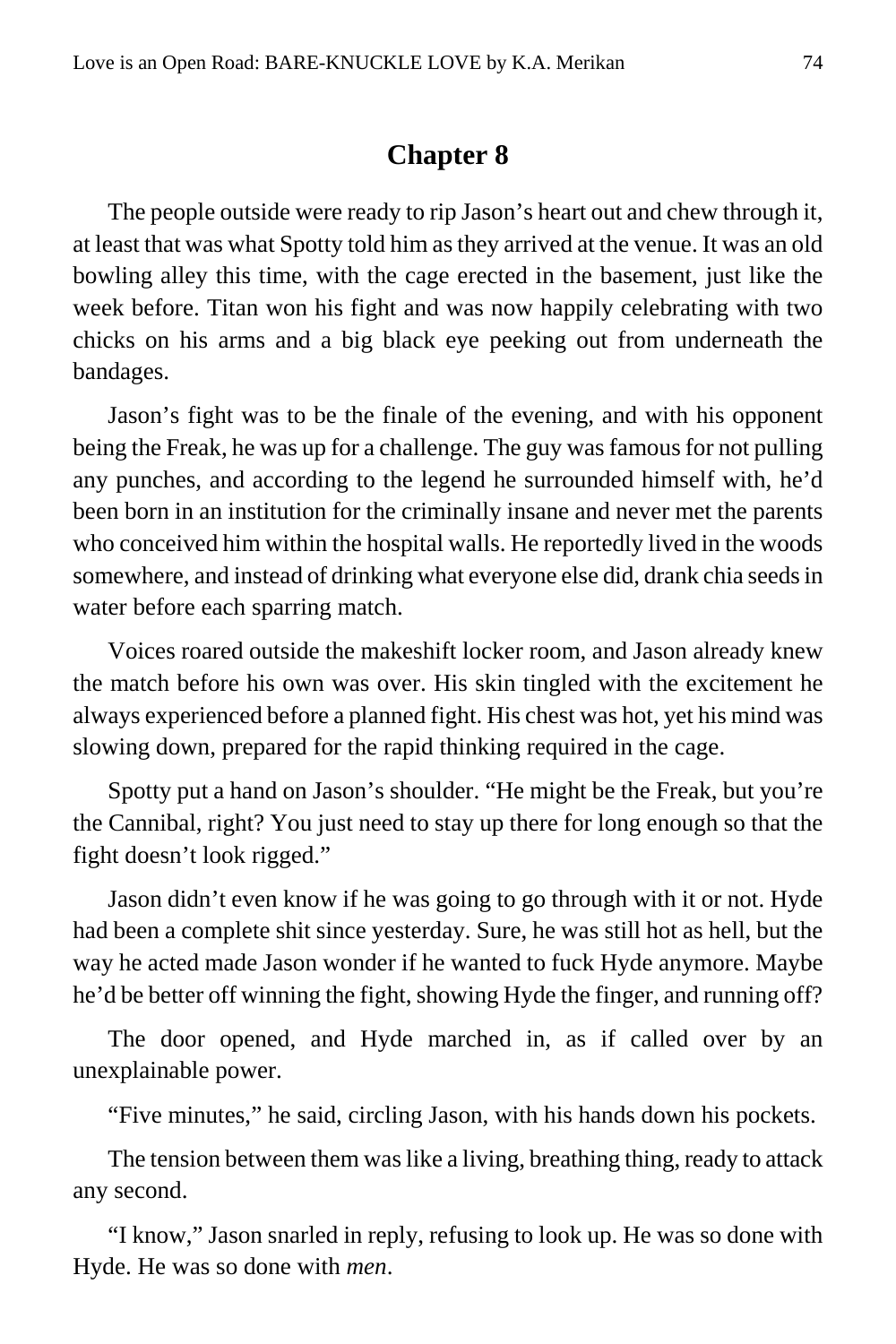Hyde nodded at the door. "Spots, go talk to Jack. He wanted something."

Spotty looked at his watch. "Might as well. Good luck," he said, with a slap to Jason's shoulder.

Jason just groaned in reply. The last thing he wanted was to be in the same room with Hyde. He'd opened himself up, went with all the fag stuff despite his fears and better judgment, only to get rejected. As if *he* was the one pushing for sex in the first place.

"Are you ready to get your ass handed to you on a platter?" asked Hyde with a big grin. His fingers sank into the tense flesh of Jason's shoulders, massaging the muscles.

"Get your fucking hands off." Jason hated how good Hyde looked with that smile. His long hair was tied into a messy ponytail, the scruff on his face was a few days overdue for shaving, there was a hole in his T-shirt, and he still looked like a million dollars. Jason wanted to win the fight just to wipe that pretty smile off his face.

"You chickening out?" Hyde walked away, but Jason stilled when he felt a tingle of electricity around his neck.

Jason curled his fingers into fists. "This is what you gonna do? Shock me before the fight? Why not go all the way and fucking Taser me, huh? It's gonna be hard to tap out, though, if I'm not moving."

Hyde laughed and walked over, pulling out a bundle of keys. He was looking through them one by one, making a show of it, even though they both knew which one would open the padlock on Jason's neck. "I'm gonna trust you've been trained well enough by now."

"I'm not your dog." Jason ignored the way Hyde's fingers tickled his chin.

"You wear my collar and do as I say," Hyde said casually as he pushed himself between Jason's knees.

Jason bit his lips, confused by the mix of anger and excitement. "Not gonna be wearing your collar for much longer."

Hyde kept his gaze, and Jason's hopes faltered when that pretty mouth twisted into a cold grin. "I just need you to not fuck up the next few minutes. Then, off you can go, to the pound for all I care." The collar parted on Jason's neck, and as much as he despised it when he first got it, his neck now felt unpleasantly empty. He didn't belong to anyone anymore.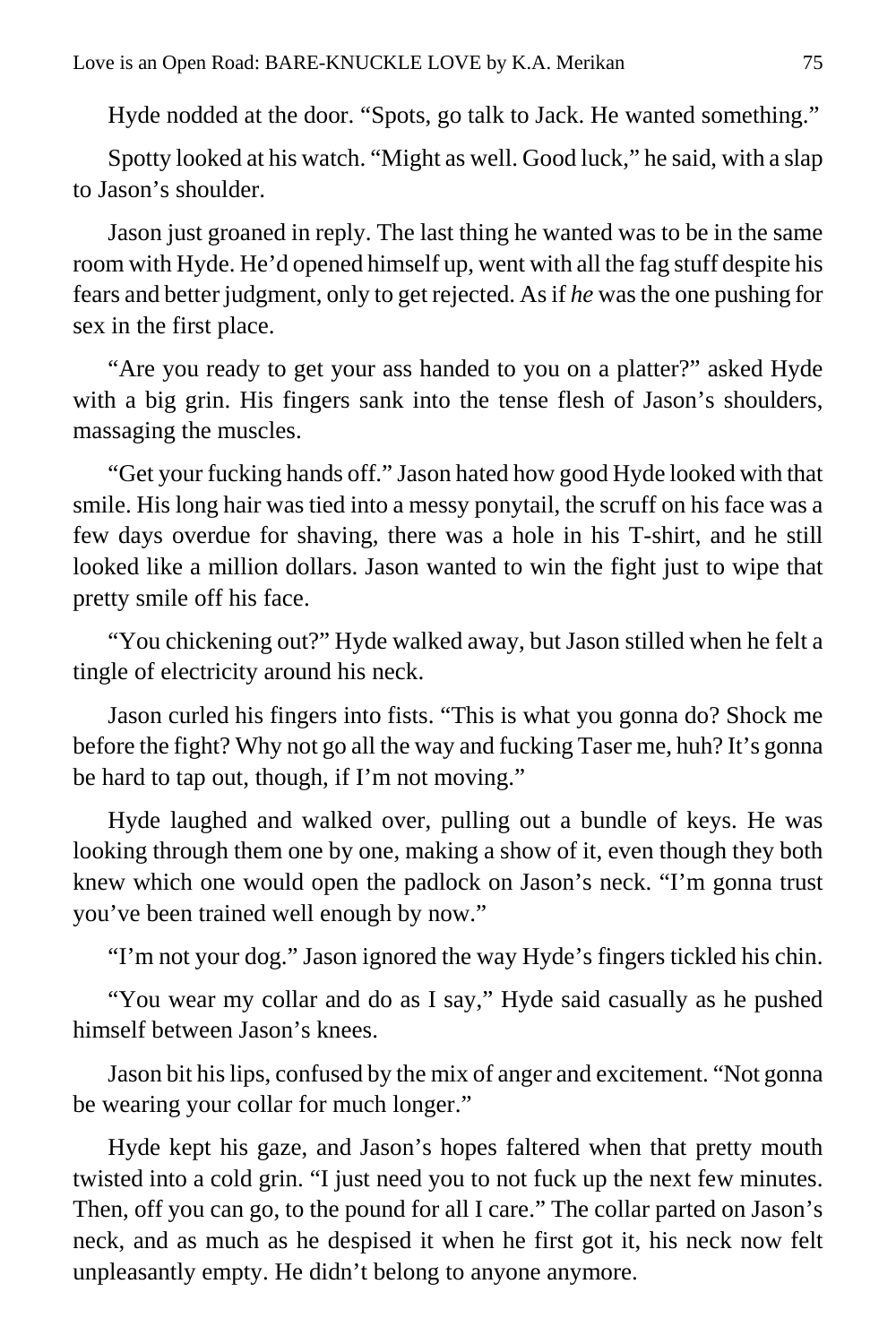"I'm all about your money. Wouldn't want to end up in your chair again and have to suck your dick," he hissed in a sad attempt to save face. At least Hyde couldn't rub the video in his face anymore and remind Jason how much he loved to suck cock.

"The guy you're fighting is as greedy as you. He's been running dogfights for the last twenty years or so."

Jason gritted his teeth. And he was to lose to that guy? "I'm not greedy. You are." It wasn't all that true, though. Jason was greedy for anything Hyde could give him. Any scrap of attention. His brother had been right. He was pathetic.

There were three knocks on the door, and Hyde smiled, already walking over. "You're on. Make Daddy proud."

Jason gave Hyde's back a longing look. He'd show the bastard how much he didn't care for his cock. It wasn't even about life, death, or money anymore. Father had taught him all about hiding emotion. If he showed Hyde how much he wanted him, lost the fight just to get him interested again, he'd just prove he wasn't worthy of that attention. That he was desperate for it like a puppy, that he was more interested in Hyde than in anything else. Then, Hyde would use that against him, as people always did when someone showed how they truly felt. He'd laugh at Jason's pathetic attempts to grasp for any affection he could get. He'd smoke a cigarette, and fuck Jason's face, if Jason was lucky. Or unlucky for that matter.

If Jason had any pride left in him, he needed to win the fight, and make a show of how much he didn't care about Hyde's beautiful hazel eyes or the touch of his strong hands. That was surely what Jason's father would advise. Of course, apart from beating him into a bloody pulp for being interested in cock in the first place.

He followed Hyde outside, trying not to look up into the countless faces, hardly recognizable in the sharp light coming from above. The noise was so loud, he felt like his eardrums were about to bust, and he smiled, thinking how ridiculously off-balanced that would make him. He'd lose, just like Hyde wanted.

The basement was a relatively small room with a high ceiling. Steep bleachers wrapped around all four sides around the cage, and the people gathered made so much noise stomping their feet and yelling that it might as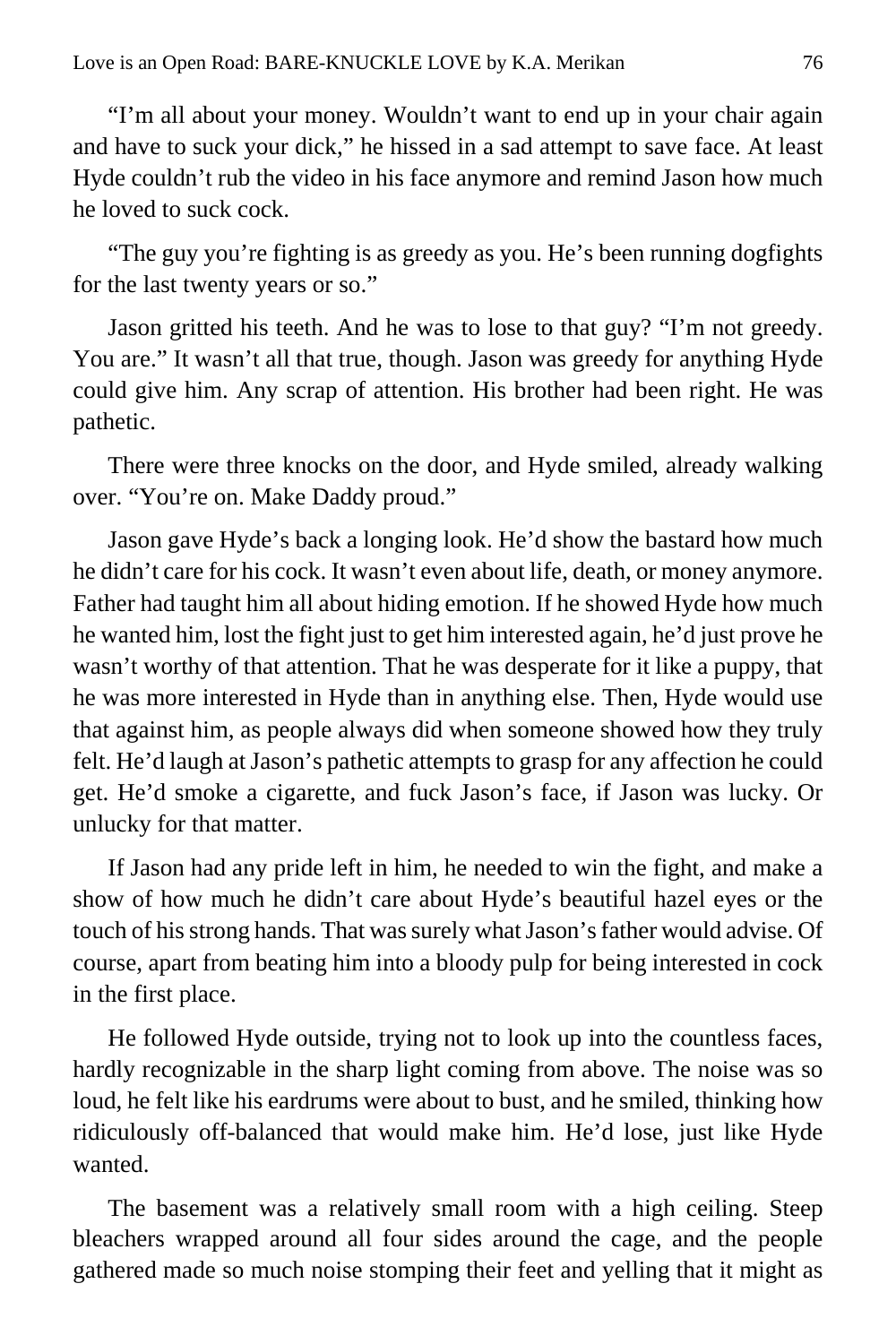well have been a league fight. Keeping his gaze low, Jason saw Hyde's sneakers rush over the concrete floor. There was only one way left for Jason. He followed the club patch on the back of Hyde's cut as he climbed the tiny wooden stairs that led to the cage.

His opponent was already waiting. Taller than Jason, with an ugly scar parting his face in two, Freak took a swig of water and put in his mouthguard. It had sharp teeth drawn on the outside. Jason wanted to smash the motherfucker's teeth in when he thought about all the dogs the bastard hurt throughout the years. He knew firsthand what those poor animals had to go through. Even the ones that won didn't live good lives.

Freak looked at Jason and grinned behind the mouthguard, before spitting on the mat. With the lights so bright over the cage, the silhouettes around it drowned in shadow, merging into one bulging, roaring mass, but Jason's eyes were on something else altogether.

Hyde walked around the ring with a cordless microphone in hand. He was looking around, not speaking yet, and the longer it lasted, the more the tension rose. All eyes were on him, and Jason's drifted to the wet dream of a man as well. Maybe if Jason wasn't such a loser, he'd have been able to keep Hyde's attention for longer, but there was no way to hide what he was. A piece of shit from nowhere, with no money, no home, and dirty needs. No wonder Hyde lost interest after a few fucks.

"We're almost done here," said Hyde eventually, his masculine voice cutting through the noise as he walked around the cage with a wild smile. "I'll be short and sweet. You all know Freak. He's won eight out of his last ten fights, so you can see that he might be the older one here, but his experience pays off."

Hyde looked at Jason, and when their eyes met, it was as if a beacon of warm light fell on Jason. "His opponent for the night is Pitbull. A local guy, back after several years of fighting God-knows-where. And while he is new to the local scene, many of you probably know him from last week's stunt. Hope Freak keeps his ears away from those firm jaws."

Jason frowned and bared his teeth at Hyde. What the fuck? *Pitbull*? Motherfucker had no right to name him! For a moment, he wanted to grab the mic himself and tell everyone he was no pit bull, but he'd just make a fool out of himself. The screaming got too loud anyway when Hyde mentioned the biting.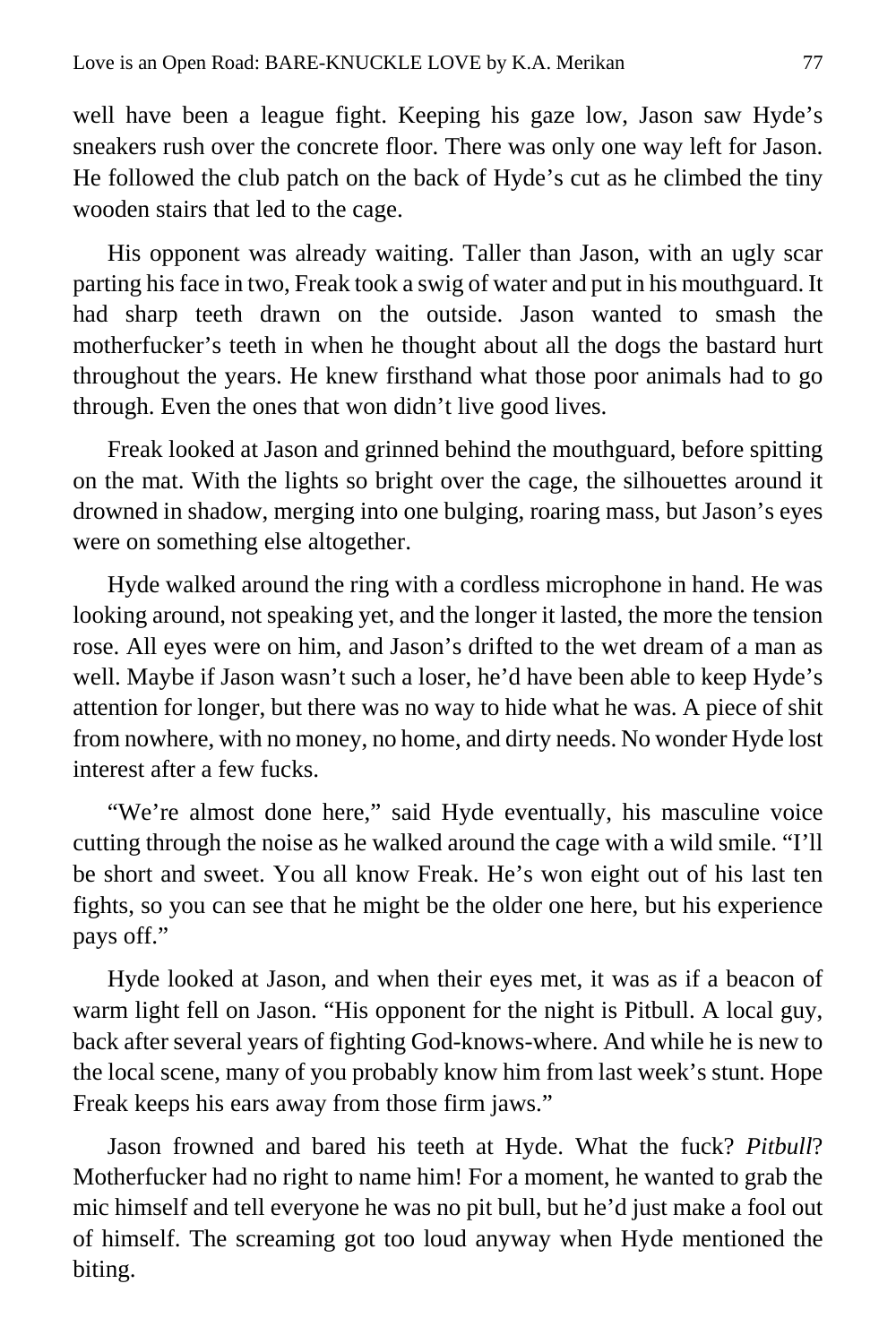Excitement, anger, resentment, all mixed in Jason, making a nauseating cocktail.

Hyde laughed. "So, ladies and gentlemen, you can still place your bets during the first round. Who will win tonight? The dog or the master?" He switched off the mic, letting the crowds drown the venue with their loud voices, but Jason couldn't miss the smirk coloring Hyde's mouth as he skirted past him. So sure of himself, his strengths, his sexuality, his attractiveness. Nothing seemed to be out of place in Hyde's world.

Jason wanted to be him, to fuck him, to mean something in Hyde's life, or at least make a ripple on that perfection. Even if he'd stain it with his grubby hands, he wanted to be a part of it so bad it hurt.

The judge was there, same one as last time, and he gave Jason a sideways glance, before gesturing for both opponents to come over. He stepped back, leaving them space to shake hands, but Jason already knew Freak wouldn't be one to try and honor the man he was about to fight. The man-mountain folded his arms on his chest and stared Jason down with a mocking smile.

"I'm gonna fuck your ass for everyone's enjoyment," he said over the noise, just for Jason's ears.

For a split second, Jason was too stunned for words. "Oh yeah, fag? That's what you like?" he mumbled through his mouthguard, stepping closer.

Freak gave him an unpleasant grin. "Good luck," he mumbled, pulling back, much to the audience's enjoyment. Freak was a bad guy, and everyone loved him for it. All Jason could do in this situation was to be equally rude or just ignore the bastard. He'd show Hyde what he thought of him.

The fight got off to a rocky start for Jason. In an official MMA fight, he'd never be paired off with a guy as big as Freak, but here, none of that counted. If a guy dared take out his mouthguard, he was even allowed to bite. Well, maybe not rip a piece of another guy's body, but still. A fight was always a roller coaster, getting thrown around, dodging punches, but this one was about so much more than just physical contact. Hyde's actions and words messed with Jason's mind so bad he didn't know anymore if he was fighting to win or to lose.

Exhausted after several painful rounds, he managed to break even before the big finale. The stakes were high for everyone, and it could be heard in the desperate and angry cries around the cage. Jason had blood from a cut above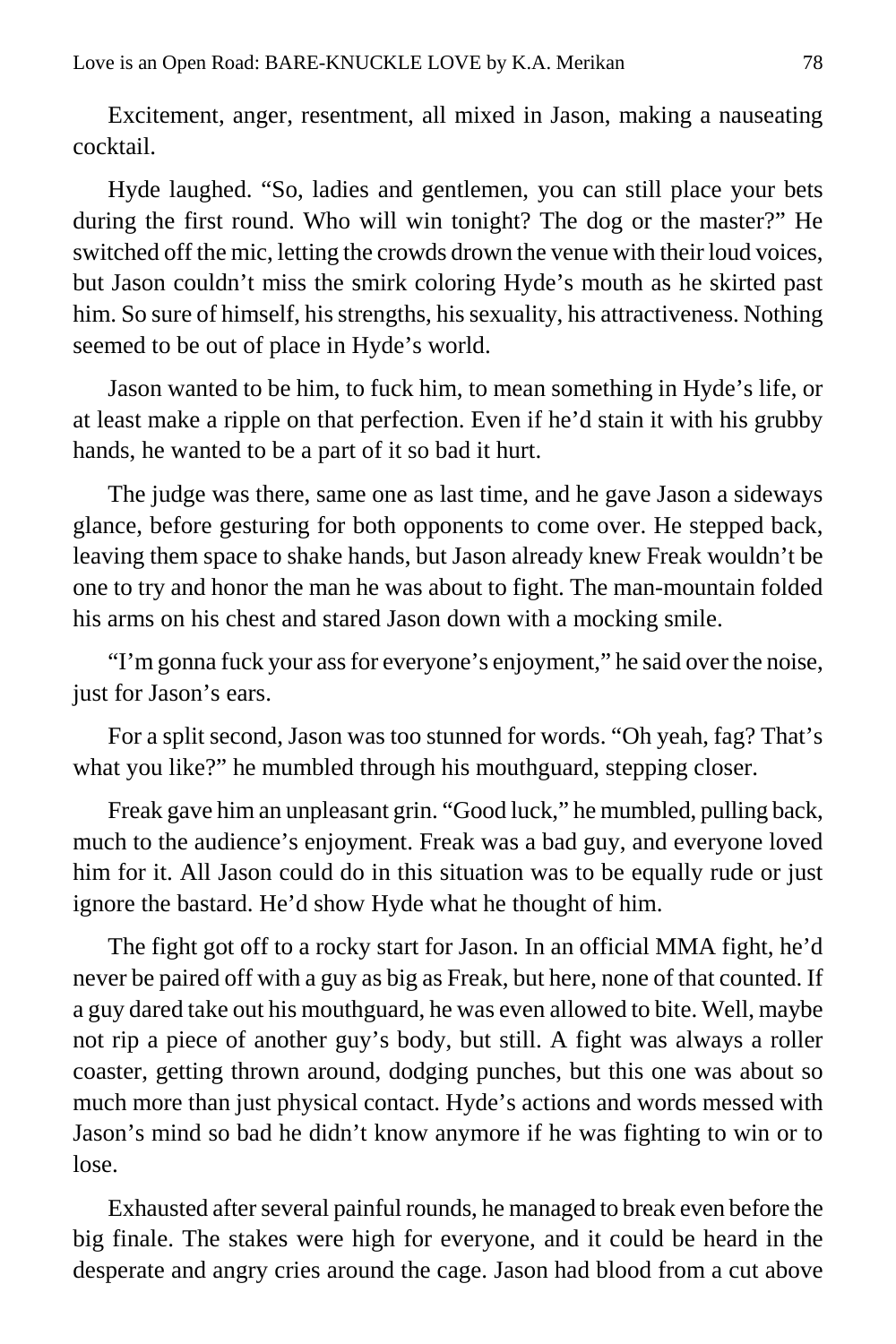his brow line clouding his vision, and the ringing in his ears that started with Freak's last punch was still there, but Jason was proud to see his opponent was tired as well. His powerful, naked chest glistened with sweat, but he was also soft in the knees. Jason could do this. He *could* win.

He stood there, taking deep breaths. Maybe he could use a move his father taught him? Jason hated the bastard with all his heart, but there was no denying that the fucker had been right about so many things. If you weren't tough, life would chew you up and spit you out. Just like Hyde did. Had his fun and messed Jason up worse than he was before. Thinking of Hyde made Jason scan the crowds for the familiar face.

He was right by the cage, in the narrow circle of glow that made his bright eyes shine. His mouth was halfway open, face flushed with the excitement of the moment. He must have sensed Jason's eyes on him, as he looked back, without the silly smile this time.

There was no time to look any longer when the mountain of muscle descended upon Jason with all his force. Yet as Jason delivered punches, dodged slaps and kicks, all he had in his mind were those eyes on him. Intense and dark with lust, watching him from above as he sucked Hyde to feed that insatiable need inside. Throat open for brutal thrusts and ready to take all of Hyde's cum.

*Fight or die*, Jason's father taught him, but Jason had already given up the fight when Hyde truly noticed him for the first time. Why would he listen to the advice of a dead man anyway? What kind of pride was he fighting for, if that same dead man had beaten any dignity out of him years ago? What did he actually have left to lose?

Jason let Freak kick his feet from beneath him so they landed on the mat. The sheer weight of the other man was enough to make him starve for air, but it wasn't enough. Two more punches, and Freak had him down. Heavy, stinking of sweat and blood, Freak was already triumphant, and while Jason did struggle, he didn't even give it his all, chewing on his lips as his opponent twisted his limbs further. It fucking hurt, but at least Jason would make Hyde happy for the last time.

His father was gone, just a fading voice in his head. He'd killed the fucker with a metal pipe, avenging his poor, sweet dog and himself. He didn't need to follow his father's rules, or anyone's for that matter. If that made him a loser, so be it. He'd take all the shit from Hyde if he could be his at least one more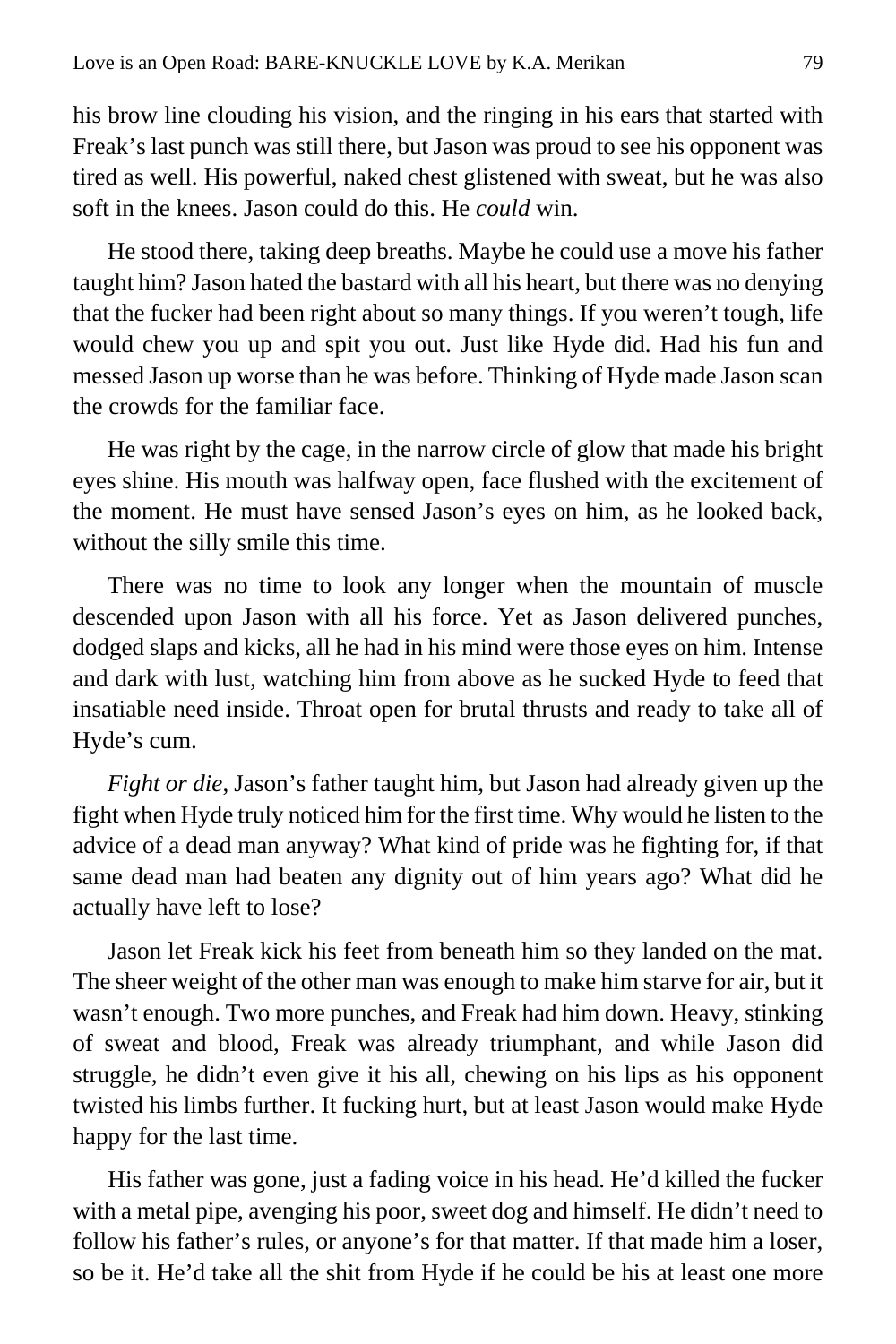time. He was giving up, and if this submission wasn't good enough for Hyde, Jason might as well die.

The moment he found Hyde's eyes in the crowd again, he tapped out.

Hyde blinked, staring at Jason, still like a statue, and it felt like he'd never be able to move again. Freak let go of Jason and dragged himself to his feet, basking in the adoration of the crowd. The judge was there to announce his victory, while Jason remained on the mat, too shocked to get up so suddenly. Hyde was still looking at him, his face neutral, neither happy nor mocking as he leaned back, slowly disappearing into the shadows.

That was it. Jason had opened himself up raw, just like yesterday. Ripped his chest open and presented the pulsing desperation inside, just to get rejected. This was nothing new in his life, yet it felt like the end of the world. At least he could believe that he chose his own path, that his father's ghost wouldn't be the one directing his life. But then again, no one would be, because Jason had nowhere to go, a lonely raft with one passenger, drifting on the open sea.

As he headed for the room they used as his locker, the other Mongrels he'd passed couldn't show him they were happy with his performance, so no one would know it was all a setup.

He walked down the short corridor and slipped inside, unsure if he wanted to switch on the light. It seemed like a good idea to stay in complete darkness, hide forever and not even pick up his single bag of stuff from Hyde's house. He'd just disappear like a ghost now that their debt was settled, and Hyde wanted nothing more to do with him.

He locked the door, switched on the light and dropped to the creaking bench, slowly unwrapping his hands. He stretched his aching fingers and assessed the damage in the mirror on the wall. His face looked like shit with the fresh swelling, but at least nothing was broken. He got up to have a better look at the cut over his brow.

"I hope it leaves a scar," came from the cramped corner, and Jason spun around, with his heart in his throat. Hyde was leaning against the side of an ancient wardrobe, next to a crate of tenpins. His face was painfully neutral as he regarded Jason in silence, casual as ever in his gray shirt, the one with a hole, and sexy low-rise jeans.

Jason took his time thinking of a snappy comeback, but nothing seemed good enough. Did Hyde come here to bask in his glory after Jason gave up?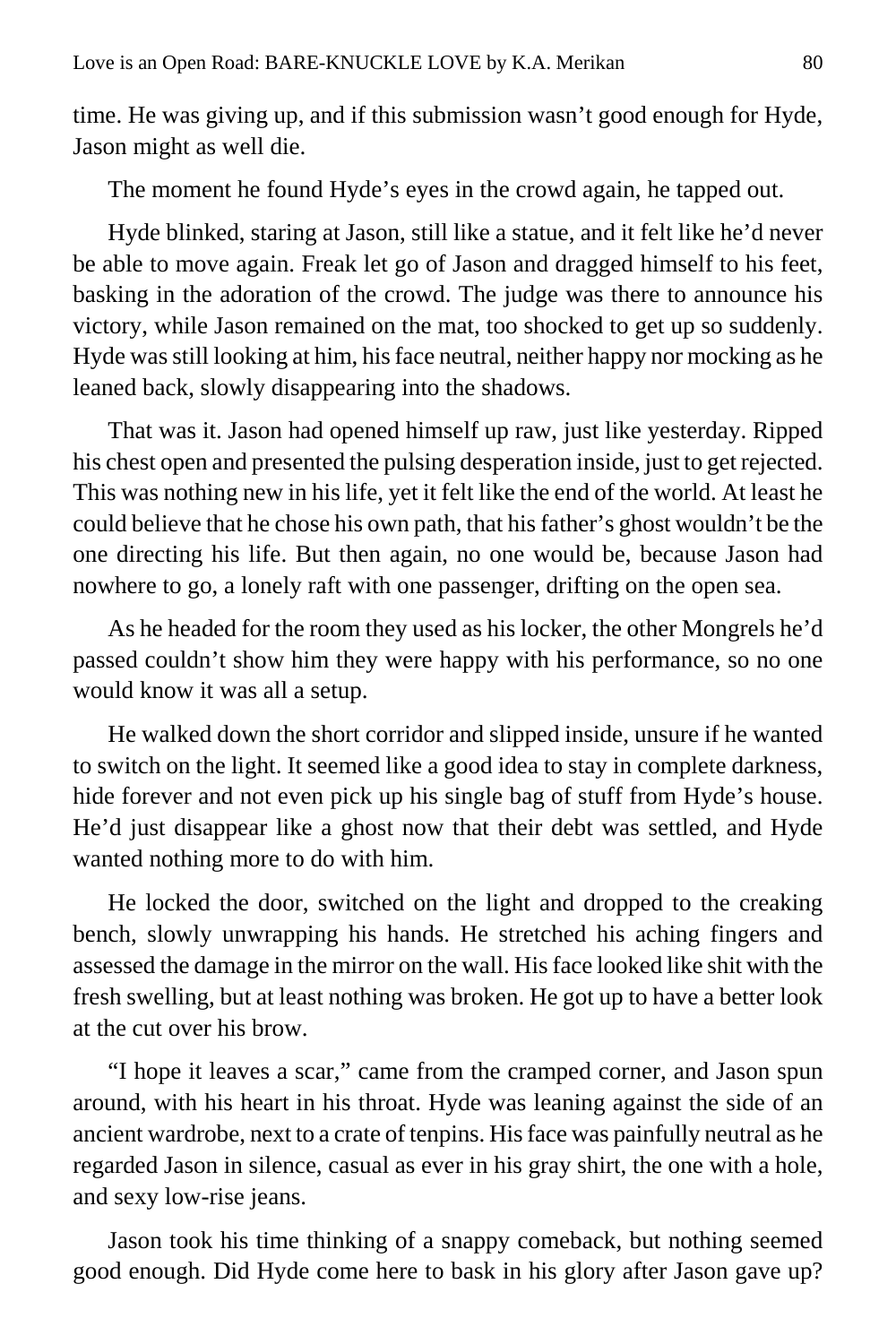Wasn't *that* enough? He showed his true self, the part willing to not fight but accommodate. Left himself open, and if he didn't run fast enough, Hyde would be able to poke at that raw wound.

"I hope you're happy," Jason said in the end.

Hyde walked out of his hideaway with a small smile finally emerging on his lips. "I guess. It's not often that someone proves me wrong. You must really want it."

Jason looked down to his knuckles to avoid Hyde's gaze. "You win, okay? You don't have to rub it in. I did what you wanted."

He could see Hyde's legs moving closer and closer, until the tips of his sneakers touched Jason's bare feet, and all barriers of personal space were cancelled, because Jason didn't have the energy to fight the invisible hold Hyde still had on his neck. Hyde smelled a bit more of smoke and sweat, sharper, more aggressive than usual, and yet Jason wanted him all the same, if not more.

"Not yet," rasped Hyde, his lips so close to Jason's forehead that he felt the movement of air in his short hair.

Jason bit his lips so hard he drew blood. "What could you possibly still want from me? Didn't you earn enough money?" He couldn't utter another word when Hyde's fingers gently squeezed around his throat, and those intense eyes were on him and him only.

"You could have won. I could tell. You did it so that I would fuck you."

Jason couldn't hide anymore, forced to face Hyde and those eyes that saw right through him. His lips trembled, and he took a deep breath to fight off the itching in his eyes. Hyde's words were completely true, even if they rubbed Jason in all the wrong ways. He was a pathetic mess, and Hyde could surely see that.

"I told you, I don't care," Jason whispered, tense as if he were readying for another fight.

"Sure you don't," said Hyde in that voice that was bound to push all men to their knees, warm and so sensual you could almost feel it licking your ear. "Now cut the crap and touch my dick."

Jason's Adam's apple bobbed against Hyde's palm. Did Jason really want to be touched by someone who thought so little of him? "I'm sure there's other hot guys out there for you."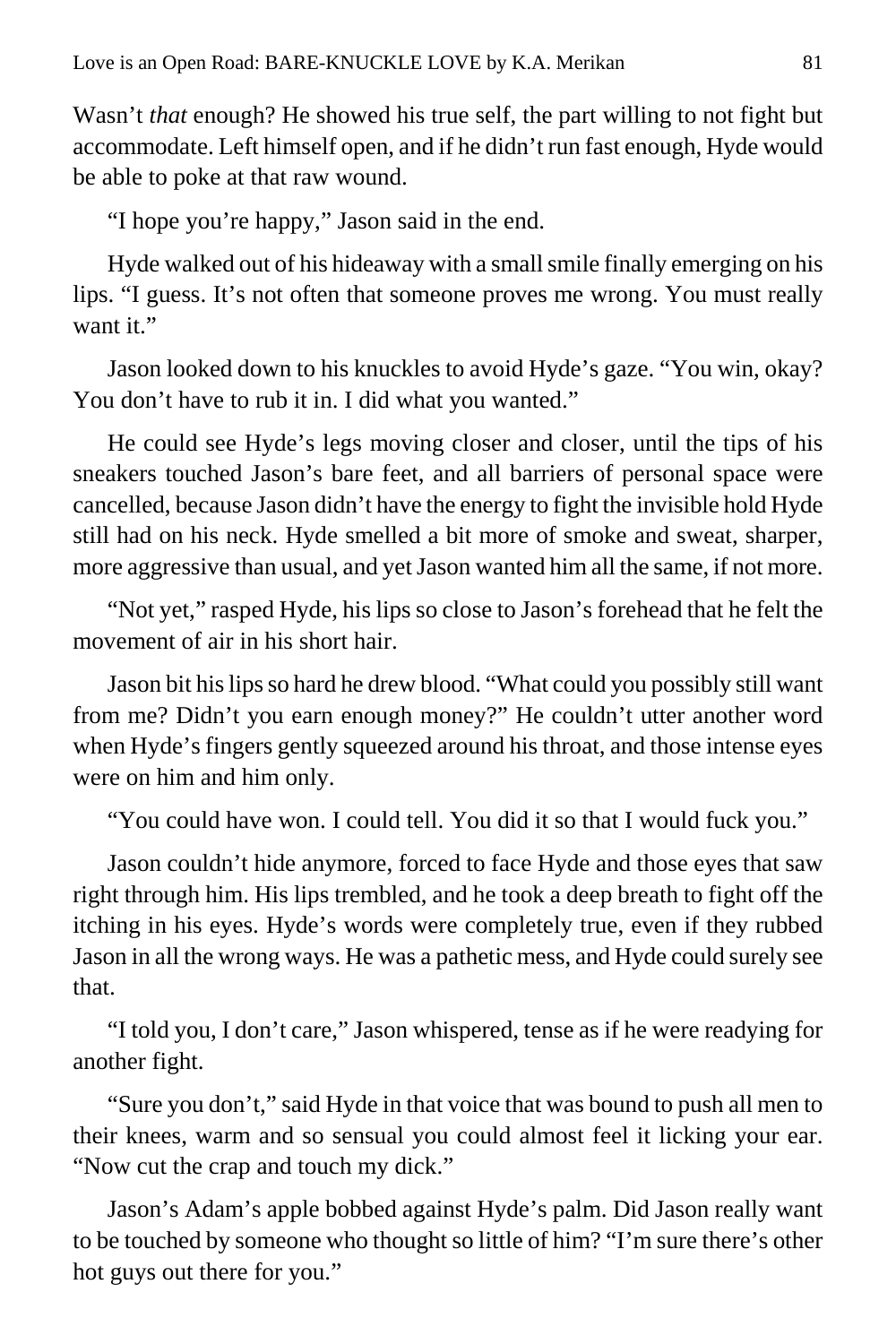Hyde leaned in and brushed his nose over Jason's, silencing any further protests. "Yeah, but I want you. All sweaty after fighting a man twice your size, with blood smeared all over your face."

"I turn you on?" Jason swallowed and slowly ran his hand over Hyde's chest, all the way to his stomach. Everything he wanted was right in front of him, and no price was too much to pay.

Hyde grabbed Jason's hand and put it on the front of his jeans, against the warmth of a cock that was still waking up. His eyes were slowly getting that intense dark shade, and he dove in, trailing his tongue over Jason's cheek.

What if Hyde pushed him away again, though? Jason already knew the answer. He'd dive in headfirst again, ready to get hurt, if that was what it took to get a piece of Hyde. After all, he'd already decided he was ready to have sex with this guy, to have Hyde actually fuck him.

A moan escaped Jason's lips, and he crooked his head to offer his neck to Hyde as he squeezed that glorious dick he wanted fucking his throat at least once a day.

Hyde gasped into Jason's mouth, grinding his hips forward, into the waiting hand, as he moved his nose along Jason's neck and jawline, all the way into his short hair, smelling the sweaty skin. "You want that dick fucking you hard, don't you? That's why you lost."

Jason took a deep nasal breath. "I do… That's what I think I want." He unbuttoned Hyde's jeans. The heat coming off of Hyde as he opened the pants pulled Jason in, eradicating shyness in the face of what he'd always denied himself. Tonight had been about his decisions, and he chose not to let a ghost of the past haunt his life anymore. He wanted Hyde, and he'd have him, even if just this once.

"Me too. I'm gonna hold you down so that you can't run." Hyde's cock was stiffening rapidly as he thrust into Jason's hand over and over.

"I won't run. I'll take everything you've got," Jason whispered, barely believing he was saying such things out loud to another man. He squeezed Hyde's thick tool, slightly intimidated by it now that he imagined it pushing into him.

Hyde swallowed air straight out of Jason's mouth, biting into the bruised lips. It was slightly painful as he nipped on the flesh that was swollen from the fight, but at the same time, each touch intensified the lust burning in Jason's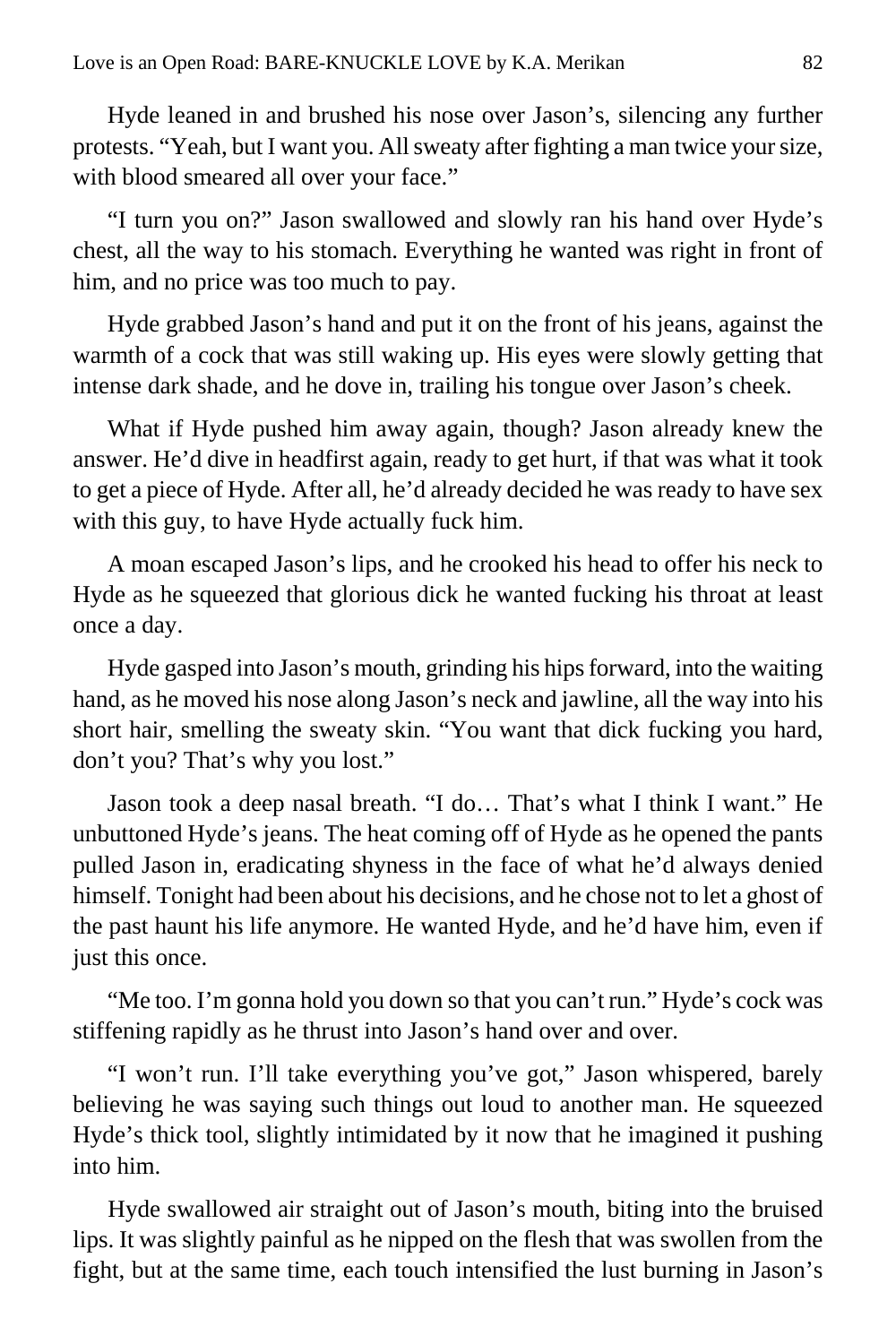chest. He craved a firmer touch. Something faster and stronger, a wild fight between two hard bodies, with no rules to follow.

"Push off those shorts," whispered Hyde.

This time Jason didn't hesitate. For a moment, he tried to push down his shorts with only one hand, so he could still keep caressing Hyde's dick with the other, but it was no use. He pulled away and took off his shorts and jockstrap faster than ever, naked, overwhelmed, and as needy as a teenager.

"Good, I wanna see all that ass spreading for my dick." Hyde pulled him close, for a kiss so intense Jason lost the sense of time altogether. It could have lasted for several seconds, or an hour, but what he knew at the end was that there was a hard cock poking his hip, and his own was throbbing, as if it were about to burst any second. He'd forget the humiliation of yesterday if that meant having Hyde tonight.

Hyde sucked on Jason's top lip before spinning him around so quickly Jason lost balance and fell forward, grabbing the bench. He could barely breathe thinking of what he was about to do. He'd laugh in the face of rules forced on him since a young age. He'd do whatever the fuck he wanted. His breath got quicker, along with his pulse, and he kneeled on the floor. Jason looked over his shoulder, at the most glorious piece of man he'd ever seen. It was all worth it for this one moment. His mouth watered when Hyde pushed his underwear down, freeing his dick, and it was hard, dark, and beautiful with its glistening tip.

"Spread your legs. Show me how much you want it," uttered Hyde, kneeling behind Jason and covering him with his own body. The fat girth of his cock pressed against Jason's tailbone, ready for action at any given moment. It could be pushing in within seconds, with Jason bent over and taking it like the bitch he was.

Jason curled his toes, too lost in the moment to try and read Hyde, or to wonder what would happen tomorrow. For all he cared, tomorrow could never come. "Oh, fuck, I want it." He spread his knees, and though he barely believed he was doing it, he rubbed his ass against Hyde's crotch like he was in heat. It would hurt, he was sure the fucking would hurt, yet he'd still take it.

"You're humping my dick already? Can't believe no one found out how much of a slut you are for all those years." Hyde grabbed Jason around the chest and pulled, making him breathless, but seconds later, there was a slick, cool sensation drizzling over Jason's anus. Hyde had touched Jason there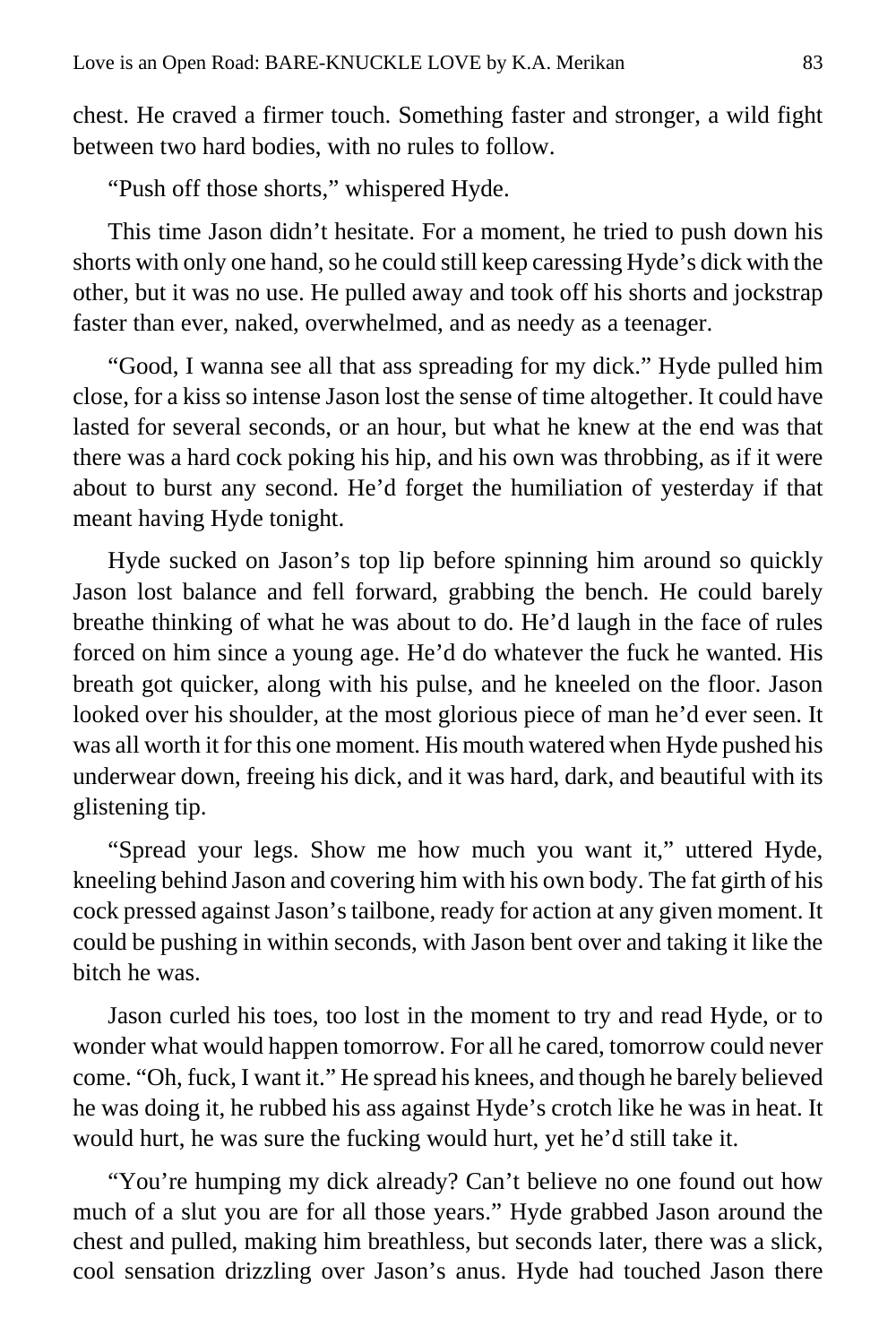before, but he only ever used spit, so this was a foreign sensation, soon made more familiar by two fingers rapidly slamming in, all the way to the knuckles.

"Oh, fuck!" Jason whimpered, trying to find something to grab onto and settling on Hyde's hip. Things were moving quicker than he expected, but that didn't stop his dick from being painfully hard.

Hyde pulled on Jason's ear with his teeth, distracting him from the momentary discomfort. Those fingers were so proficient at breaking through all of Jason's barriers. He wanted to just roll over and let it happen.

"I want to have you like Freak did back there," rasped Hyde. "You'd like that, wouldn't you? Get fucked in front of all those people?"

"Fucker! He didn't *have* me." Yet Jason loved the way Hyde pushed on him with his whole weight. His thighs trembled from the fast finger-fuck, and when Hyde pushed them up to the knuckle again, it forced a pained moan out of Jason. Too much, too fast, yet Jason wasn't about to close his knees.

"Thank fuck for that, I like your ass nice and tight," laughed Hyde, circling his fingers in Jason's hole. "Hard and fast. You up for it? Jason?" And just like that, the fingers were gone, leaving Jason achingly empty, with just an aftertaste of friction.

"Yeah, fast and furious." Jason let out another moan. He'd never felt as free in his life, and he wouldn't let fear get in the way of his dream fuck. So he'd be aching tomorrow? Who cared? Wouldn't be the first time.

Hyde pressed on Jason's neck, pushing him against the bench. "Good boy," he uttered, just as something warm and thick slid up and down Jason's crack.

"That how you like it?" Jason hated the nervous tremble in his voice, so he decided to shut up. This was the fucking pinnacle. Everything could go to hell after this. Jason didn't have enough fucks to give, but when Hyde's cock pushed in with a force he didn't expect, it took a lot of effort to stop himself from crying out at the sudden, searing pain in his ass.

He swallowed the noise, with Hyde's palm pressing against his mouth. The salty fingers pushed into Jason's mouth as he shook, trying to get over the stabbing sensation.

"It's not even halfway in," whispered Hyde with a tremble to his voice, dark and needy. "Relax."

But Jason couldn't, all tense and anxious despite his arousal. He breathed hard against Hyde's palm, overwhelmed by the pulsing, thick flesh inside of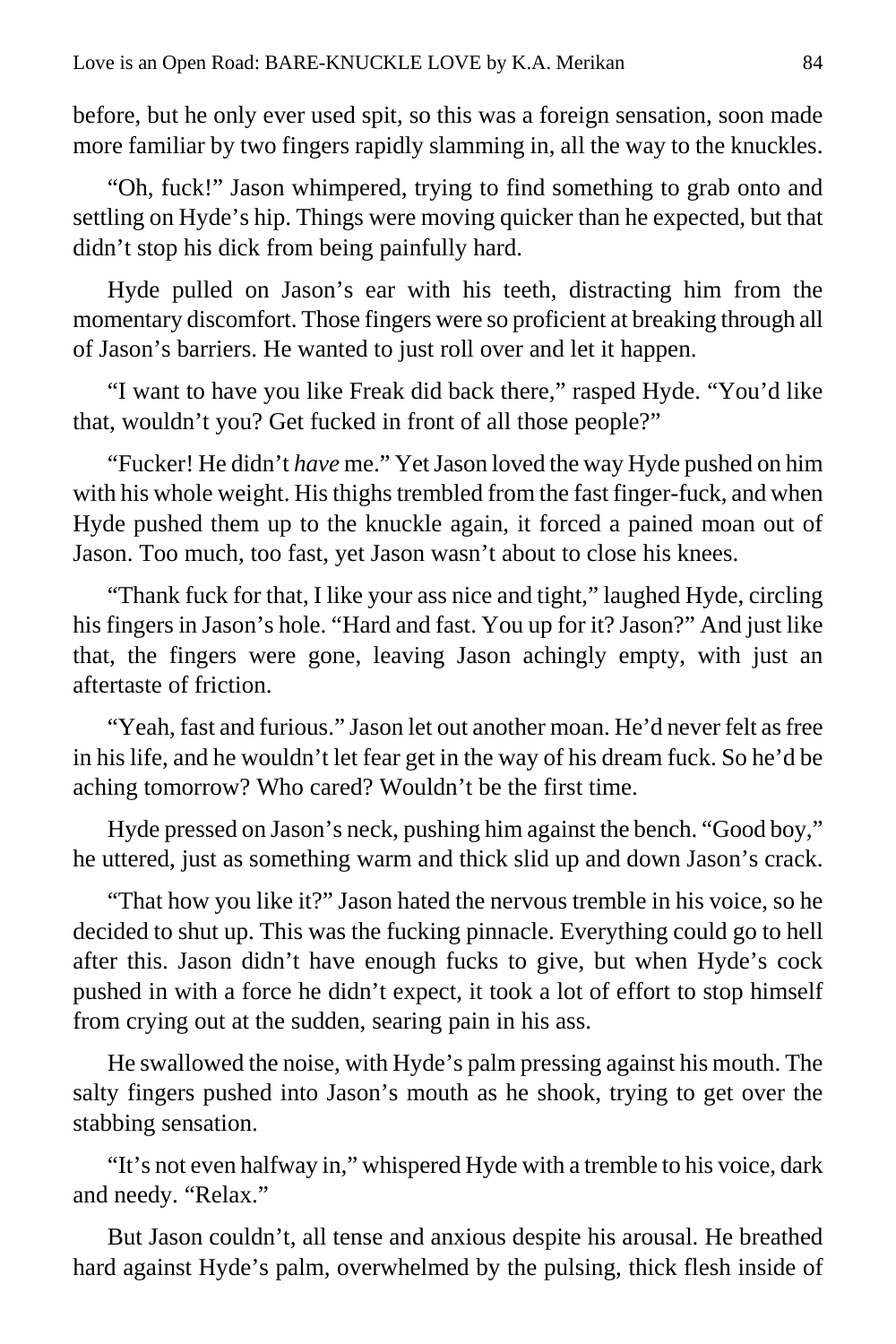him. His muscles trembled against Hyde's strong body. Jason wasn't sure anymore if by getting fucked he was taking or giving. It all muddled into one experience, hard to compare to anything else. At least Hyde knew what he was doing.

"It's fine," Jason muttered as soon as he was able to utter a word. He wasn't some dainty flower, but the way Hyde pulled his head back, kissing and licking his neck, made his body finally give in. Pain subsided, and that wonderful cock moved in. Steadily, inch by inch, until Jason felt the tickle of Hyde's pubes on his ass. The sensation was so intense that Jason couldn't help but tremble against the bench. It still hurt, but the pain seemed clouded, dispersed somehow as Hyde held him close against his chest.

Taking a cock this way felt so different from blow jobs when a dick in his mouth was the single point of contact. This time, Hyde's whole body embraced him, those big arms held him in place, Hyde's mouth ghosted over his shoulder, and it all transformed Jason into a hot, throbbing mess. There was something odd about the pain, too. It had a purpose, and now that it was fading into a dull throb, Jason realized it only made everything else more intense.

"How do you like that? You're all stretched now, with a big dick up your ass," whispered Hyde, moving his fingers over Jason's tongue. "I knew you could take it."

Jason moaned at the thrust Hyde did to emphasize his words. He'd been running from this all his life, only to end up getting fucked by the first guy he ever lusted for. Jason sucked on the thick fingers. He'd even suck another cock if Hyde wanted him to, he'd take everything. He arched his back to Hyde's chest and stomach, and the sweat between them only got him hornier. There was not an inch of doubt, and nowhere to run from the conclusion—he wanted to get fucked, whatever that would make him.

Hyde slowly moved back and forth, stretching Jason, preparing him for more with each thrust. His hand squeezed Jason's throat, not quite taking away his air supply but asserting the right to do so. It had Jason's inner alarms constantly alert, ready to receive each new sensation. It was as if he were tuned in to focus only on Hyde and the way his hot dick pushed and pushed until it brushed against something that had Jason moaning like a bitch in heat.

Jason shut his eyes, and his knees slid wider apart. The grip Hyde had on him reminded him of a lock in the ring. Winner fucks the loser, but he wasn't about to complain about giving in. A shiver of arousal went through his dick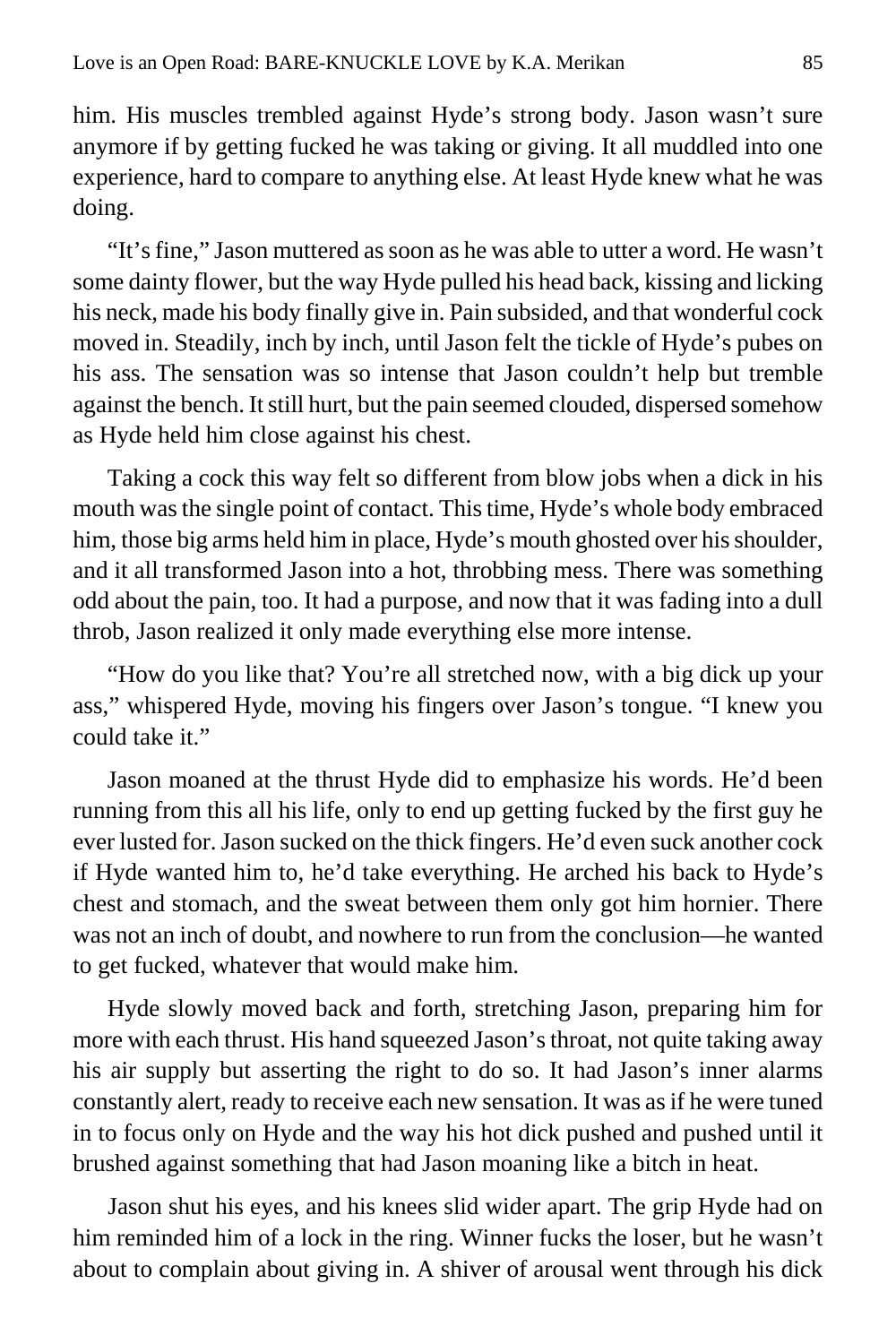when Hyde pulled back and slammed in again. Jason let out a needy moan, reaching back and gripping onto Hyde's side.

"Such a needy fucker," said Hyde, straightening up behind Jason, and it was almost like losing your clothes on a cold night outside. Jason wanted him back and desperately pulled on Hyde's hip in an attempt to lure him into the previous position. Hyde laughed, and Jason stopped breathing when that cock rapidly moved back, until just the head was in. Jason wanted to say something, but when Hyde slammed all the way in, the power behind that thrust pushed a weak mewl out of Jason's lips instead.

"Feels like you tryin' to keep me inside," rasped Hyde, repeating the movement, his cock tickling Jason's pleasure center as it pushed home.

The mix of arousal and slight pain made Jason shut his eyes tight and give in, unable to fight how physical sensations interacted with emotions he'd always kept buried. The man telling him that feelings were for sissies was long gone and six feet under. He'd *feel* if he wanted to—and get his heart broken if that would be what it took to live.

Jason leaned on the bench, with his elbows for better support, all too aware that Hyde surely straightened up to see Jason's body better, watch his own dick drive into Jason's ass.

"I'm a trap," Jason groaned, bowing his head between his arms.

"You sure?" whispered Hyde, suddenly pulling out completely. Jason was too shocked for words, but he cried out at the stab of pleasure when Hyde pushed all the way in again, grinding his hips against Jason's ass. The hair on Hyde's stomach tickled Jason in the best way possible as he started a quick rhythm inside his relaxed hole.

The slapping of skin and Hyde's firm grip on his hips had a myriad of porn clips playing on loop in Jason's brain, but watching was nothing like experiencing the fuck himself. The first moment Hyde's dick brushed against that wild spot inside of him, it was as if a neon sign got switched on in Jason's brain. It read "Get Your Fuck Here" and pointed with its flashing lights to Jason's ass. The way Hyde's cock pistoned in and out was driving Jason into oblivion all too fast. He could live to serve this man. If that made him weak, then so be it.

"Yeah," Jason hissed, spacing out, and in this one moment, unashamed of the filth about to leave his lips. "You won't be able to get enough of fucking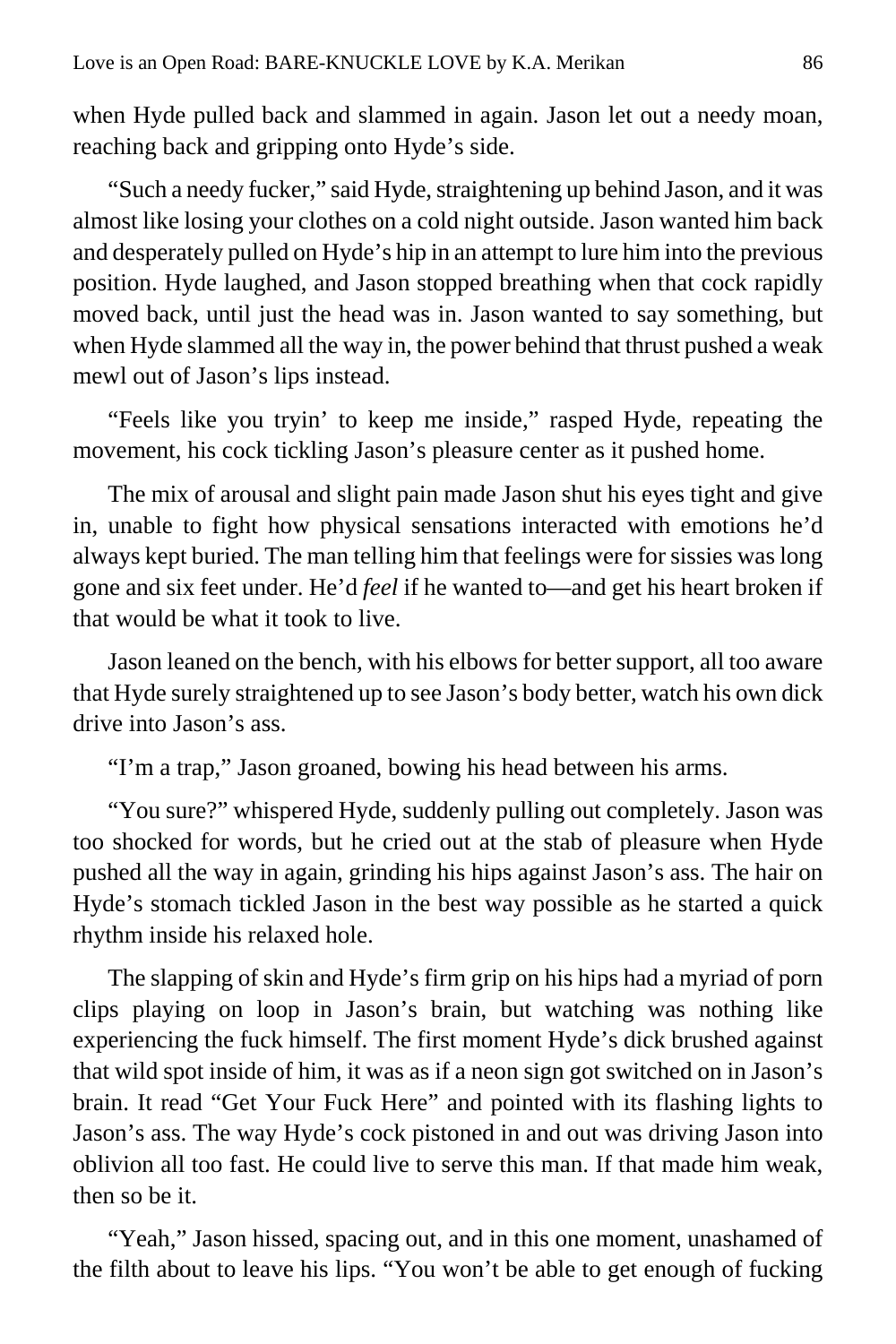my ass. Is your dick ready? I bet it is. You can't wait to come inside of me, can you? You're gonna come so hard, I'm gonna be dripping with your jizz." His hazy mind supplied an image of Hyde's dick pulling out all spent, leaving his hole sore, red, and sticky with cum.

Hyde withdrew with a loud animalistic hiss. He pulled on Jason's flesh and threw him to the floor. The cold tiles were a shock to Jason's back, but when Hyde climbed on top of him and filled the emptiness in Jason once more, the inside of Jason's body exploded with liquid heat. Hyde's face was covered by a dark flush, his eyes dark, mouth swollen from their kisses. His long hair had long lost the band and was now hanging around his face. He gritted his teeth and pushed on Jason's thighs, folding him in half as he started a furious rhythm, slamming his balls against Jason's ass like a pro.

"I'm gonna leave you so sore you're gonna need someone to carry you home," he whispered.

The new angle of Hyde's thrusts had Jason curling his toes and crying out. It was easier to reach his dick now, so he didn't hesitate and jerked off in the rhythm of Hyde's fucking. He could barely recognize his own voice when he came after just a few pumps to his dick, fueled by the pleasure coming from a spot inside his ass. His cum splashed Hyde's stomach, and a few droplets reached as far as Hyde's stubbly chin. What was more unexpected, though, was the way his ass began clenching and throbbing over Hyde's cock. All Jason was left with was moaning and panting, too overwhelmed and incoherent.

"Don't look away," warned Hyde, breathless as his thrusts became uneven and brash. "I'm gonna come, and I want you to look at me, you little bitch."

Jason put his hands on Hyde's shoulders, squeezing the hot flesh. He was no longer embarrassed by the words. He'd be Hyde's bitch and love every second of it. He was flushed, sweaty, and still on the high of his orgasm when he looked up into Hyde's intense eyes. He bit his lips, trying to fight back a moan, all too aware of Hyde looking at him, but a sharp, punishing thrust forced out a squeal he didn't know he was capable of. Jason's fingers dug into Hyde's arms, but he never looked away or even blinked.

Hyde was beautiful when he came. His eyes rolled back, mouth opened slightly, and he gave the tiniest moan, pressing hard against Jason's ass. It was a *moment*, and Jason's world slowed down as he watched Hyde come back from his high. There was a shadow of a smile on that handsome face. His hold on Jason's limbs relaxed, and he pulled out, holding onto the condom Jason only now realized Hyde had been wearing all along.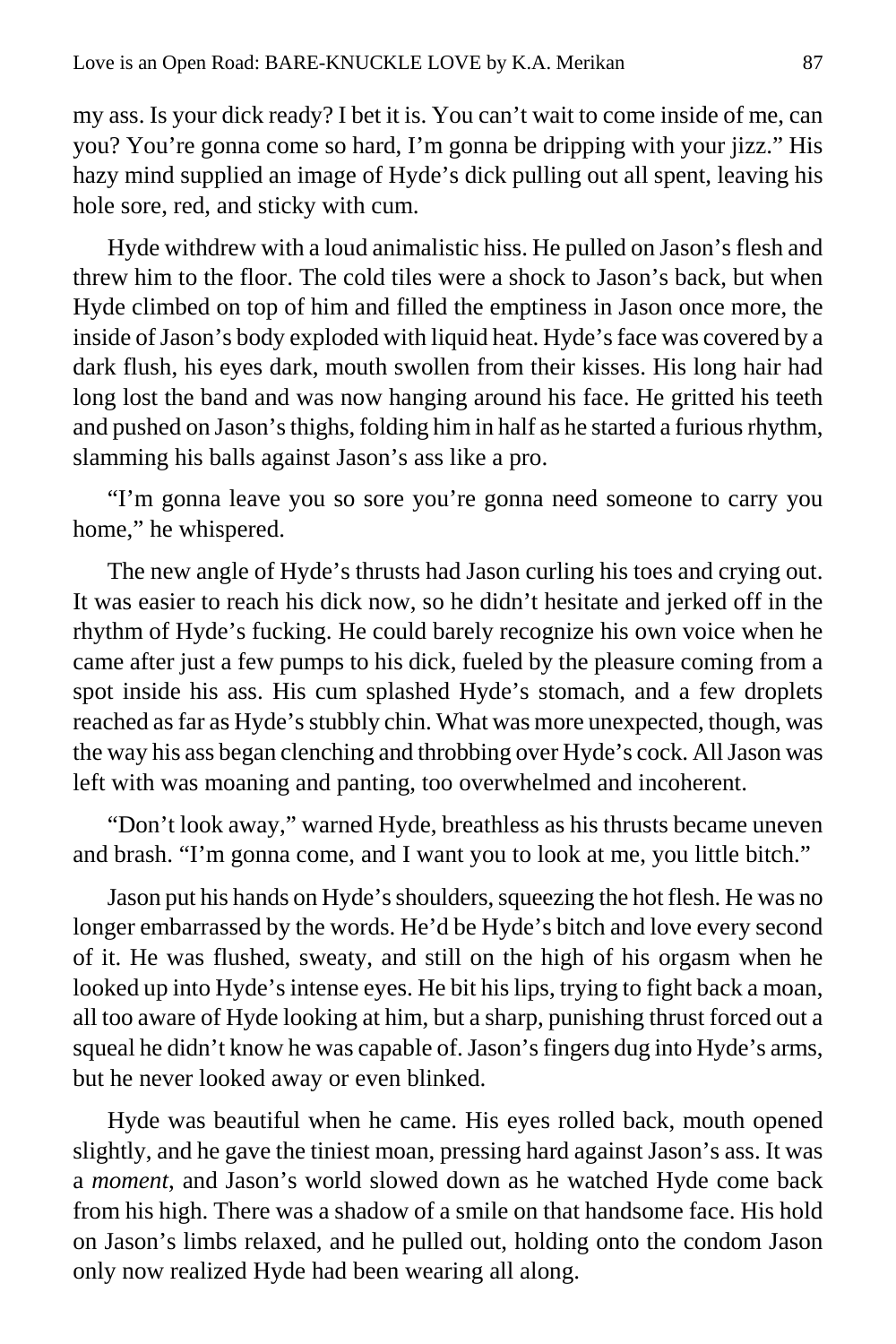It was an unexpected disappointment. Jason had imagined Hyde's cum coating his insides, leaving him all sticky and used. He let his feet fall to the cold floor on both sides of Hyde, suddenly unsure what to say anymore, now that the spell of sex was wearing off. But even with Hyde's cock out, Jason could still almost feel it in his raw hole. He didn't regret anything.

Hyde tossed the condom at a small trash can nearby and scowled when it dropped to the floor. "Damn, I should have it by now," he said, still sitting between Jason's legs and kneading his thighs.

Jason bit his lip, embarrassed by the temptation of drinking the spunk out of the rubber. "Could have fucked me bare," he whispered, more exhausted than after a fight.

Hyde's eyes darted up, and he snickered. "You must *really* like me if you don't want to fuck responsibly."

Jason's eyes widened when he felt two fingers entering his well-fucked hole. It was sore, but at the same time, the sting made him feel so unbelievably good. His lips parted for a little moan, but his face was on fire. The touch was much different than in the heat of sex, when all breaks were out.

Jason pouted, sliding his feet over the floor. "Responsibility is for pussies."

"Yeah, I used to think that, and then I had a kid at eighteen." Hyde snorted and traced the inside of Jason's ass, caressing it gently.

Jason cleared his throat. "That's a good point," he muttered, but then his voice softened. "I do really like you, though. No one else makes me feel like you, so I'm letting your douchebag moves slide. I'm hopeless."

Hyde laughed and slid to the floor next to Jason. He was relaxed, with a small smile on his face as he settled in Jason's arms, with his hair tickling Jason's bicep.

"You know how some people are nice just to get something?"

Jason squinted and tensed up. Was this fuck some stunt to butter him up? "What do you want?"

Hyde shrugged. "Sometimes people can also be complete douchebags to get what they want. Full disclosure: I bet on you winning."

The words took a good few seconds to sink in. "What? But you told me to lose… Didn't everyone else bet on me losing?"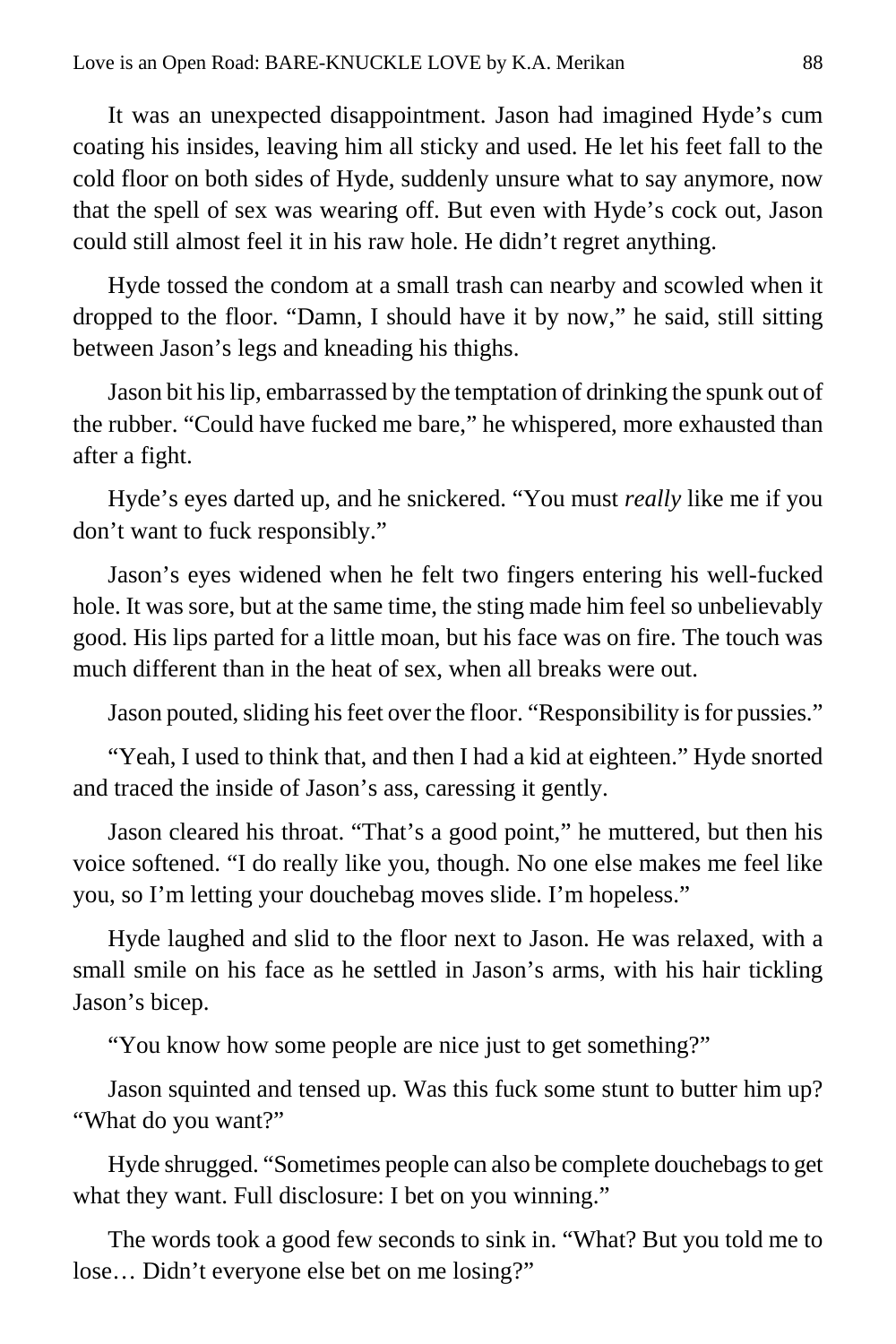Hyde sighed and kissed Jason's forehead, as if they just finished a normal, cozy make-out session on the sofa. "Yeah, they heard the rumors, so I thought if you were pissed off at me enough, you'd win. Even made up the dogfight thing about Freak to rile you up. Lost again," he said, finishing it with a whistle.

Jason tried to be angry, but he had been fucked too well. There was no rage left in him. "Fucker. Serves you right." He slid his fingers over Hyde's stomach. It trembled under his touch as Hyde laughed.

"I guess. Deceiving such an impressive man…"

Jason shook his head. "Not gonna fall for your flattery."

"Sure, and now, after a few days of lies, you won't believe me! Typical." Hyde nuzzled Jason's cheek and pulled closer. "I'm serious, though. You've got some endurance."

A smile pulled at Jason's lips. "I'm a fighter."

\*\*\*\*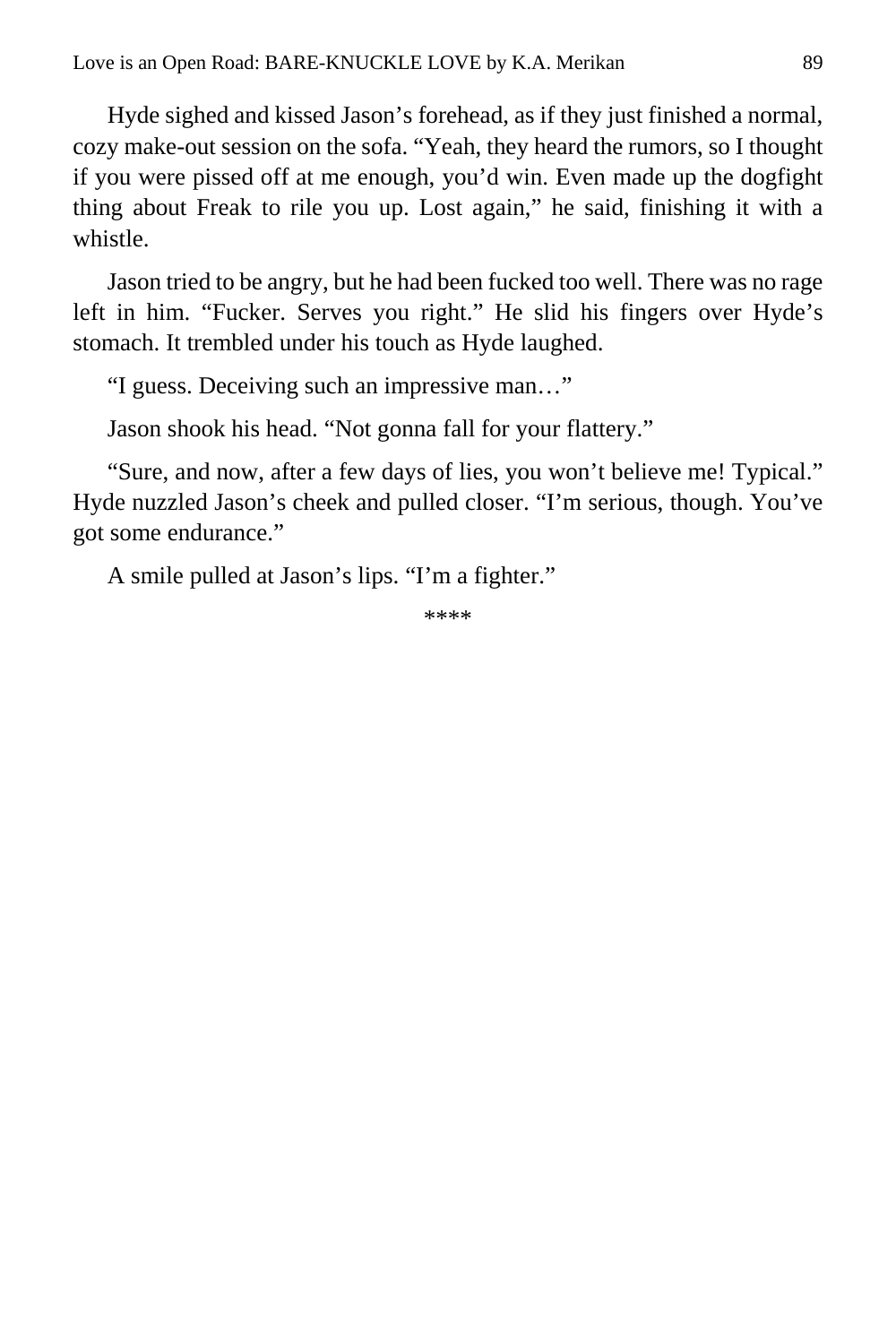# **Epilogue**

Jason took his time packing. If the Mongrels lost their money this time, it wasn't his problem. He fulfilled his obligations, so it was time to leave. His ass still ached after yesterday's fuck, but it was a good kind of pain, one that would remind him of pleasant times. He'd probably sit on the bus to nowhere and clench his ass thinking of Hyde's sweaty body towering over him. He would then cry a little bit on the inside, and then he'd find himself a fuck every now and then. Because he wouldn't deny himself anymore.

There was a knock on the door, and Heidi raised her head, looking at it, before darting toward the entrance with a whine.

"Come in!" Jason said and zipped up his bag. There was a finality to it that he didn't want to think about.

Hyde kicked the door open and briefly petted Heidi's ear before pulling in a large box, and an equally enormous plastic bag. "Hi. Everyone's left already."

Jason put the bag over his shoulder. "Yeah, I suck at good-byes, so I didn't want to make a big deal of it in the morning. Tell them it was nice to meet them."

Hyde frowned at him and put everything on the floor. "You wanted to sneak out on me?"

Jason cleared his throat. This was exactly what he wanted to avoid. "I wouldn't call it 'sneaking out' …You're probably busy and all that."

"I was picking up your housewarming gift. You'd make it more work for me if I had to return all this to the store," said Hyde, kicking the box.

Jason's trail of thought came to a halt. "What? You wanna *keep* me?" He realized how that sounded and quickly rephrased it. "I mean, you want me to stay?"

Hyde cleared his throat. "It's a nice bedroom set, made with actual down. So you know, we can be comfortable. I talked with Beth and Amanda, and they don't want me fucking upstairs. Because Cody. I can be loud." Hyde chewed on his lip and stepped closer to Jason.

Jason's eyes were growing wider. Hyde did want to keep him. "I have no job."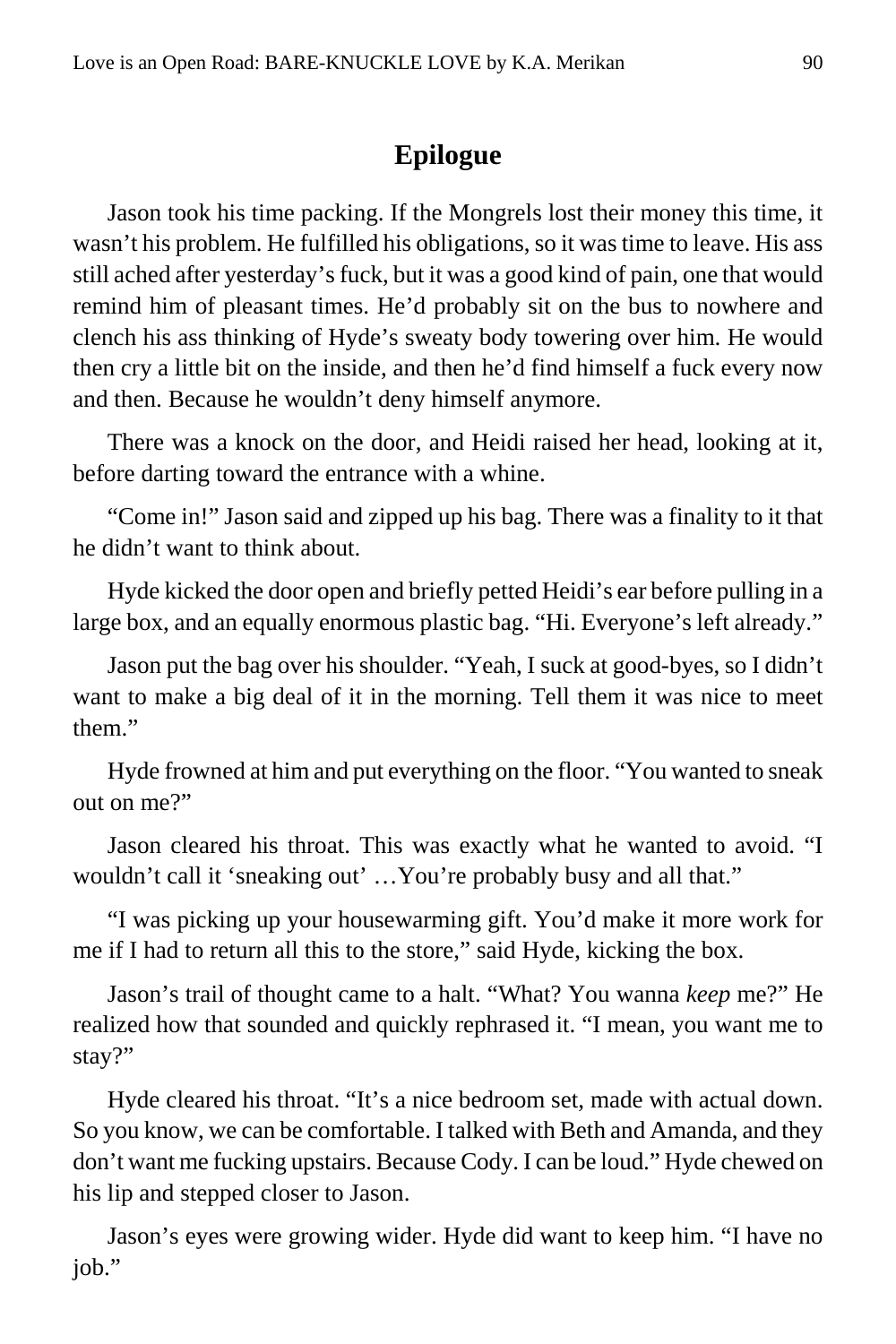"You're a fighter. You're good." Hyde grabbed the front of Jason's shirt and pulled him closer.

Jason dropped his bag to the floor. "I lost you money. Twice."

Hyde snorted. "Yeah, and one of those was because I'm an asshole." He took a deep breath, staring at Jason without another word.

"With your looks…" Jason took a deep breath. "There's guys hotter than me out there."

"Not that many willing to put up with me." Hyde smiled and leaned in, his long hair tickling Jason's cheek. "I'm not gonna change."

"So your offer is: I get a down comforter, and you keep being an arrogant, manipulative bastard?" Jason raised his eyebrows with a smirk. That was so typical of Hyde, and he couldn't help but be attracted to it. He didn't think he could ever fall for a regular nice guy.

Hyde nipped at the tip of Jason's nose. "I can be good when I like someone. Besides, you did seem to like using my *tool*."

Jason leaned closer and kissed Hyde's perfect lips with his own bruised ones. He'd love to use Hyde's tool every day.

Hyde closed his eyes and leaned into Jason's embrace. "And a special perk. You get to prospect for the Mongrels."

Jason wrapped his arms around Hyde's neck. He did want to stay. He hadn't even wanted to admit that to himself before, but now that it was a possibility, his heart began to beat so fast he was getting flushed.

"What does that entail?" Jason whispered into Hyde's lips before another kiss. It didn't feel as lusty as any of the other kisses they shared so far, but the gentleness behind Hyde's lips had Jason's heart leaping in a different way altogether. Jason was kissing a man and loving it.

"Hn… doing what the other members tell you to do. Especially the president," rasped Hyde.

"Oh yeah? Like what?" Jason tightened his hug, still overwhelmed with another change in his life. Hyde was rocking his world to the core yet again.

Hyde chuckled and looked up, with his nose touching Jason's. "He could say something like 'Prospect, suck my dick.'"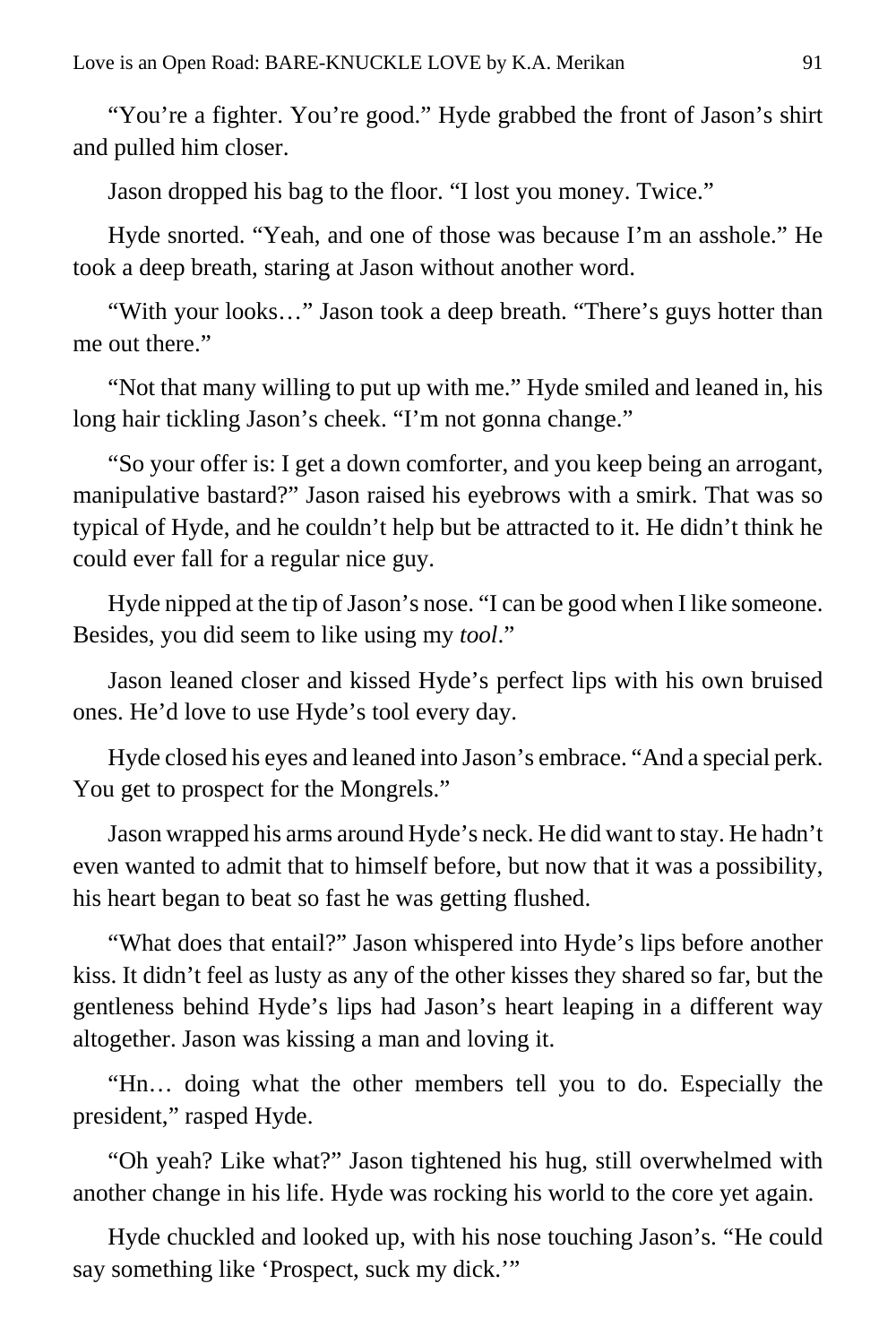"Fuck, guess I'd have to do it if I'm prospecting…" Jason's smile widened, and he dropped to his knees, elated. He was pretty sure he'd be thoroughly enjoying his time with the Rabid Mongrels MC.

### **The End**